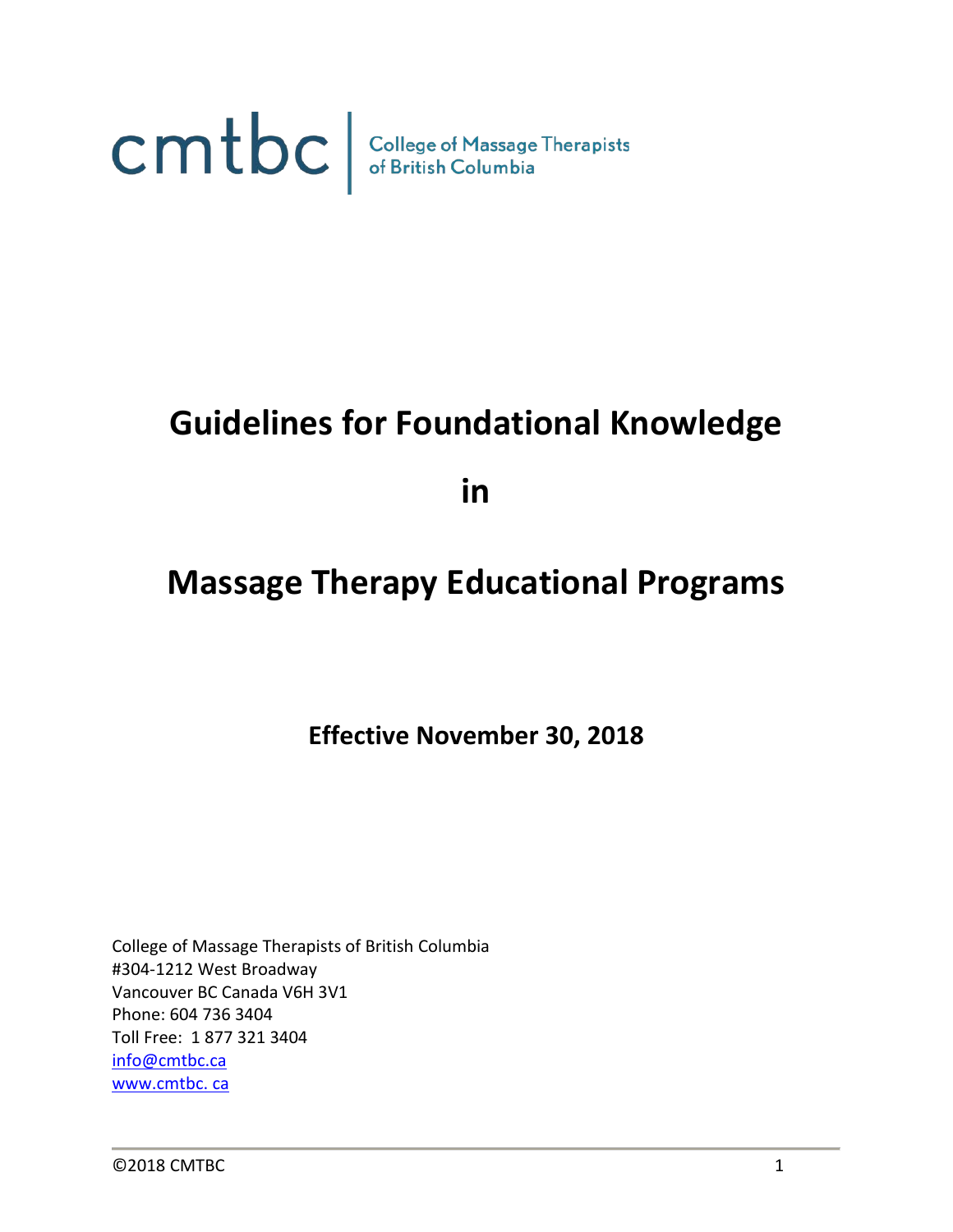# **Table of Contents**

|     |            | <b>PAGE SECTION</b>                             |
|-----|------------|-------------------------------------------------|
| 3   |            | Preface                                         |
| 5   |            | Systemic Anatomy, Physiology & Pathology        |
| 31  |            | Musculoskeletal Anatomy, Physiology & Pathology |
| 82  |            | Fascial Anatomy, Physiology and Pathology       |
| 85  |            | Neuroanatomy, Neurophysiology & Neuropathology  |
| 98  |            | Communication                                   |
| 100 | $\ddotsc$  | Ethical, Professional and Legal Issues          |
| 103 | $\ddotsc$  | Kinesiology                                     |
| 105 | $\dddotsc$ | Nutrition                                       |
| 107 | $\dddotsc$ | <b>Understanding Pain and Stress</b>            |
| 109 |            | <b>Pharmacological Considerations</b>           |
| 111 |            | <b>Public Health Considerations</b>             |
| 112 |            | Research Literacy                               |
| 113 |            | Self Care                                       |
| 114 |            | <b>Post-Surgical Considerations</b>             |
| 115 |            | <b>Business Practices</b>                       |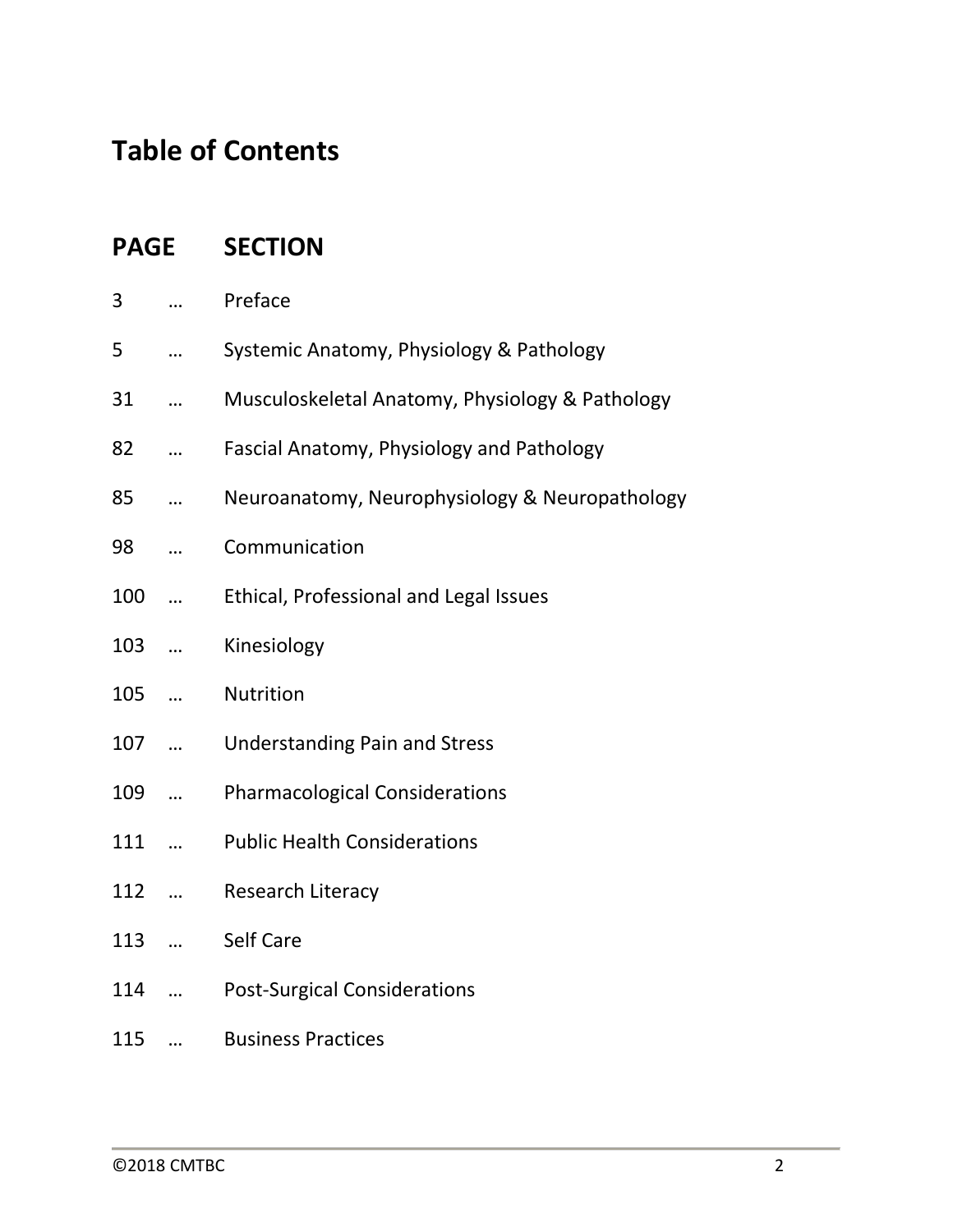# **Preface**

### **About the College of Massage Therapists of British Columbia**

The College of Massage Therapists of British Columbia (CMTBC) regulates the profession of massage therapy in B.C. The College acts on behalf of the public to ensure that registered massage therapists (RMTs) in B.C. deliver safe, ethical and effective treatment.

The CMTBC was established as a separate health regulatory college by the provincial government in 1994, under the *Health Professions Act*. The College is governed by a Board that includes both registered massage therapists and public representatives.

### **Definition of Massage Therapy in British Columbia**

The scope of practice of RMTs in B.C. is defined by the *Massage Therapists Regulation*, which is made pursuant to the *Health Professions Act* of B.C.

*"massage therapy" means the health profession in which a person provides, for the purposes of developing, maintaining, rehabilitating or augmenting physical function, or relieving pain or promoting health, the services of*

*(a) assessment of soft tissue and joints of the body, and*

*(b) treatment and prevention of physical dysfunction, injury, pain and disorders of soft tissue and joints of the body by manipulation, mobilization and other manual methods.*

*[am. B.C. Reg. 58/2015, s. 1.]*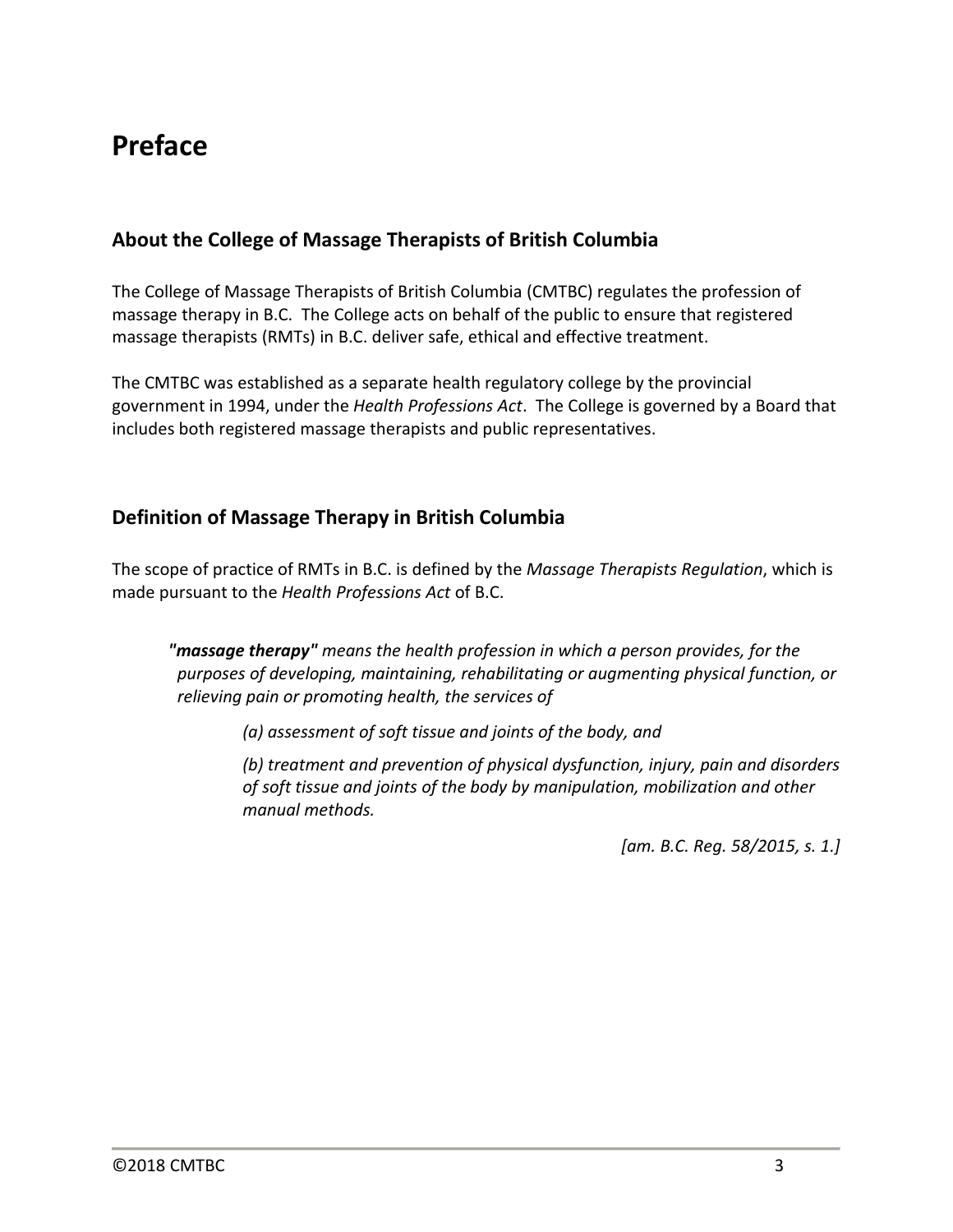### **CMTBC Entry to Practice Requirements**

Registration with CMTBC indicates an RMT meets entry to practice requirements to consistently provide safe, effective and ethical massage therapy. The Registration Examination assesses knowledge and abilities that are described in the entry to practice requirements.

The following two documents outline entry to practice requirements:

- *Inter-Jurisdictional Practice Competencies and Performance Indicators for Massage Therapists at Entry-to-Practice (PCs-PIs, 2016),* and
- *Guidelines for Foundational Knowledge in Massage Therapy Educational Programs* **(GFK, 2018)**. The GFK sets out foundational knowledge required of new applicants for registration with CMTBC. It is a companion document to the *Inter-Jurisdictional Practice Competencies and Performance Indicators*, which refers to foundational knowledge requirements in its Preface and in its Appendix.

### **A description of the** *Guidelines for Foundational Knowledge* **document**

Each section lists performance objectives. In some sections specific content guidelines are also included.

The depth of knowledge required for each performance objective and content item must be sufficient to enable the entry-level massage therapist to demonstrate the practice competencies in the *Inter-Jurisdictional Practice Competencies and Performance Indicators* document.

Entry-level massage therapists have a strong foundational knowledge base common amongst regulated health care professionals in Canada. Massage therapy applies principles of physical, health and social sciences as well as the humanities.

Massage therapy education programs that are accredited to CMTBC's historical standard demonstrate that their curriculum design effectively delivers the content specifications of these *Guidelines* and the competencies listed in the *Practice Competencies and Performance Indicators* document.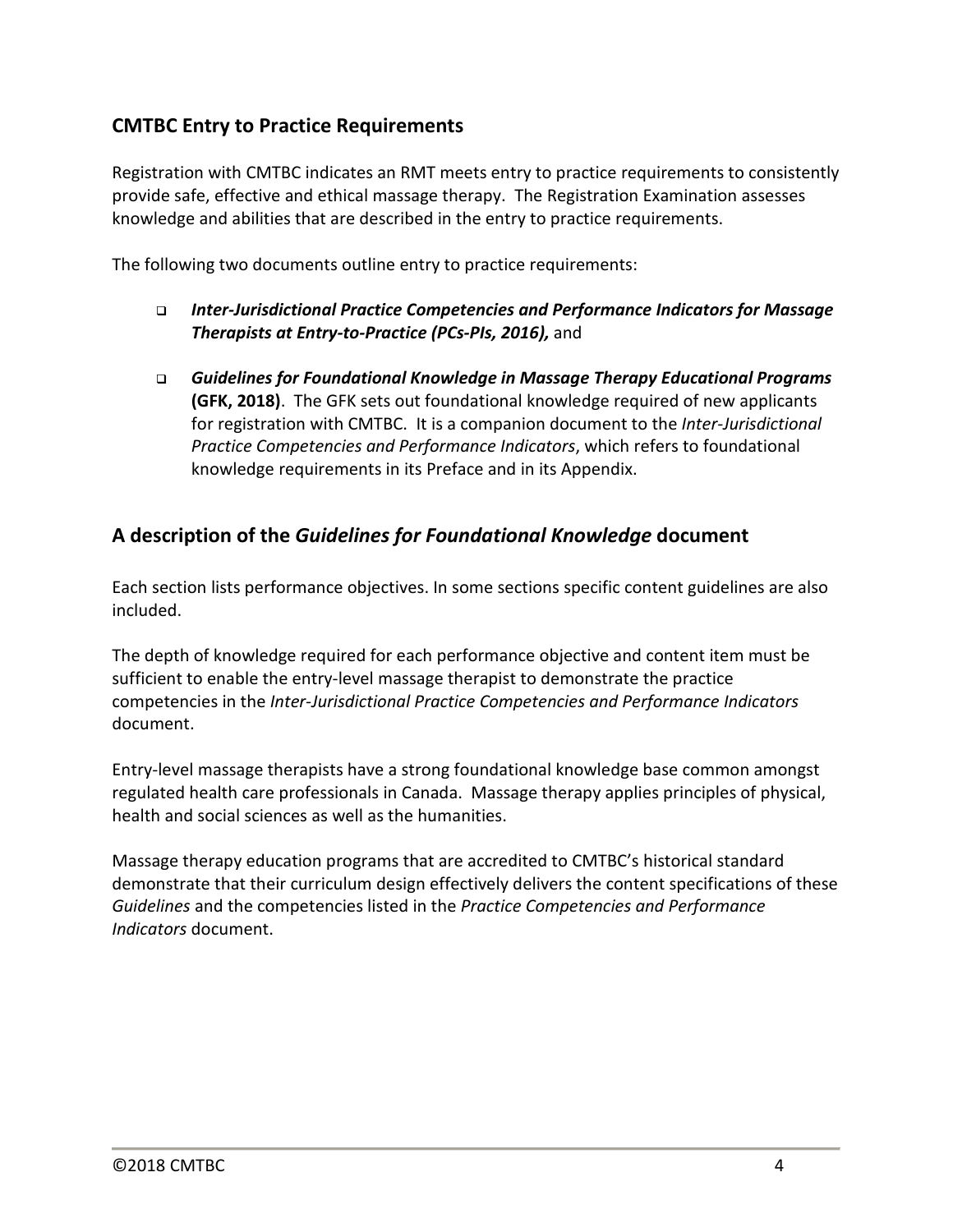# **SYSTEMIC ANATOMY, PHYSIOLOGY AND PATHOLOGY**

### **General Anatomy and Physiology**

### **Performance Objectives**

- Define and describe levels of structural organization, characteristics of the living human organism and anatomical terminology
- Define and describe the chemical level of organization
- Define and describe the cellular level of organization
- Define and describe the tissue level of organization
- Define and describe the organ level of organization
- Define and describe the system level of organization

- Levels of organization
	- o chemical
	- o cellular
	- o tissue
	- o organ
	- o system
	- o organism
- Characteristics of the living human organism
	- o basic life processes
		- **netabolism**
		- **F** responsiveness
		- **novement**
		- growth
		- differentiation
		- **reproduction**
- Homeostasis
	- o body fluids
	- o feedback systems
	- o homeostatic imbalances
- Anatomical terminology
	- o anatomical position
	- o major divisions of the body
	- o major body parts
	- o body positions
	- o regions of the body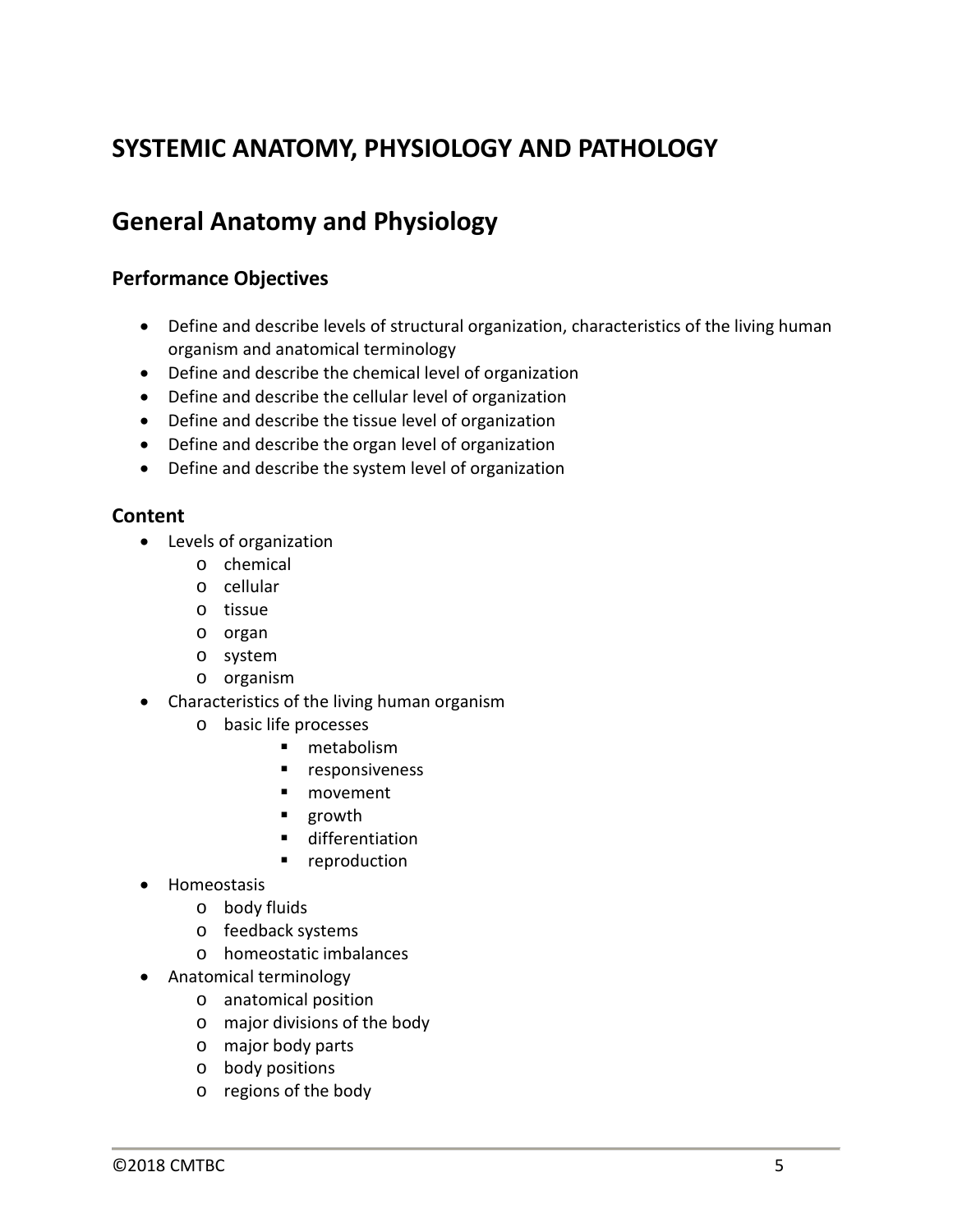- o location terminology
- o directional terms
- o planes, sections and axes
- o body cavities
- o abdominopelvic regions and quadrants
- o body movements
- Chemical elements
	- o ions, molecules, compounds
- Chemical bonds
- Chemical reactions
- Inorganic compounds and solutions
- Organic compounds
- Biological buffer systems, acid/base balance and pH
- Enzymes

### **Principles of Physiology**

### **Performance Objectives**

• Define and describe homeostasis, fluid, electrolyte and acid-base homeostasis

### **Content**

- Homeostasis
- Control of homeostasis
- Fluid compartments and fluid balance
- Electrolytes in fluid balance
- pH and acid-base balance
- Intracellular fluid and extracellular fluid
- Buffer systems

# **Principles of Histology**

### **Performance Objectives**

• Define and describe the types and histological features of the major body tissue types

- Epithelial tissue
	- o origins of epithelial tissue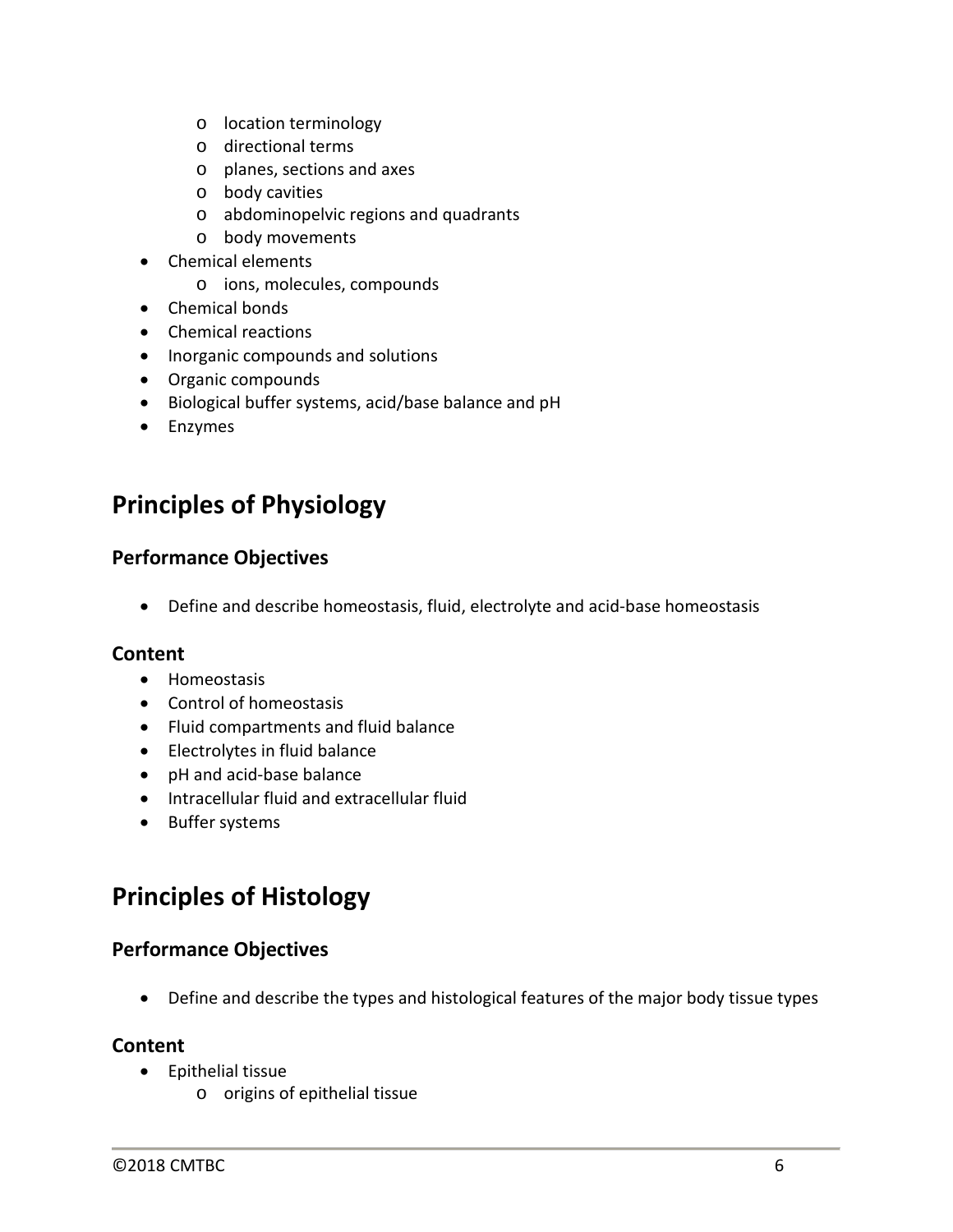- o cell junctions
- o arrangement of cell layers and shapes
	- **simple epithelium** 
		- $\triangleright$  simple squamous
		- $\triangleright$  simple cuboidal
		- $\triangleright$  simple columnar (ciliated and non-ciliated)
		- $\triangleright$  pseudostratified columnar (ciliated and non-ciliated)
	- **stratified epithelium** 
		- $\triangleright$  stratified squamous (keratinized and non-keratinized)
		- $\triangleright$  stratified cuboidal
		- $\triangleright$  stratified columnar
		- $\triangleright$  transitional
- Connective tissue
	- o general features
	- o connective tissue cells
	- o extracellular matrix
	- o classifications
		- **E** embryonic
			- $\triangleright$  mesenchyme connective tissue
			- $\triangleright$  mucous connective tissue
		- **nature** 
			- $\triangleright$  loose connective tissue
				- areolar connective tissue
				- adipose tissue
				- reticular connective tissue
			- $\triangleright$  dense connective tissue
				- dense regular connective tissue
				- dense irregular connective tissue
				- elastic connective tissue
			- $\triangleright$  cartilage
- ❖ hyaline cartilage
- fibrocartilage
- $\div$  elastic cartilage
- $\triangleright$  bone tissue
- $\triangleright$  liquid connective tissue
	- ❖ blood
		- − functions and properties of blood
		- − formation of blood cells
		- − red and white blood cells
	- lymph

- Nervous tissue
	- o neurons
	- o neuroglia
	- o connective tissue components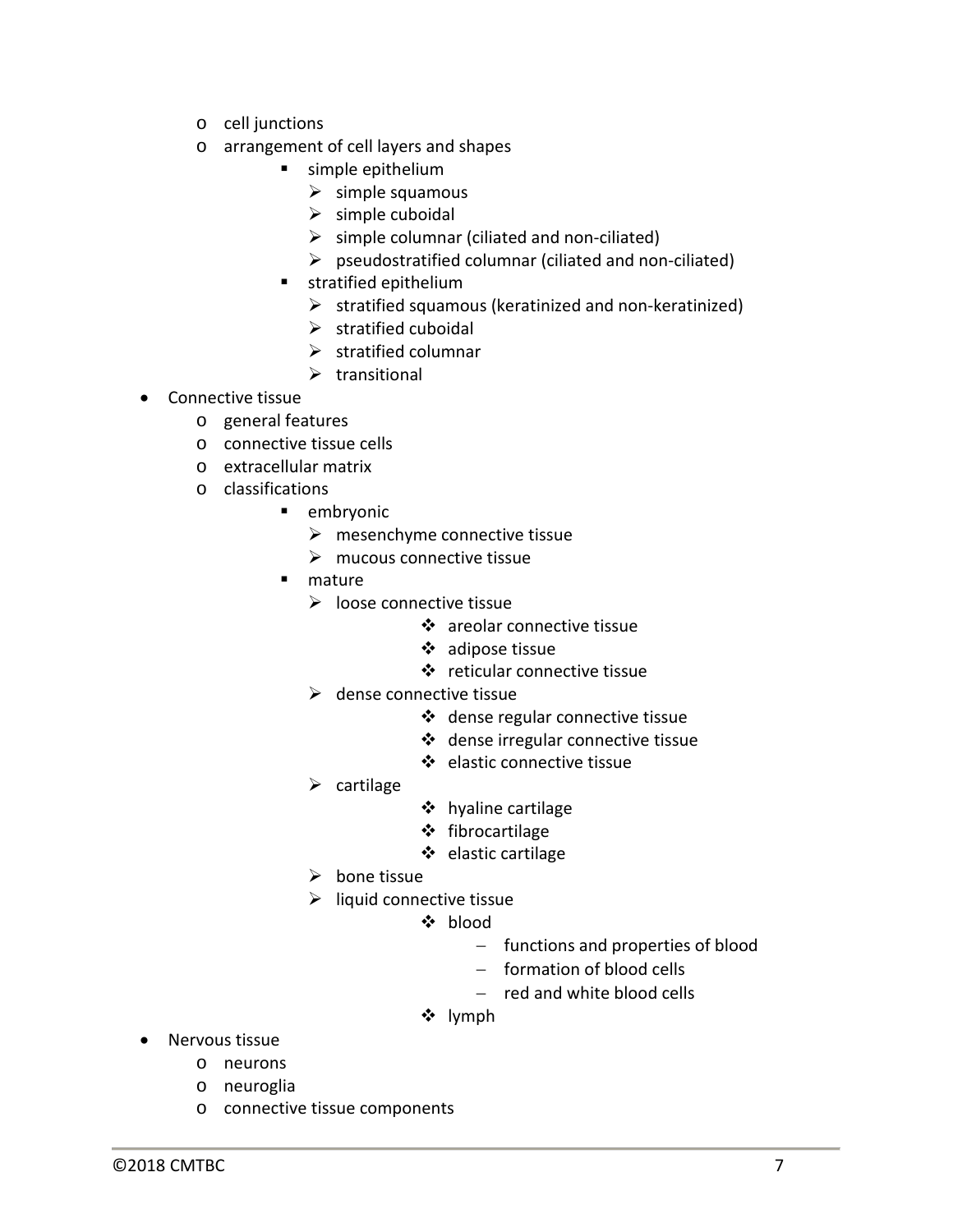- Muscle tissue
	- o connective tissue components
	- o nerve and blood supply
	- o microscopic anatomy
	- o muscle proteins

# **Cell Anatomy, Physiology and Pathology**

### **Performance Objectives**

- Define and describe principles of cellular anatomy and physiology as it relates to the body tissues
- Differentiate between external and internal causes of cell damage
- Describe how each of the following may lead to cell and tissue damage: genetic error, ischemia, inappropriate immune responses
- Define apoptosis and necrosis
- Define and describe the changes in extracellular degeneration

- Structure of the cell
	- o plasma membrane
	- o cytoplasm
	- o nucleus
	- o organelles
- Transport across the plasma membrane
- Cell division
- Cells and tissue damage, inflammation, healing and repair
- Causes of cell damage
	- o internal agents
		- **EXECUTE:** Propertic error and enzyme defects
		- **EXECUTE:** ischemia and deprivation of essential supplies
		- **hypoxic cell damage**
		- inappropriate immune response
	- o external agents
- Apoptosis/programmed cell death
- Necrosis
- Extracellular degeneration
	- o changes in the matrix
	- o changes in fibres
		- $\blacksquare$  fibrosis
		- **hyalinization of collagen**
		- **fibroid necrosis/necrobiosis**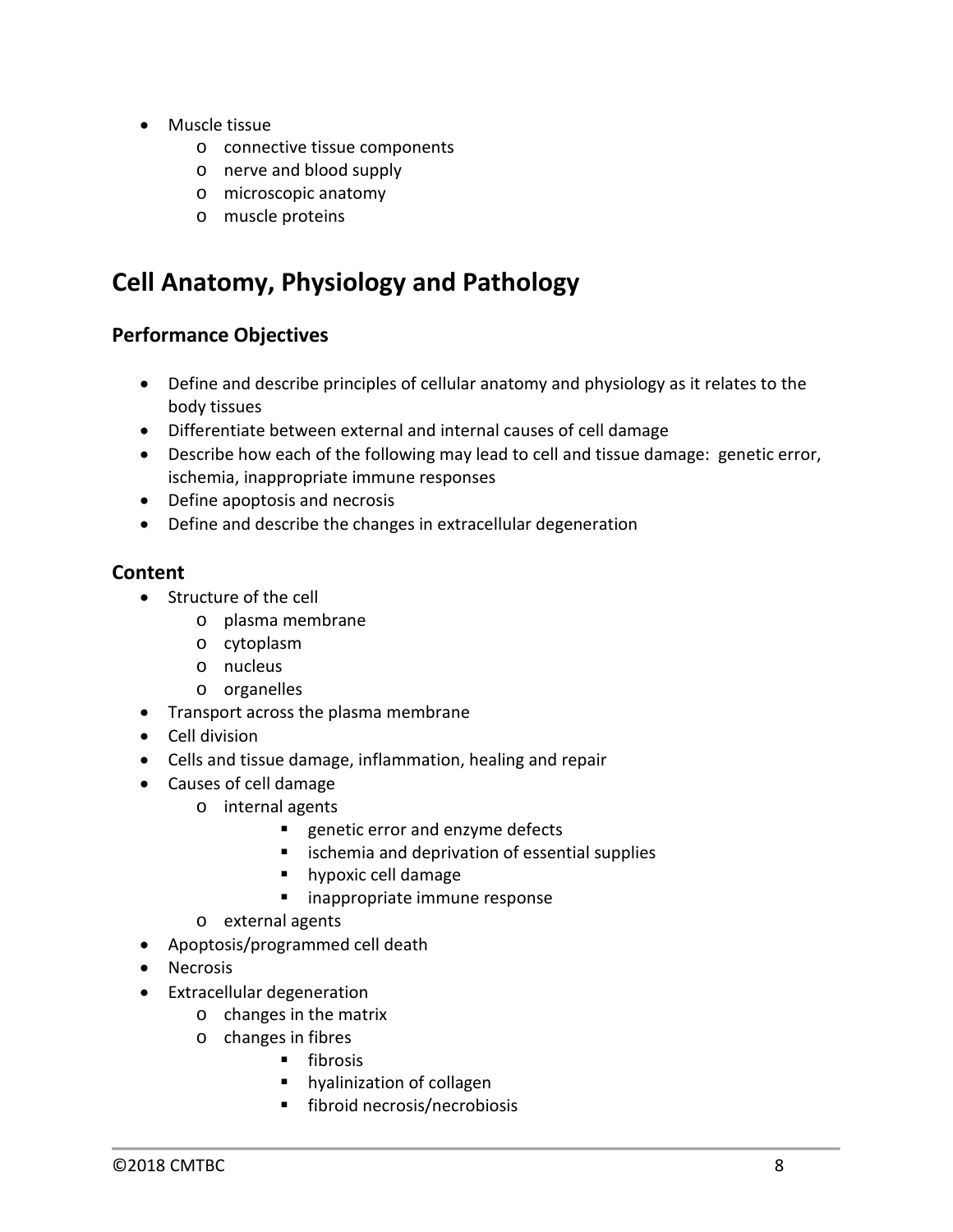### **Cardiovascular System Anatomy**

### **Performance Objectives**

- Define and describe the anatomy of the heart and pericardium
- Locate the major branches of the systemic circulatory routes
- Define and describe the hepatic portal circulation
- Define and describe pulmonary circulation
- Name and locate the major pulses

#### **Content**

- Heart location, wall layers, chambers and valves, components of coronary circulation
- Pericardium
- Aorta and its branches
- Circulatory routes
	- o systemic circulation
	- o hepatic portal circulation
	- o pulmonary circulation
- Major pulse points
	- o facial artery
	- o superficial temporal artery
	- o common carotid artery
	- o brachial artery
	- o abdominal artery
	- o femoral artery
	- o popliteal artery
	- o ulnar artery
	- o radial artery
	- o dorsalis pedis artery
	- o tibialis posterior artery

### **Cardiovascular System Physiology**

### **Performance Objectives**

- Define and describe the physiology of cardiac function
- Define and describe the physiology of cardiac and systemic circulation (blood vessels)

#### **Content**

• Cardiac action potentials and self-excitation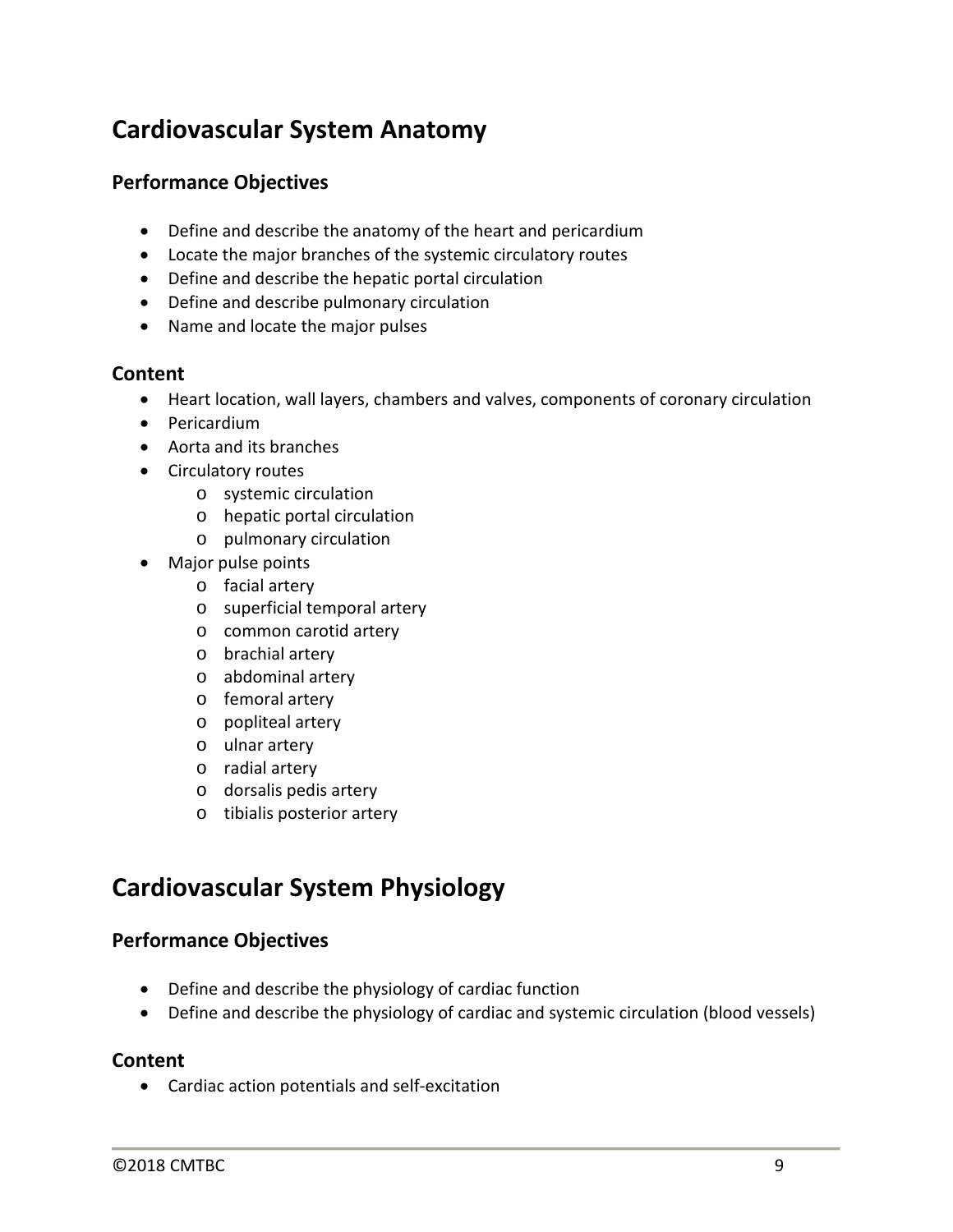- Conduction velocity and refractory periods
- Excitation-contraction coupling
- Cardiac cycle
- Cardiac output
- Intrinsic regulation and autonomic regulation of heart pumping
- Functions and distribution of circulation elements (arteries, veins, arterioles, venules, capillaries, capillary beds)
- Physics of arterial pressures, venous pressures and capacitance
- Control of blood pressure and blood flow
	- o role of the cardiovascular centres
	- o neural regulation of blood pressure
	- o hormonal regulation of blood pressure
	- o autoregulation of blood flow
- Role of the kidneys in long-term regulation of arterial pressure and in hypertension
	- o regulators of extracellular fluid volume
	- o pressure diuresis and natriuresis
	- o renin-angiotensin system
- Exercise and the heart

### **Cardiovascular System Pathology**

### **Performance Objectives**

- Define and describe disorders of the cardiovascular system
- Define and describe disorders and diseases of the heart
- Define and describe diseases of the blood vessels

- Disturbances in fluid balance
- Circulatory shock
- Edema
	- o exudate
	- o transudate
	- o cardiac
	- o renal
- Mechanisms leading to the formation and destruction of thrombi and thromboses
- Thrombosis
	- o arterial
	- o venous
- Thrombophlebitis
- Phlebothrombosis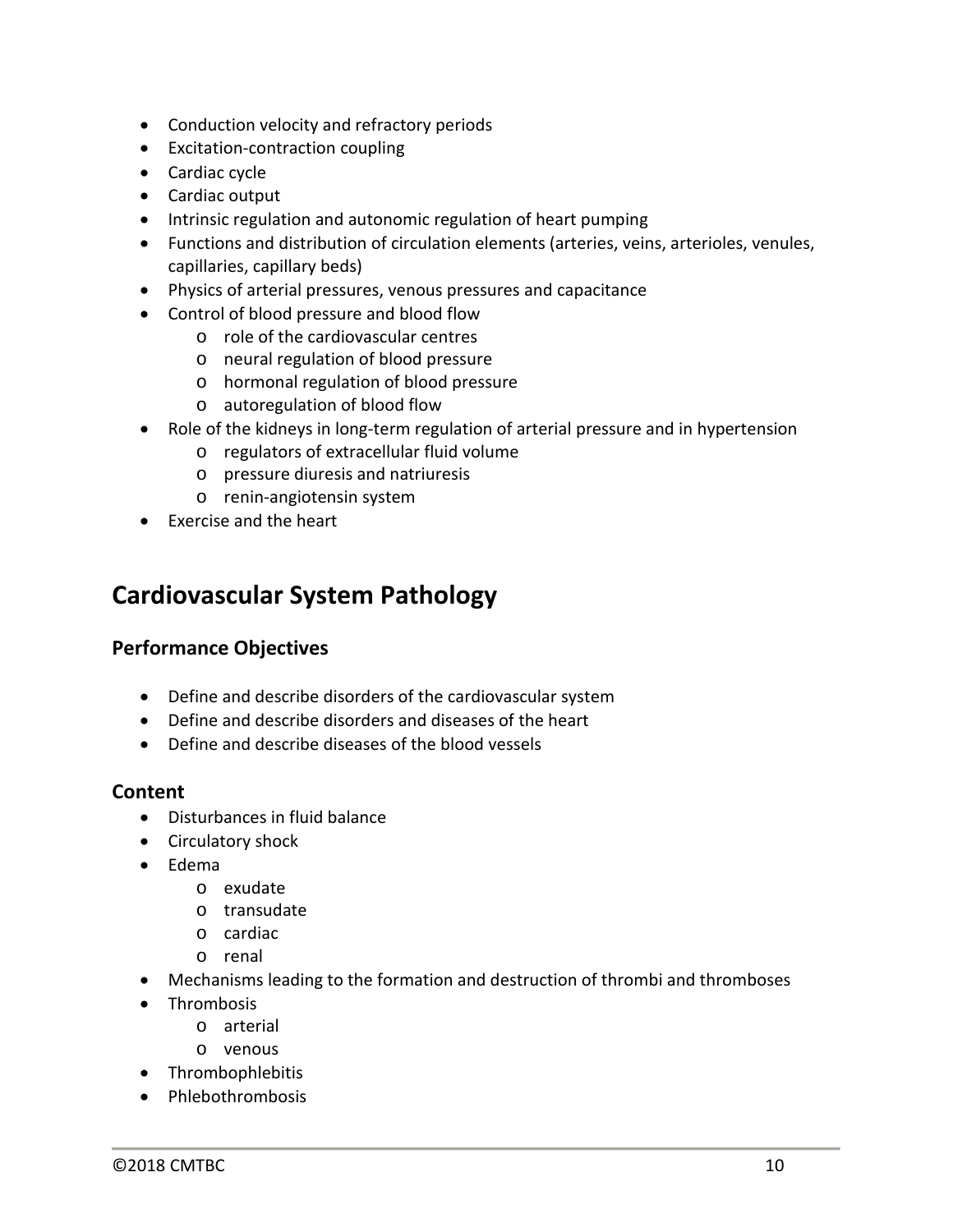- Embolisms
	- o pulmonary
	- o arterial
	- o thrombo
	- o gas
	- o fat
	- o tumor
- Acquired heart defects
	- o endocarditis
		- **F** rheumatic
		- nonbacterial thrombotic
		- **acute infective**
		- subacute infective
	- o myocarditis
	- o pericarditis
- Valvular disease
	- o mitral incompetence and stenosis
	- o aortic incompetence and stenosis
- Ischemia
	- o gradual coronary occlusion
		- myocardial ischemia
		- angina pectoris
	- o sudden coronary occlusion
		- **n** myocardial infarction
			- $\triangleright$  acute heart failure
		- cardiac dysrhythmia
- Hypertension
- Hypotension
- Chronic cardiac overloading with hypertrophy
	- o cor pulmonale
	- o chronic overloading of the left ventricle
- Acute cardiac overload
	- o massive pulmonary embolism
- Cardiomyopathy
- Dysrhythmias with disturbance of conduction
	- o ectopic beats
	- o paroxysmal tachycardia
	- o atrial and ventricular fibrillation
	- o heart block
- Heart failure
	- o right and left ventricular failure
	- o congestive heart failure
- Diseases of blood vessels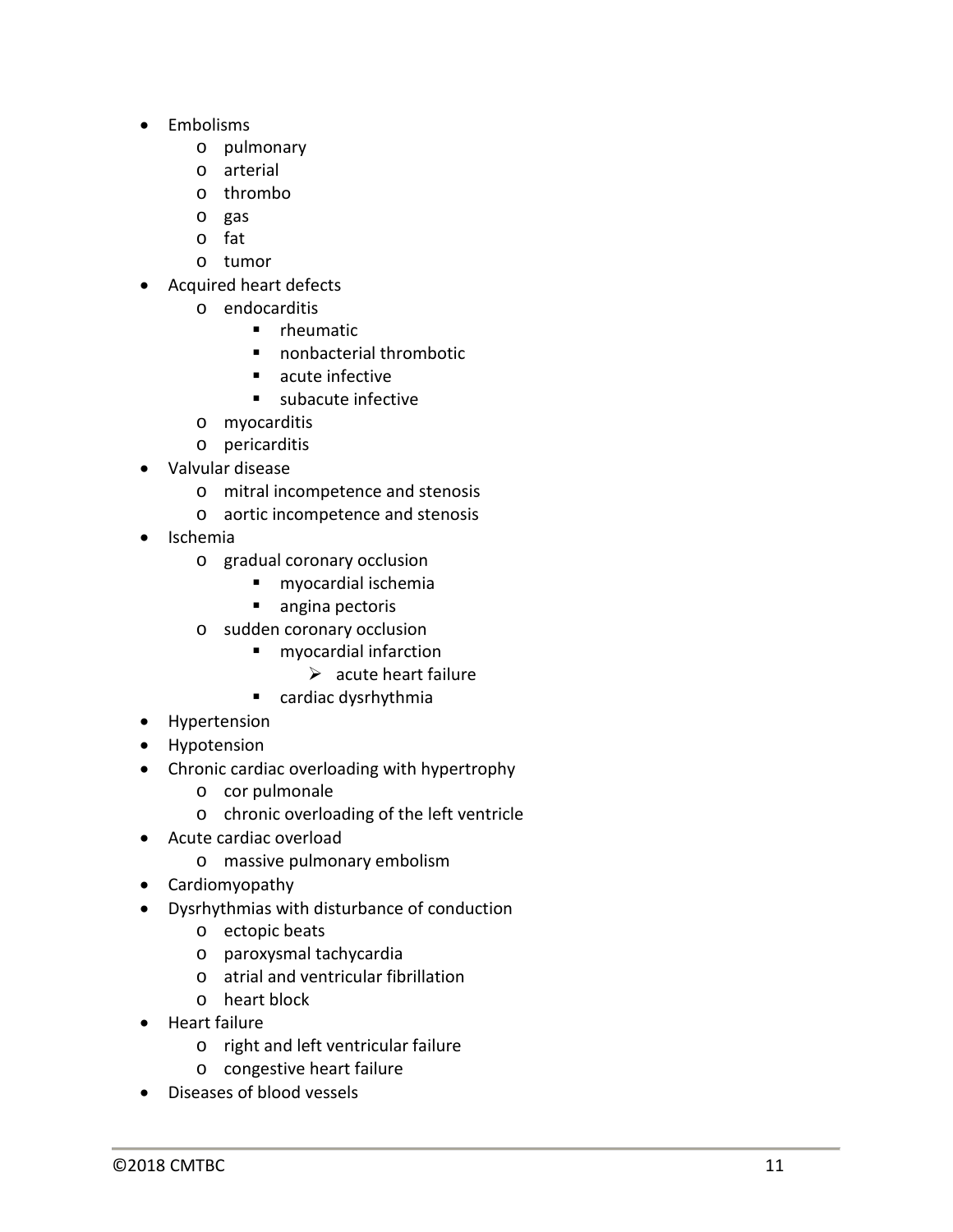- o arteries
	- **arteriosclerosis**
	- **E** atherosclerosis
	- arteritis
		- $\triangleright$  infective arteritis
		- $\triangleright$  rheumatoid arteritis
		- $\triangleright$  thromboangiitis obliterans (Buerger's disease)
		- $\triangleright$  giant cell arteritis (temporal arteritis)
		- $\triangleright$  polyarteritis nodosa
	- **n** aneurysms
- Frostbite
- Decompression illness
- Decubitus ulcers
- Vasculitis
- Diabetic microangiopathy
- Peripheral vascular disease
	- o varicose veins
	- o Raynaud's phenomenon/disease
	- o deep vein thrombosis
- Anemia
	- o idiopathic
	- o nutritional
	- o hemorrhagic
	- o hemolytic
	- o aplastic
	- o secondary
- Hematomas

### **Lymphatic System and Immunity – Anatomy**

### **Performance Objectives**

- Define and describe the anatomy of the lymphatic system
- Define and describe anatomy of the components of immunity

- Lymph
- Major lymphatic ducts
	- o thoracic duct
	- o right lymphatic duct
- Primary lymphatic organs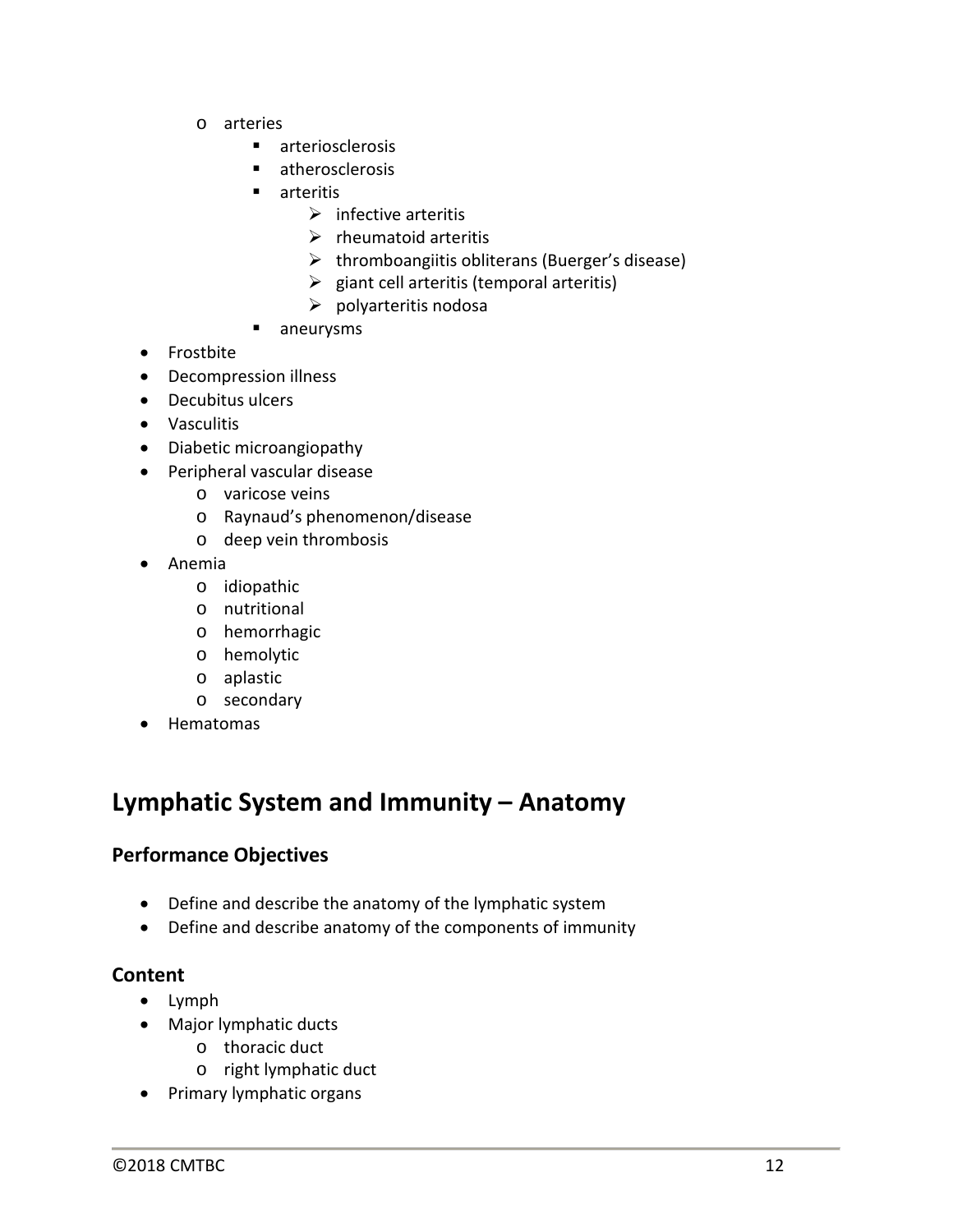- o red bone marrow
- o thymus
- Secondary lymphatic organs
	- o regional lymph nodes
		- **n** occipital
		- retroauricular/mastoid
		- **parotid**
		- **•** buccal/facial
		- **submandibular**
		- submental
		- **anterior cervical**
		- **superficial cervical**
		- **retropharyngeal**
		- **u** laryngeal
		- **tracheal**
	- o deep cervical nodes
	- o axillary nodes
		- anterior/pectoral
		- posterior/subscapular
		- **u** lateral
		- **E** central
		- infraclavicular/deltopectoral
		- **apical**
	- o supratrochlear/cubital nodes
	- o nodal lymphatic drainage of the thorax
		- axillary
		- **internal thoracic**
		- **n** intercostal
		- diaphragmatic
		- **•** brachiocephalic
		- **P** posterior mediastinal
		- **tracheobronchial**
	- o nodal lymphatic drainage of the lower limb
		- **superficial inguinal**
		- **deep inguinal**
		- **popliteal**
	- o adenoids/pharyngeal/nasopharyngeal nodes
	- o spleen
- Cells and tissues that carry immune responses (ie. antigens)

### **Lymphatic System and Immunity – Physiology**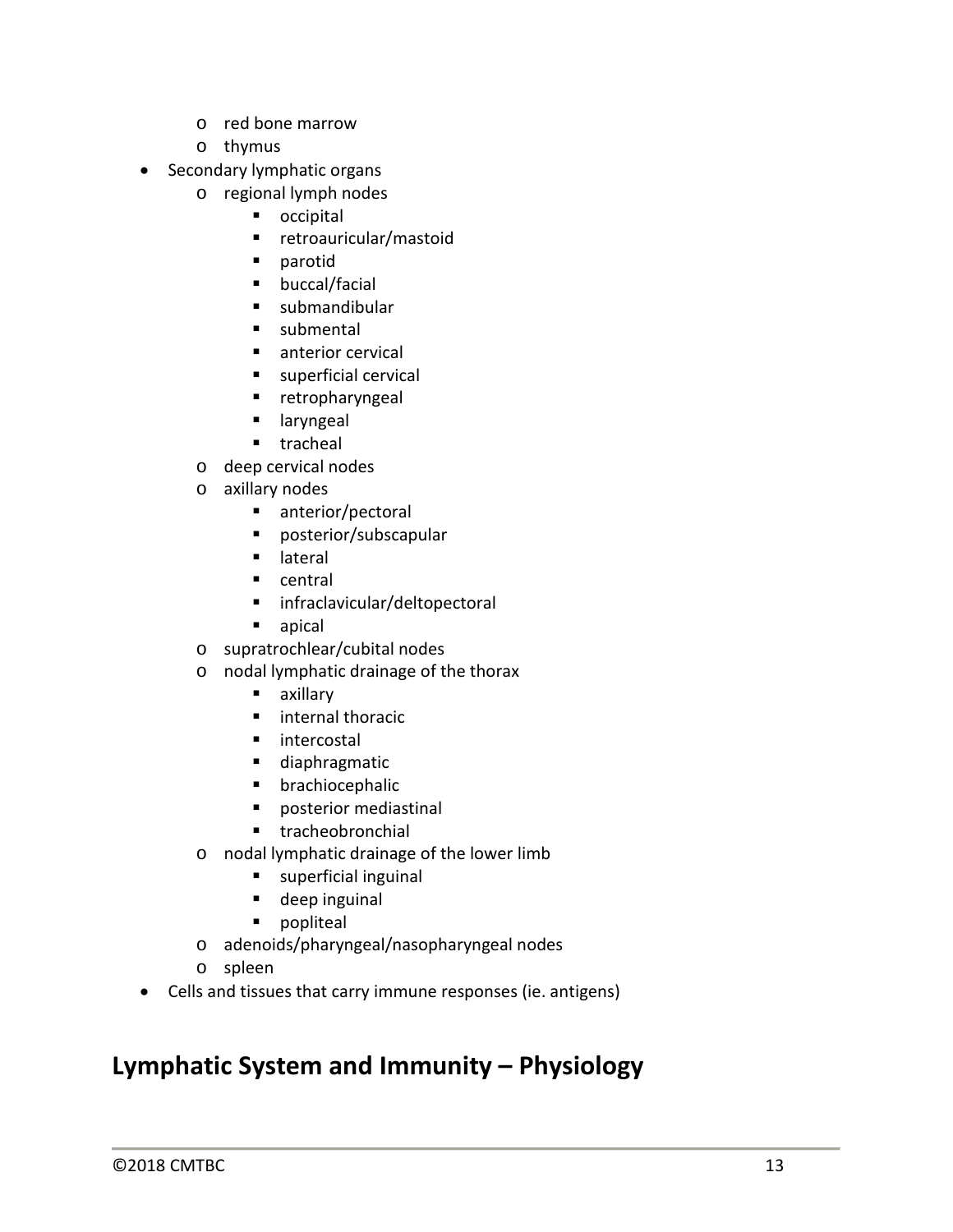### **Performance Objectives**

- Define and describe the physiology of the lymphatic system
- Define and describe the physiology of immunity
- Define and describe the causes, characteristics and sequelae of acute and chronic inflammation
- Define the mechanisms through which chronic inflammation leads to fibrosis and cicatrization, contracture and cicatrization, loss of normal function, granulomas, ulceration
- Define and describe the regulation of healing
- Define and describe the pathogenesis of infectious diseases, the factors which influence infectious diseases and the common types of infectious diseases (bacterial, viral and fungal)
- Describe the defenses against infection
- Describe the infection by toxic organisms, invasive organisms, producing local damage or widespread effects
- Describe the mechanism of spread of infection within a host
- Describe how various factors affect the occurrence and spread of infection
- Describe how host factors affect the occurrence and spread of infection
- Define opportunistic infection

- Drainage of interstitial fluids
- Transport of dietary lipids
- Carrying out immune responses
- Innate immunity
	- o Skin and mucous membranes
		- **Physical factors**
		- chemical factors
	- o Internal defenses
		- antimicrobial proteins
		- natural killer cells
		- **phagocytes**
		- **E** inflammation
		- **fever**
- Adaptive immunity
	- o cell-mediated immunity
	- o antibody-mediated immunity
	- o antigens and antigen receptors
	- o cytokines
- Stress and immunity
- Auto immunity
- Allergies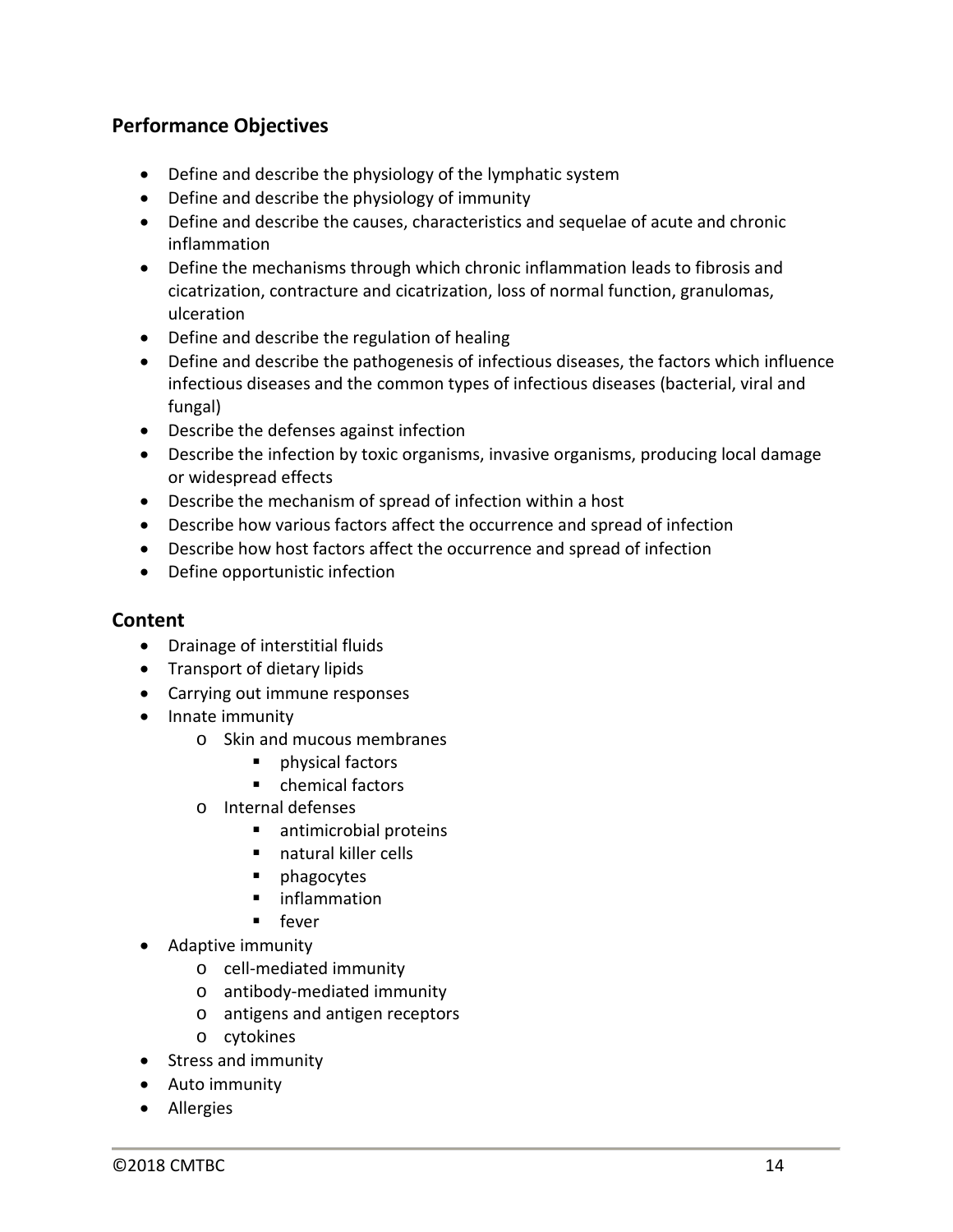- Acute inflammation
	- o vascular response
	- o cellular exudate
	- o sequelae of acute inflammation
		- **resolution**
		- **fibrous organization**
		- **suppuration**
		- **abscesses**
- Chronic inflammation
	- o infection
	- o foreign bodies and other irritants
	- o hypersensitivity
	- o autoimmune diseases
	- o consequences
		- **fibrosis and pathophysiological scarring**
		- contracture
		- **IDOS** of normal function
		- **granulomas**
		- ulceration
- Infectious diseases
	- o toxins and infection
	- o sources of infection
		- **endogenous**
		- **exogenous**
	- o defense against infection
		- **F** mechanical integrity of epithelial surfaces
		- decontamination and removal of pathogens
	- o spread of infection within a host
	- o factors affecting occurrence and spread of infection
		- **pathogen factors** 
			- $\triangleright$  virulence
			- $\triangleright$  dose
			- $\triangleright$  site of infection
			- $\triangleright$  synergism between and among different pathogens
		- host factors
			- $\triangleright$  resistance to infection
			- $\triangleright$  immune competency
			- $\triangleright$  low leukocyte count
			- $\triangleright$  necrosis and ischemic tissue
	- o opportunistic infection
	- o pyogenic bacterial infections
		- **suppurative inflammation**
	- o aerobic toxic infections
	- o anaerobic toxic infections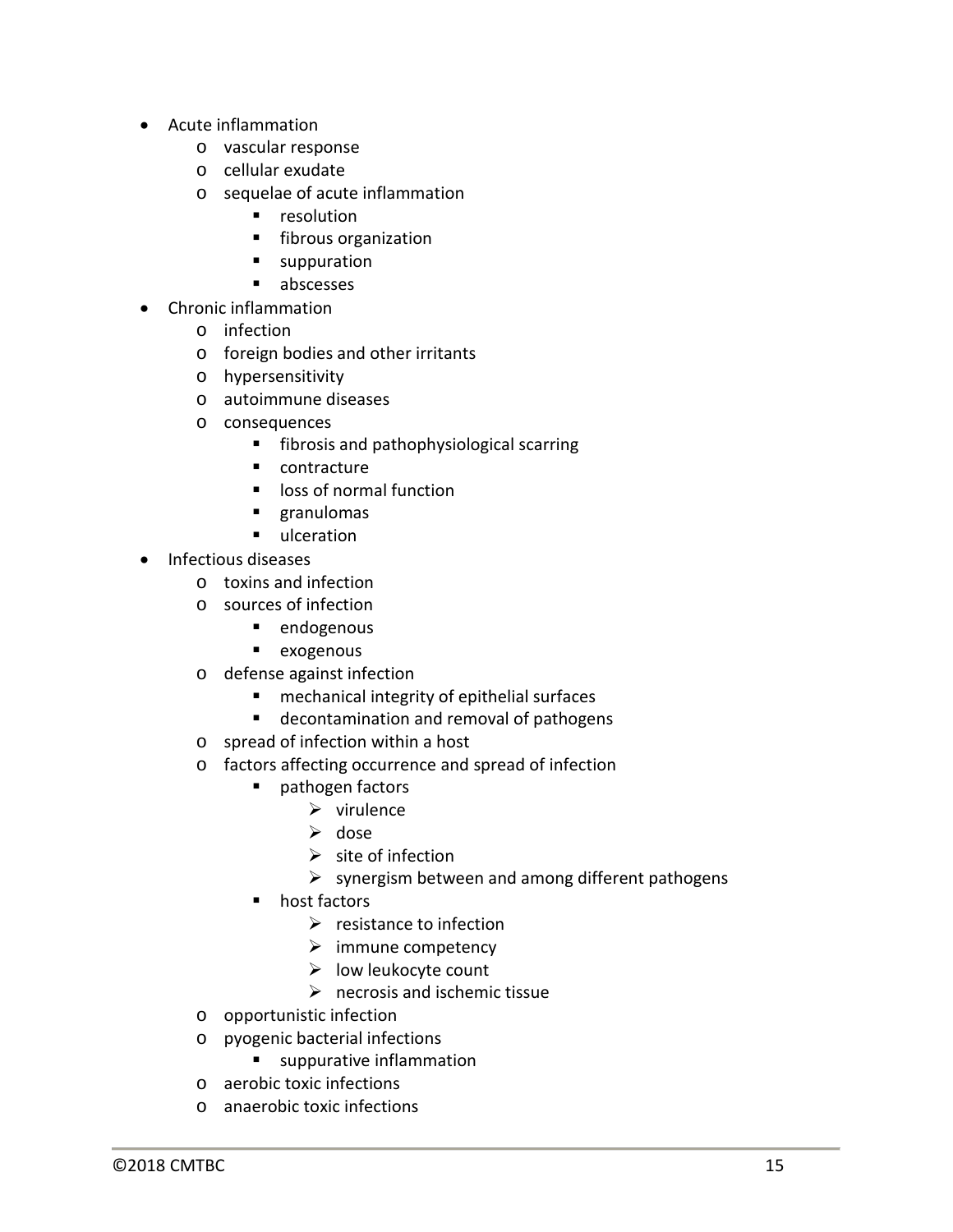- o spirochete infections
- o responses to viral infection
	- **I** local
	- **u** widespread
	- **u** immune
- o viral diseases
- o fungal infections
- o histoplasmosis

### **Lymphatic System and Immunity – Pathology**

### **Performance Objectives**

• Define and describe disorders of the lymphatic system and immunity

- Edema
- Lymphagitis
- Lymphedema
- Lymphoma
- Infectious mononucleosis
- Chronic fatigue syndrome
- Human immunodeficiency virus (HIV)/acquired immunodeficiency syndrome (AIDS)
- Systemic lupus erythematosus
- Cancer
	- o Hodgkin's disease
	- o non-Hodgkin's lymphoma
	- o leukemia
- Spirochaete infections
	- o lyme disease
	- o syphilis
- Viral diseases
	- o herpes virus
	- o papillomaviruses
	- o enteroviruses
	- o influenza viruses
	- o rhinoviruses
	- o poliomyelitis
- Fungal infections
	- o superficial mycoses
	- o fungal pneumonia pneumocystis carinii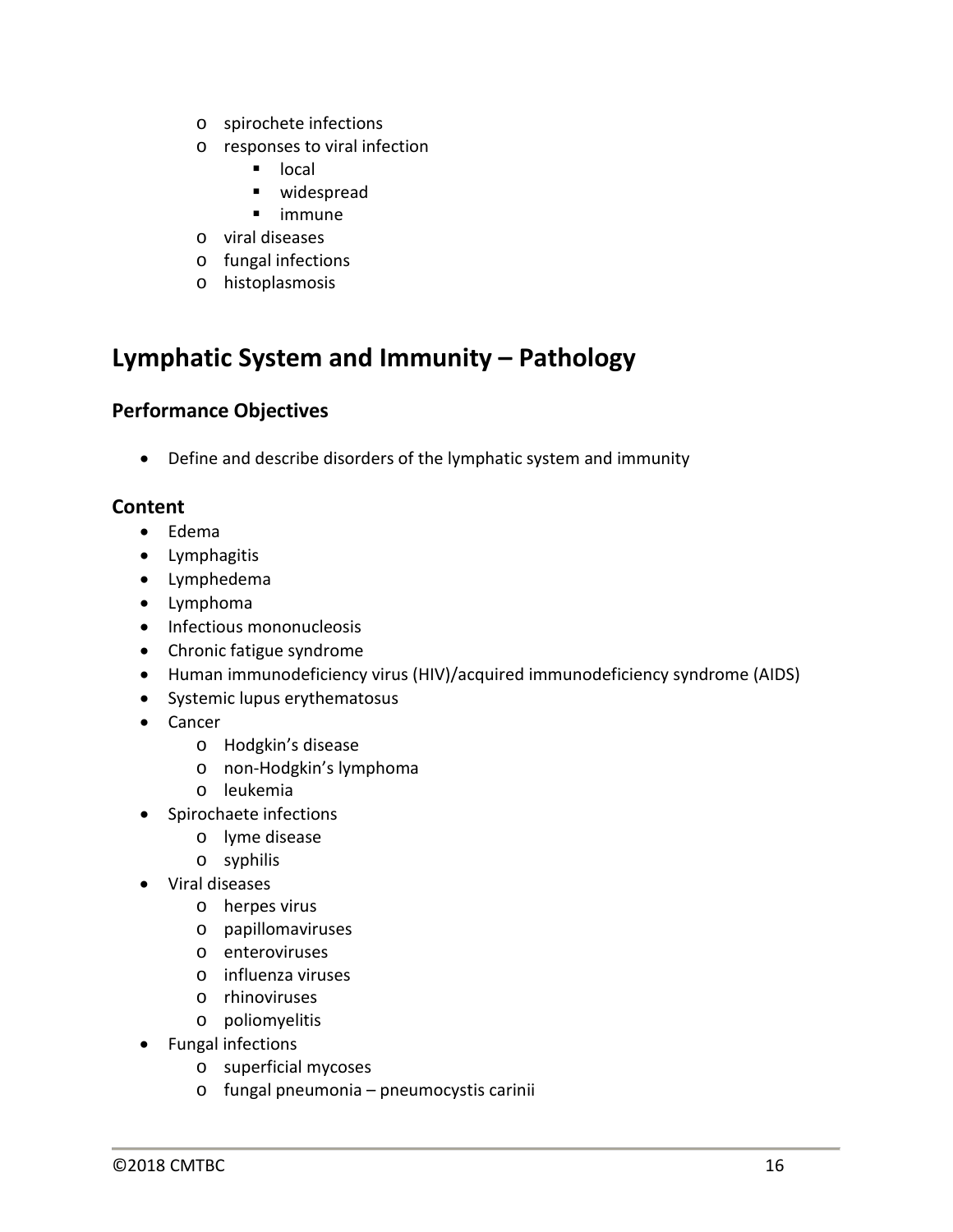- o yeast infections candidiasis
- Pyogenic bacterial infections
	- o staphylococcus
	- o streptococcus
	- o pneumococcus
	- o gonococcus
	- o meningococcus
- Anaerobic toxic infections
	- o corynebacterium diphtheria
	- o yersina pestis
	- o clostridium
	- o coliforms
		- wound infections
		- **•** cholera
- Myobacterial infections
	- o tuberculosis

### **Respiratory System Anatomy**

### **Performance Objectives**

• Define and describe the anatomy of the respiratory system

### **Content**

- Upper respiratory tract
	- o nose
	- o pharynx
- Lower respiratory tract
	- o larynx
	- o structures of voice production
	- o trachea
	- o bronchi
	- o lungs

# **Respiratory System Physiology**

### **Performance Objectives**

• Define and describe the physiology of the respiratory system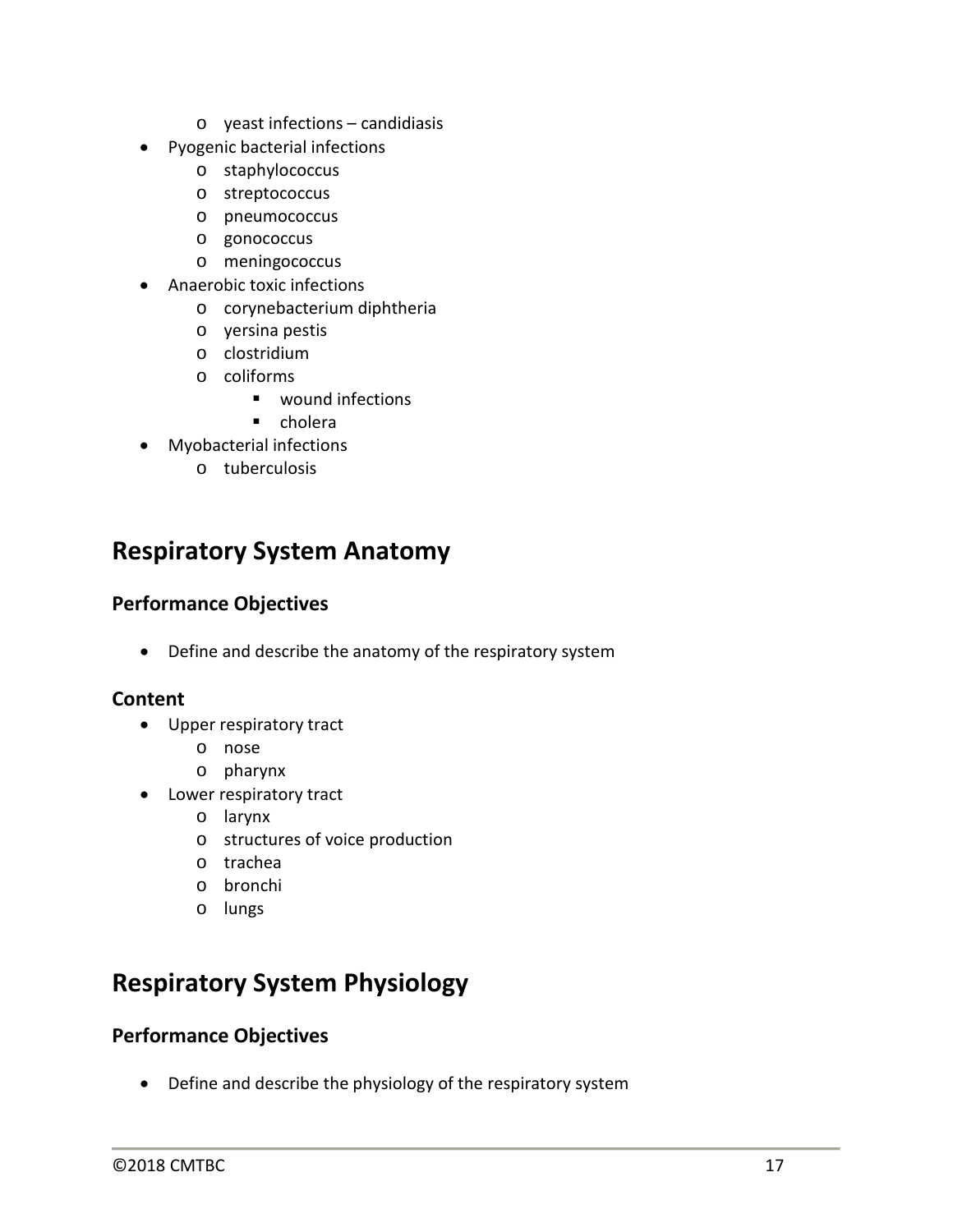#### **Content**

- Pulmonary ventilation
- Lung volumes and capacities
- Exchange of oxygen and carbon dioxide
- Transport of oxygen and carbon dioxide
- Control of respiration
- Exercise and the respiratory system

### **Respiratory System Pathology**

### **Performance Objectives**

• Define and describe disorders of the respiratory system

- Respiratory failure type 1 and type 2
	- o ventilation/perfusion ratio
	- o collapsed lung
- Congenital anomalies
- Respiratory distress syndromes
	- o infant respiratory distress syndrome (hyaline membrane disease)
	- o adult respiratory distress syndrome
- Pulmonary infections
	- o acute and chronic bronchitis
	- o upper respiratory tract infections
		- common cold
		- **sinusitis**
		- **tonsillitis**
		- **•** otitis media
		- **P** pharyngitis
		- **u** laryngitis
	- o lower respiratory tract infections
		- **streptococcus pneumonia**
		- **EXEC** severe acute respiratory syndrome
		- pneumocystis pneumonia
		- **tuberculosis**
- Pneumonia
	- o bronchial
	- o lobar
	- o viral
- Carcinomas of the lungs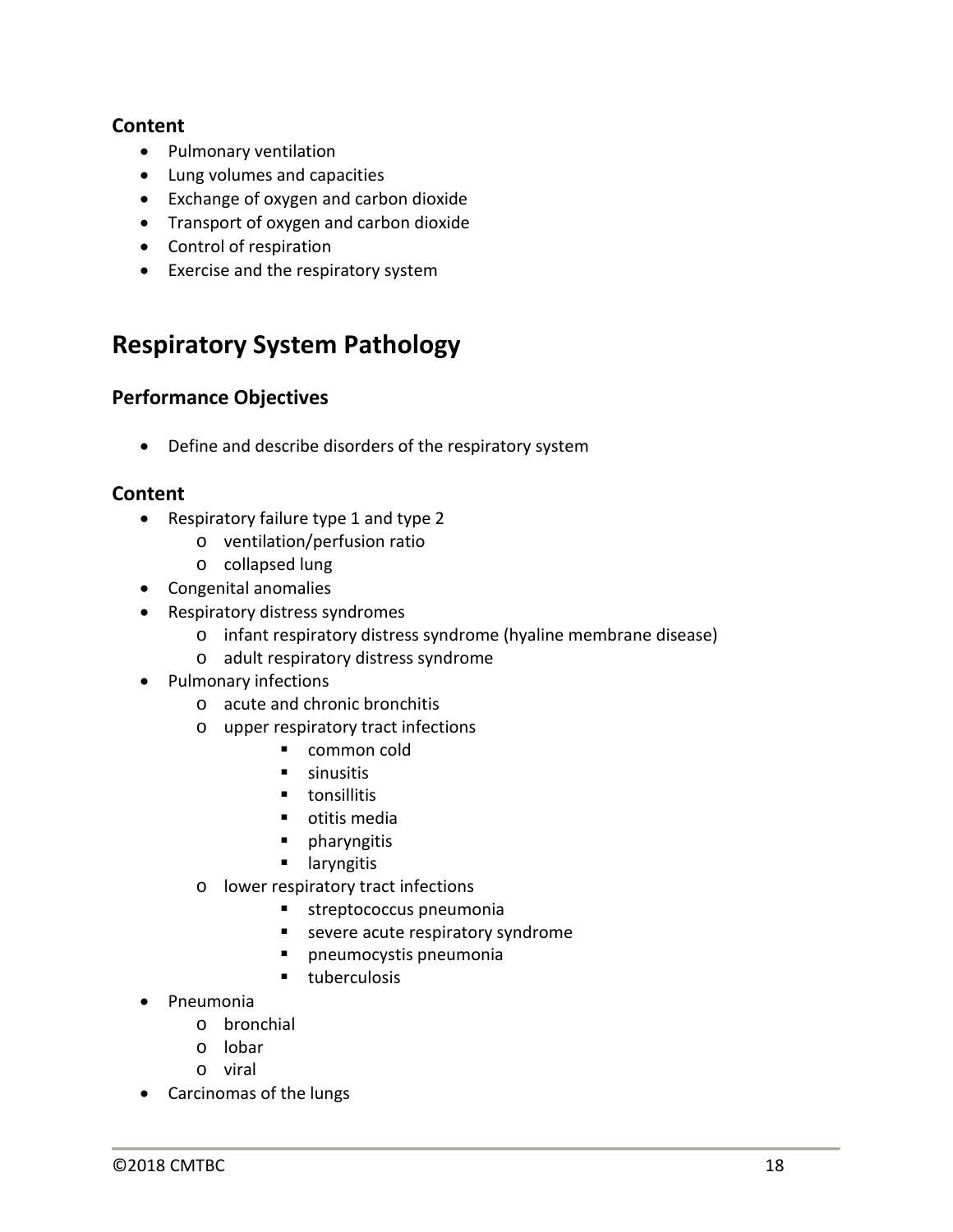- o metastatic
- Pleural cavity disease
	- o pneumothorax
	- o pleural effusion
- Pleurisy
- Pneumoconiosis
- Pulmonary embolism
- Pulmonary arterial hypertension
- Pulmonary edema
- Obstructive pulmonary diseases
	- o chronic obstructive pulmonary disease
	- o chronic bronchitis
	- o bronchiolitis
	- o bronchiectasis
	- o asthma
	- o emphysema
- Restrictive lung diseases
- Influenza
- Cystic fibrosis
- Sleep apnea

### **Gastrointestinal System Anatomy**

#### **Performance Objectives**

• Define and describe the anatomy of the gastrointestinal system

#### **Content**

- Mouth
	- o salivary glands
	- o tongue
	- o teeth
- Pharynx
- Esophagus
- Stomach
- Pancreas, liver, gallbladder (See endocrine system, liver and gallbladder)
- Small intestine
- Large intestine

### **Gastrointestinal System Physiology**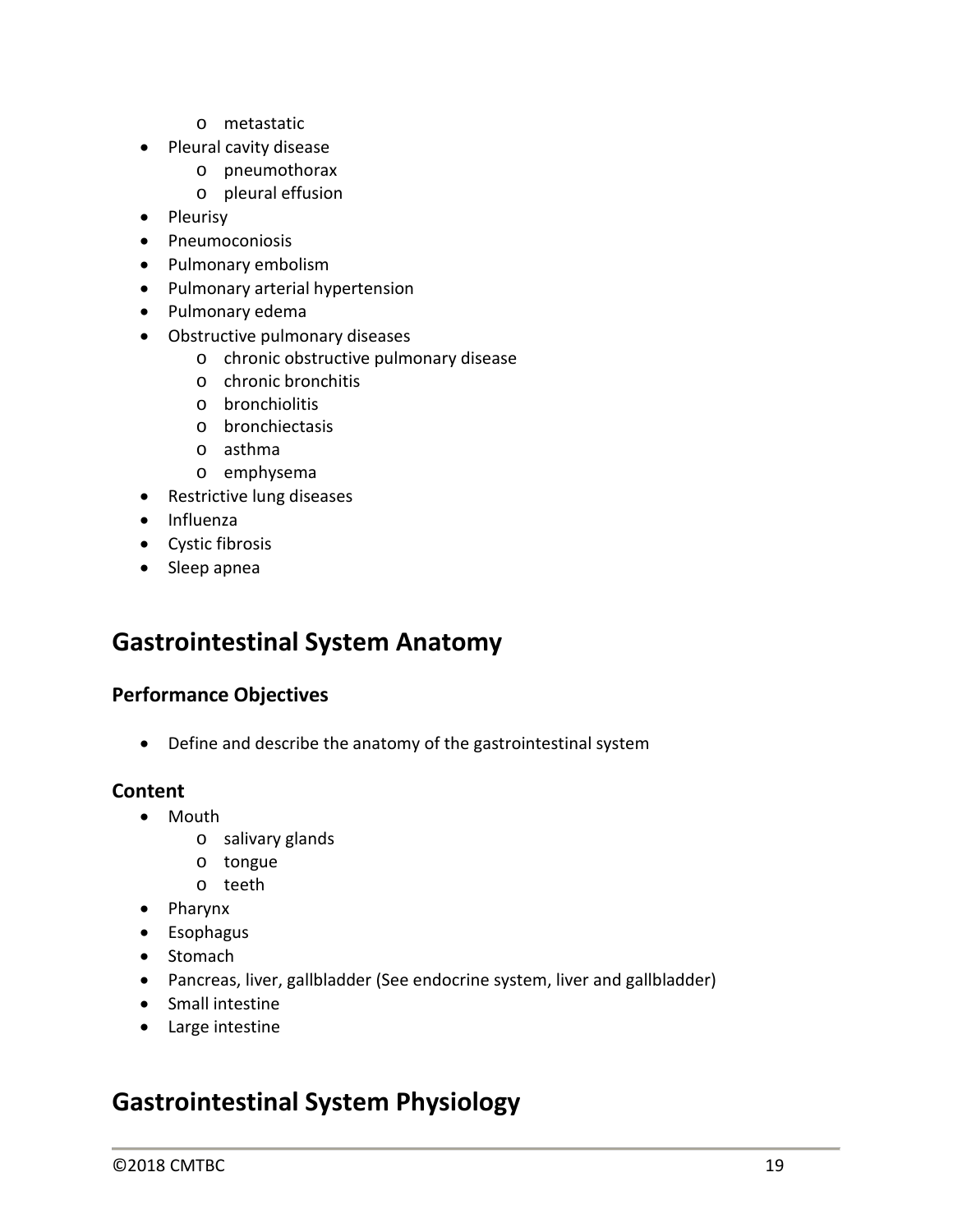### **Performance Objectives**

• Define and describe the physiology of the gastrointestinal system

#### **Content**

- Mechanical and chemical digestion in the mouth
- Deglutition
- Mechanical and chemical digestion in the stomach, small intestine and large intestine
- Absorption in the stomach, small intestine and large intestine
- Phases of digestion

### **Gastrointestinal System Pathology**

### **Performance Objectives**

• Define and describe disorders of the digestive system

- Esophagus
	- o gastroesophageal reflux disease
- Stomach
	- o hiatus hernia
	- o acute gastritis
	- o chronic gastritis
	- o pyloric stenosis
	- o chronic and acute peptic ulceration
	- o carcinoma of the stomach
		- $\blacksquare$  adenocarcinoma
- Intestine and colon
	- o constipation
	- o celiac disease
	- o bacterial infections
	- o parasitism
	- o Crohn's disease
	- o malabsorption syndrome
	- o ulcerative colitis
	- o irritable bowel syndrome
	- o ischemic bowel disease
	- o diverticulosis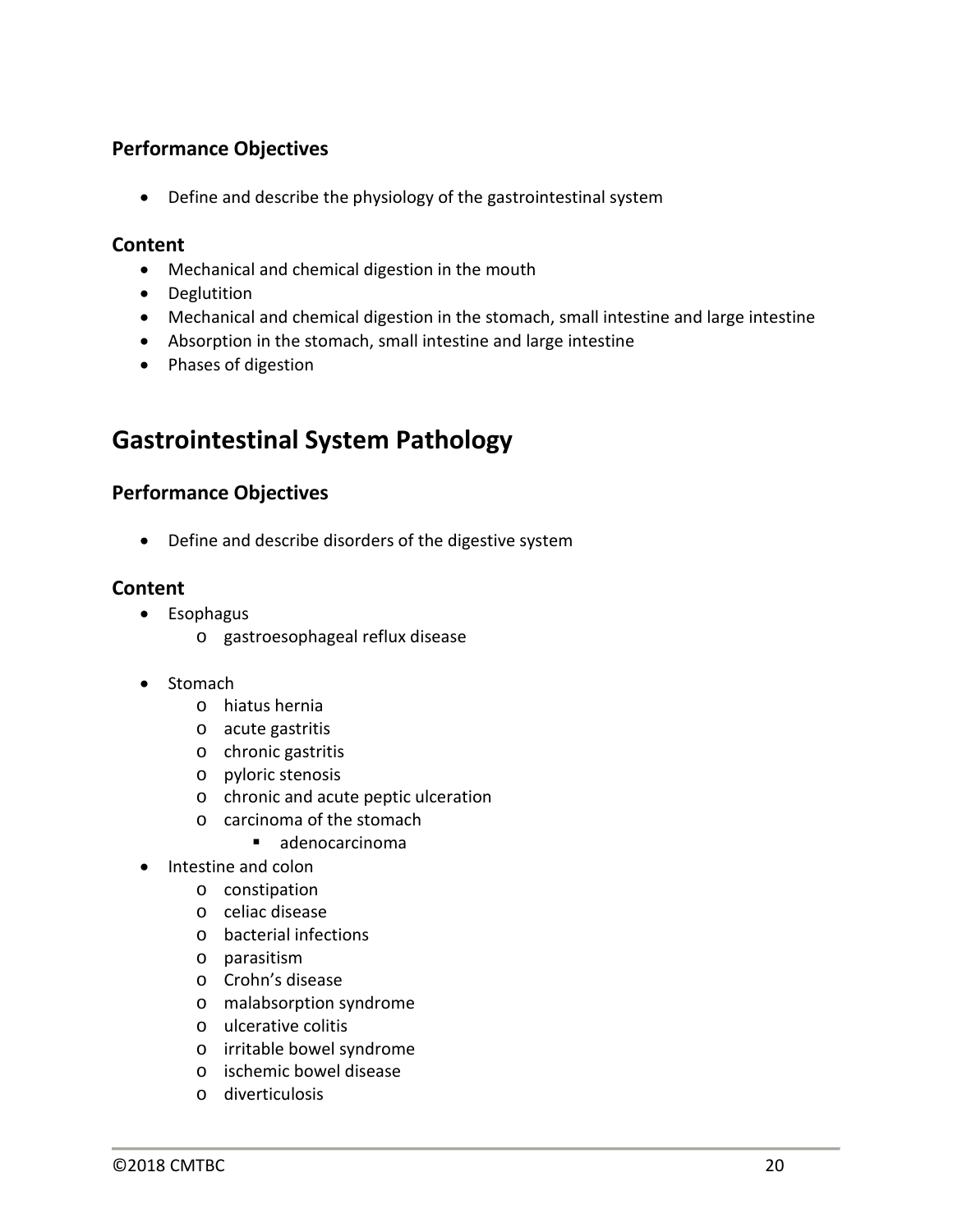- o diverticulitis
- o appendicitis
- o peritonitis
- o gastric volvulus and strangulation
- o bowel ischemia
- o familial polyposis coli (familial adenomatous polyposis)
- o colonic and intestinal bacterial intoxication, infection and parasitism
- o carcinoma

■ colorectal

- General
	- o peptic ulcer
	- o gastroenteritis

### **Liver and Gallbladder Anatomy**

### **Performance Objectives**

• Define and describe the anatomy of the liver and gallbladder

### **Content**

- Liver
	- o lobes
	- o associated ligaments
	- o hilum
	- o capsules
		- o associated vessels, canals and ducts
- Gallbladder
	- o fundus, body, neck
	- o associated vessels and ducts

### **Liver and Gallbladder Physiology**

### **Performance Objectives**

• Define and describe the physiological processes of the liver and gallbladder

- Bile production and secretion
- Carbohydrate metabolism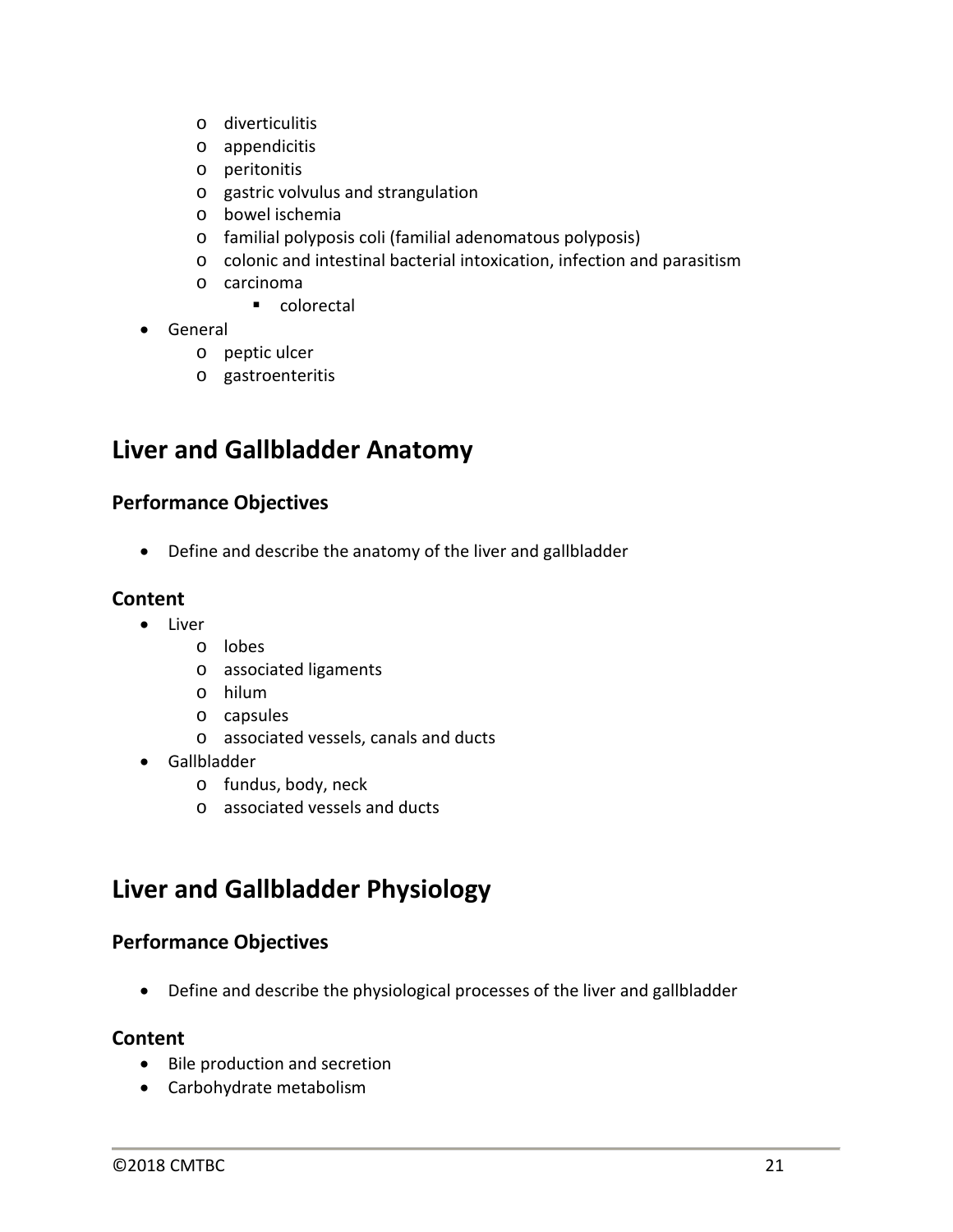- Lipid metabolism
- Protein metabolism
- Processing of drugs and hormones
- Excretion of bilirubin
- Synthesis of bile salts
- Storage
- Phagocytosis
- Activation of Vitamin D
- Storage and concentration of bile

### **Liver and Gallbladder Pathology**

### **Performance Objectives**

• Define and describe disorders of the liver and gallbladder

### **Content**

- Hepatitis (alcoholic, viral and chronic)
	- o viral hepatitis A, B, C, D, E, and G
- Cirrhosis of the liver
- Haemochromatosis
- Wilson's disease
- Primary sclerosing cholangitis
- Primary biliary cirrhosis
- Glycogen storage disease type 2
- Portal hypertension
- Cholelithiasis
- Cholecystitis
- Carcinoma

### **Kidney and Urinary System Anatomy**

### **Performance Objectives**

• Define and describe the anatomy of the kidney and urinary system

- Kidney anatomy
	- o external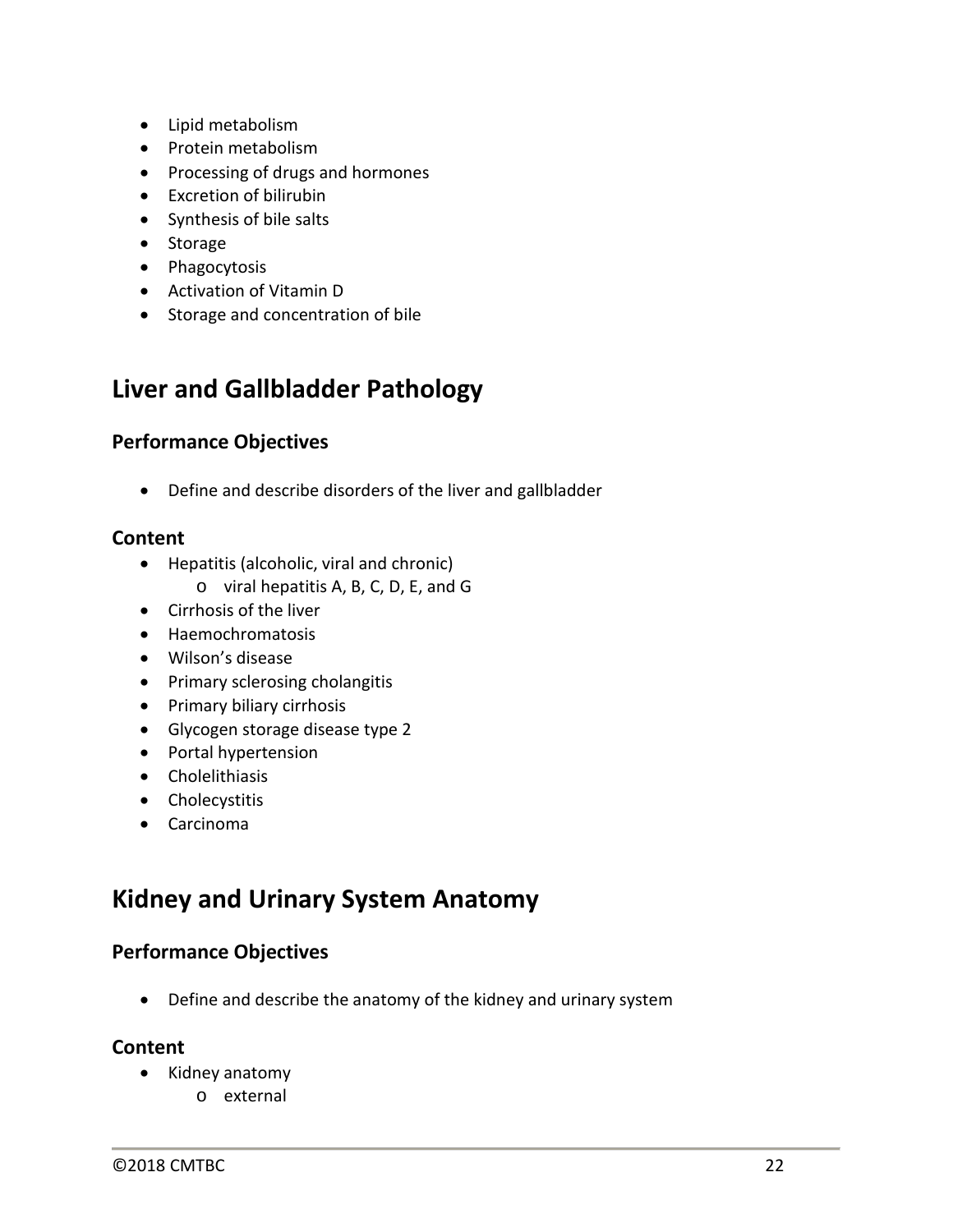- o internal
- Kidney blood and nerve supply
- Ureters
- Urinary bladder
- Urethra

### **Kidney and Urinary System Physiology**

### **Performance Objectives**

- Define and describe the formation of urine
- Define and describe the mechanisms which regulate body fluids
- Define and describe the mechanisms which regulate acid/base balance of body fluids
- Define and describe the process of micturition

### **Content**

- Urine formation
	- o glomerular filtration
	- o tubular reabsorption
	- o tubular secretion
- Evaluation of kidney function
- Urine transport, storage and elimination
- Regulation of body fluids
- Acid-base balance

### **Kidney and Urinary System Pathology**

### **Performance Objectives**

• Define and describe disorders of the kidney and urinary tract

- Kidney
	- o acquired cystic disease
	- o acute and chronic pyelonephritis
	- o cystic renal dysplasia
	- o acute and chronic renal failure
	- o glomerulonephritis
	- o diabetic nephropathy
	- o polycystic kidney disease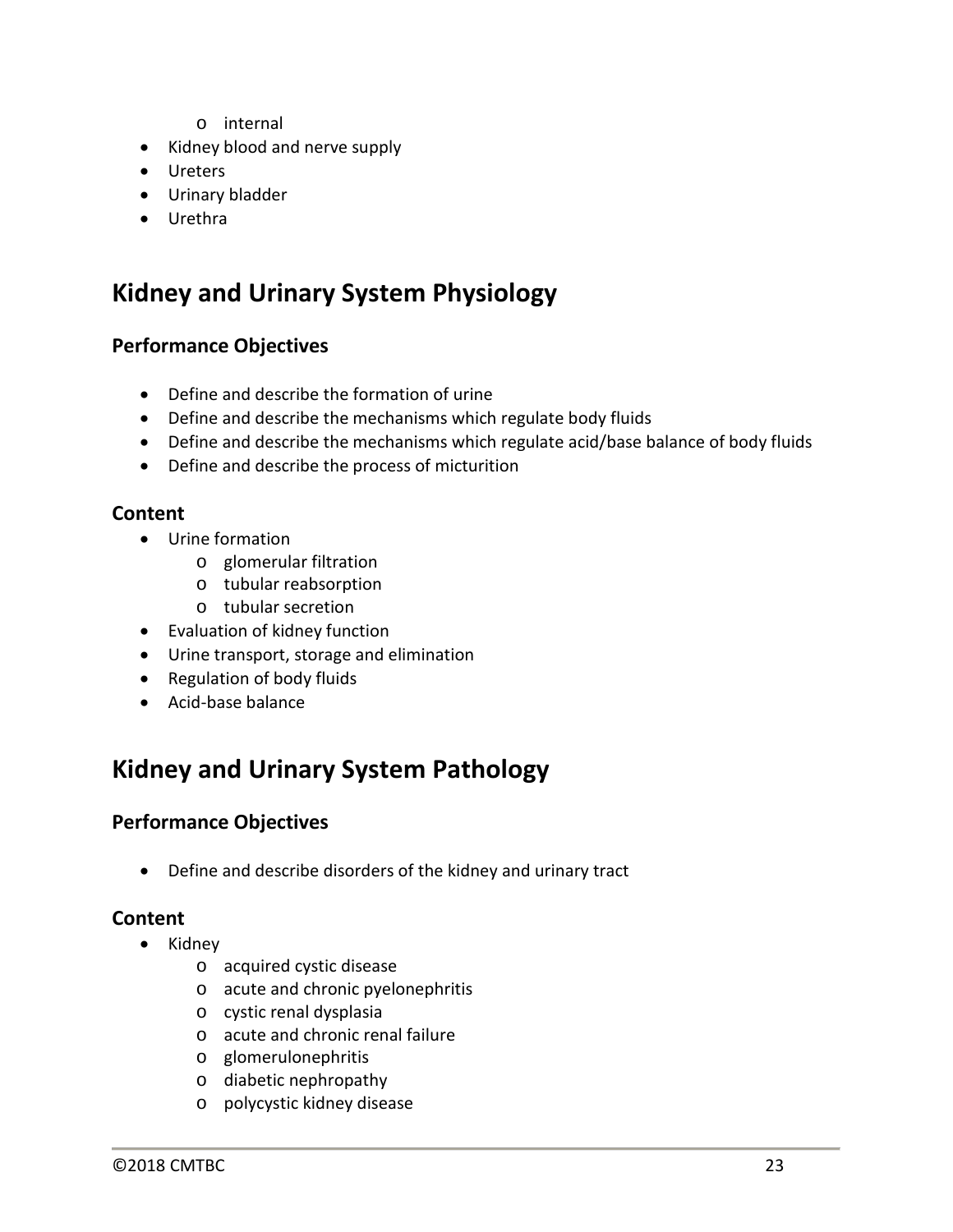- Urinary tract
	- o urinary tract infections
	- o urolithiasis
	- o micturition disorders
		- **urinary incontinence**
	- o cystitis

### **Endocrine System Anatomy**

### **Performance Objectives**

• Define and describe the glands of the endocrine system

### **Content**

- Pituitary gland
- Thyroid gland
- Parathyroid gland
- Adrenal gland
- Pineal gland
- Glands that are not exclusively endocrine glands
	- o hypothalamus
	- o thymus
	- o pancreas
	- o ovaries
	- o testes
	- o kidney
	- o stomach
	- o liver
	- o small intestine
	- o skin
	- o heart
	- o adipose tissue
	- o placenta

# **Endocrine System Physiology**

### **Performance Objectives**

• Define and describe the physiology of the glands of the endocrine system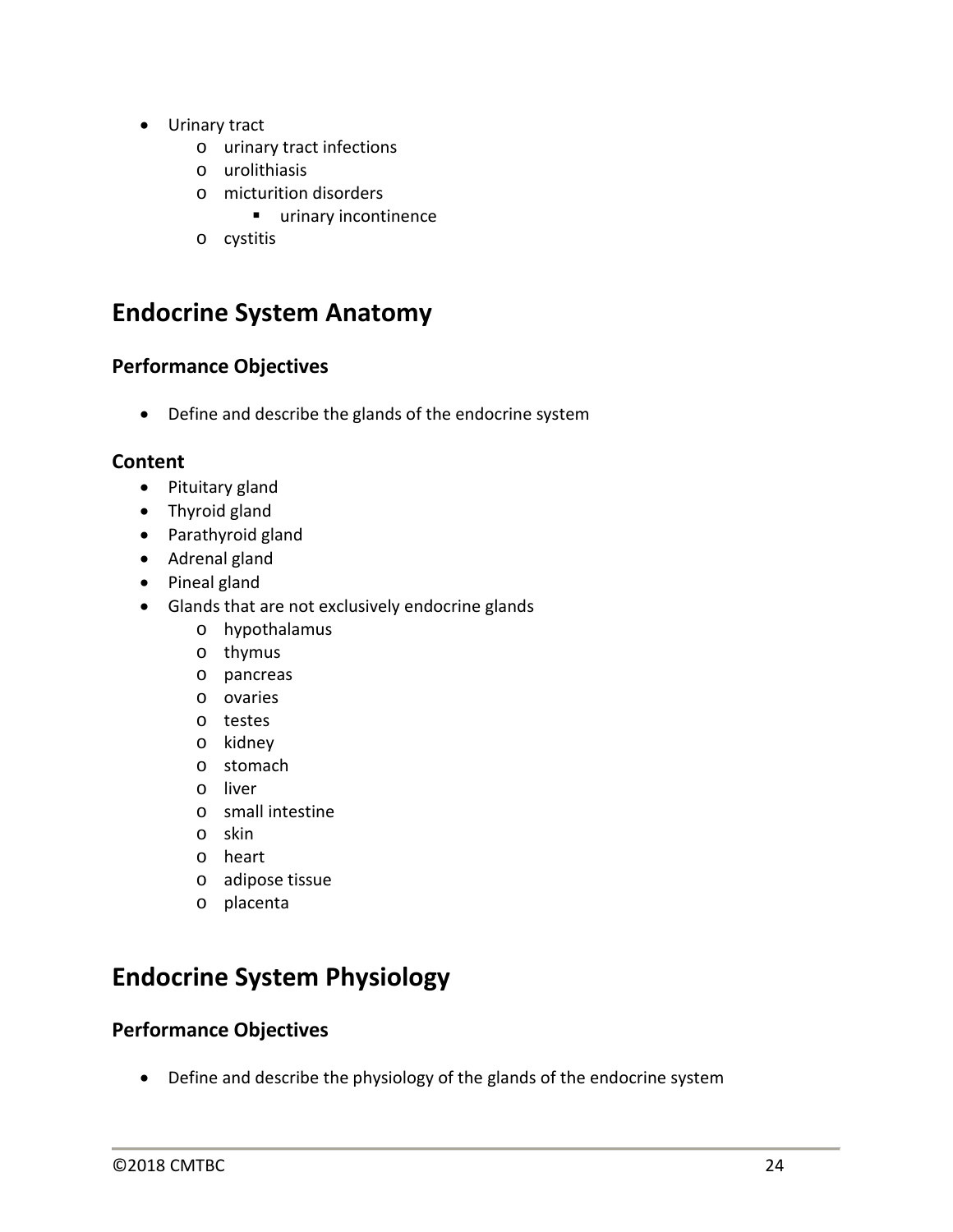#### **Content**

- Hormone secretors
	- o anterior and posterior pituitary
	- o thyroid
	- o parathyroid
	- o adrenals
	- o pineal
	- o hypothalamus
	- o thymus
	- o pancreas
	- o ovaries
	- o testes
	- o kidney
	- o stomach
	- o liver
	- o small intestine
	- o skin
	- o heart
	- o adipose tissue

### **Endocrine System Pathology**

### **Performance Objectives**

• Define and describe disorders of the endocrine system

- Pancreas
	- o pancreatitis acute and chronic
	- o carcinoma
	- o diabetes mellitus types 1 and 2
	- o pancreatic insufficiency
	- o cystic fibrosis
- Pituitary gland
	- o acromegaly
	- o hyperpituitary disorders
	- o hypopituitarism
	- o pituitary tumors
	- o empty sella syndrome
	- o Cushing's syndrome
- Adrenal glands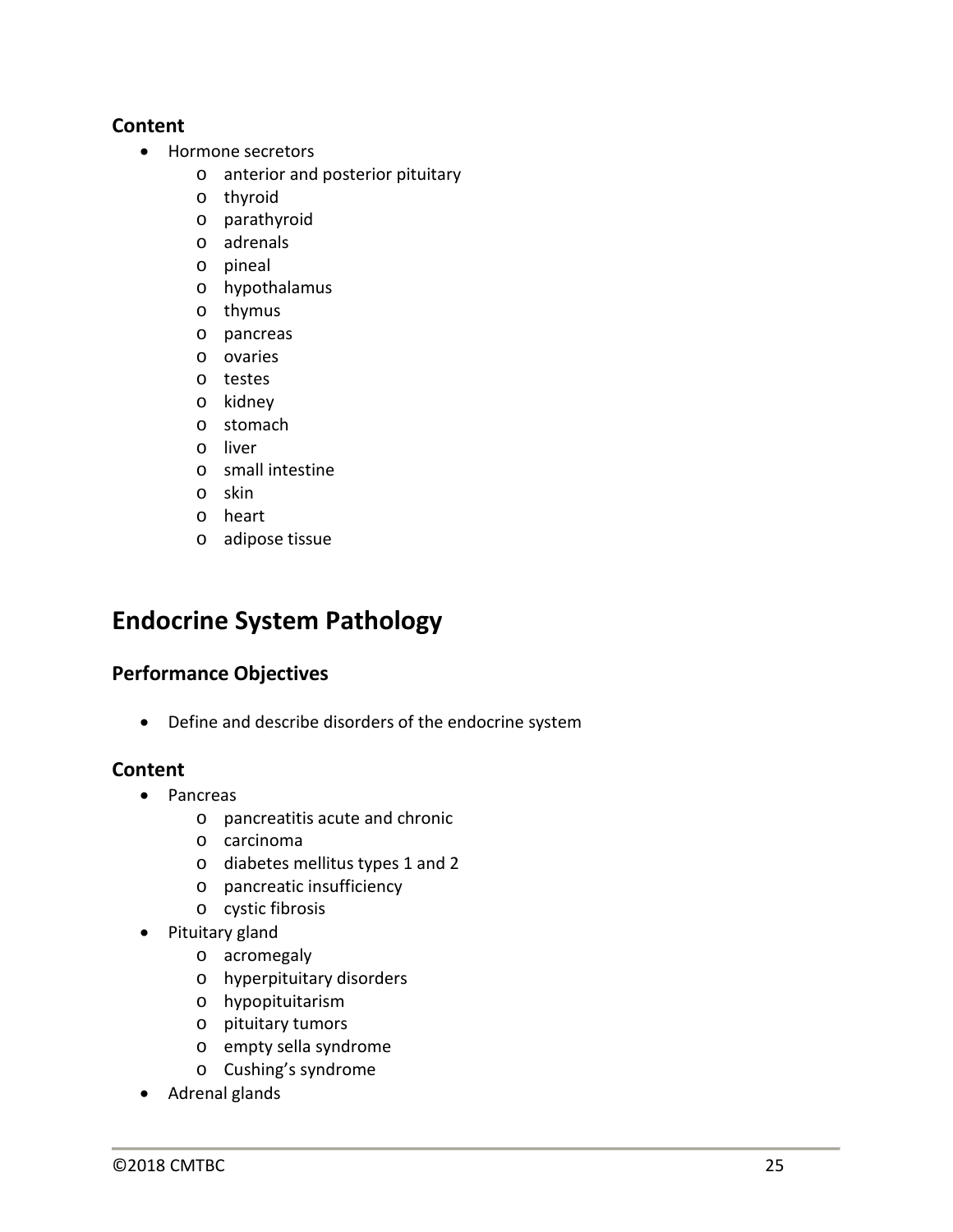- o primary adrenal insufficiency
	- Addison's disease
- o primary aldosteronism
	- Conn's syndrome
- Thyroid gland
	- o hyperthyroidism
		- Grave's disease
	- o hypothyroidism
		- Hashimoto's disease
- Parathyroid gland
	- o hyperparathyroiditis

### **Integumentary System Anatomy**

### **Performance Objectives**

• Define and describe the anatomy of the integumentary system

### **Content**

- Structure of the skin
- Accessory structures of the skin
- Types of skin
	- o thin skin
	- o thick skin

# **Integumentary System Physiology**

### **Performance Objectives**

• Define and describe the physiology of the integumentary system

### **Content**

- Functions of the skin
- Wound healing

### **Integumentary System Pathology**

### **Performance Objectives**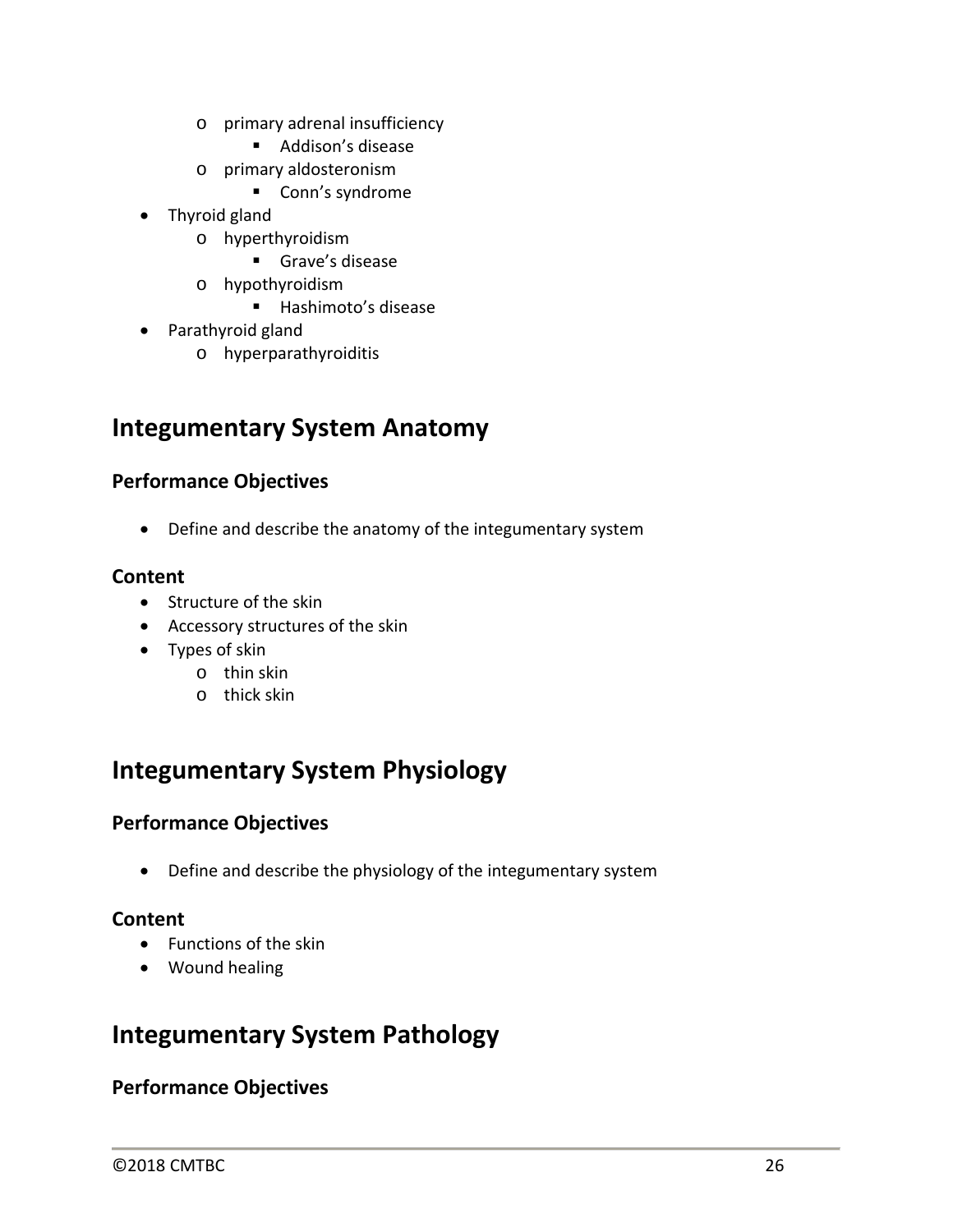• Define and describe disorders of the integumentary system

- Bacterial
	- o impetigo
	- o ecthyma
	- o cellulitis
	- o erysipelas
	- o folliculitis
	- o furuncles
	- o carbuncles
	- o hidradenitis suppurativa
- Fungal
	- o tinea infections
	- o candidiasis
	- o tinea versicolor
- Parasitic
	- o pediculosis
		- **Paragele 12 Dediculus humanus capitis**
		- pediculus humanus corporis
		- **pthirus pubis**
	- o scabies
	- o mites
- Viral
	- o warts
	- o molluscum contagiosum
	- o herpes simplex
	- o herpes zoster
- Hair follicles and sebaceous glands
	- o acne vulgaris
	- o acne rosacea
	- o pseudofolliculitis barbae
	- o alopecia
- Psoriasis
- Inflammatory reactions from drugs
- Dermatitis (acute, subacute and chronic)
- Types of dermatitis
	- o primary irritant contact
	- o atopic
	- o phototoxic
	- o photoallergic
	- o allergic contact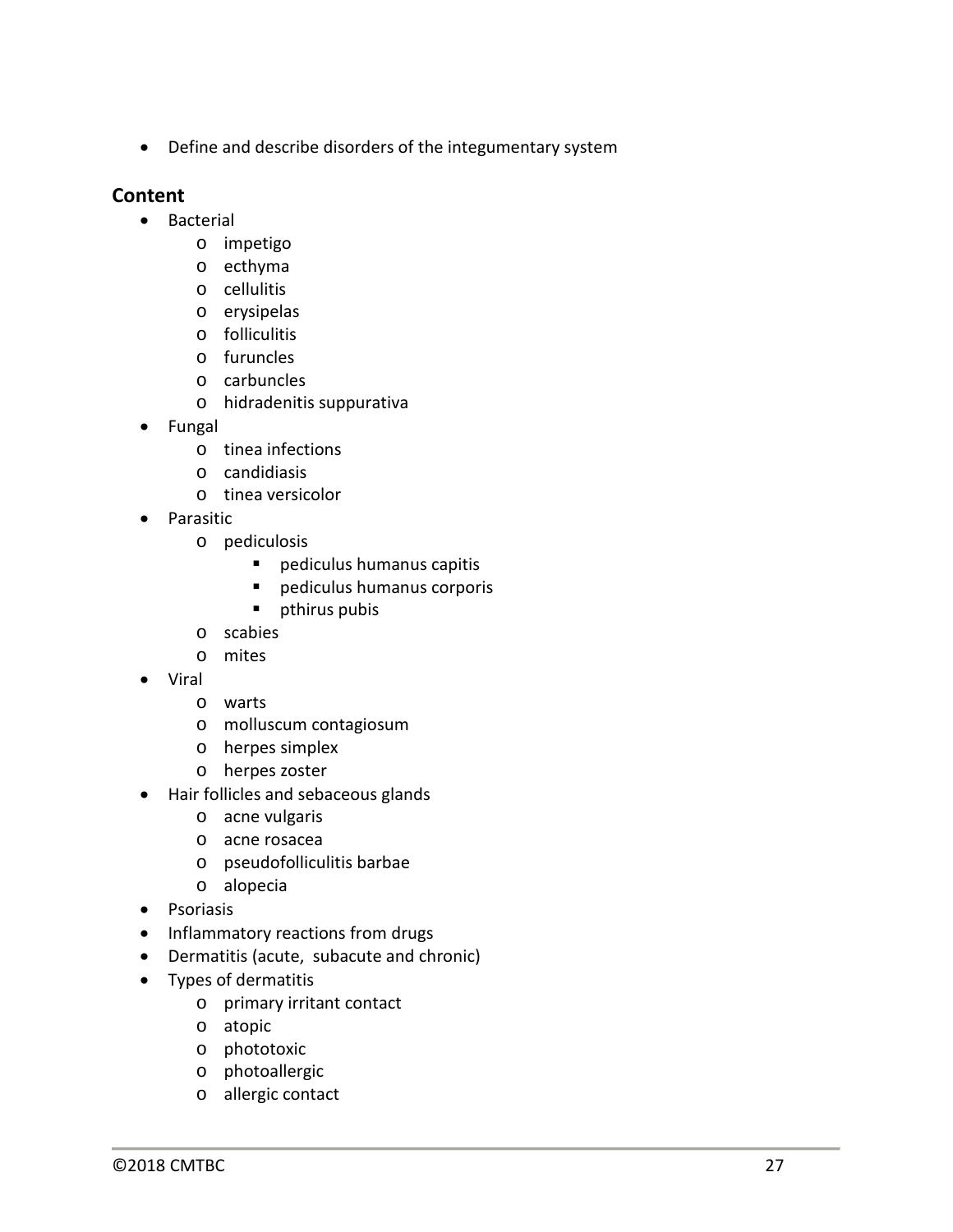- o stasis
- o neurodermatitis
- o seborrheic
- o perioral
- Carcinomas
	- o basal cell
	- o basosquamous cell
	- o cutaneous papilloma
	- o malignant melanoma
	- o sebaceous gland neoplasm
- Urticaria
- Corns
- Ichthyosis
- Vitiligo
- Burns
- Open wounds and sores
- Pathophysiological scars
	- o Post-surgical
	- o Burns
	- o Keloid
	- o Hypertrophic

### **Reproductive System Anatomy**

### **Performance Objectives**

• Define and describe the anatomy of the female and male reproductive systems

- Ovaries
- Uterine tubes
- Uterus
- Vagina
- Vulva
- Perineum
- Mammary glands
- Testis and scrotum
- Reproductive system ducts in the male
- Accessory sex glands
- Semen
- Penis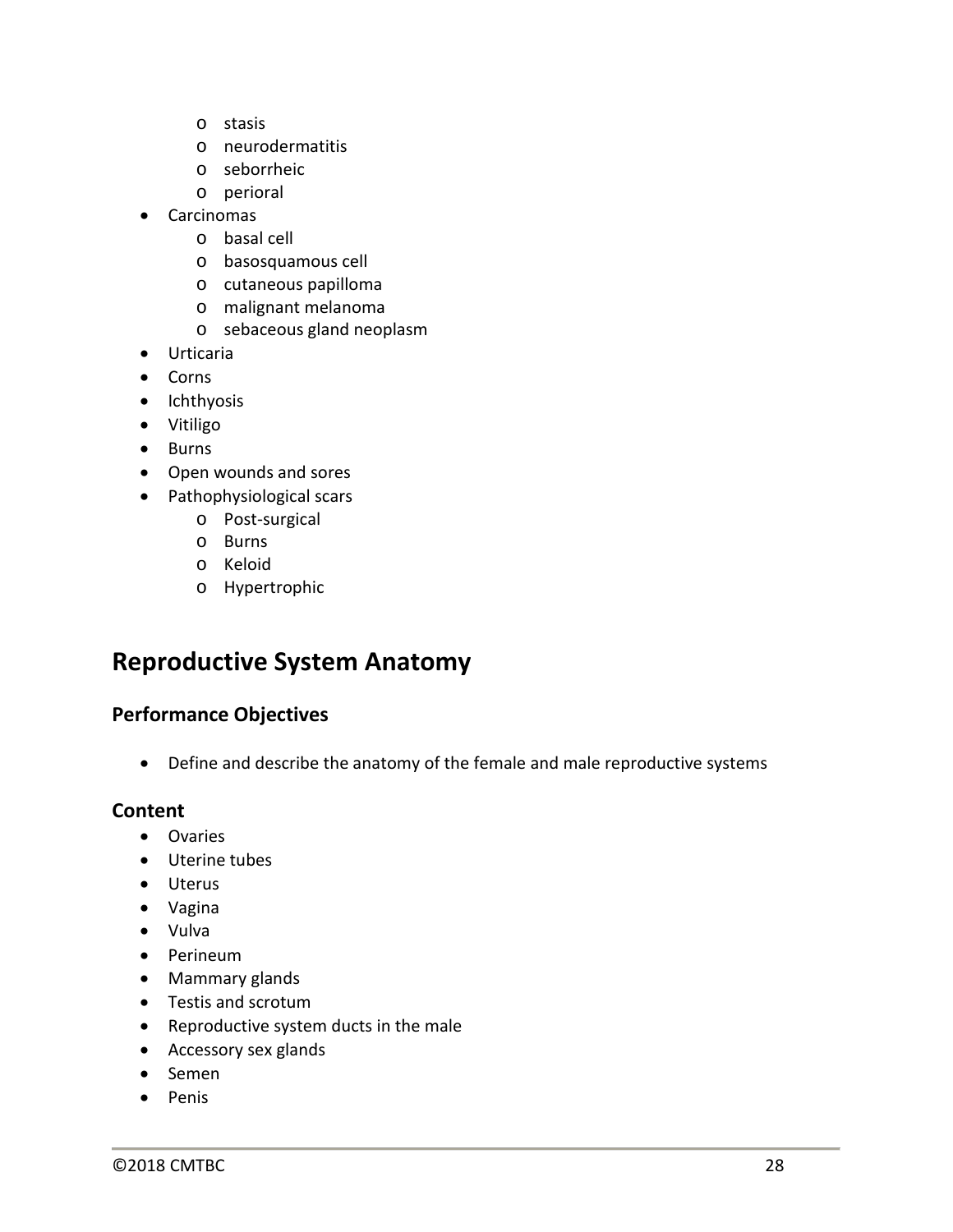# **Reproductive System Physiology**

### **Performance Objectives**

• Define and describe the physiology of the female and male reproductive systems

#### **Content**

- Ovarian and endometrial cycles
- Female reproductive hormones
- Endocrine regulation of female reproduction
- Pregnancy
- Parturition
- Sexual arousal
- Spermatogenesis
- Endocrine regulation of male reproduction

### **Reproductive System Pathology**

### **Performance Objectives**

• Define and describe disorders of the reproductive system

- Male reproductive system
	- o testicular disorders
		- $I$  trauma
		- **torsion**
		- carcinoma
			- $\triangleright$  germ cell tumor (germinoma)
			- $\triangleright$  teratoma
			- $\triangleright$  embryonal cell tumor
		- **·** epididymitis
		- **hypogonadism**
		- **•** orchiditis
	- o prostatic carcinoma
	- o benign prostatic hyperplasia
- Female reproductive system
	- o vulva and vagina
	- o cervix
		- **Cervicitis**
		- **E** cervical dysplasia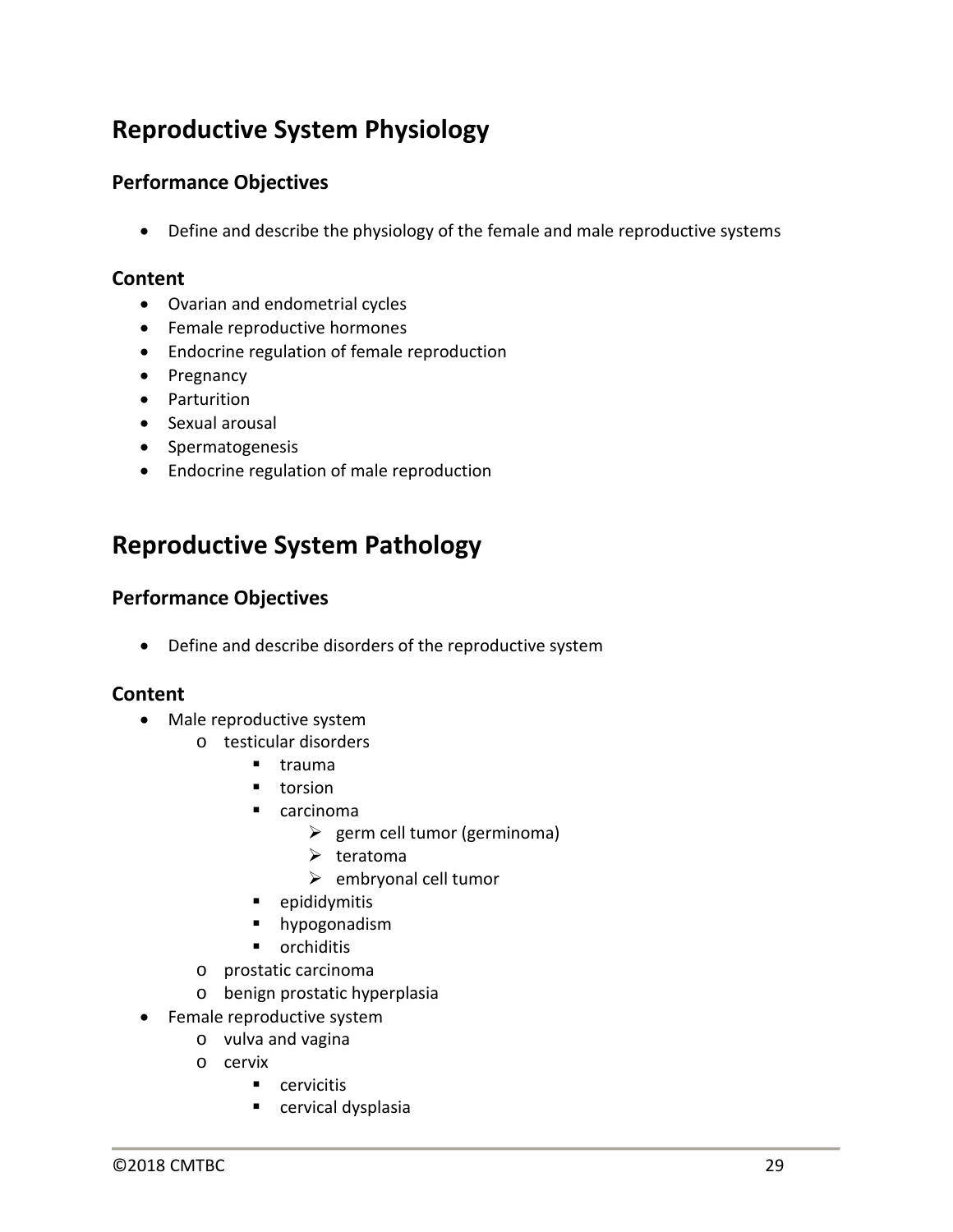- 
- 
- 
- -
	-
	-
	-
	-
- -
- -
	-
	-
- -
	-
	-
	-
	-
- -
	-
	-
	-
	-
	-
	-
	-
- e version<br>
e propiys<br>
e andometrial hyperglasia<br>
e andometriosis<br>
e andometriosis<br>
e andometriosis<br>
e pelvic inflammatory disease<br>
e carcinoma<br>
e tracticolist<br>
e pelvic inflammatory disease<br>
e tracticolist<br>
e and persister
	-
	-
	-
	-
	-
	-
	-
	-
	-
	-
	-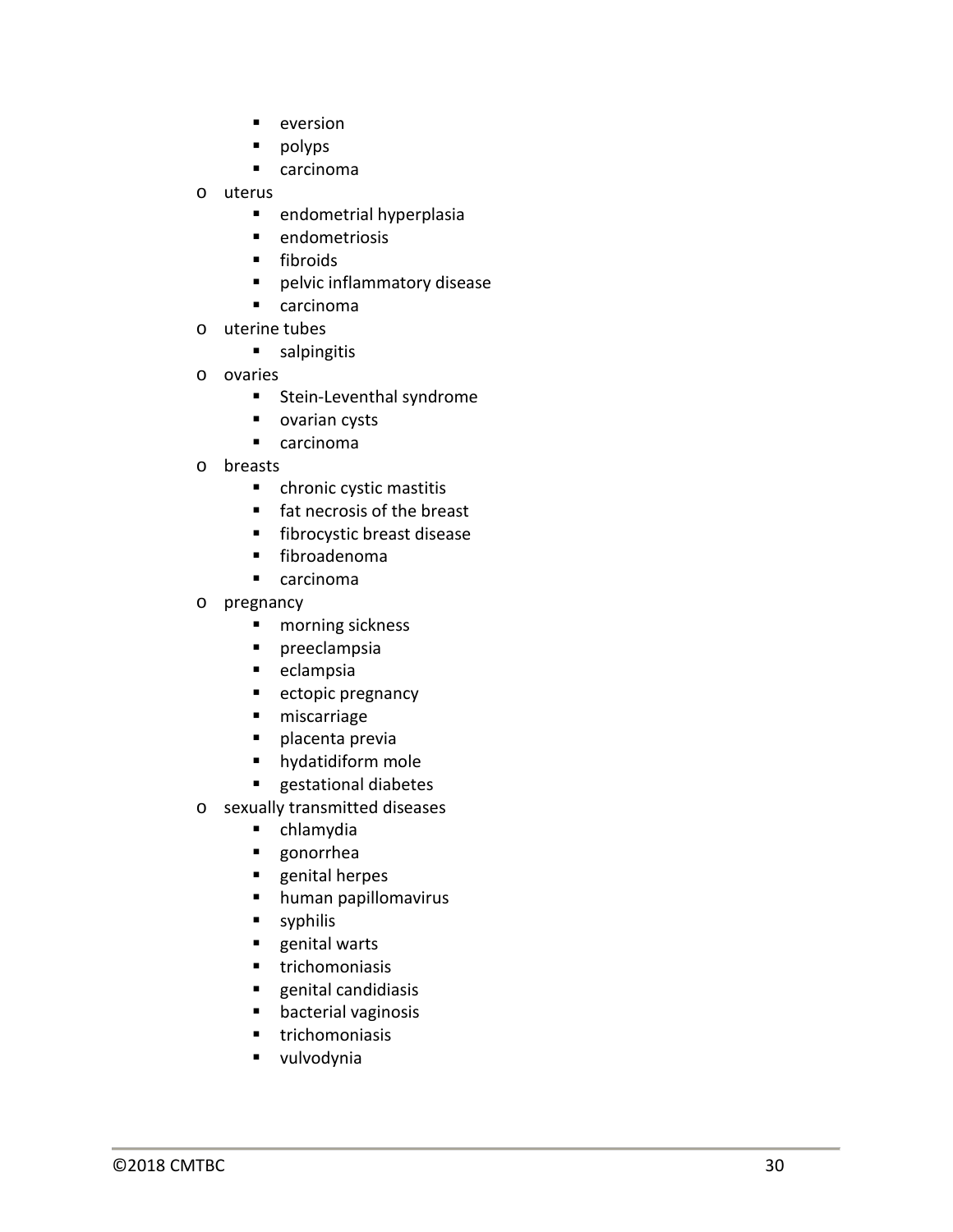# **MUSCULOSKELETAL ANATOMY, PHYSIOLOGY & PATHOLOGY**

### **General Objectives**

- Thorough working knowledge of the musculoskeletal system (osteology, arthrology and myology) of the human body
- Within each area there will be a balance between what is required on an academic level and what structures are examined by palpation:
	- − Where the capital letter "P" appears in parentheses, i.e. (P), that item should be palpable on the living body
	- − Where a capital letter "P" appears in parentheses next to a major structure and that structure contains subsections, all subsections are considered to be palpable
	- − Where a capital letter "P" appears in parentheses next to a joint, that joint should be palpable in stasis and/or in movement

### **Osteology Performance Objectives**

- List and locate the bones within each of the divisions (axial and appendicular) of the skeletal system
- List the functions of the skeletal system
- List and define the type of bone classification (long, short, flat, irregular, sesamoid and sutural/wormion) into which each bone in the skeletal system belongs
- List and define bony landmarks/bony surface markings as specified
- Identify the parts of a long bone
- Define and describe the structure of bone
- Identify and palpate all bony landmarks listed on a skeletal model as well as on the living body (see above) where specified

### **Arthrology Performance Objectives**

- Identify the structural and functional classifications of joints, the types of joints, and joint functions within each type
	- o fibrous [suture, syndesmosis, gomphosis], cartilaginous [symphysis, synchondrosis] and synovial [plane/gliding, hinge, pivot, condyloid, ellipsoid, saddle, ball-andsocket]
	- o synarthrosis [suture, syndesmosis, gomphosis], amphiarthrosis and diarthrosis [uniaxial/monaxial, multiaxial, biaxial, triaxial]
- Identify the point/s of articulation at each joint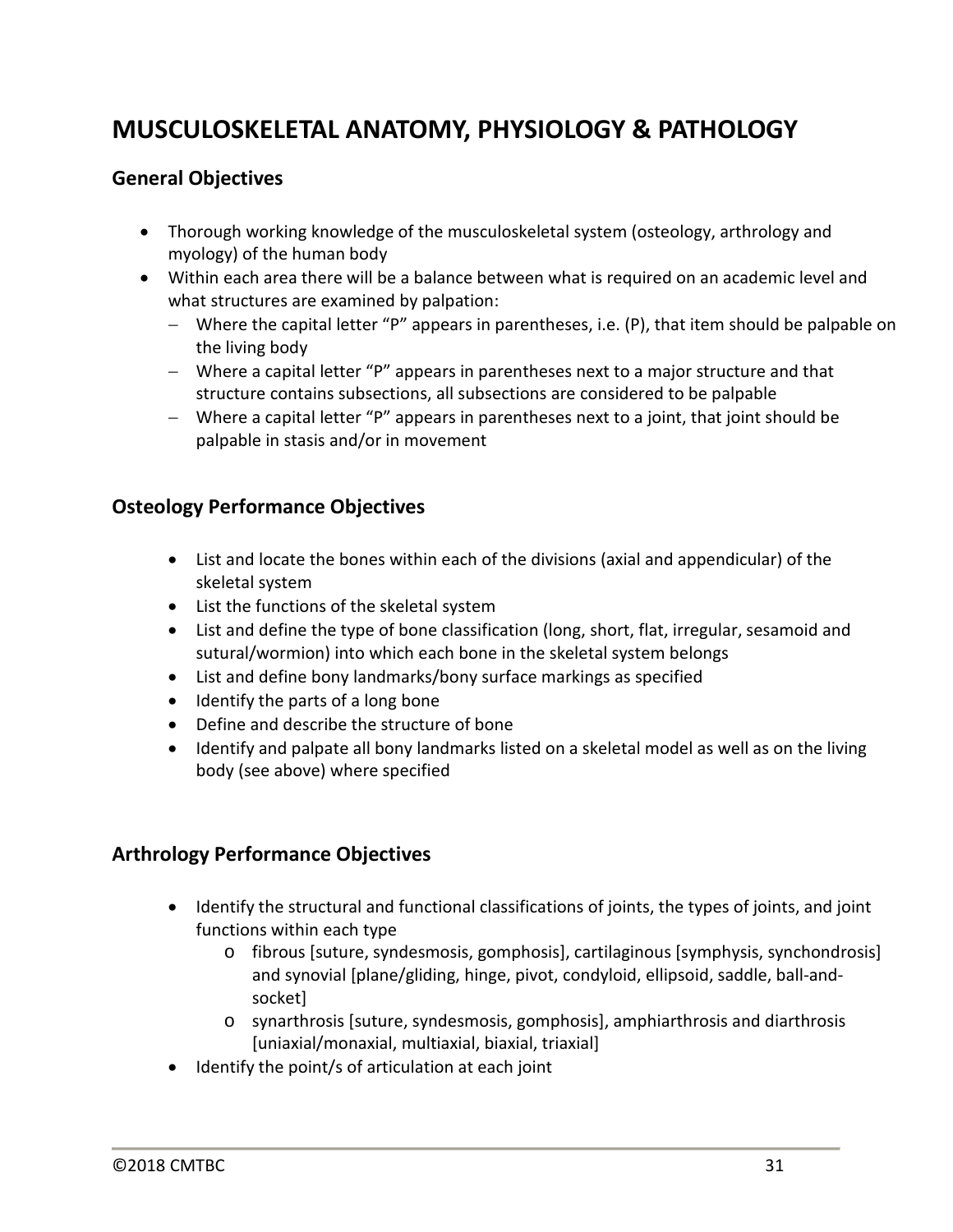- Identify and palpate, where accessible, each joint listed and its associated ligaments and structures
- Identify and perform all movements possible (actions and reverse actions) within the normal limits of each of the joints listed
- Identify and measure the range/s of motion and limitations (limiting elements) of each joint listed

### **Myology Performance Objectives**

- Identify the arrangements of muscle fascicles
	- o parallel, fusiform, circular, triangular, pennate [unipennate, bipennate, multipennate]
- Identify agonists, antagonists, synergists, and fixators
- Identify skeletal muscle nomenclature including name, position of muscle belly/ies, direction/s of muscle fasciculi, course of the muscle, origin/s, insertion/s, innervation and action/s (and where applicable reverse action/s)
- Palpate all accessible muscles throughout their ranges of motion, their tendon/s and supporting fascia as individual muscles, relative to surrounding muscles and/or structures
- Identify procedures required and perform a 'muscle test' evaluating the muscle's ability to perform its primary function
- Identify, trace and palpate (where accessible) the units and courses of the peripheral nervous system and vascular system as they relate to each of the muscles listed in this section

### **Musculoskeletal Anatomy**

### **Content:**

### **Osteology of the Skull**

#### **NOTE:**

**Where the letter "P" appears in parentheses (P)** in this and subsequent sections, it indicates that the item should be palpable on the living body.

### • **Cranial Bones**

- o frontal
	- $\blacksquare$  external landmarks
		- − superciliary/supraorbital arch (P)
		- − superciliary/supraorbital ridge/margin (P)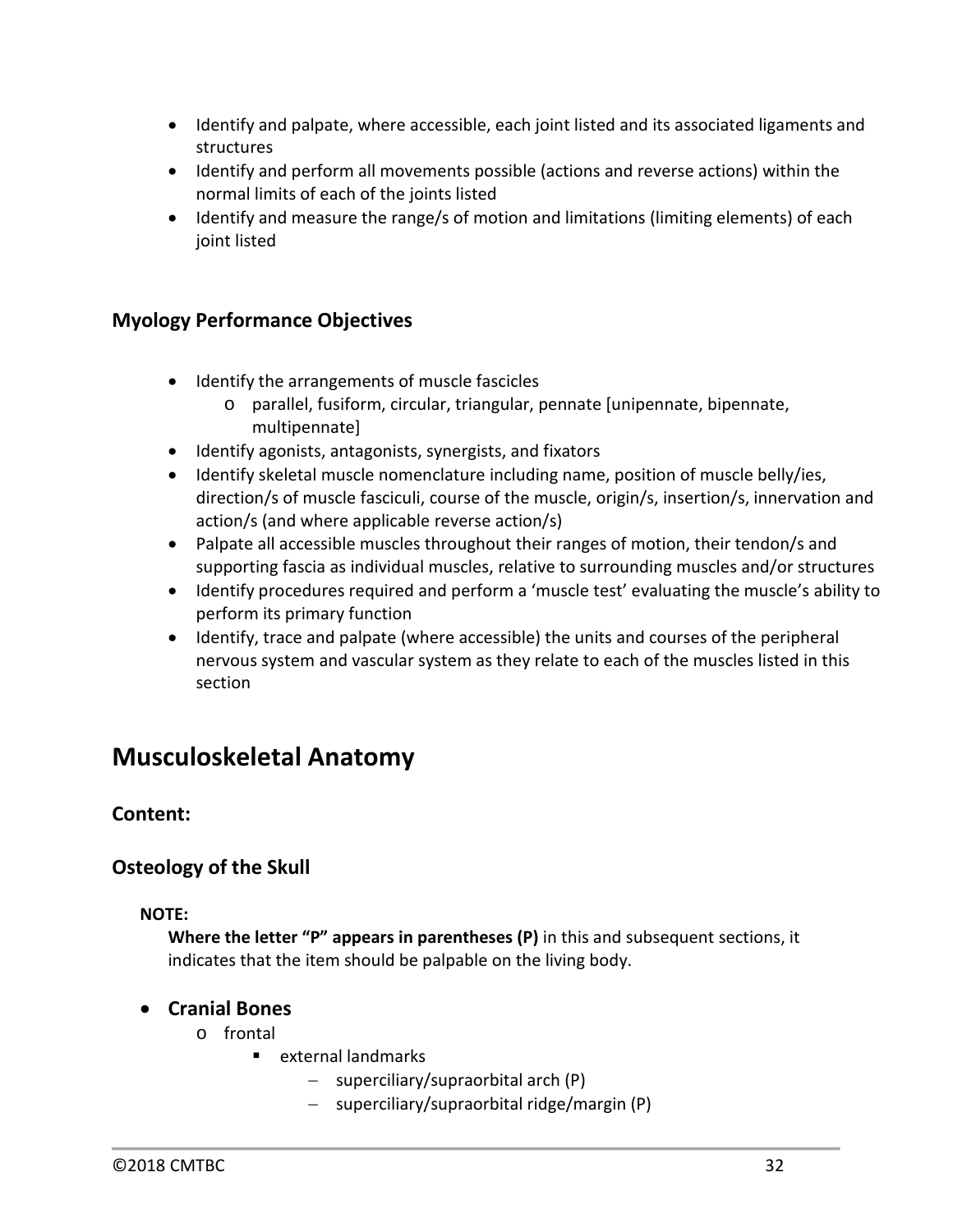- − supraorbital notch/foramen (P)
- − supratrochlear foramen (P)
- − frontal squamous (squamous portion/part) (P)
- − frontal tuberosity/eminence (P)
- − glabella (P)
- − superior temporal line (P)
- − inferior temporal line (P)
- − orbital surface
- internal landmarks
	- − frontal crest
	- − frontal sinuses
	- − groove for superior sagittal sinus
- o occipital
	- external landmarks
		- − superior nuchal line (P)
		- − inferior nuchal line (P)
		- − external occipital protuberance (inion) (P)
		- − external occipital crest (P)
		- − foramen magnum
		- − jugular foramen
		- − occipital condyles
		- − occipital articulating facets
		- − basiocciput
		- − occipital squamous (P)
		- − clivus
	- internal landmarks
		- − internal occipital protuberance
		- − internal occipital crest
		- − occipital squamous
		- − grooves for venous sinuses
			- $\div$  superior sagittal
			- ❖ transverse
			- ❖ sigmoid
			- ❖ inferior petrosal
			- occipital

- o parietal
	- external landmarks
		- − superior temporal line (P)
		- − inferior temporal line (P)
- o temporal
	- **E** external landmarks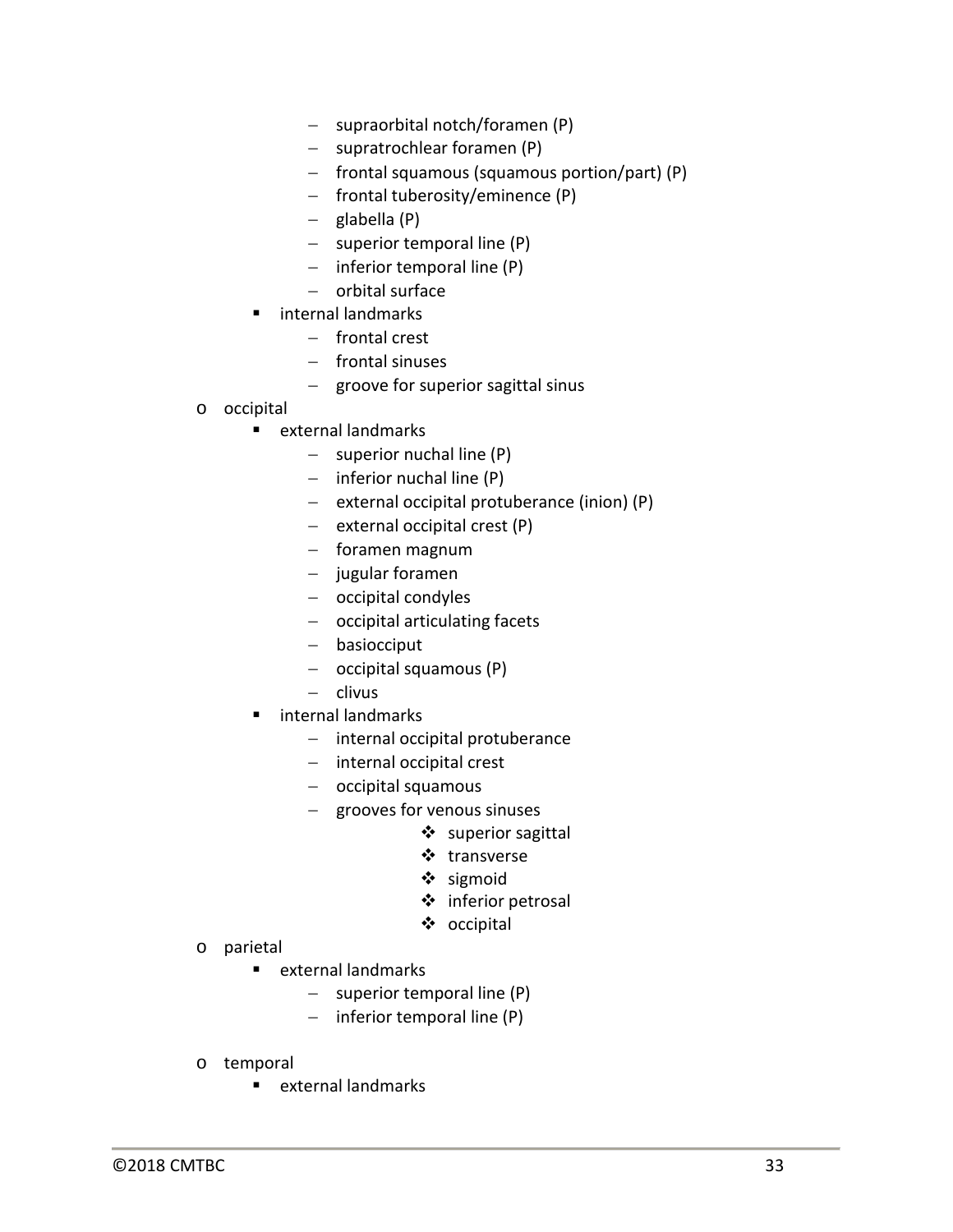- − temporal squamous (P)
- − mastoid portion/part (P)
- − styloid process (P)
- − zygomatic process (P)
- − external auditory/acoustic meatus (P)
- − temporal fossa (P)
- − mandibular fossa (P)
- − articular tubercle (P)
- − jugular foramen
- **E** internal landmarks
	- − internal auditory/acoustic meatus
	- − temporal squamous
	- − mastoid portion/part
	- − jugular foramen
	- − petrous
	- − groove for sigmoid sinus
- o ethmoid
	- **n** internal landmarks
		- − crista galli
		- − cribriform plate
		- − perpendicular plate
		- − superior nasal concha
		- − middle nasal concha
		- − ethmoid sinus
- o sphenoid
	- external landmarks
		- − greater wing (P)
		- − orbital surface
		- − pterygoid process
			- medial pterygoid plate
			- hamulus
			- ❖ lateral pterygoid plate
		- − optic foramen
		- − inferior orbital fissure
		- − superior orbital fissure
	- internal landmarks
		- − lesser wing
		- − jugum
		- − chiasmic/prechiasmic groove/sulcus
		- − sella turcica
		- − sphenoid sinuses
		- − inferior orbital fissure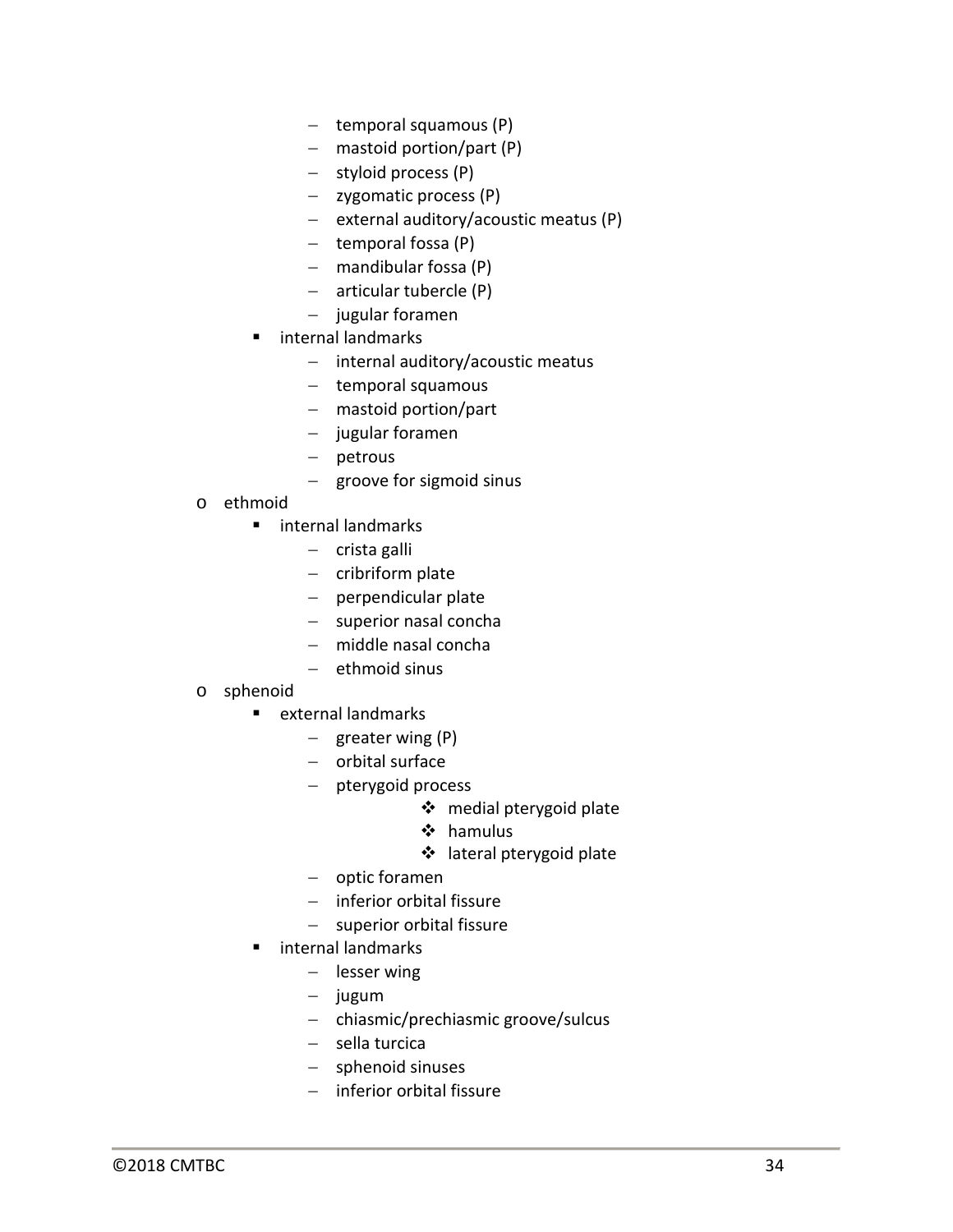- − superior orbital fissure
- − optic canal

### • **Facial Bones**

- o maxilla
	- external landmarks
		- − alveolar process (P)
			- ❖ incisive fossa
			- $\div$  canine eminence
			- ❖ canine fossa
		- − frontal process (P)
		- − zygomatic process (P)
		- − orbital surface/plate
		- − infraorbital foramen (P)
		- − anterior nasal spine (P)
		- − nasal notch (P)
		- − inferior orbital fissure
	- internal landmarks
		- − maxillary sinuses
		- − incisive foramen
		- − incisive canal
		- − palatine process
		- − inferior orbital fissure
- o zygomatic
	- **E** external landmarks
		- − frontal process (P)
		- − maxillary process (P)
		- − temporal process (P)
		- − orbital surface
- o palatine
	- $e$  external landmarks
		- − horizontal plate (P)
	- **n** internal landmarks
		- − horizontal plate
		- − perpendicular plate
		- − posterior nasal spine
- o lacrimal
	- **E** external landmarks
		- − orbital surface/plate
		- − lacrimal fossa
	- **E** internal landmarks
		- − lacrimal canal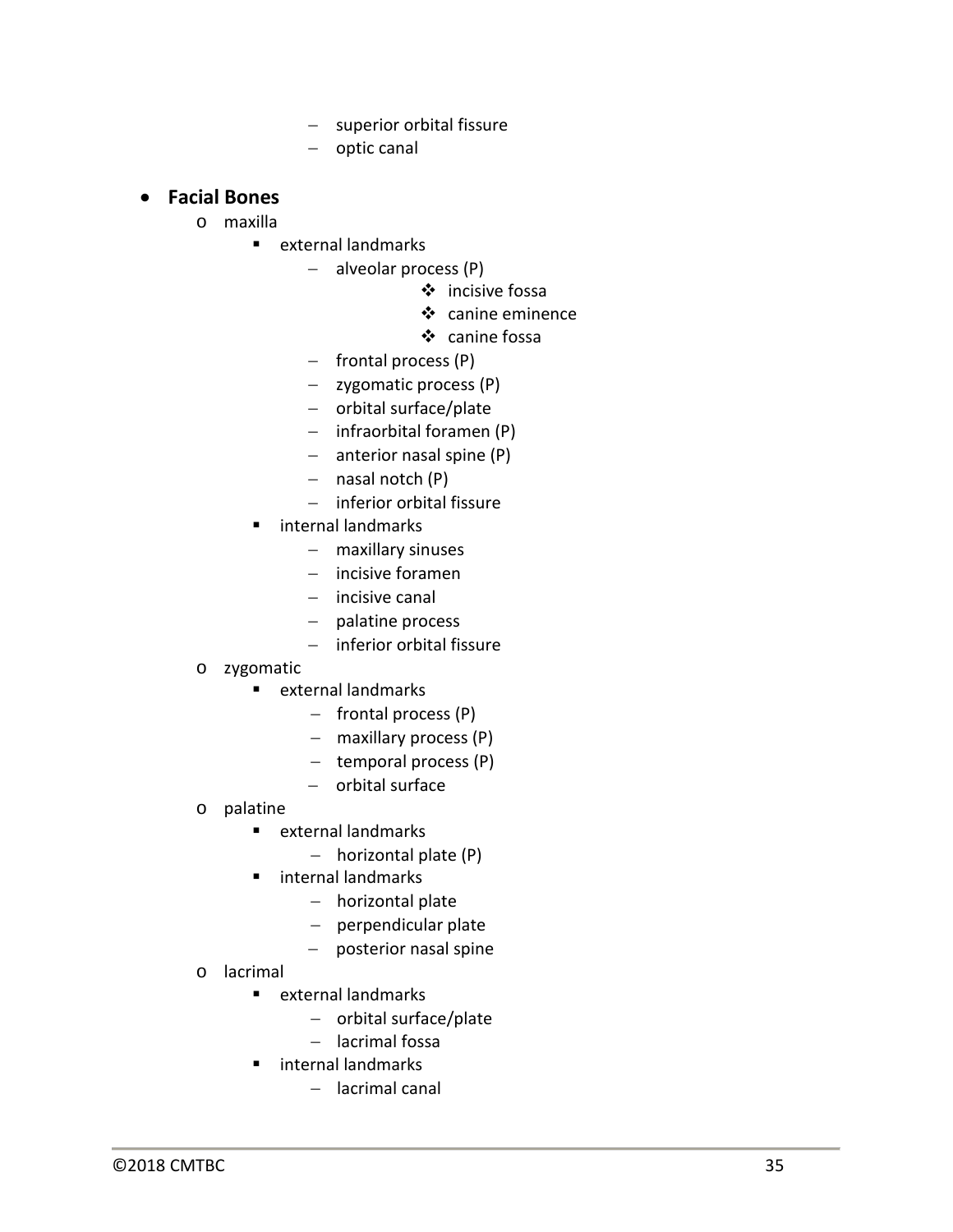- o nasal (P)
- o inferior nasal concha
- o vomer
- o mandible
	- **E** external landmarks
		- − condylar process (condyle) (P)
			- head

#### neck

- − coronoid process (P)
- − alveolar process (P)
- − mandibular notch (P)
- − ramus (P)
- − angle (P)
- − body (P)
- − oblique line (P)
- − incisive fossa (P)
- − canine eminence (P)
- − canine fossa (P)
- − mental foramen (P)
- − mental tubercle (P)
- − mental protuberance (P)
- − symphysis menti
- internal landmarks
	- − condylar process (condyle)

### head

- neck
- − coronoid process
- − alveolar process
- − mandibular notch
- − rami
- − mandibular foramen
- − mylohyoid groove
- − lingula
- − angle
- − body
- − submandibular fossa
- − sublingual fossa
- − digastric fossa
- − mental/genial spines
- − mylohyoid line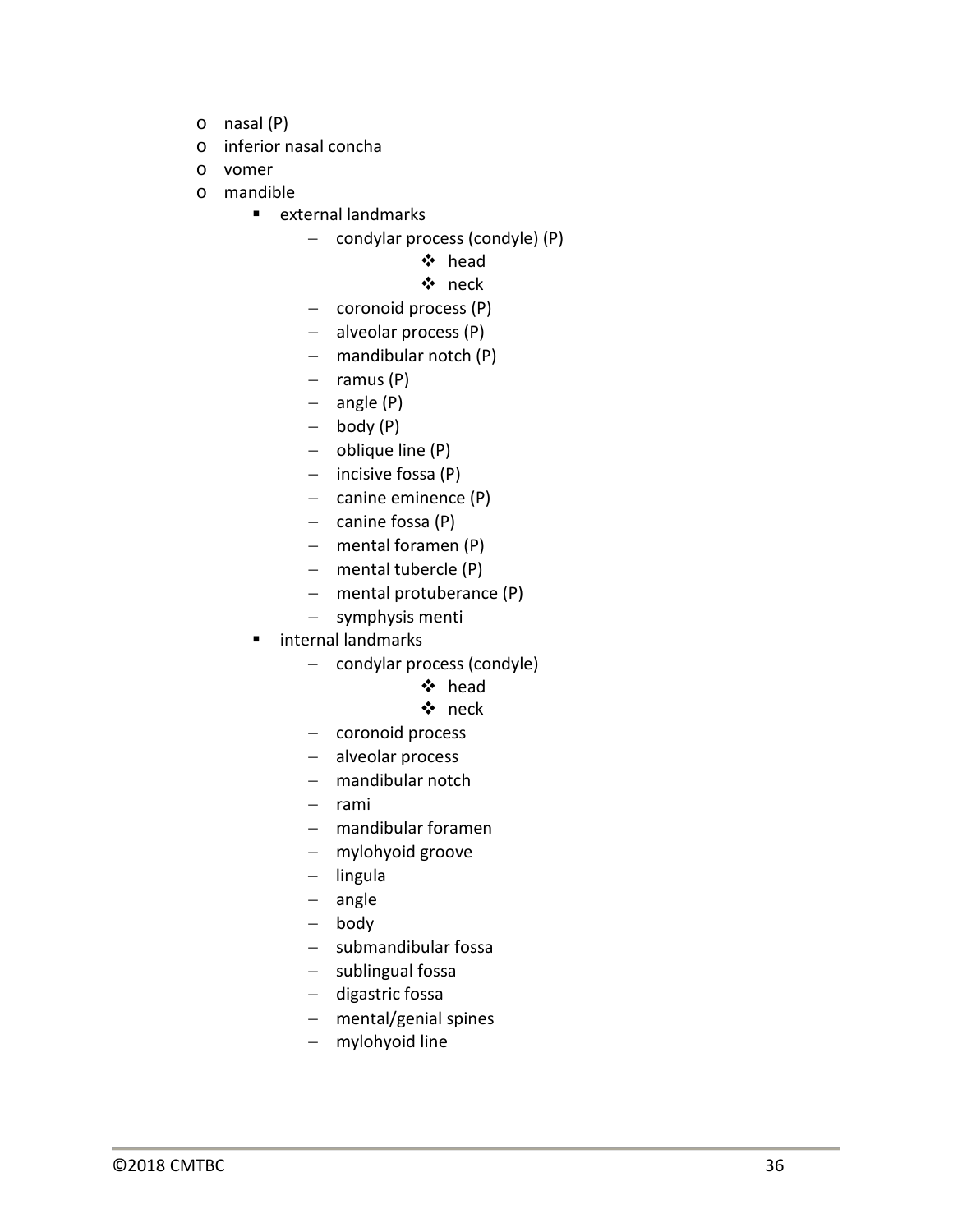## **Sutures, associated landmarks, special features of the skull and temporomandibular joint**

- Sutures (fibrous synarthroses)
	- o four major sutures (P)
		- coronal
		- sagittal
		- lambdoid/lambdoidal
		- squamosal/squamous/temporoparietal
	- o other sutures named by the bones forming their articulations eg. zygomaticomaxillary, internasal
- Associated Landmarks (P)
	- o bregma
	- o lambda
	- o asterion
	- o nasion
	- o pterion
- Special Features
	- o fontanelles/fontanels
		- **n** anterior
		- **posterior**
		- **nastoid**
		- sphenoidal
	- o temporal fossa
- Temporomandibular joint (P)
	- o synovial hinge [modified hinge] diarthrotic uniaxial/monaxial
	- o articular surfaces
		- **articular disc**
		- articular tubercle
		- mandibular fossa
		- mandibular condyle
	- o accessory ligaments
		- **fibrous capsule (medial and lateral collateral ligaments)**
		- **temporomandibular ligament**
		- **stylomandibular ligament**
		- **sphenomandibular ligament**
	- o movements (P)
		- $\blacksquare$  elevation
		- **depression**
		- protraction/protrusion
		- **retraction**
		- **E** lateral deviation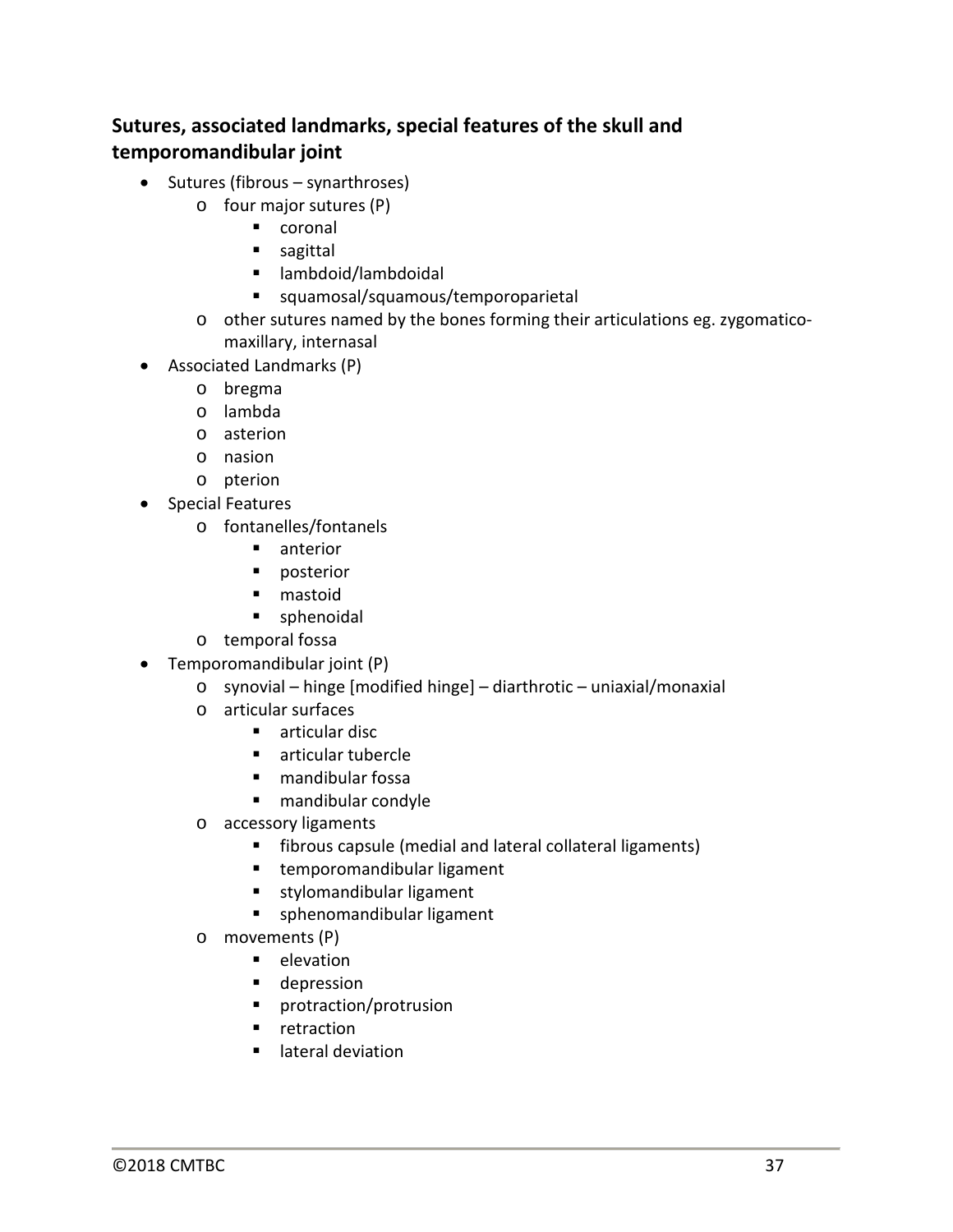## **Muscles of the Cranium, Facial Expression and Mastication**

- Muscles of the Cranium
	- o occipitofrontalis/epicranius
	- o temporoparietalis
	- o anterior auricularis
	- o superior auricularis
	- o posterior auricularis
- Muscles of Facial Expression
	- o circumorbital and palpebral musculature
		- **•** orbicularis oculi
		- **CORTUGE CONTENTS**
	- o nasal musculature
		- $\blacksquare$  procerus
		- **nasalis**
		- depressor septi nasi
	- o buccolabial musculature
		- levator labii superioris alaeque nasi
		- **E** levator labii superioris
		- **zygomaticus minor**
		- **Levator anguli oris**
		- **zygomaticus major**
		- **n**entalis
		- depressor labii inferioris
		- depressor anguli oris
		- **•** buccinator
		- **•** orbicularis oris
		- $\blacksquare$  risorius
- Muscles of Mastication
	- o masseter
	- o temporalis
	- o medial/internal pterygoid
	- o lateral/external pterygoid
- Special Features
	- o gallea aponeurotica

#### **Osteology of the Cervical Spine and the Hyoid Bone**

- Cervical Vertebrae
	- o typical vertebrae (C3-C6)
		- **body**
		- uncinate process
		- $\blacksquare$  transverse process (P)
			- − anterior tubercle
			- − posterior tubercle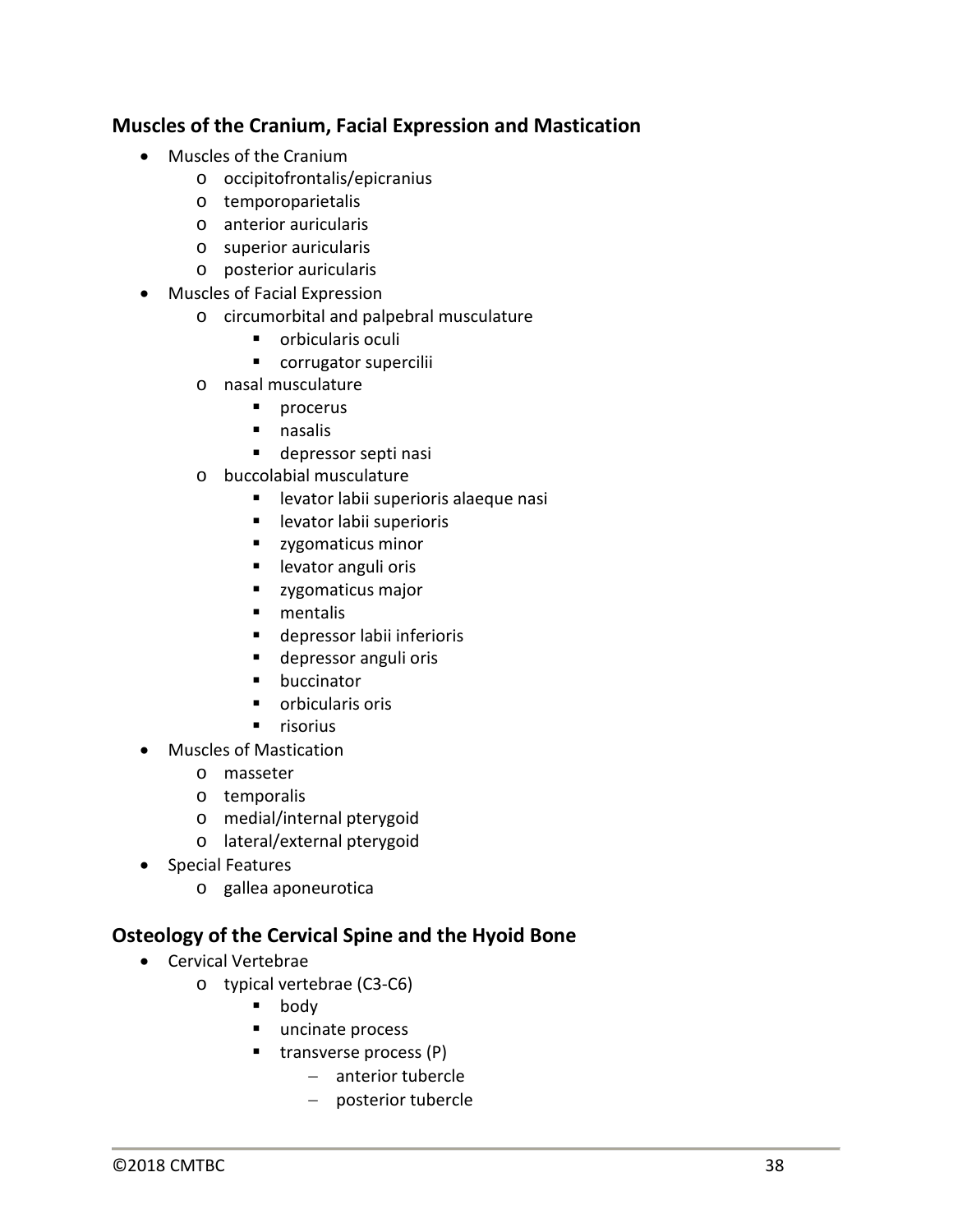- − costotransverse bar
- **pedicle**
- transverse foramen/foramen transversarium
- superior articular processes and facets
- **inferior articular processes and facets**
- $\blacksquare$  articular pillar (P)
- $\blacksquare$  lamina (P)
- **spinous process (P)**
- **superior vertebral notches**
- inferior vertebral notches
- **·** intervertebral foramen
- vertebral foramen
- o atypical vertebrae (C1, C2 and C7)
	- $\blacksquare$  atlas (C1)
		- − anterior arch
			- articular facet for dens/odontoid process
			- anterior tubercle
			- ❖ fovea dentalis
		- − lateral mass
			- tubercle for transverse ligament
			- superior articular facet
			- ❖ transverse foramen (foramen transversarium)
			- ❖ transverse process (P)
			- inferior articular facet
		- − posterior arch
			- posterior tubercle (P)
			- ❖ groove for vertebral artery
		- − intervertebral foramen
		- − vertebral foramen
	- axis (C2)
		- − dens/odontoid/odontoid process
		- − body
		- − anterior articular facet (facet for anterior arch of C1)
		- − posterior articular facet (groove for transverse ligament of C1)
		- − impression of alar ligament
		- − transverse process (P)
		- − transverse foramen
		- − superior articular facet
		- − inferior articular process and facet
		- − lamina (P)
		- − spinous process (P)
		- − intervertebral foramen
		- − vertebral foramen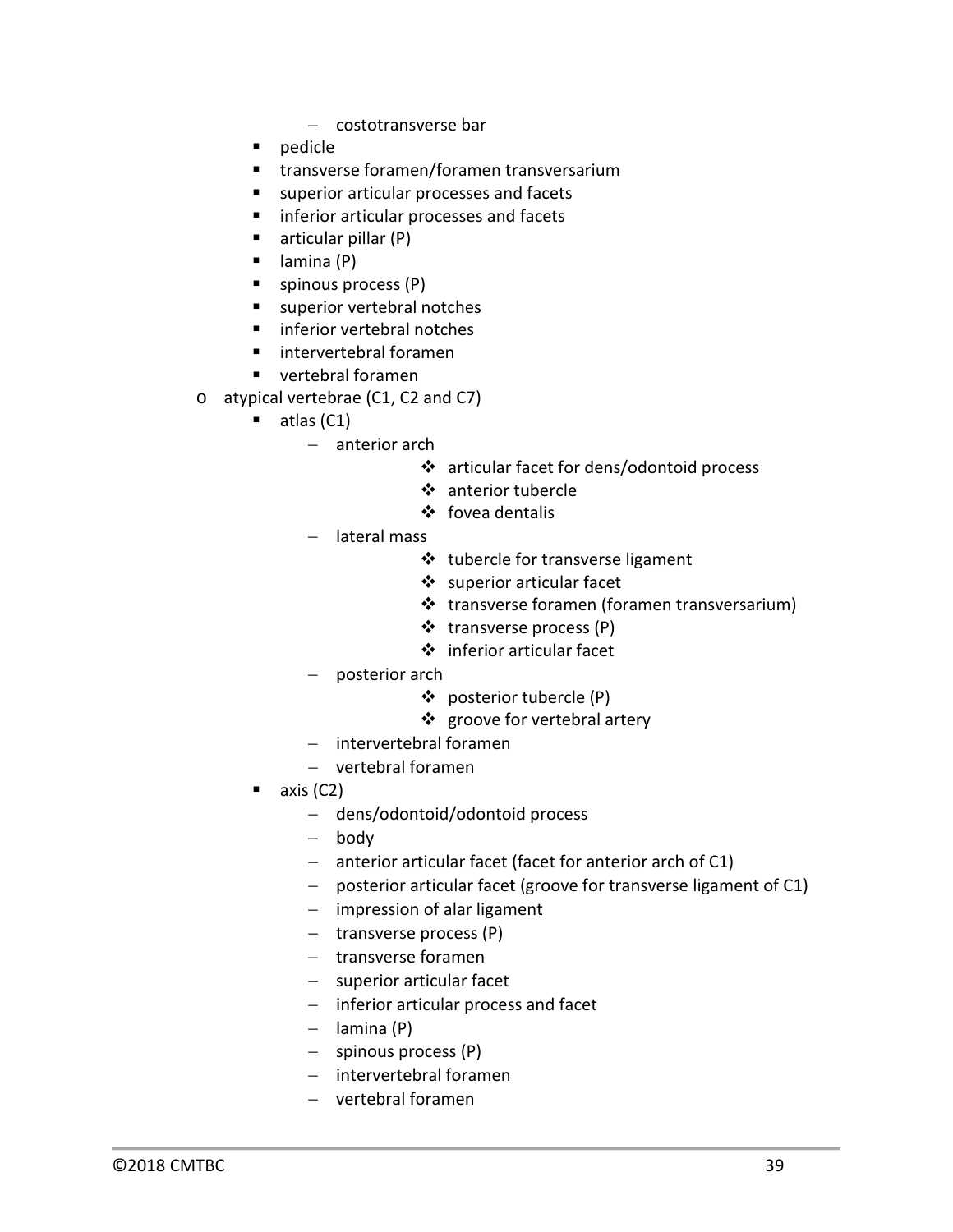- vertebra prominens (C7) (P)
- Hyoid bone (P)
	- o body
	- o greater cornus/horn
	- o lesser cornus/horn

#### **Arthrology of the Cervical Spine**

- Atlanto-occipital joints
	- o synovial condyloid diarthrotic triaxial
	- o articular surfaces
		- occipital condylar facet
		- facet of lateral mass
	- o accessory ligaments
		- **see below**
	- o movements
		- **F** flexion
		- **E** extension
		- **u** lateral flexion
		- **E** circumduction
		- (rotation)
- Medial atlanto-axial joint
	- o synovial pivot diarthrotic uniaxial/monaxial
	- o articular surfaces
		- articular facet of dens
		- fovea dentalis of C1 (facet for dens)
		- $r$  ring formed by anterior arch of C1 and the transverse ligament of C1
	- o accessory ligaments
		- see below
	- o movement
		- **•** rotation
- Lateral atlanto-axial joints
	- $\circ$  synovial plane/gliding diarthrotic uniaxial/monaxial
	- o articular surfaces
		- **inferior facet of C1**
		- superior facet of C2
	- o accessory ligaments
		- see below
	- o movement
		- **gliding**
- Note special ligaments of the occipito-atlantoaxial region
	- o nuchal ligament (P)
	- o posterior atlanto-occipital membrane
	- o articular capsules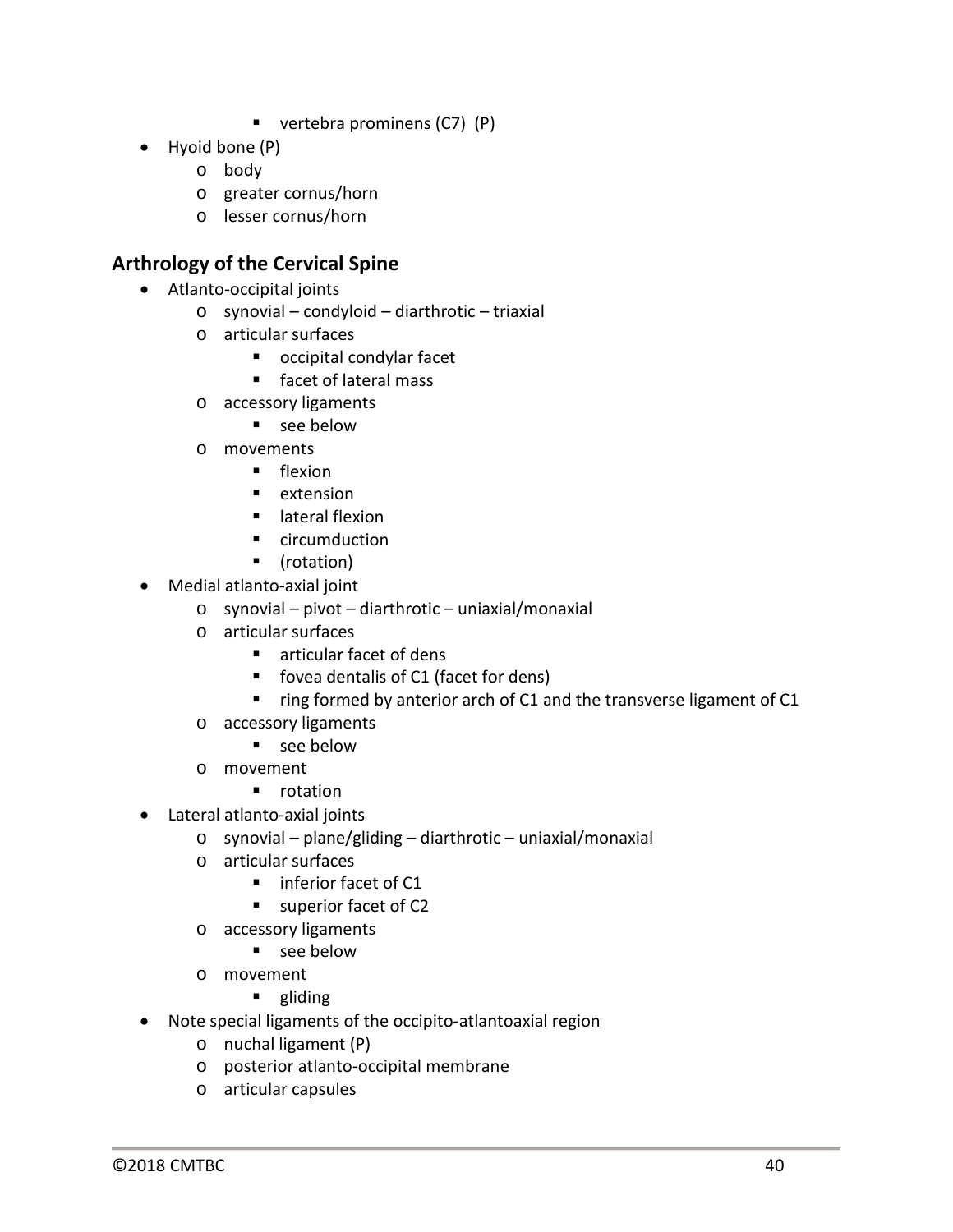- o tectorial membrane
- o cruciate/cruciform ligament of the dens
- o alar ligament of the dens
- o apical odontoid ligament
- o anterior longitudinal ligament
- o anterior atlanto-occipital membrane
- Facet/Zygapophyseal/Apophyseal joints
	- o synovial plane/gliding diarthrotic / uniaxial/monaxial
	- o articular surfaces
		- **I** inferior condylar facet of superior vertebra
		- **EXEC** superior condylar facet of inferior vertebra
	- o accessory ligaments
		- **E** articular capsule
		- **supraspinous**
		- **nd** interspinous
		- **I** ligamentum nuchae/nuchal ligament
		- **I** ligamentum flavum
		- **nd** intertransverse
	- o movement
		- **gliding**
	- Intervertebral joints
		- o symphysis type amphiarthrosis
		- o articular surfaces
			- **Inferior body of superior vertebra**
			- **superior body of inferior vertebra**
			- **E** intervertebral disc (annulus/annulus fibrosis and nucleus pulposus)
		- o accessory ligaments
			- **anterior longitudinal**
			- **Paramers** posterior longitudinal

#### **Cervical Musculature**

- Superficial cervical muscles
	- o platysma
	- o trapezius
	- o sternocleidomastoid
- Suprahyoid muscles
	- o mylohyoid
	- o digastric
	- o geniohyoid
	- o stylohyoid
- Infrahyoid muscles
	- o thyrohyoid
	- o omohyoid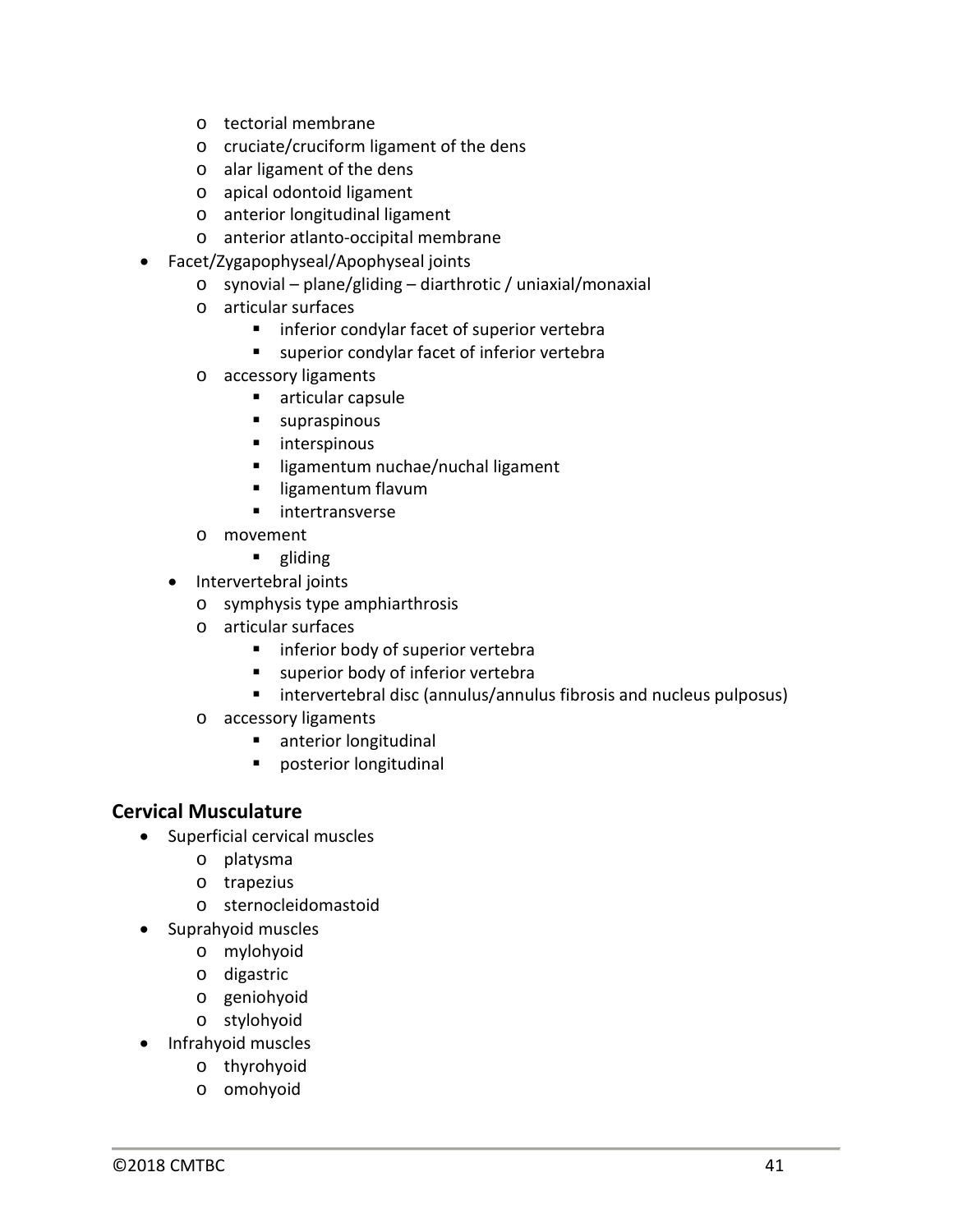- 
- 
- **Paraspinals** 
	- o transversospinalis group
		- **semispinalis** 
			- − semispinalis capitis
			- − semispinalis cervicis
		- **nultifidus** 
			- − multifidus cervicis
		- **n** rotatores
			- − rotatores cervicis longus
			- − rotatores cervicis brevis
	- o erector spinae /sacrospinalis
		- **spinalis** 
			- − spinalis capitis
			- − spinalis cervicis
		- longissimus
			- − longissimus capitis
			- − longissimus cervicis
		- uliocostalis
			- − iliocostalis cervicis
- Deep anterior cervical muscles
	- o longus colli
	- o longus capitis
	- o rectus capitis anterior
	- o rectus capitis lateralis
- Lateral cervical muscles
	- o anterior scalene
	- o middle scalene
	- o posterior scalene
	- o levator scapulae
- Deep posterior cervical muscles
	- o splenius capitis
	- o splenius cervicis
- Interspinalis group
	- o interspinalis cervicis
- Intertransversarii group
	- o intertransversarius cervicis
- Suboccipital group
- s eterohyoid<br>
s eterohyoid<br>
C sternothyroid<br>
C assessignalis group<br>
C assessignalis group<br>
C assessignalis group<br>
C assessignalis group<br>
C and triditions<br>
Tractores convictions convictions<br>
C arcector splina (saccrospinali o rectus capitis posterior major
	- o rectus capitis posterior minor
	- o obliquus capitis superior
	- o obliquus capitis inferior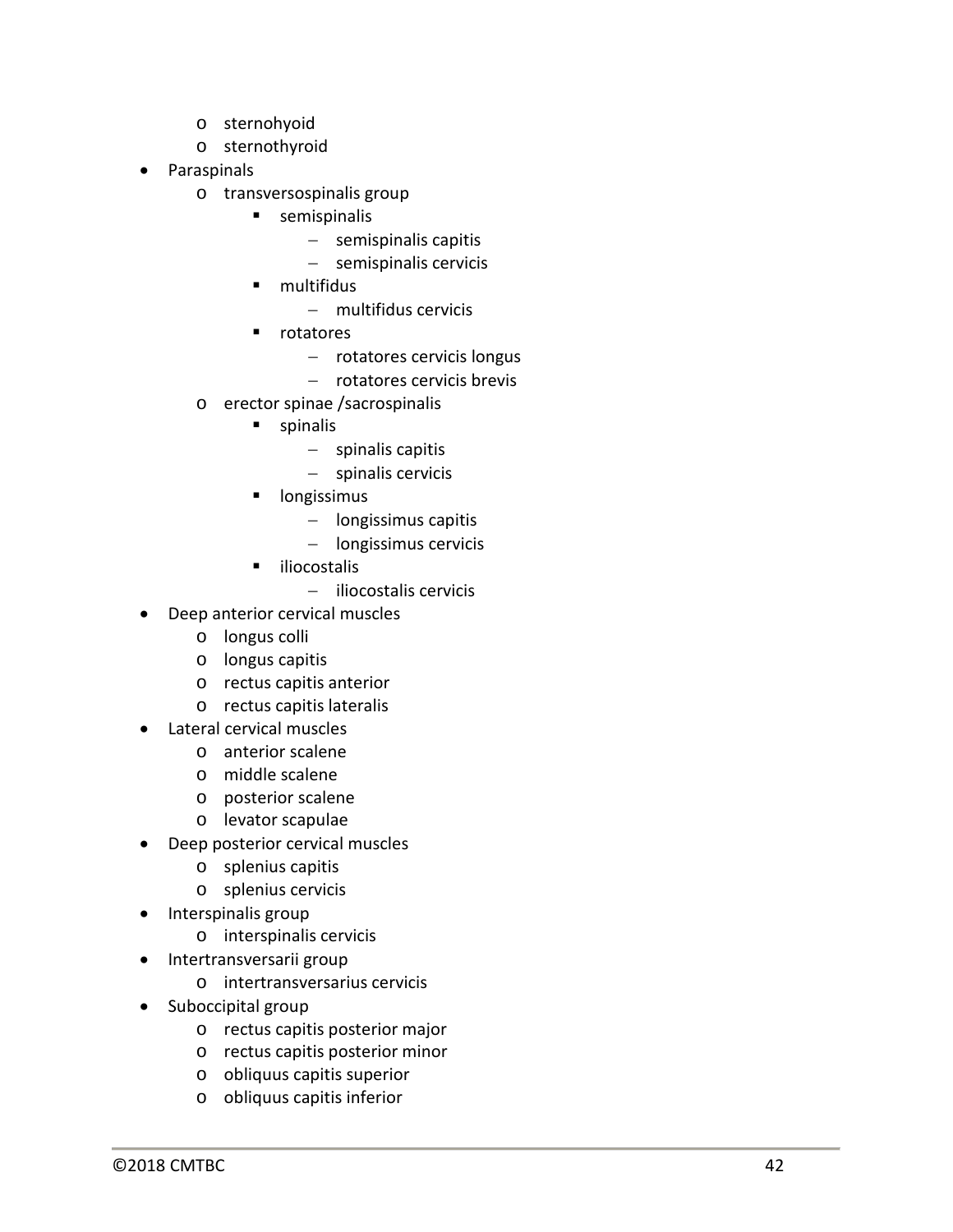## **Osteology of the Thorax**

- Thoracic Vertebrae
	- o typical vertebrae (T2-T8)
		- body
		- **pedicle**
		- $\blacksquare$  transverse process (P)
		- **spinous process (P)**
		- **superior articular process and facet**
		- **inferior articular process and facet**
		- $\blacksquare$  lamina (P)
		- superior vertebral notch
		- **F** inferior vertebral notch
		- **·** intervertebral foramen
		- **vertebral foramen**
	- o atypical vertebrae (T1, T9-T12)
	- Ribs (P)
		- o true ribs (vertebrosternal ribs) (R1-R7)
		- o false ribs (vertebrochondral ribs) (R8-R10)
		- o floating ribs (vertebral ribs) (R11-R12)
		- o typical ribs (R3-R9)
			- anterior/sternal end
			- posterior/vertebral end
			- head
				- − articular facets
				- − interarticular crest
			- $n$ eck
			- **n** crest
			- $e$  external surface
			- **I** internal surface
			- **tubercle** 
				- − articular facet
			- **shaft**
			- **angle**
			- costal groove
		- o atypical ribs (R1, R2, R10-R12)
			- $R1$ 
				- − articular facet on head
				- − scalene tubercle for attachment of anterior scalene muscle
				- − grooves for subclavian artery and subclavian vein
				- − rough area for attachment of middle scalene muscle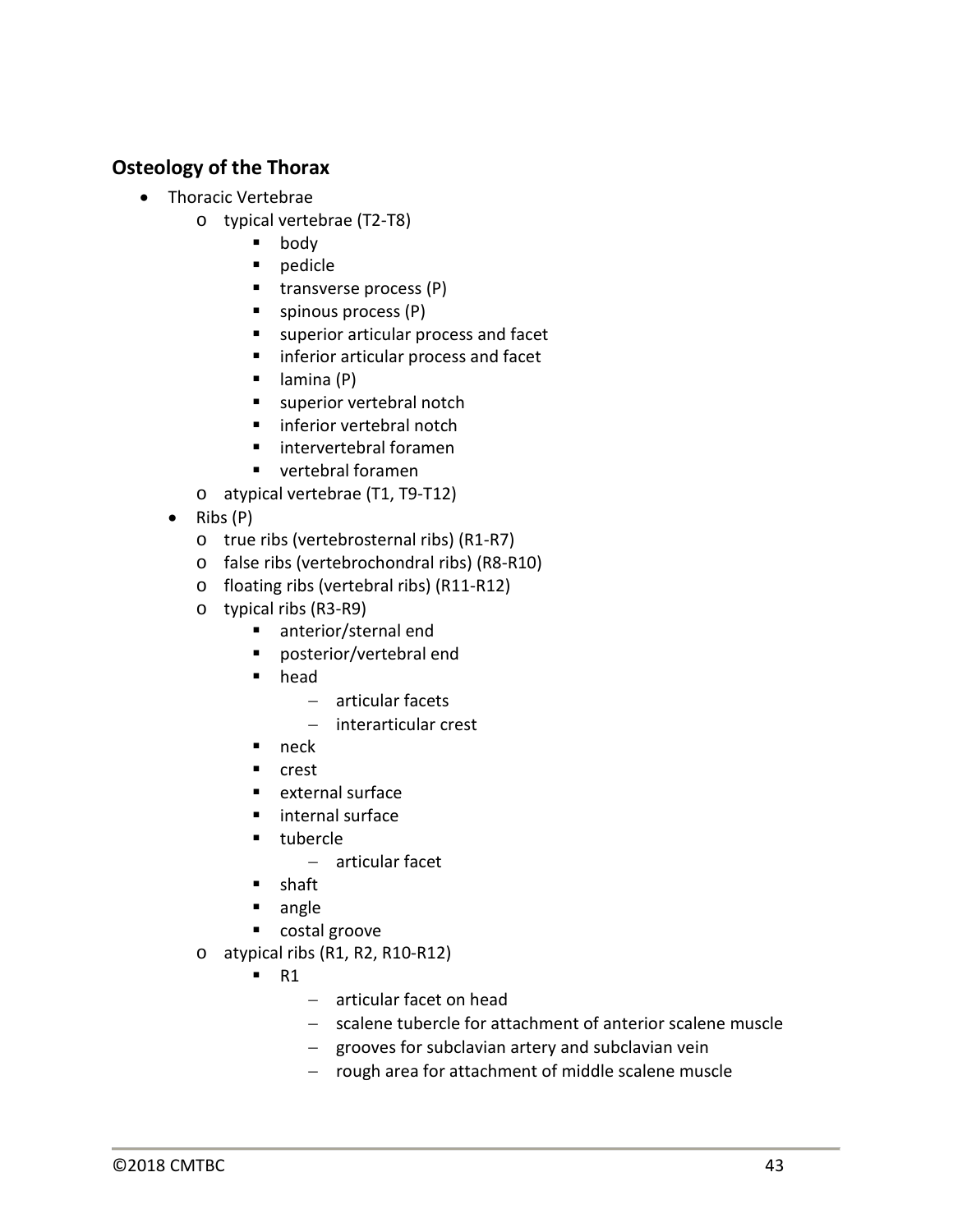- $R^2$ 
	- − rough area for attachment of posterior scalene muscle
- o costal cartilage
- Sternum
	- o manubrium
		- anterior surface (P)
		- **posterior surface**
		- superior border (P)
		- $\blacksquare$  inferior border (P)
		- $\blacksquare$  lateral border (P)
		- suprasternal/jugular notch  $(P)$
		- $\blacksquare$  costal notch (P)
		- clavicular notch (P)
		- sternal angle, sternal angle of Louis, manubriosternal joint (P)
	- o body
		- $\blacksquare$  sternal angle (P)
		- superior border (P)
		- $\blacksquare$  inferior border (P)
		- $\blacksquare$  lateral border (P)
		- $\blacksquare$  costal notches (P)
		- anterior surface (P)
		- **posterior surface**
		- **F** infrasternal angle, xiphisternal joint, subcostal joint (P)
	- o xiphoid process/xiphoid
		- $\blacksquare$  infrasternal angle (P)
		- anterior surface (P)
		- **P** posterior surface
		- superior border (P)
		- $\blacksquare$  lateral border (P)
		- costal notches (P)

#### **Arthrology of the Thorax**

- Facet/Zygapophyseal/Apophyseal joints
	- o synovial plane/gliding diarthrotic uniaxial/monaxial
	- o articular surfaces
		- see cervical spine
	- o accessory ligaments
		- see cervical spine but no ligamentum nuchae
	- o movements
		- $\blacksquare$  see cervical spine
- Intervertebral joints
	- o symphysis type of amphiarthrosis
	- o articular surfaces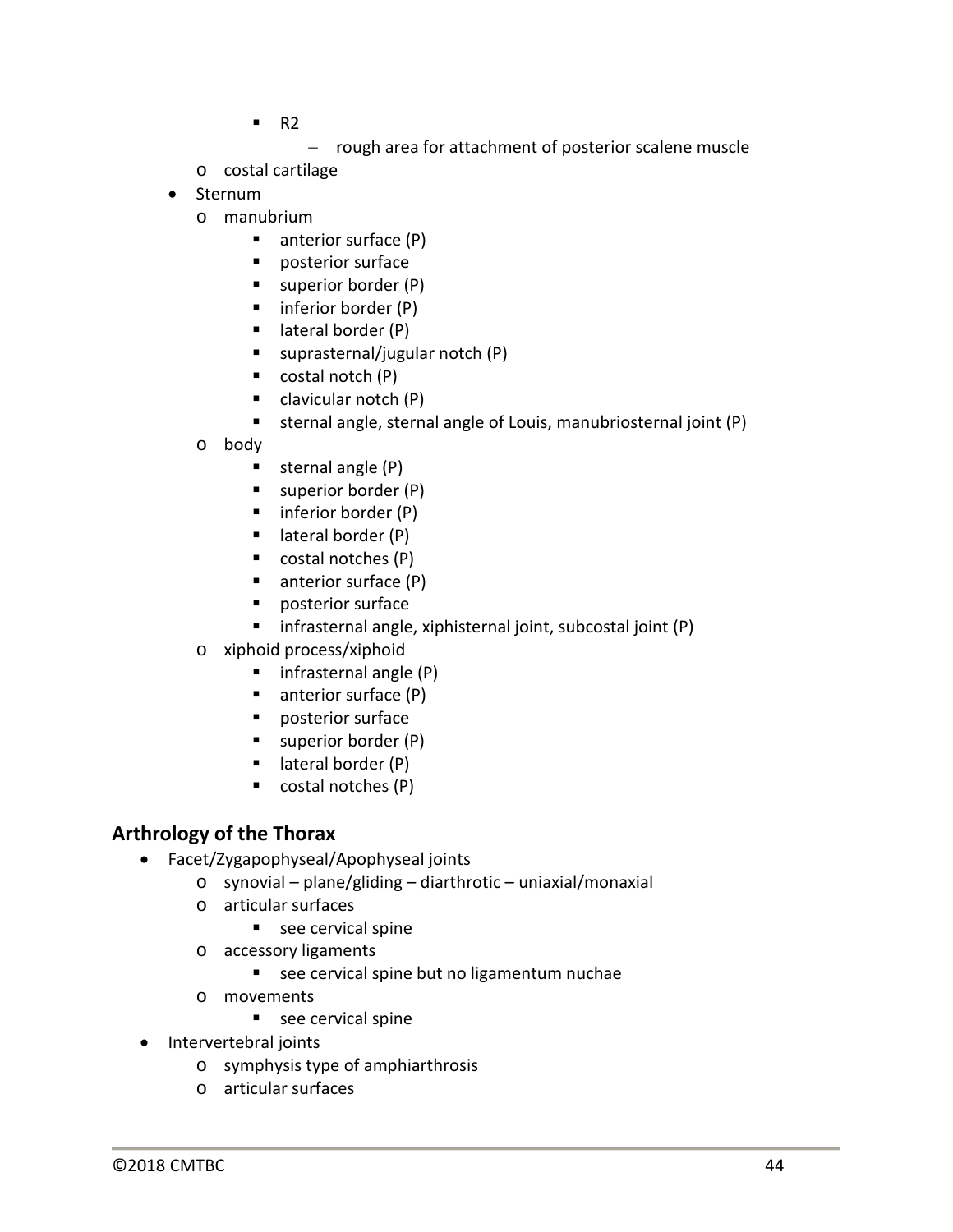- see cervical spine
- o accessory ligaments
	- see cervical spine
- Costovertebral joints (P)
	- o synovial plane/gliding diarthrotic uniaxial/monaxial
	- o articular surfaces
		- facet or demifacet on vertebral body
		- **F** rib head facets and interarticular crest where present
	- o accessory ligaments
		- **fibrous capsule**
		- radiate (anterior costovertebral)
		- **I** intra-articular
	- o movements
		- **gliding**
- Costotransverse joints (P)
	- o synovial plane/gliding diarthrotic uniaxial/monaxial
	- o articular surfaces
		- **transverse costal facet**
		- articular facet on tubercle
	- o accessory ligaments
		- $\blacksquare$  fibrous capsule
		- superior costotransverse
		- costotransverse
		- lateral costotransverse
		- **n** intertransverse
	- o movements
		- **gliding**
- Sternocostal joint (P)
	- $\circ$  1<sup>st</sup>: cartilaginous synchondrosis
	- $\circ$  2<sup>nd</sup> 7<sup>th</sup>: synovial plane/gliding diarthrotic uniaxial/monaxial
	- $\circ$  articular surfaces (1<sup>st</sup>)
		- costal notch of manubrium
		- $\blacksquare$  anterior end of 1<sup>st</sup> rib cartilage
	- $\circ$  accessory ligament (1<sup>st</sup>)
		- anterior sternocostal (stellate)
	- $\circ$  movements (1<sup>st</sup>)
		- **slight gliding**
	- $\circ$  articular surfaces (2<sup>nd</sup>-7<sup>th</sup>)
		- costal facet of sternum (R2 at sternal angle; R3-R7 at body)
		- $\blacksquare$  anterior end of 2<sup>nd</sup>-7<sup>th</sup> rib cartilages
	- $\circ$  accessory ligaments (2<sup>nd</sup>-7<sup>th</sup>)
		- **Fibrous capsule**
		- radiate sternocostal
		- **intra-articular**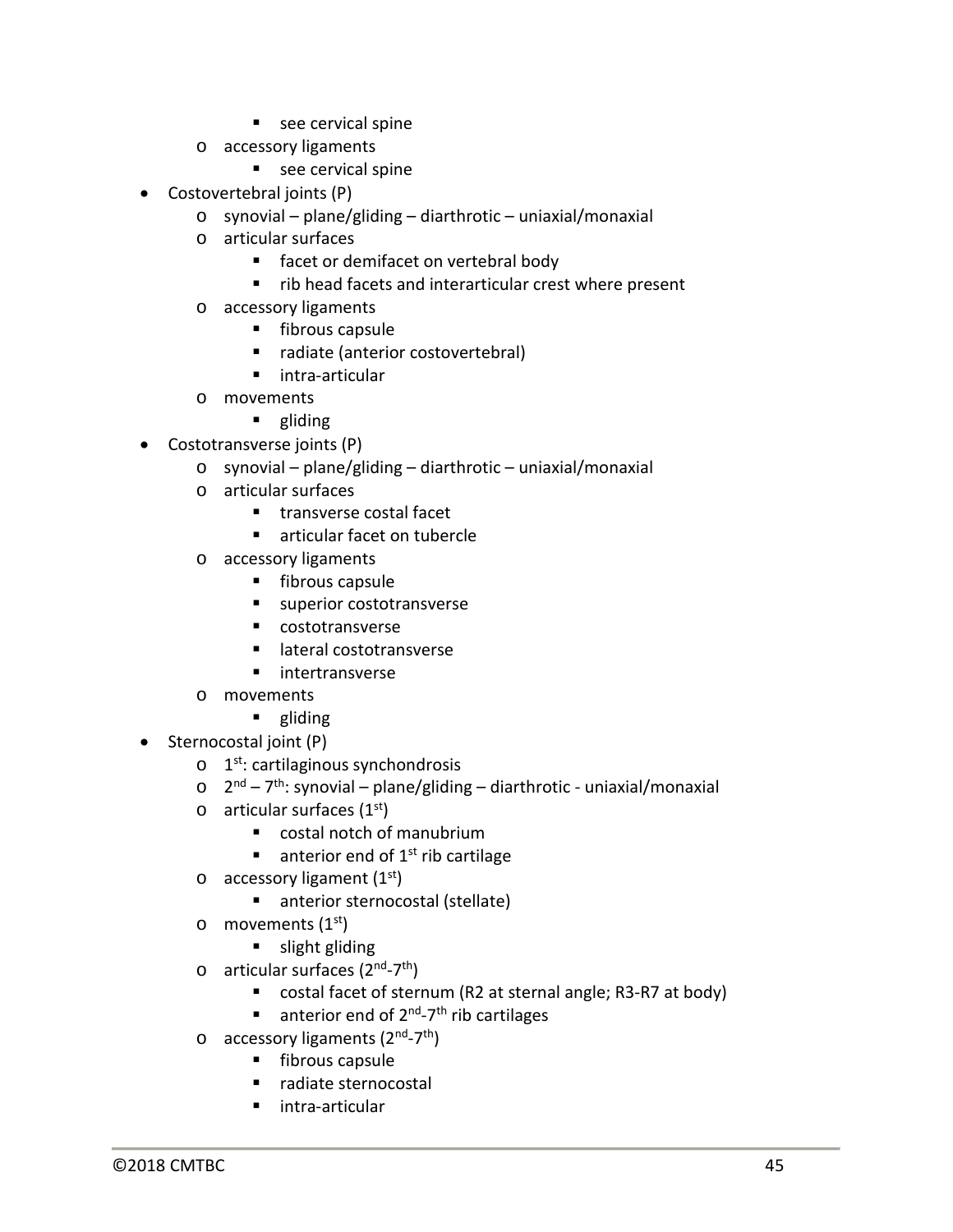- o movements (2nd-7th)
	- **gliding**
- Costochondral joints (P)
	- o synarthroses joined by periosteum
- Manubriosternal joint (P) forms sternal angle/sternal angle of Louis
	- o fibrocartilaginous amphiarthrosis
	- o articular surfaces
		- **F** inferior margin of manubrium
		- **u** superior margin of body of sternum
	- o accessory ligaments
		- manubriosternal ligament
	- o movements
		- **Filler** flexion and extension (very little)
- Xiphisternal joint (P) forms infrasternal angle
	- o fibrocartilaginous amphiarthrosis
	- o articular surfaces
		- **n** inferior margin of body of sternum
		- **s** superior margin of xiphoid process
	- o accessory ligaments
		- **sternoxiphoid ligament**
	- o movements
		- **Filler** flexion and extension (very little)

#### **Thoracic Musculature**

- Intercostals
	- o external intercostals
	- o internal intercostals
	- o innermost intercostals
- Levator costarum
- Serratus posterior superior
- Serratus posterior inferior
- Diaphragm
- Deep thoracic muscles
	- o splenius group
		- **splenius capitis**
		- **splenius cervicis**
	- o erector spinae/sacrospinalis
		- **iliocostalis group** 
			- − iliocostalis cervicis
			- − iliocostalis thoracis
		- **Indus** longissimus group
			- − longissimus capitis
			- − longissimus cervicis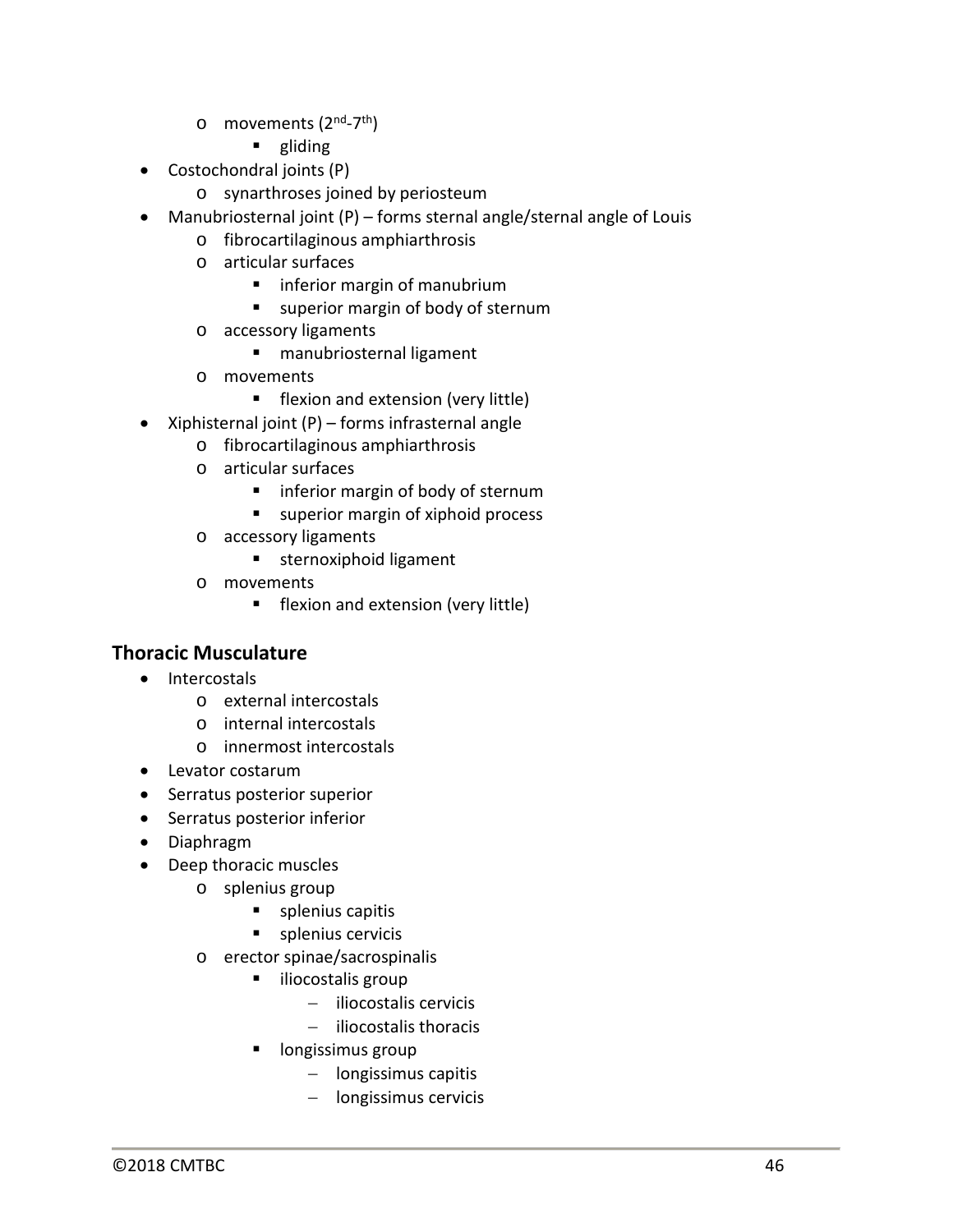- **spinalis group** 
	- − spinalis thoracis
- o transversospinalis group
	- **semispinalis group** 
		- − semispinalis capitis
		- − semispinalis cervicis
		- − semispinalis thoracis
	- multifidus group
		- − multifidus thoracis
	- **•** rotatores group
		- − rotatores thoracis

## **Special feature of Thoracic Region**

• Thoracolumbar fascia

## **Osteology of the Abdominal Region**

- Lumbar Vertebrae
	- o typical vertebrae (L1-L5)
		- **body**
		- **pedicle**
		- $\blacksquare$  lamina (P)
		- $\blacksquare$  transverse process (P)
		- $\blacksquare$  spinous process  $(P)$
		- **accessory process**
		- superior articular process
		- **inferior articular process**
		- mamillary process (P)
		- superior articular facet
		- **Inferior articular facet**
		- superior vertebral notch
		- **inferior vertebral notch**
		- intervertebral foramen
		- vertebral foramen

## **Arthrology of the Abdominal Region**

- Facet/Zygapophyseal/Apophyseal joints
	- o synovial plane/gliding diarthrotic monaxial
	- o articular surfaces
		- see cervical spine
	- o accessory ligaments
		- see cervical spine but no ligamentum nuchae
	- o movements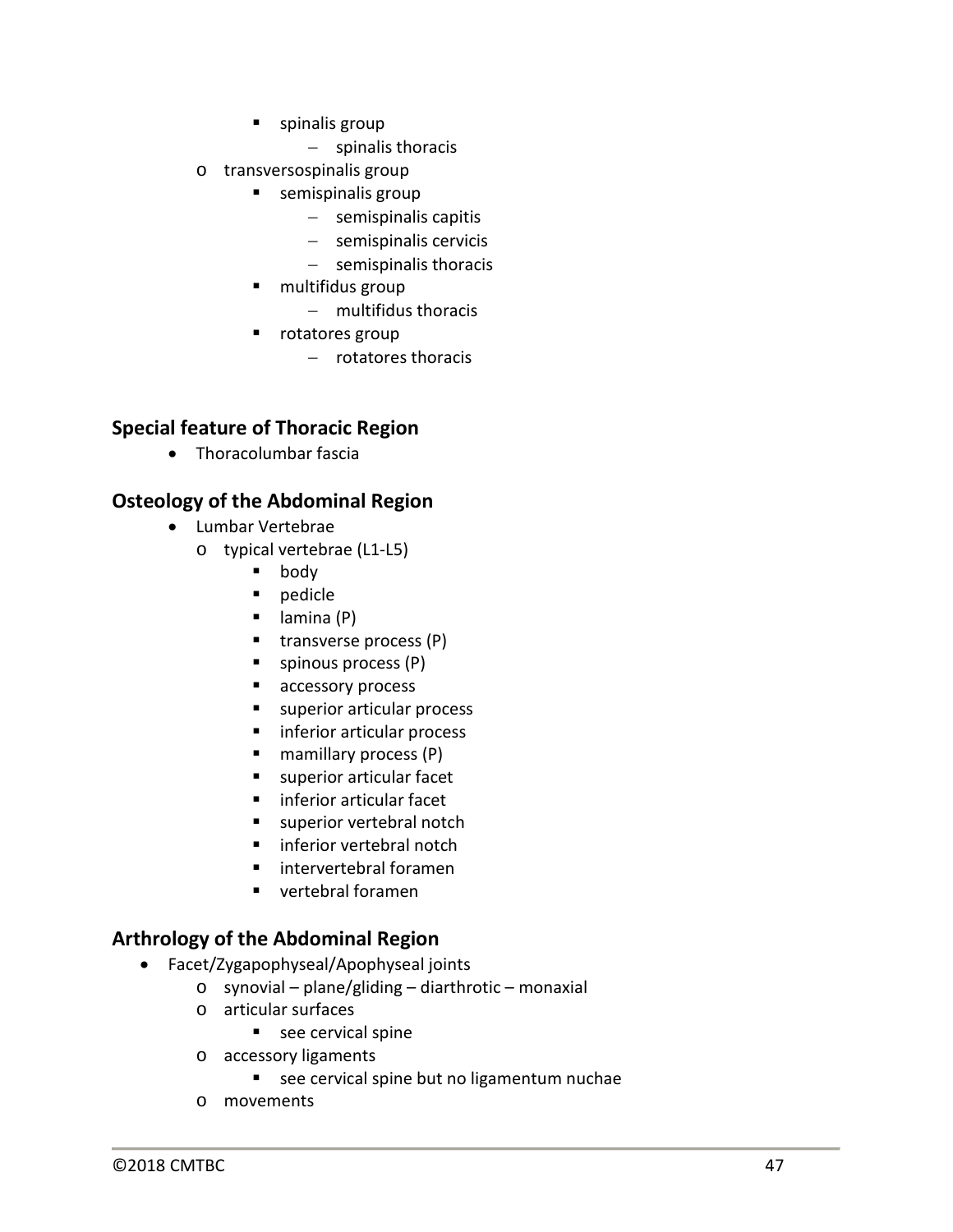- see cervical spine
- Intervertebral joints
	- o symphysis type of amphiarthrosis
	- o articular surfaces
		- see cervical spine
	- o accessory ligaments
		- see cervical spine

#### **Abdominal Region Musculature**

- Diaphragm
- External abdominal obliques
- Internal abdominal obliques
- Transversus abdominis
- Rectus abdominis
- Pyramidalis
- Psoas major
- Psoas minor
- Iliacus
- Quadratus lumborum
- Latissimus dorsi
- Erector spinae/sacrospinalis
	- o iliocostalis group
		- **i** iliocostalis lumborum
	- o longissimus group
- Transversospinalis group
	- o multifidus group
		- multifidus lumborum
	- o rotatores group
		- **•** rotatores lumborum
- Interspinalis group
	- o interspinalis lumborum
- Intertransversarii group
	- o intertransversarius lumborum

#### **Osteology of the Pelvic Girdle**

- Sacrum
	- o base (P)
	- o body (P)
	- o sacral promontory (P)
	- o sacral canal
	- o superior articular process and facet
	- o ala (P)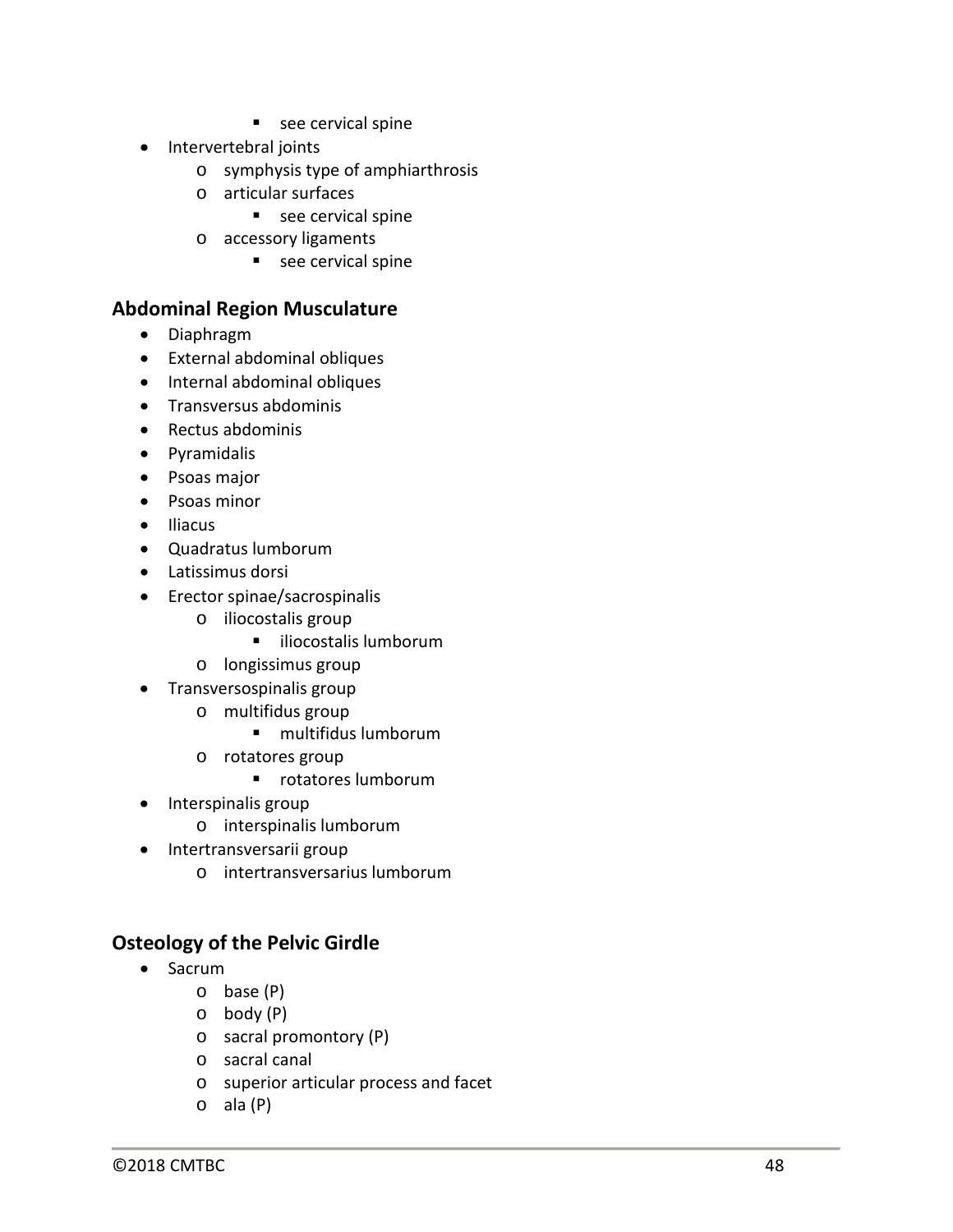- o sacral tuberosity (P)
- o auricular surface/facet
- o median sacral crest (with tubercles) (P)
- o intermediate sacral crest (with tubercles) (P)
- o lateral sacral crest (with tubercles) (P)
- o pelvic/anterior sacral foramina
- o dorsal/posterior sacral foramina
- o transverse lines/ridges (P)
- o sacral hiatus (P)
- o sacral cornu (P)
- o apex (P)
- Coccyx
	- o base (P)
	- o coccygeal cornu
	- o transverse process (rudimentary)
	- o apex (P)
- Hip/Innominate/Pelvic/Coxal Bone/Os Coxa
	- o ilium
		- ala (P)
		- $\blacksquare$  iliac crest (P)
		- $\blacksquare$  iliac tuberosity (P)
		- $\blacksquare$  iliac tubercle (P)
		- $\blacksquare$  anterior superior iliac spines (P)
		- $\blacksquare$  anterior inferior iliac spines (P)
		- posterior superior iliac spines (P)
		- **P** posterior inferior iliac spines (P)
		- $\blacksquare$  iliac fossa (P)
		- body of ilium
		- auricular surface
		- **anterior gluteal line**
		- **Paragele 1** posterior gluteal line
		- **F** inferior gluteal line
		- **arcuate line**
		- **In iliopectineal/iliopubic eminence**
		- **greater sciatic notch**
		- acetabulum
			- − margin/rim
				- − acetabular fossa
				- − lunate surface
				- − acetabular notch
	- o ischium
		- **greater sciatic notch**
		- **Lesser sciatic notch**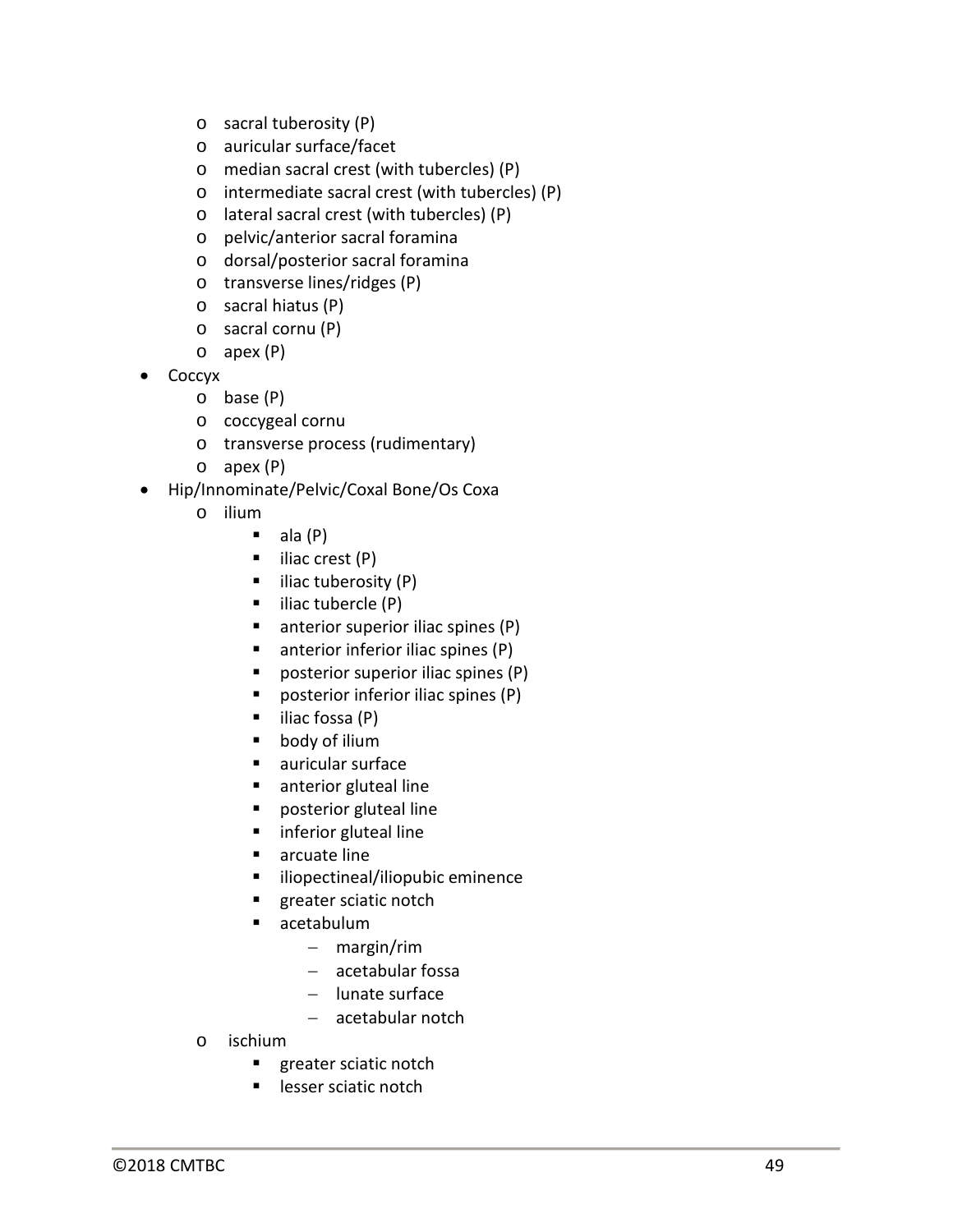- $\blacksquare$  ischial spine (P)
- **body of ischium**
- $\blacksquare$  ischial tuberosity (P)
- $\blacksquare$  ischial ramus
- obturator foramen
- acetabulum
- o pubis
	- **i** iliopectineal/iliopubic eminence
	- $\blacksquare$  superior pubic ramus (P)
	- $\blacksquare$  inferior pubic ramus (P)
	- pectin (pectin pubis) (pectineal line)
	- $\blacksquare$  pubic tubercle (P)
	- **pubic crest**
	- obturator crest
	- obturator groove
	- $\bullet$  body of pubis  $(P)$
	- symphyseal surface
	- obturator foramen
	- acetabulum

#### **Arthrology of the Pelvic Girdle**

(including sacrococcygeal and intercoccygeal joints and iliolumbar ligament)

- Lumbosacral joints /2 zygapophyseal + 1 intervertebral/apophyseal
	- o articular surfaces
		- see other zygapophyseal and intervertebral joints
	- o accessory ligaments
		- see other zygapophyseal and intervertebral joints
		- $\blacksquare$  iliolumbar (P)
	- o movements
		- see other zygapophyseal and intervertebral joints
	- Sacroiliac joint (P)
		- o mixed synovial, fibrous plane/gliding diarthrotic, amphiarthrotic uniaxial/monaxial
		- o articular surfaces
			- c-shaped auricular surface of sacrum
			- c-shaped auricular surface of ilium
		- o accessory ligaments
			- ventral sacroiliac
			- long dorsal sacroiliac
			- short dorsal sacroiliac
			- interosseous sacroiliac
			- sacrotuberous (P)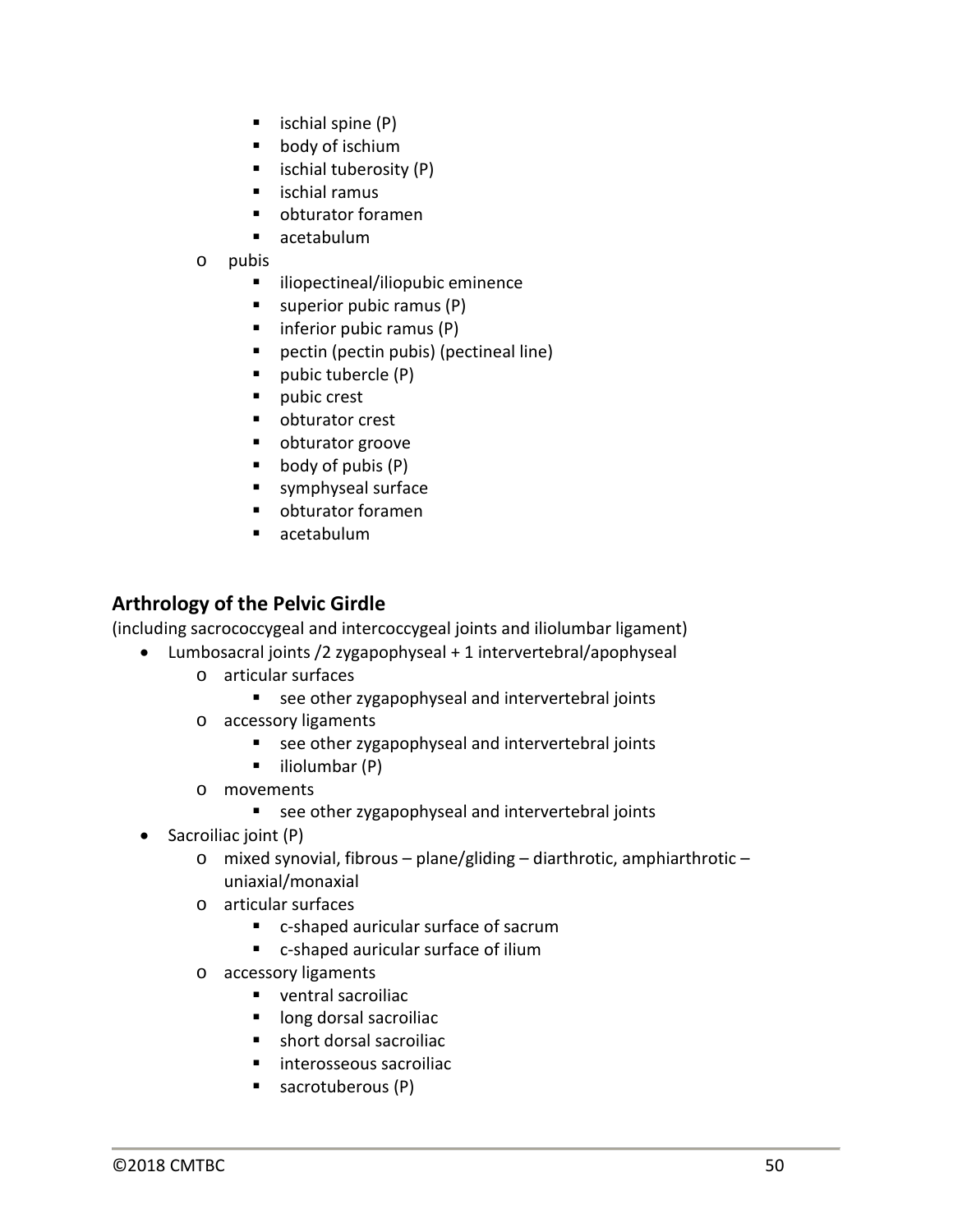- $\blacksquare$  sacrospinous (P)
- o movements
	- **E** gliding (slight, i.e. nutation, counternutation)
- Pubic /interpubic joint
	- o cartilaginous symphysis amphiarthrosis
	- o articular surfaces
		- symphyseal surfaces of pubis
	- o accessory ligaments
		- **fibrocartilaginous disc**
		- $\blacksquare$  superior pubic (P)
		- arcuate/inferior pubic
	- o movements
		- **gliding**
- Sacrococcygeal joint (P)
	- o symphysis amphiarthrosis
	- o articular surfaces
		- **n** inferior surface of apex of sacrum
		- superior surface of the base of the coccyx
	- o accessory ligaments
		- **EXTED FIGHTS INTERFEDED FIGHTS IN THE INCREDIT FIGHTS** intervertebral ruding intervalsed intervalsed
		- ventral/anterior sacrococcygeal
		- **Interal sacrococcygeal**
		- **superficial posterior sacrococcygeal**
		- **deep posterior sacrococcygeal**
		- **n** intercornual
	- Intercoccygeal joints

#### **Muscles of the Pelvic Girdle**

- Muscles of the iliac region
	- o psoas major
	- o psoas minor
	- o iliacus
- Muscles of the gluteal region
	- o gluteus maximus
	- o gluteus medius
	- o gluteus minimus
	- o piriformis
	- o superior gemellus
	- o inferior gemellus
	- o obturator internus
	- o obturator externus
	- o quadratus femoris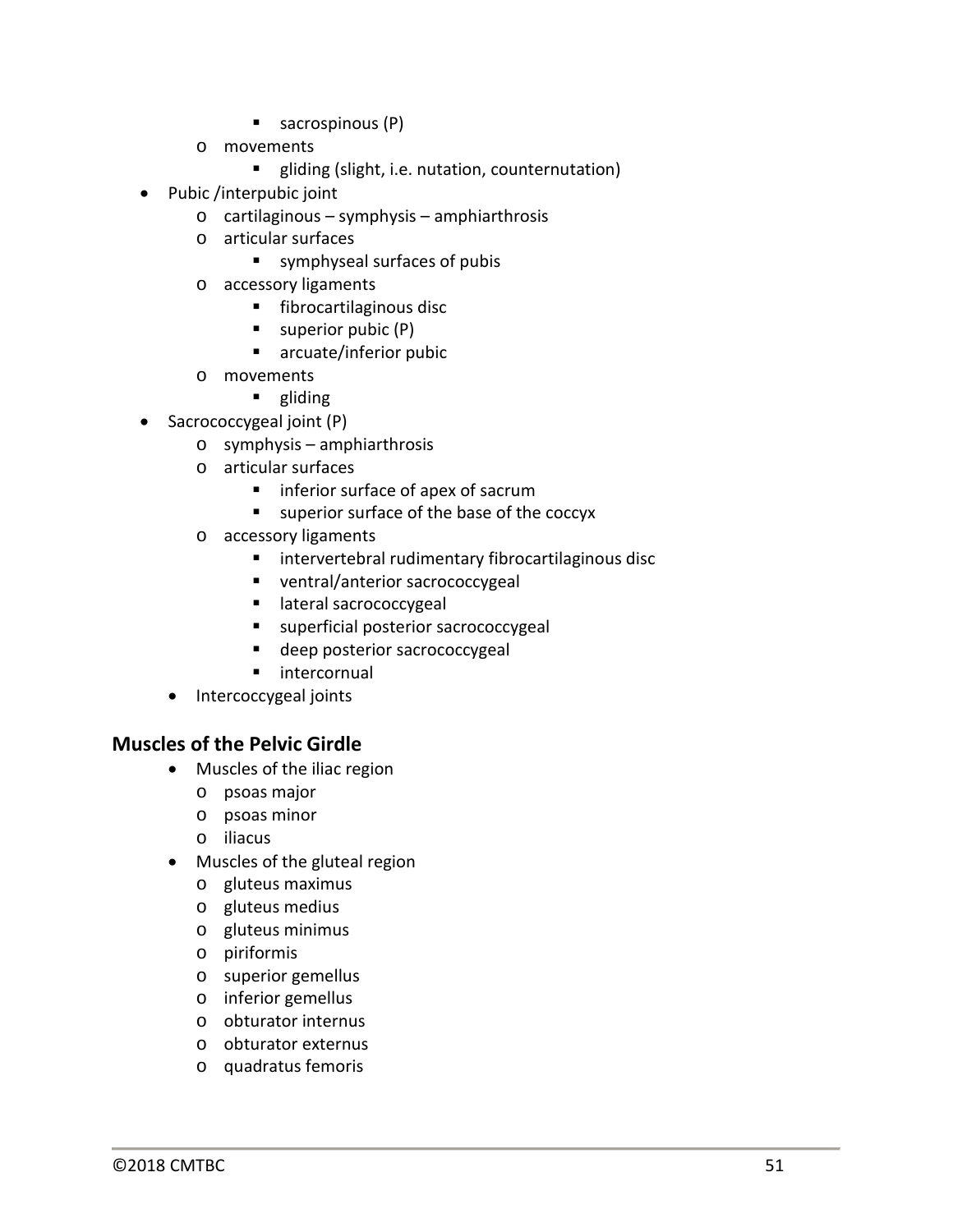## **Osteology of the Lower Extremity**

- Femur
	- o head
	- o neck
	- o greater trochanter (P)
	- o lesser trochanter (P)
	- o intertrochanteric/trochanteric crest
	- o trochanteric fossa
	- o quadrate tubercle
	- o gluteal tuberosity (P)
	- o pectineal line
	- o spiral line
	- o intertrochanteric/trochanteric line
	- o shaft (P)
	- o linea aspera
		- **I** lateral lip
		- **nedial lip**
	- o lateral supracondylar ridge (P)
	- o medial supracondylar ridge (P)
	- o lateral epicondyle (P)
	- o medial epicondyle (P)
	- o lateral condyle (P)
	- o medial condyle (P)
	- o adductor tubercle (P)
	- o intercondylar notch
	- o intercondylar fossa
	- o patellar surface
	- o trochlear groove
- Patella
	- o anterior surface (P)
	- o posterior surface
	- o apex (P)
	- o base (P)
	- o lateral facet
	- o medial facet
	- o odd medial facet
	- o superior border (P)
	- o lateral border (P)
	- o medial border (P)
- Tibia
	- o lateral condyle (P)
		- facet for head of fibula
	- o medial condyle (P)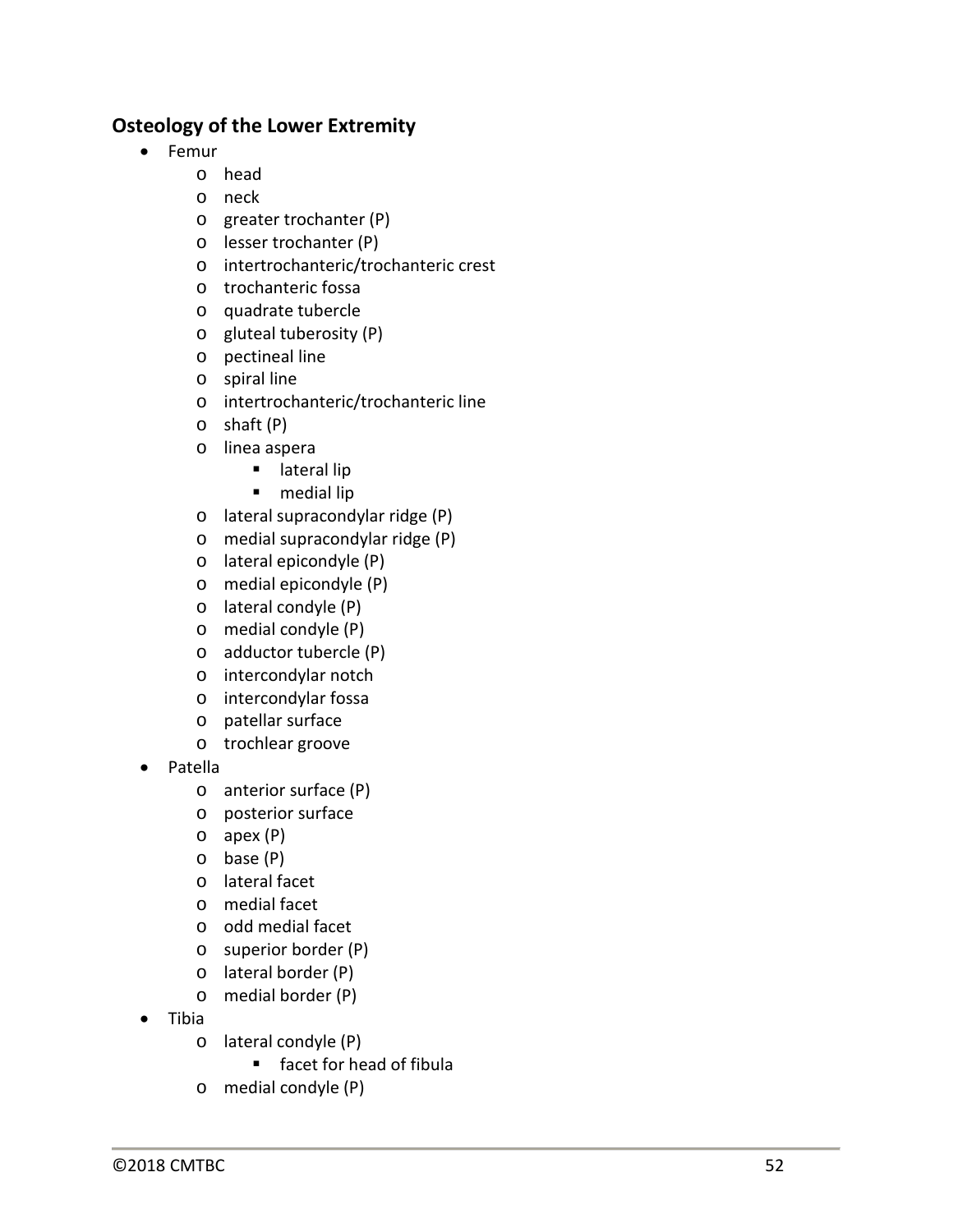- o lateral superior articular surface (P)
- o medial superior articular surface (P)
- o intercondylar eminence
- o lateral intercondylar tubercle
- o medial intercondylar tubercle
- o Gerdy's tubercle (P)
- o pes anserinus/anserine site (P)
- o anterior intercondylar areas
- o posterior intercondylar area
- o horizontal groove for semimembranosus
- o tibial tuberosity (P)
- o oblique line
- o soleal line
- o shaft (P)
- o anterior tibial border (P)
- o interosseous tibial border
- o medial tibial border (P)
- o medial tibial surface (P)
- o lateral tibial surface
- o posterior tibial surface
- o fibular notch
- o medial malleolus (P)
- o malleolar groove (P)
	- **EXEC** groove for tibialis posterior tendon
	- **EX Proove for flexor digitorum longus tendon**
	- **EX a** groove for flexor hallucis longus tendon
- o inferior articular surface
- o medial malleolar surface
- Fibula
	- o apex (P)
	- o head (P)
		- **E** articular facet
	- o neck (P)
	- o shaft (P)
	- o anterior fibular border
	- o interosseous/medial fibular border
	- o posterior fibular border
	- o medial crest
	- o medial fibular surface
	- o lateral fibular surface
	- o posterior fibular surface
	- o lateral malleolus (P)
		- **F** articular surface
		- fossa of the malleolar groove (P)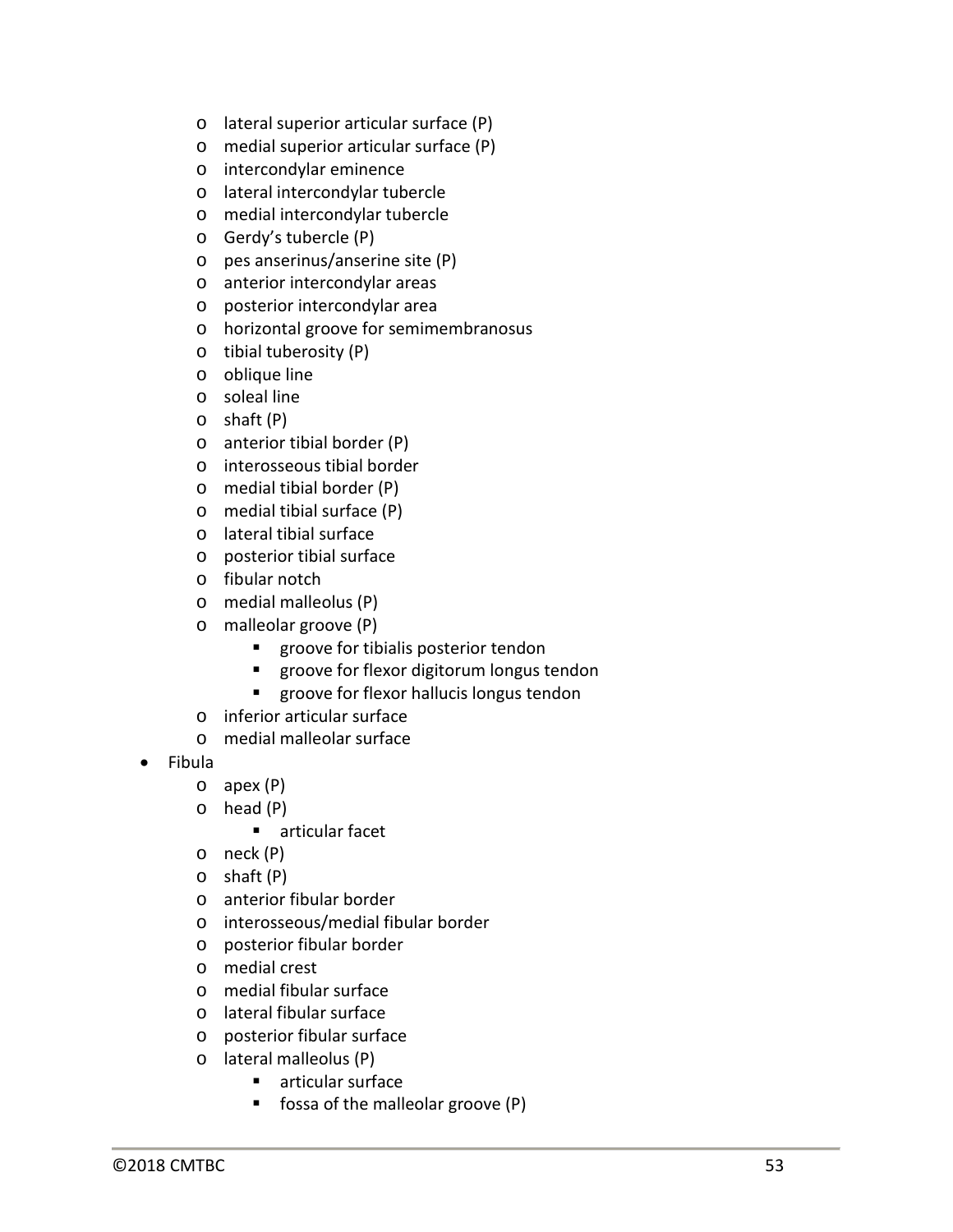- **EXEC** groove for fibularis longus tendon
- Tarsals
	- o talus
		- $\blacksquare$  head (P)
			- − articular surface for navicular
			- − articular surface for anterior calcaneus
			- − articular surface for middle calcaneus
			- − articular surface for posterior calcaneus
			- − articular surface for inferior tibia
			- − articular surface for medial malleolus
			- − articular surface for lateral malleolus
		- neck
			- − talus sulcus
		- body
			- − trochlea (P)
			- − posterior process
				- medial tubercle (P)
				- lateral tubercle
			- − lateral process
		- o calcaneus
			- $\blacksquare$  body  $(P)$
			- **superior articular surface**
			- anterior articular surface (for talus)
			- middle articular surface (for talus)
			- posterior articular surface (for talus)
			- articular surface for cuboid
			- calcaneal sulcus
			- calcaneal tuberosity  $(P)$
			- sustentaculum tali (P)
			- peroneal tubercle/trochlea (P)
			- **groove for fibularis longus tendon (P)**
		- o navicular (P)
			- **body**
			- **u** tuberosity
		- $\circ$  medial/1<sup>st</sup> cuneiform (P)
	- $\circ$  intermediate/middle/2<sup>nd</sup> cuneiform (P)
	- o lateral/3rd cuneiform (P)
	- o cuboid
		- $\bullet$  body (P)
		- **fibular sulcus/groove**
- Metatarsals (P)
	- o base
	- o shaft/body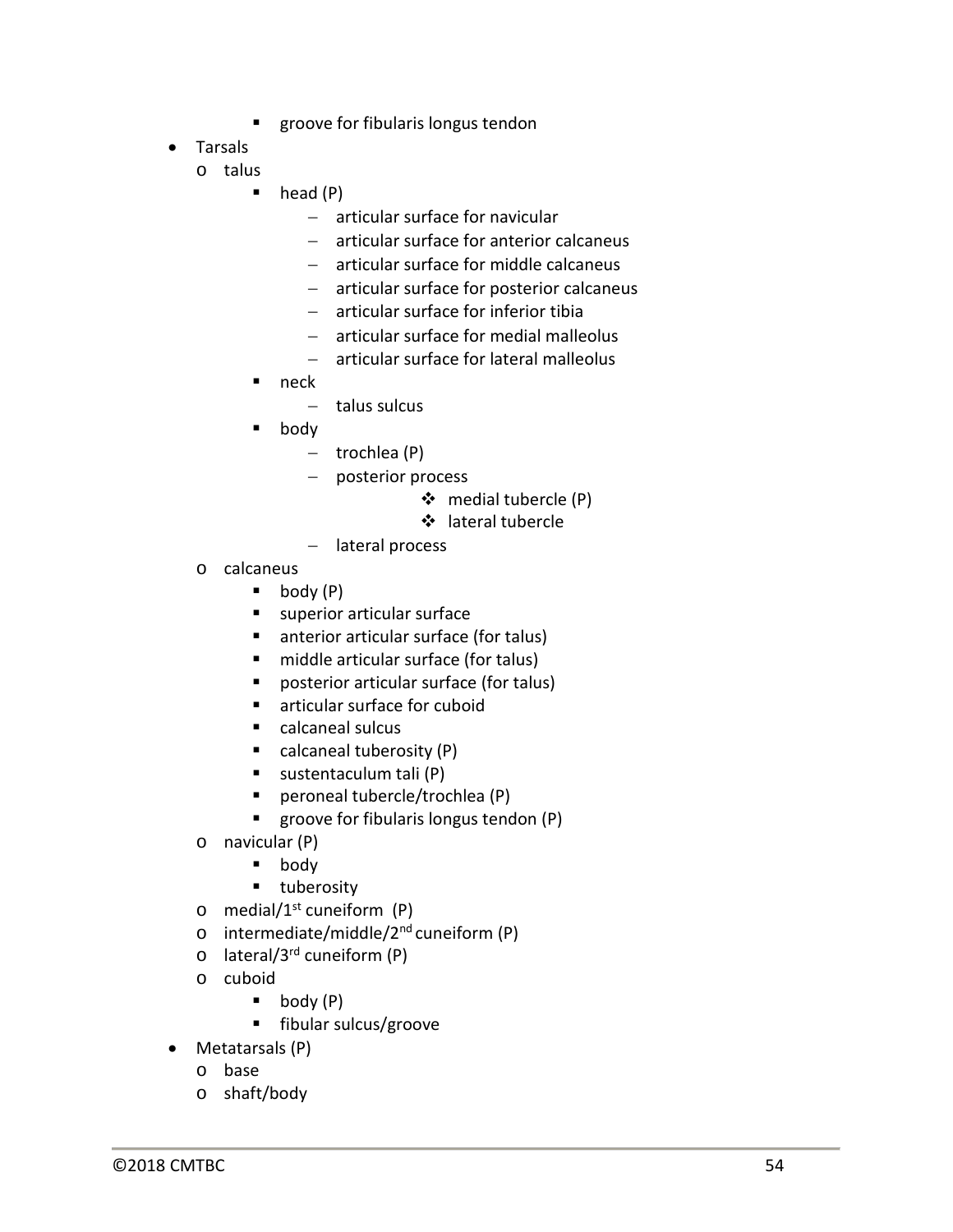- o head
- Phalanges (P)
	- o base
	- o shaft/body
	- o head

#### **Arthrology of the Lower Extremity**

- Hip/Acetabulofemoral joint (P)
	- o synovial ball and socket diarthrotic triaxial
	- o articular surfaces
		- **•** head of femur
		- **I** lunate surface of acetabulum
		- $\blacksquare$  labrum
	- o accessory ligaments
		- **fibrous capsule**
		- $\blacksquare$  labrum
		- zona orbicularis
		- **E** ligamentum capitis femoris/ligamentum of the head of the femur/ligamentum teres
		- **transverse acetabular**
		- **E** iliofemoral/Y ligament of Bigelow/Y ligament
		- **pubofemoral**
		- **u** ischiofemoral
	- o movements (P)
		- **flexion**
		- $\blacksquare$  extension
		- **adduction**
		- **abduction**
		- medial/internal rotation
		- lateral/external rotation
		- **E** circumduction
- Knee/Tibiofemoral joint (P)
	- o synovial modified hinge diarthrotic biaxial
	- o articular surfaces
		- medial and lateral femoral condyles
		- medial and lateral superior articular surfaces of tibia (tibial plateaus)
	- o accessory ligaments
		- **extracapsular** 
			- − fibrous capsule
			- − patellar (P)
			- − medial patellar retinaculum
			- − lateral patellar retinaculum
			- − tibial/medial collateral (P)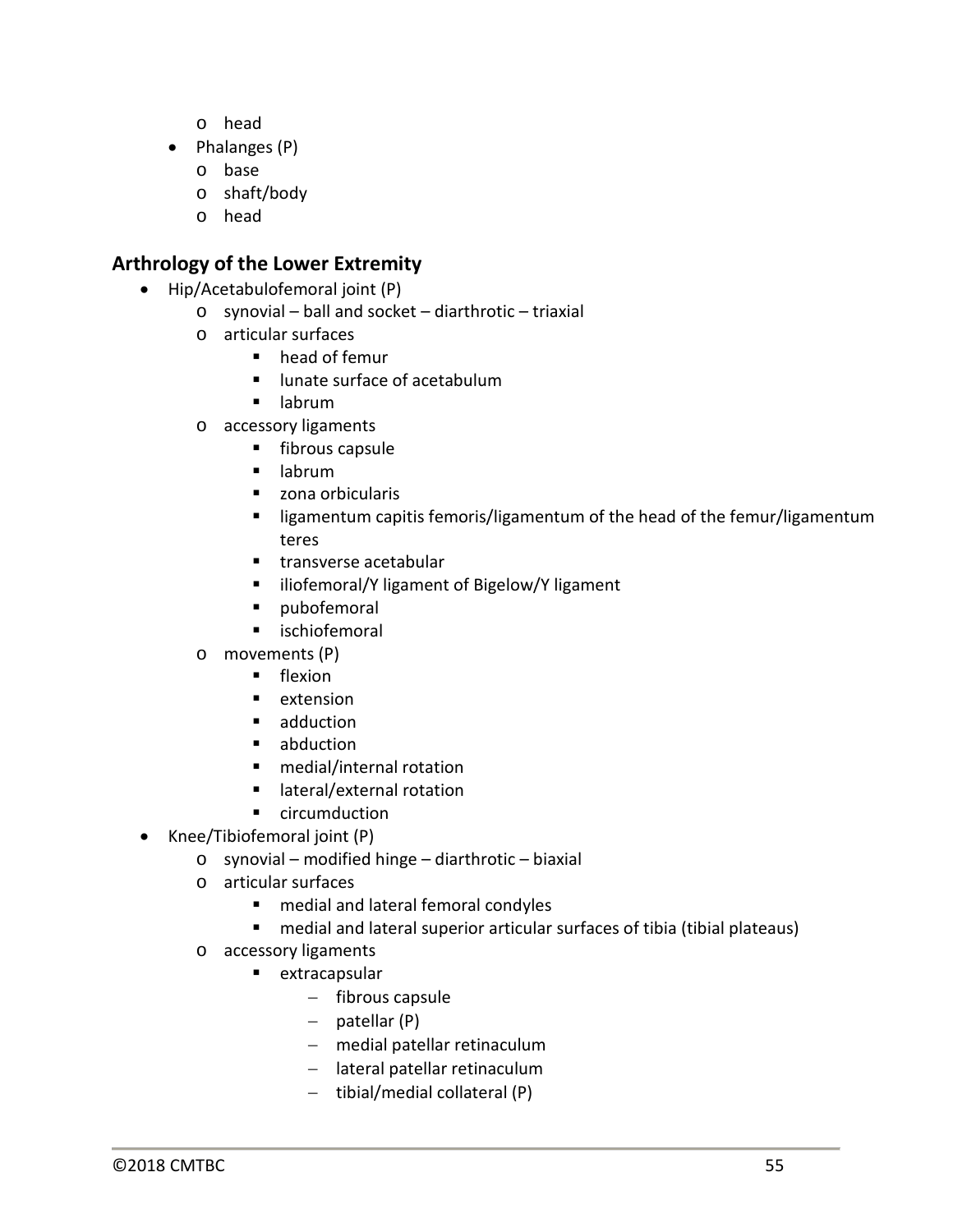- − fibular/lateral collateral (P)
- − oblique popliteal
- − arcuate popliteal
- intra-articular
	- − anterior cruciate
	- − posterior cruciate
	- − posterior meniscofemoral
	- − transverse
	- − coronary (P)
	- − medial and lateral menisci
- o movements (P)
	- **F** flexion
	- **E** extension
	- **•** rotation
	- **n** rolling
	- **gliding (passive)**
- Patellofemoral joint (P)
	- o movements (P)
		- $\blacksquare$  tracking
- Proximal/Superior tibiofibular joint (P)
	- o synovial plane/gliding diarthrotic uniaxial/monaxial
	- o articular surfaces
		- articular facet on fibular head
		- **facet on the lateral tibial condyle**
	- o accessory ligaments
		- **Fibrous capsule**
		- **EXTER 1** anterior ligament of the fibular head
		- **Peropelensive II** posterior ligament of the fibular head
		- **upper interosseous membrane**
	- o movements
		- **gliding**
- Mid-tibiofibular joint (P)
	- o fibrous syndesmosis amphiarthrotic uniaxial/monaxial
	- o accessory ligament
		- **Interosseous membrane**
- Distal/Inferior tibiofibular joint (P)
	- o fibrous syndesmosis
	- o articular surfaces
		- articular area on the inferior end of the fibula
		- **Facet on the inferior end of the tibia**
	- o accessory ligaments
		- interosseous
		- **EXT** anterior inferior tibiofibular ligament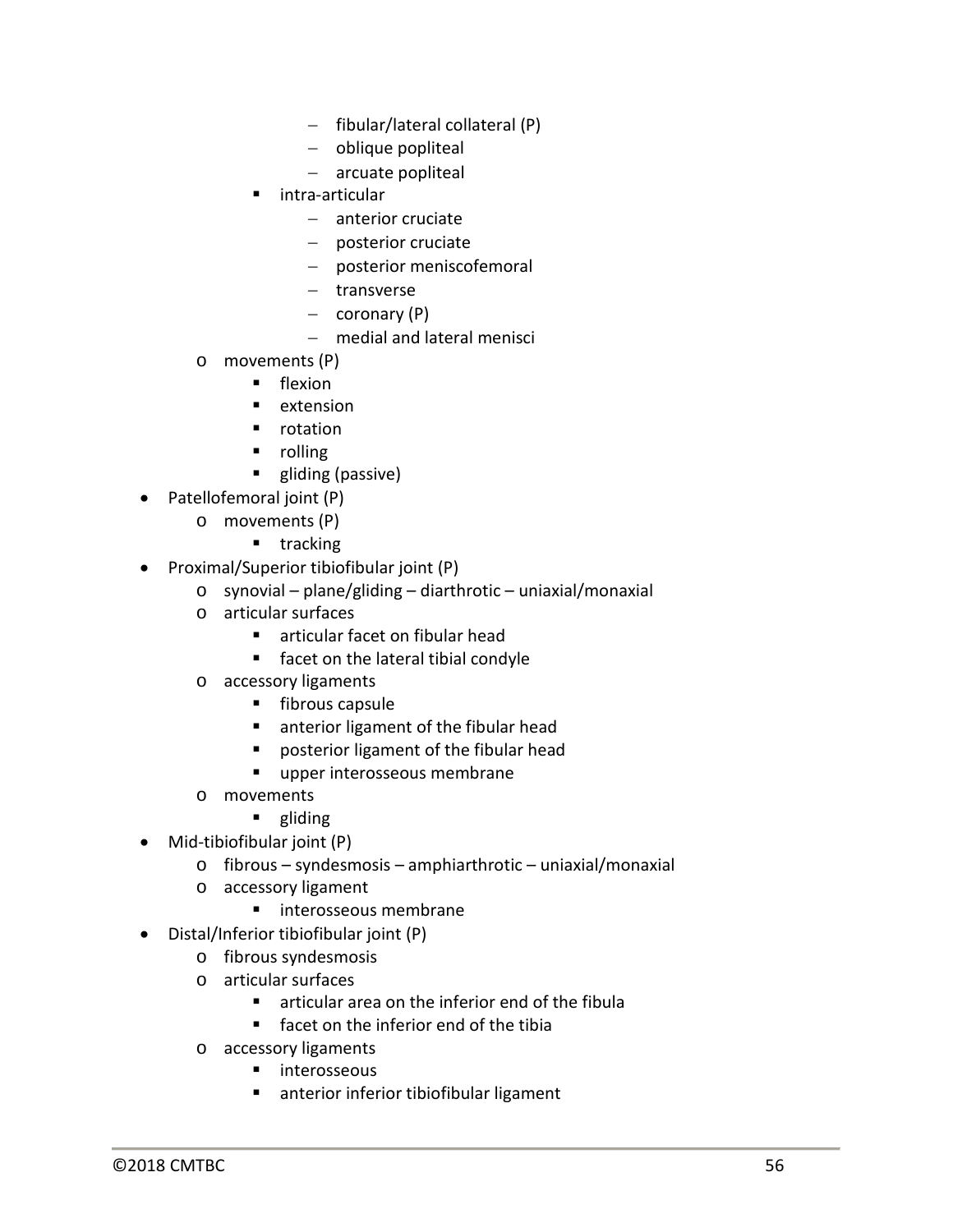- posterior inferior tibiofibular ligament
- **IDOMER INTEREST INCOCE**
- o movements
	- **gliding**
- Ankle/Talocrural joint (P)
	- o synovial hinge diarthrotic uniaxial/monaxial/mortice
	- o articular surfaces
		- $\blacksquare$  inferior articular and medial malleolar surfaces of tibia
		- lateral malleolar articular surface of fibula
		- $\blacksquare$  trochlea of the talus
	- o accessory ligaments
		- **Fibrous capsule**
		- deltoid/medial collateral (P)
			- − posterior tibiotalar
			- − tibiocalcaneal
			- − tibionavicular
			- − anterior tibiotalar
		- lateral collateral
			- − anterior talofibular (P)
			- − posterior talofibular
			- − calcaneofibular
	- o movements (P)
		- **dorsiflexion**
		- **•** plantarflexion
- Subtalar/talocalcaneal joint
	- o synovial plane/gliding diarthrotic uniaxial/monaxial
	- o articular surfaces
		- posterior, anterior and middle articular surface for the calcaneus on the talus
		- **facets on superior surface of the calcaneus**
	- o accessory ligaments
		- $\blacksquare$  fibrous capsule
		- medial talocalcaneal
		- **E** lateral talocalcaneal
		- posterior talocalcaneal
	- o movements (P)
		- **P** pronation (eversion, dorsiflexion and abduction)
		- supination (inversion, plantarflexion and adduction)
- Talocalcaneonavicular joint
	- $\circ$  synovial modified ball and socket (talonavicular part) and plane/gliding diarthrotic triaxial
	- o articular surfaces
		- facet on head of talus
		- **Facet on proximal side of navicular**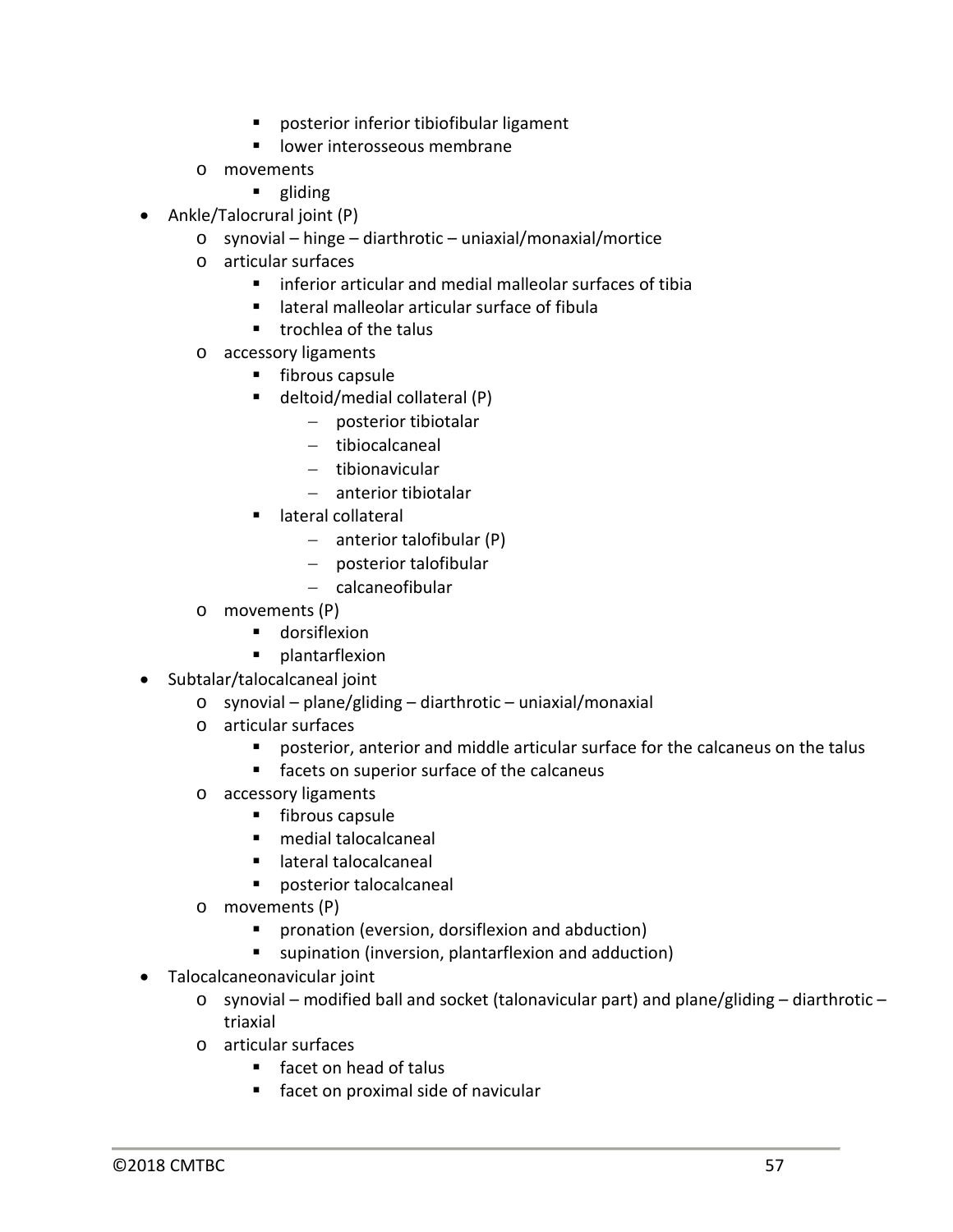- **anterior talar facet**
- middle talar facet
- sustentaculum tali
- o accessory ligaments
	- **fibrous capsule**
	- dorsal talonavicular
	- **P** plantar calcaneonavicular /spring (P)
	- calcaneonavicular portion of the bifurcate ligament
- o movements
	- **gliding**
	- **n** inversion
	- $\blacksquare$  eversion
	- **•** rotation
- Calcaneocuboid joint (P)
	- $\circ$  synovial plane/gliding diarthrotic uniaxial/monaxial
	- o articular surfaces
		- anterior articular surface of the calcaneus
		- posterior articular surface of cuboid
	- o accessory ligaments
		- **fibrous capsule**
		- calcaneocuboid portion of the bifurcate ligament
		- plantar calcaneocuboid /short plantar
		- $\blacksquare$  long plantar (P)
		- dorsal calcaneocuboid
	- o movements
		- **u** inversion
		- $\blacksquare$  eversion
- Cuboideonavicular joint (P)
	- $\circ$  synovial plane/gliding diarthrotic uniaxial/monaxial
	- o articular surfaces
		- articular surface on lateral aspect of navicular
		- **F** articular surface on posteromedial side of cuboid
	- o accessory ligaments
		- **fibrous capsule**
		- dorsal cuboideonavicular
		- **Interosseous cuboideonavicular**
		- **I** long plantar
	- o movements
		- **gliding**
- Distal intertarsal joints (P)
	- o synovial plane/gliding diarthrotic uniaxial/monaxial
	- o articular surfaces
		- articular surface of navicular
		- articular surface of cuboid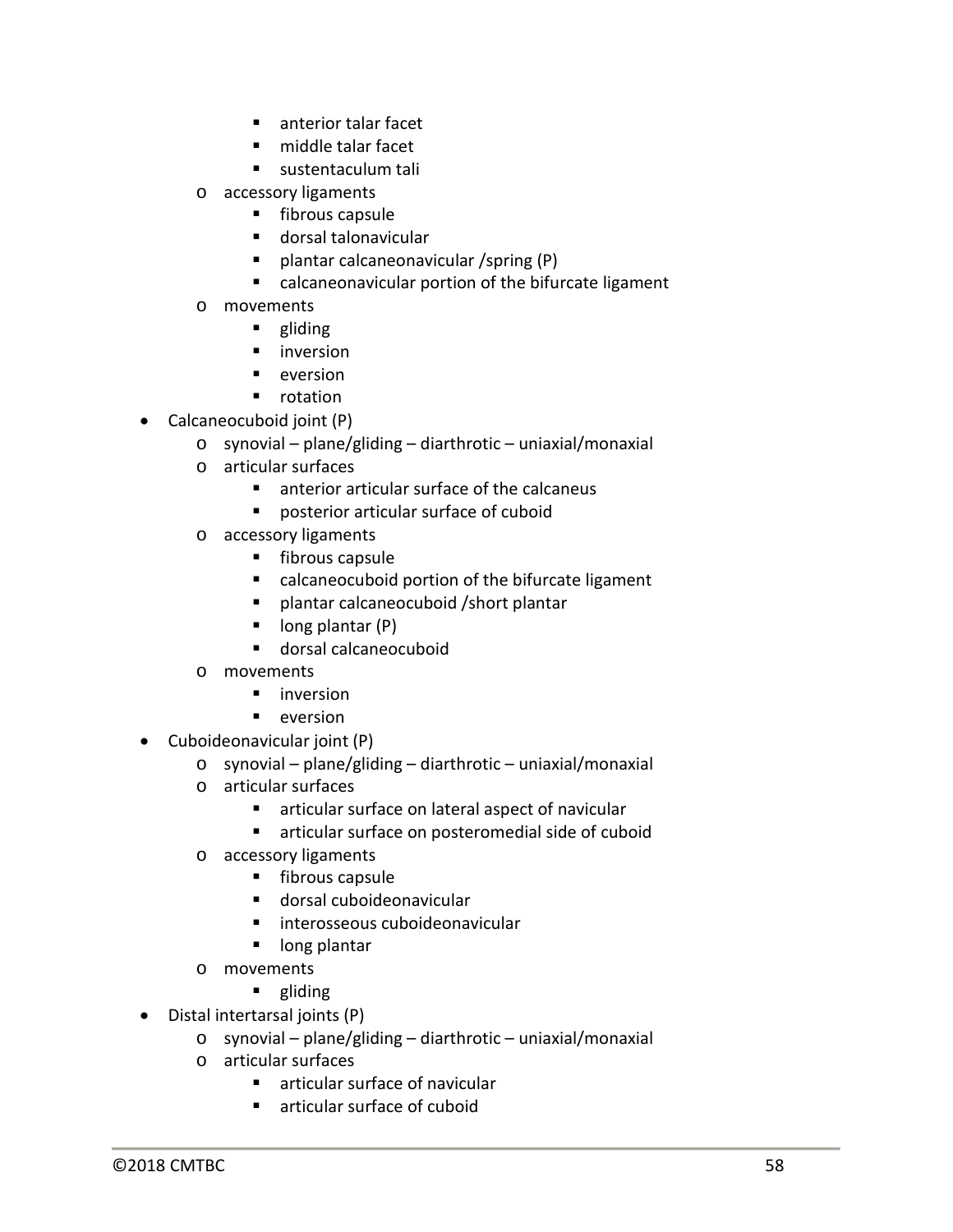- **E** articular surface of cuneiform
- articular surface of metatarsals
- o accessory ligaments
	- $\blacksquare$  fibrous capsules
	- **dorsal**
	- $\blacksquare$  plantar
	- cuneonavicular
	- **n** intercuneiform
	- **E** cuneocuboid
- o movements
	- **gliding**
- Tarsometatarsal joints (P)
	- o synovial plane/gliding diarthrotic uniaxial/monaxial
	- o articular surfaces
		- **F** articular surfaces of distal tarsals
		- **bases of metatarsals**
	- o accessory ligaments
		- **fibrous capsules**
		- dorsal interosseous
		- **I** long plantar interosseous
	- o movements
		- **gliding**
- Intermetatarsal joints (P)
	- o synovial plane/gliding diarthrotic uniaxial/monaxial
	- o articular surfaces
		- articular surfaces adjacent surfaces of bases of metatarsals
	- o accessory ligaments
		- **fibrous capsules**
		- dorsal intermetatarsal
		- **Palantar intermetatarsal**
		- interosseous intermetatarsal
		- deep transverse metatarsal
	- o movements
		- **gliding**
- Metatarsophalangeal joints (P)
	- o synovial condyloid diarthrotic biaxial
	- o articular surfaces
		- heads of metatarsals
		- **bases of proximal phalanges**
	- o accessory ligaments
		- $\blacksquare$  fibrous capsule
		- medial collateral
		- lateral collateral
	- o movements (P)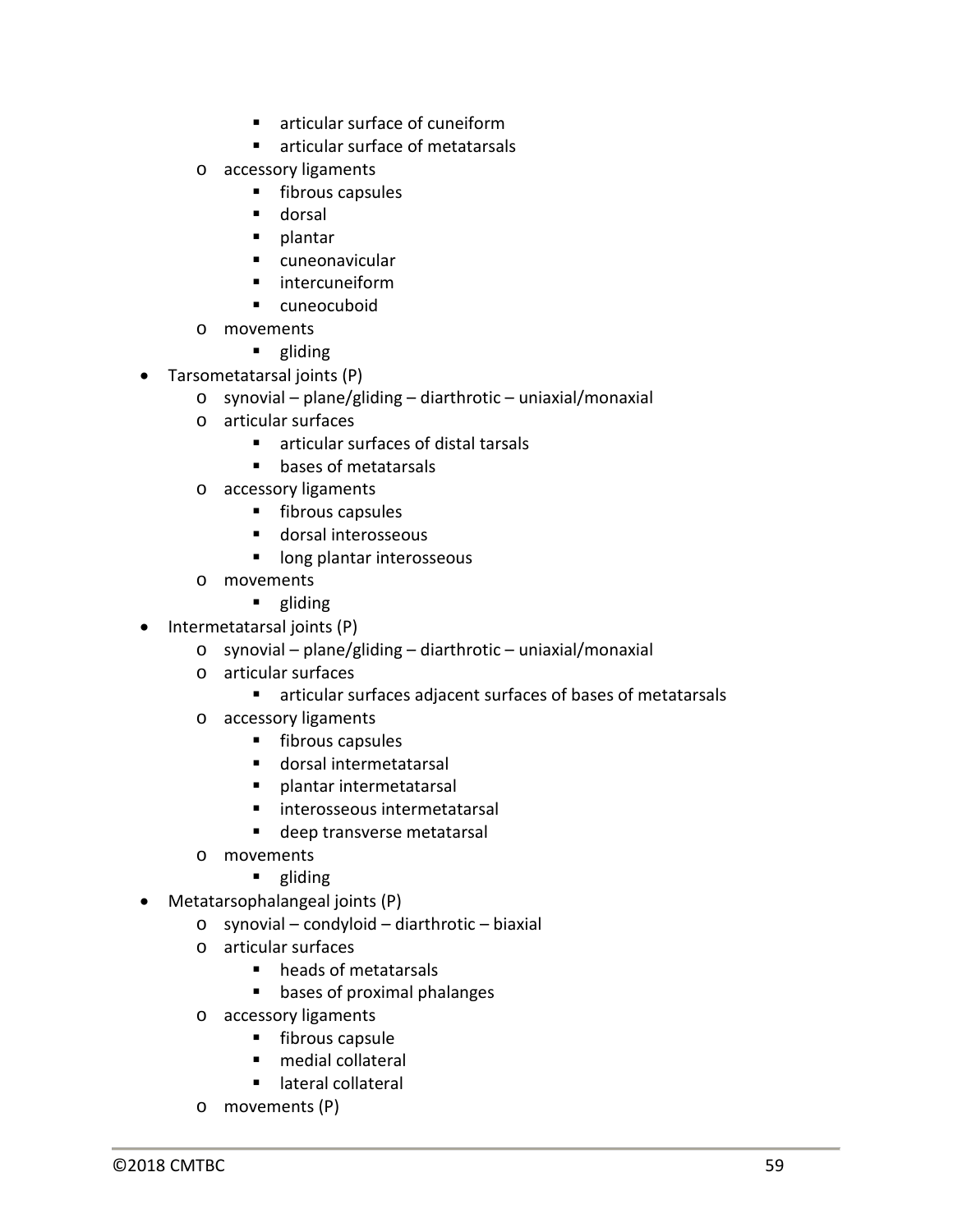- **flexion**
- **E** extension
- **adduction**
- **abduction**
- **E** circumduction
- Interphalangeal (distal interphalangeal, proximal interphalangeal and interphalangeal of the hallux only) joints (P)
	- o synovial hinge diarthrotic uniaxial/monaxial
	- o articular surfaces
		- heads of more proximal phalanges
		- **bases of more distal phalanges**
	- o accessory ligaments
		- **fibrous capsule**
		- medial collateral
		- **Interal collateral**
	- $\circ$  movements (P)
		- flexion
		- **E** extension

#### **Muscles of the Lower Extremity**

- Muscles of the Thigh
	- o anterior femoral muscle group
		- **tensor fascia lata**
		- sartorius
		- quadriceps/quadriceps femoris
			- − rectus femoris
			- − vastus lateralis
			- − vastus intermedius
			- − vastus medialis
		- articularis genu
	- o medial femoral muscle group
		- adductor longus
		- adductor brevis
		- adductor magnus
		- **pectineus**
		- **gracilis**
	- o posterior femoral muscle group
		- **n** hamstrings
			- − biceps femoris
			- − semimembranosus
			- − semitendinosus
- Muscles of the Leg
	- o anterior crural muscle group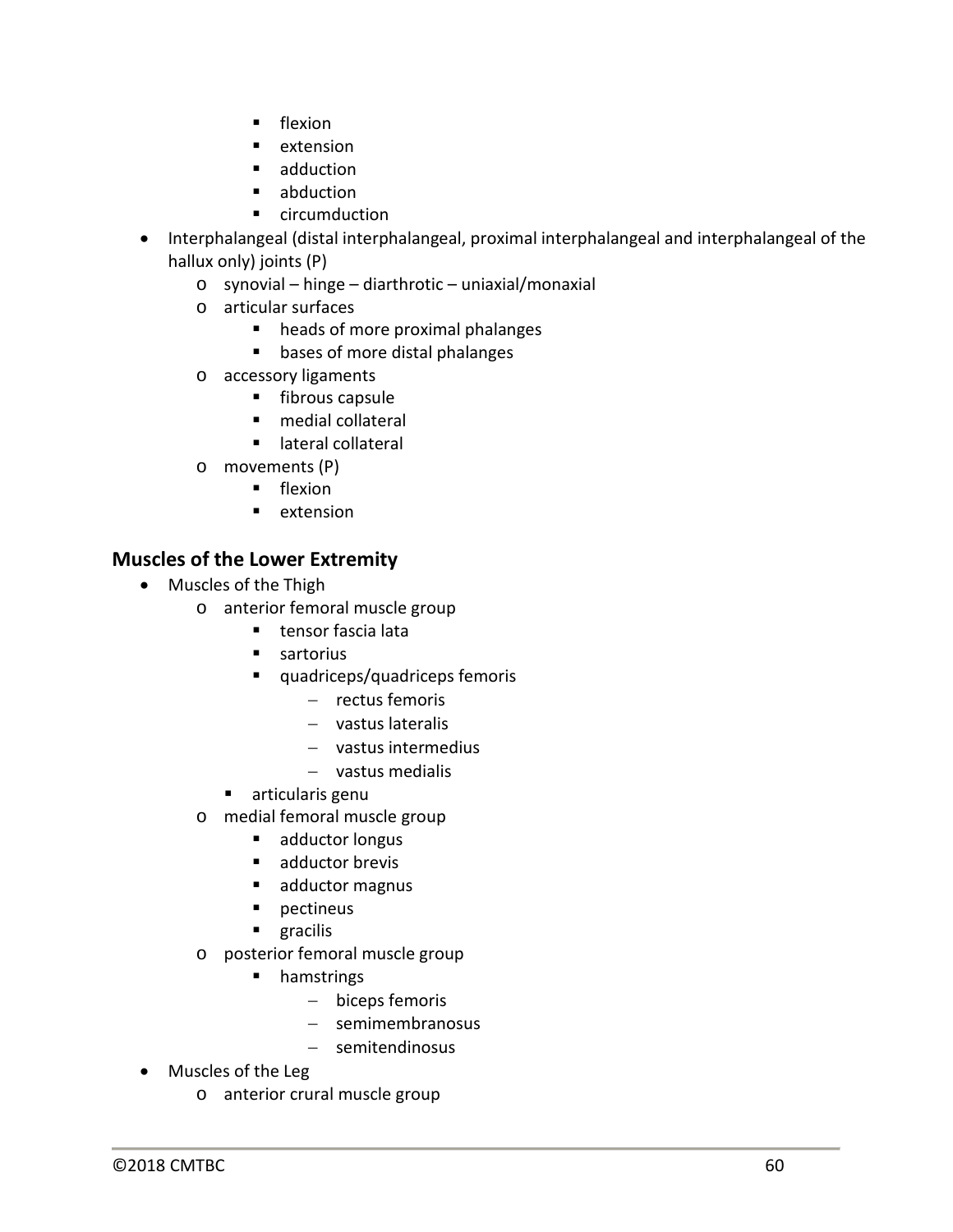- $\blacksquare$  tibialis anterior
- **EXTENS** extensor digitorum longus
- **EXTERED EXTERS EXTERISE EXTENS**
- **fibularis tertius**
- o lateral crural muscle group
	- **Fibularis longus**
	- $\blacksquare$  fibularis brevis
- o superficial posterior muscle group
	- **gastrocnemius**
	- soleus
	- **plantaris**
- o deep posterior muscle group
	- **•** popliteus
	- **tibialis posterior**
	- **Filexor digitorum longus**
	- **flexor hallucis longus**
- Muscles of the Foot
	- o dorsal muscles of the foot
		- **EXTERED EXTERS** extensor digitorum brevis
		- extensor hallucis brevis
	- o plantar muscles of the foot
		- $\blacksquare$  1<sup>st</sup> layer
			- − abductor hallucis
			- − flexor digitorum brevis
			- − abductor digiti minimi/quinti
		- 2<sup>nd</sup> layer
			- − quadratus plantae/flexor digitorum accessories
			- − lumbricals
			- − (flexor digitorum longus tendon)
			- − (flexor hallucis longus tendon)
		- 3<sup>rd</sup> laver
			- − flexor hallucis brevis
			- − adductor hallucis
			- − flexor digiti minimi brevis/flexor digiti quinti
		- 4<sup>th</sup> laver
			- − dorsal interossei
			- − plantar interossei
			- − (fibularis longus tendon)
			- − (tibialis posterior tendon)

#### **Special features of the Lower Extremity**

• Patellar ligament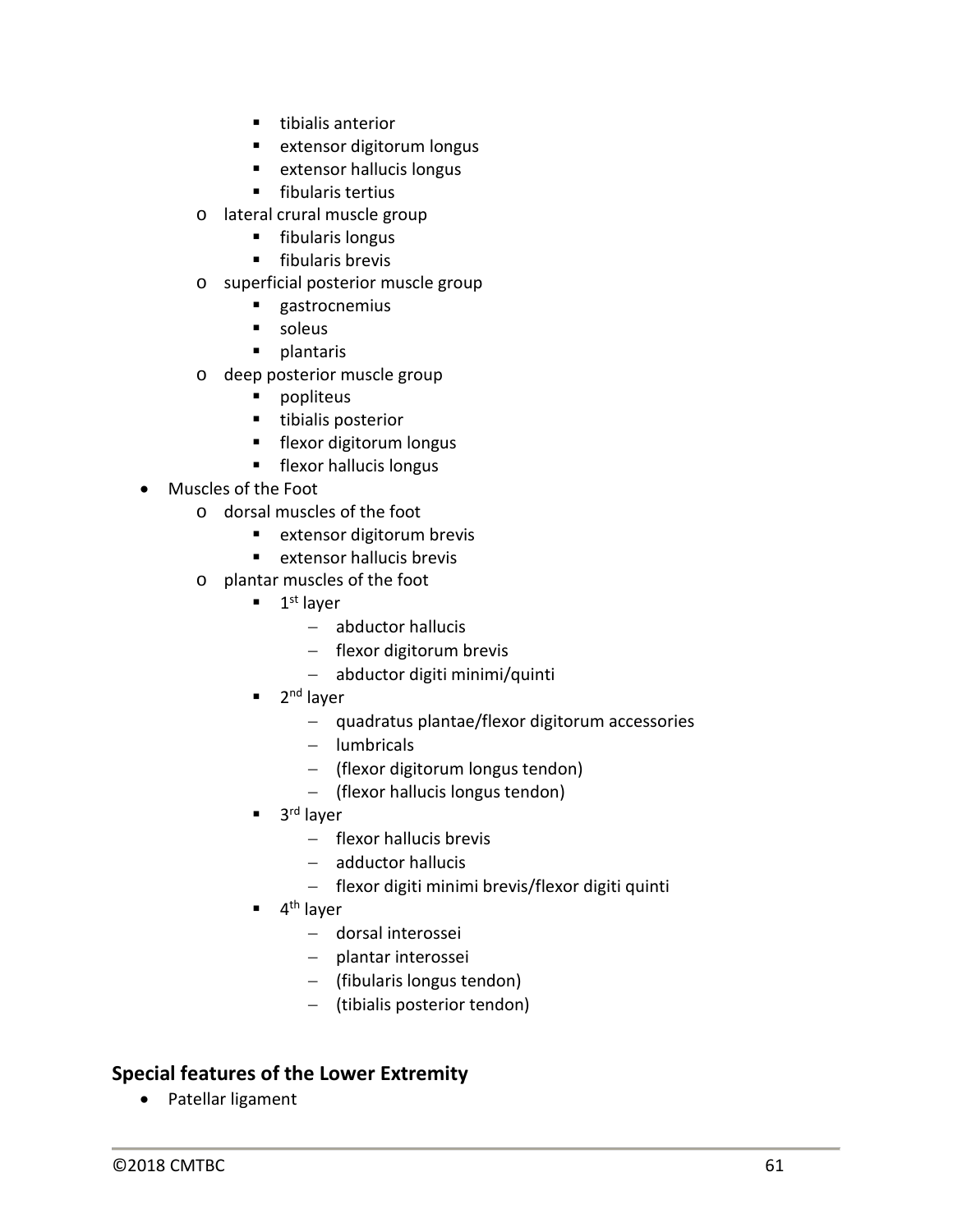- Retinacula of the ankle
	- o superior and inferior extensor
	- o superior and inferior fibular
	- o flexor
- Tarsal tunnel
- Femoral triangle
- Adductor/subsartorial/Hunter's canal
- Adductor hiatus
- Popliteal fossa
- Sesamoid bones
	- o patella
	- o fabella in tendon of lateral head of gastrocnemius
	- o in tendons of flexor hallucis brevis
- Arches of the foot
	- o lateral longitudinal
	- o medial longitudinal
	- o transverse
- Knee bursae
	- o suprapatellar
	- o superficial infrapatellar
	- o deep infrapatellar
	- o prepatellar
	- o popliteal
	- o semimembranosus
	- o four additional bursae related to tendon of insertion of biceps femoris; tendons on insertion of sartorius, gracilis and semitendinosus; origins of lateral and medial heads of gastrocnemius
- Calcaneal bursae
	- o superficial
	- o deep/retrocalcaneal
- Gluteal bursae
	- o trochanteric
	- o ischial
	- o gluteofemoral
- Genu varum
- Genu valgum
- Genu recurvatum
- Hallux valgus
- Q angle
- Adductor hiatus

#### **Osteology of the Shoulder/Pectoral Girdle**

• Scapula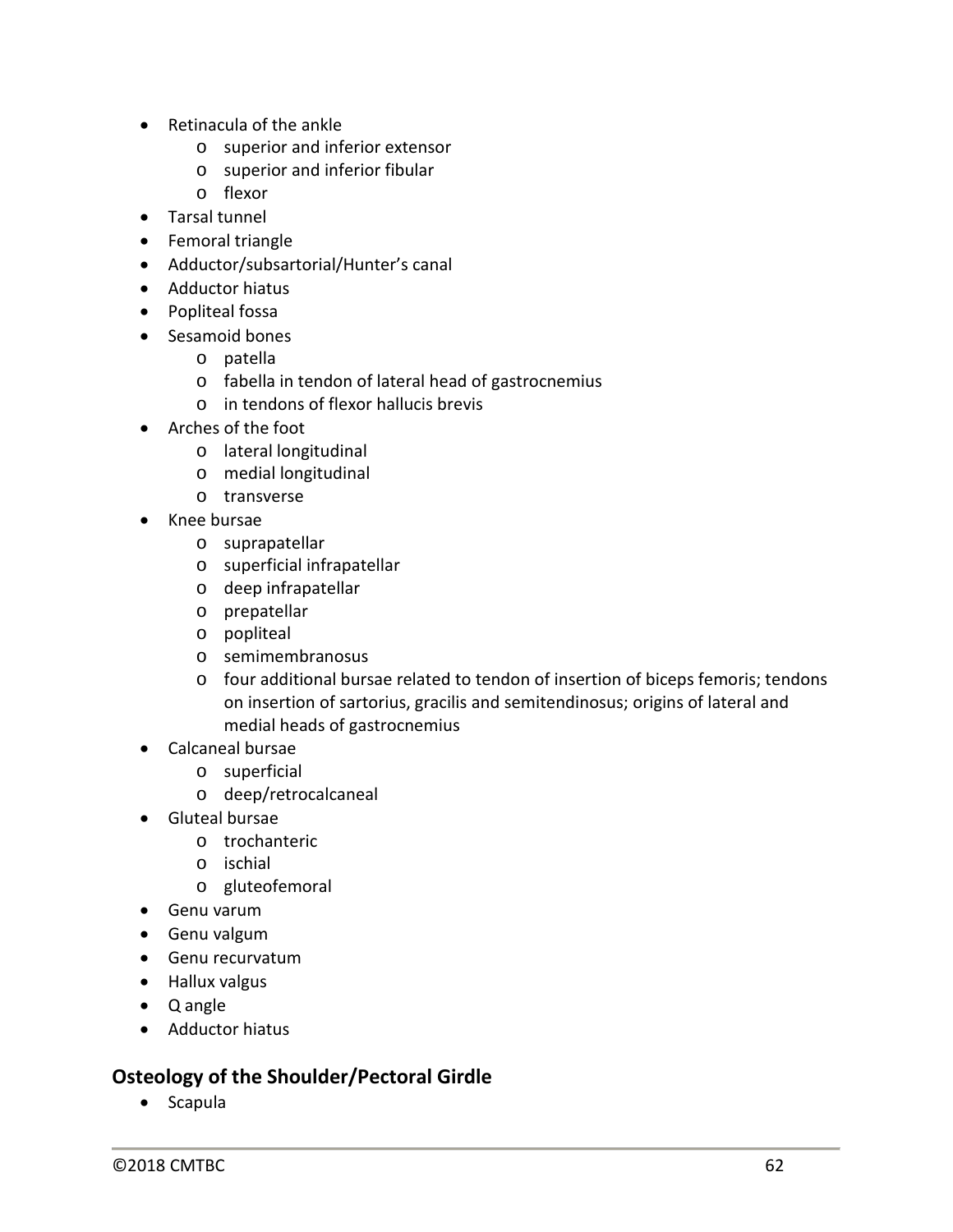- o superior border (P)
- o medial/vertebral border (P)
- o lateral/axillary border (P)
- o superior angle (P)
- o inferior angle (P)
- o medial angle (P)
- o scapular spine (P)
- o acromion/acromion process (P)
- o neck
- o coracoid process/coracoid (P)
- o supraspinous/supraspinatus fossa (P)
- o infraspinous/infraspinatus fossa (P)
- o subscapular fossa (P)
- o glenoid fossa/cavity
- o supraglenoid tubercle (P)
- o infraglenoid tubercle (P)
- o tubercle of the spine of the scapula (P)
- o suprascapular/superior notch
- o spinoglenoid/inferior notch
- Clavicle
	- o sternal/medial end (P)
	- o acromial/lateral end (P)
	- o sternal facet
	- o acromial facet
	- o superior surface (P)
	- o inferior surface (P)
	- o costal tubercle (impression for costoclavicular ligament)
	- o conoid tubercle
	- o groove for subclavius muscle
	- o shaft (P)
	- o trapezoid line

#### **Arthrology of the Shoulder/Pectoral Girdle**

- Sternoclavicular joint (P)
	- $\circ$  synovial double plane/gliding (pseudo saddle) (with articular disc) diarthrotic – biaxial/triaxial
	- o articular surfaces
		- sternal end of the clavicle
		- clavicular notch of the manubrium sterni
	- o accessory ligaments
		- $\blacksquare$  fibrous capsule
		- **anterior sternoclavicular**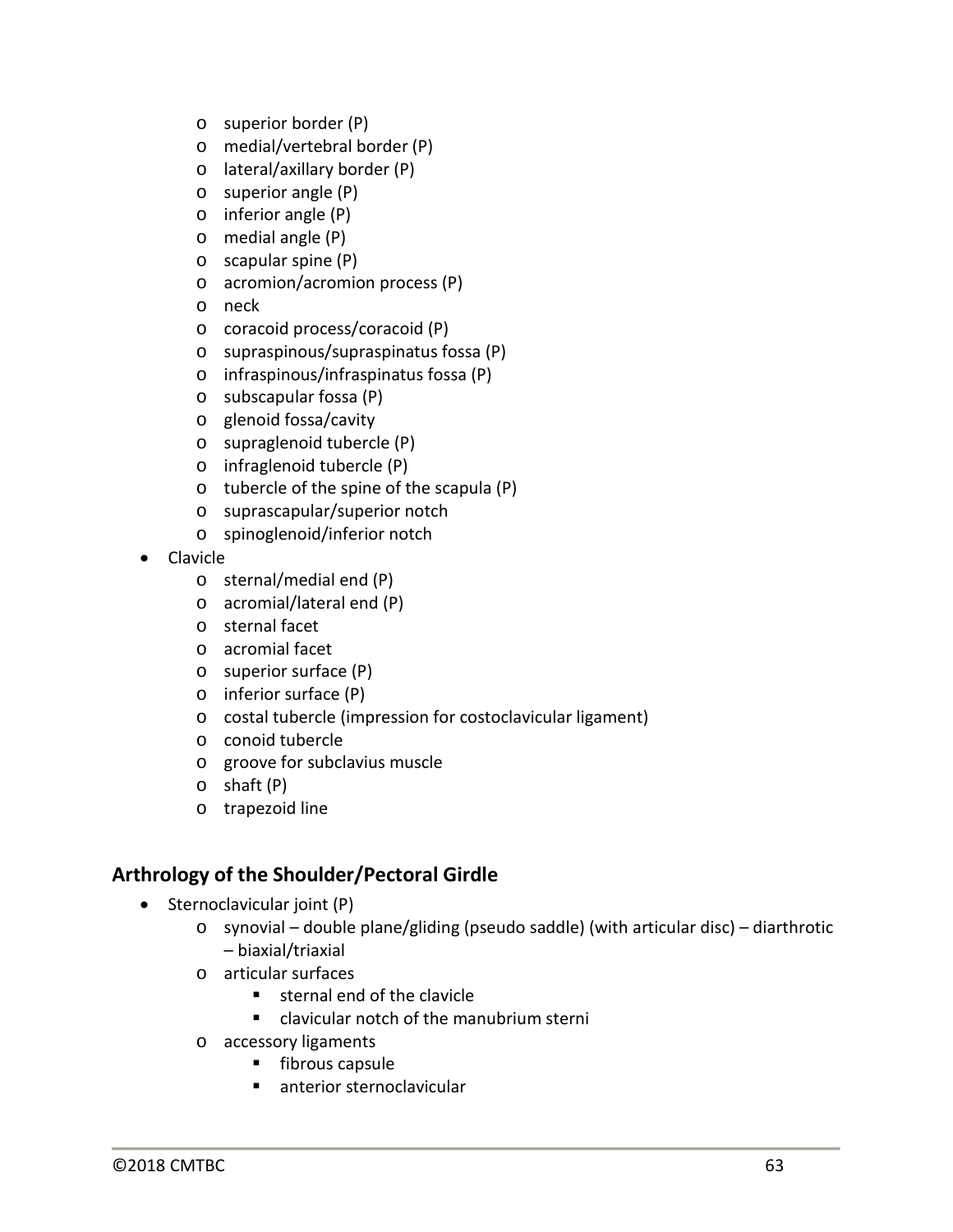- posterior sternoclavicular
- **n** interclavicular
- costoclavicular
- (articular disc)
- o movements (P)
	- **•** protraction
	- **retraction**
	- **elevation**
	- **depression**
	- **upward and downward rotation**
- Acromioclavicular joint (P)
	- o synovial plane/gliding diarthrotic uniaxial/monaxial
	- o articular surfaces
		- acromial end of clavicle
		- **acromion of the scapula**
	- o accessory ligaments
		- **fibrous capsule**
		- acromioclavicular (P)
		- coracoclavicular (trapezoid and conoid) (P)
		- coracoacromial (P)
		- **superior transverse scapular**
	- o movements (P)
		- **gliding**
- Glenohumeral joint (P)
	- o synovial ball and socket diarthrotic triaxial
	- o articular surfaces
		- **EXE** glenoid fossa/cavity of scapula
		- head of the humerus
		- **glenoid labrum**
	- o accessory ligaments
		- **fibrous capsule**
		- $\blacksquare$  superior glenohumeral (P)
		- $\blacksquare$  middle glenohumeral (P)
		- $\blacksquare$  inferior glenohumeral (P)
		- coracohumeral
		- **transverse humeral**
	- o movements (P)
		- **F** flexion
		- **E** extension
		- **adduction**
		- **abduction**
		- lateral/external rotation
		- medial/internal rotation
		- circumduction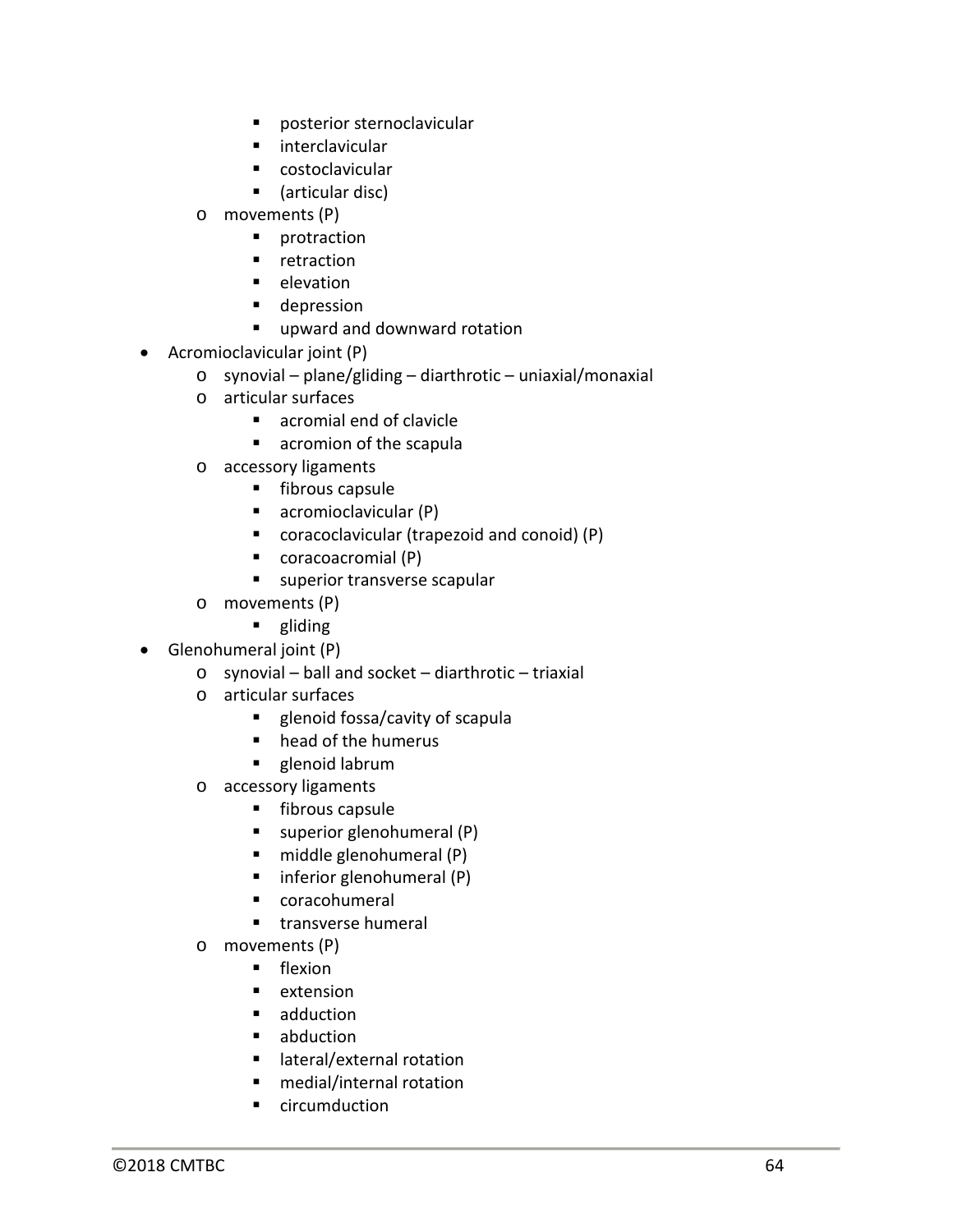- Scapulothoracic/scapulocostal joint (P) (not a synovial joint)
	- o articular surfaces
		- subscapular fossa of the scapula
		- upper rib cage
	- o movements (P)
		- **•** protraction
		- **F** retraction
		- **elevation**
		- **depression**
		- **upward rotation of glenoid fossa**
		- **downward rotation of glenoid fossa**

#### **Muscles of the Shoulder/Pectoral Girdle**

- Muscles connecting the shoulder/pectoral girdle with the vertebral column
	- o sternocleidomastoid
	- o trapezius
	- o latissimus dorsi
	- o rhomboid major
	- o rhomboid minor
	- o levator scapulae
- Muscles connecting the shoulder/pectoral girdle with the thorax
	- o pectoralis major
	- o pectoralis minor
	- o subclavius
	- o serratus anterior
- Muscles of the scapula
	- o deltoid
	- o supraspinatus
	- o infraspinatus
	- o teres minor
	- o subscapularis
	- o teres major

## **Special feature of the Shoulder/Pectoral Girdle**

• Quadrangular space

#### **Osteology of the Upper Extremity**

- Humerus
	- o head
	- o anatomical neck (P)
	- o surgical neck (P)
	- o greater tubercle (P)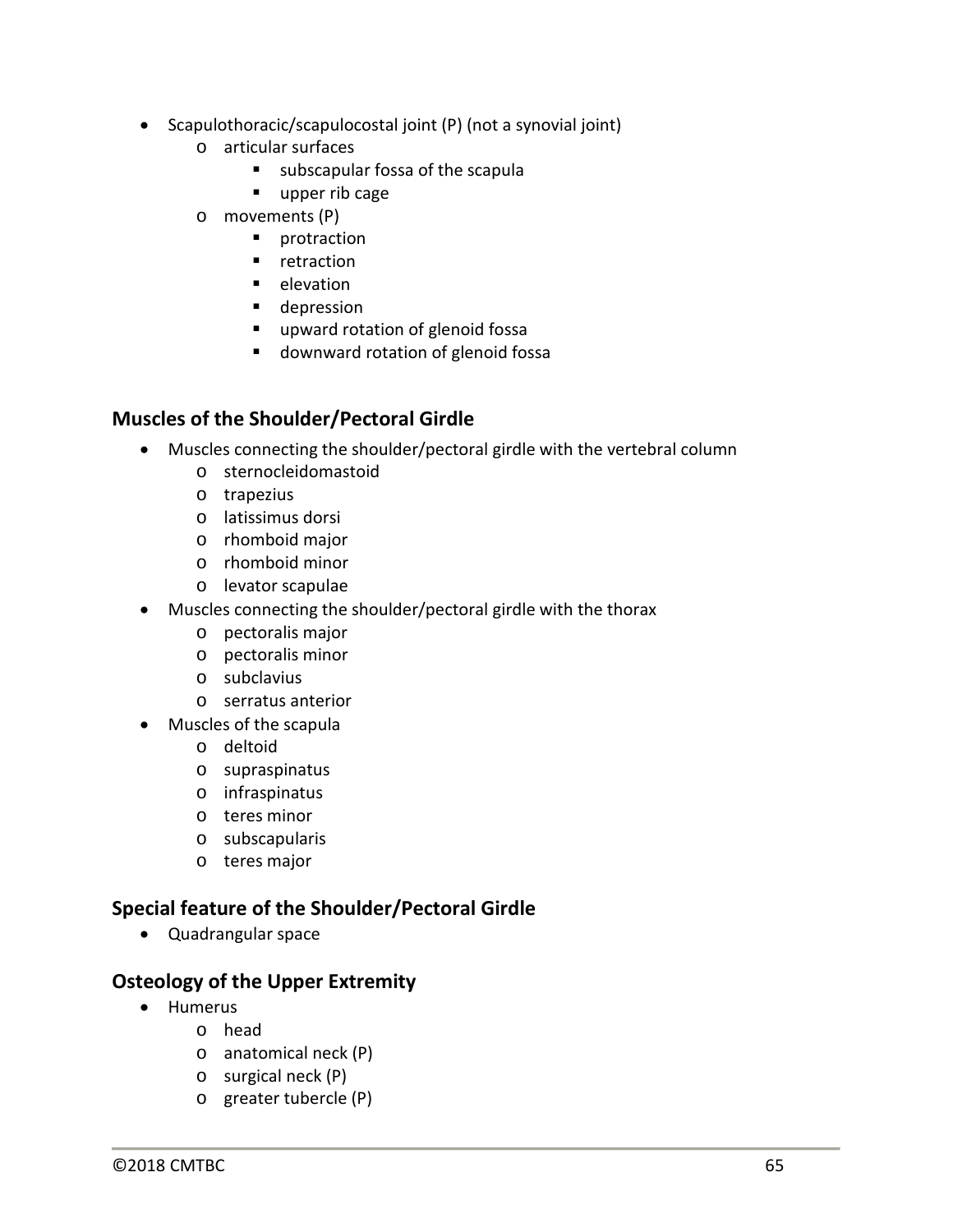- three impressions/facets
- **EXTERGHEER** Intertubercular groove
- o lesser tubercle (P)
	- medial lip of bicipital/intertubercular groove
- o bicipital/intertubercular groove (P)
- o spiral/radial groove
- o shaft (P)
- o deltoid tuberosity (P)
- o lateral supracondylar ridge/crest (P)
- o medial supracondylar ridge/crest (P)
- o lateral epicondyle (P)
- o medial epicondyle (P)
- o capitulum (lateral condyle)
- o trochlea (medial condyle)
- o radial fossa
- o coronoid fossa
- o olecranon fossa (P)
- o notch for ulnar nerve (P)
- Radius
	- o head
		- proximal articular surface/fovea capitis
		- articular circumference (P)
	- o neck (P)
	- o radial/bicipital tuberosity (P)
	- o anterior oblique line
	- o interosseous border
	- o pronator tubercle
	- o radial styloid process (radial styloid) (P)
	- o ulnar notch
	- o Lister's/dorsal tubercle (P)
	- o groove for
		- **EXTERGED EXTERGED** extensor indicis
		- **EXTERED EXTERS EXTERISE**
		- **EXTERGED EXTERGED extensor carpi radialis longus and brevis**
		- **EXTERED EXTERS EXTERNAL EXTENS**
		- **abductor pollicis longus**
	- o distal articular surface
- Ulna
	- o olecranon/olecranon process (P)
	- o trochlea/trochlear notch/ulnar notch
	- o coronoid process
	- o radial notch
	- o ulnar tuberosity
	- o supinator crest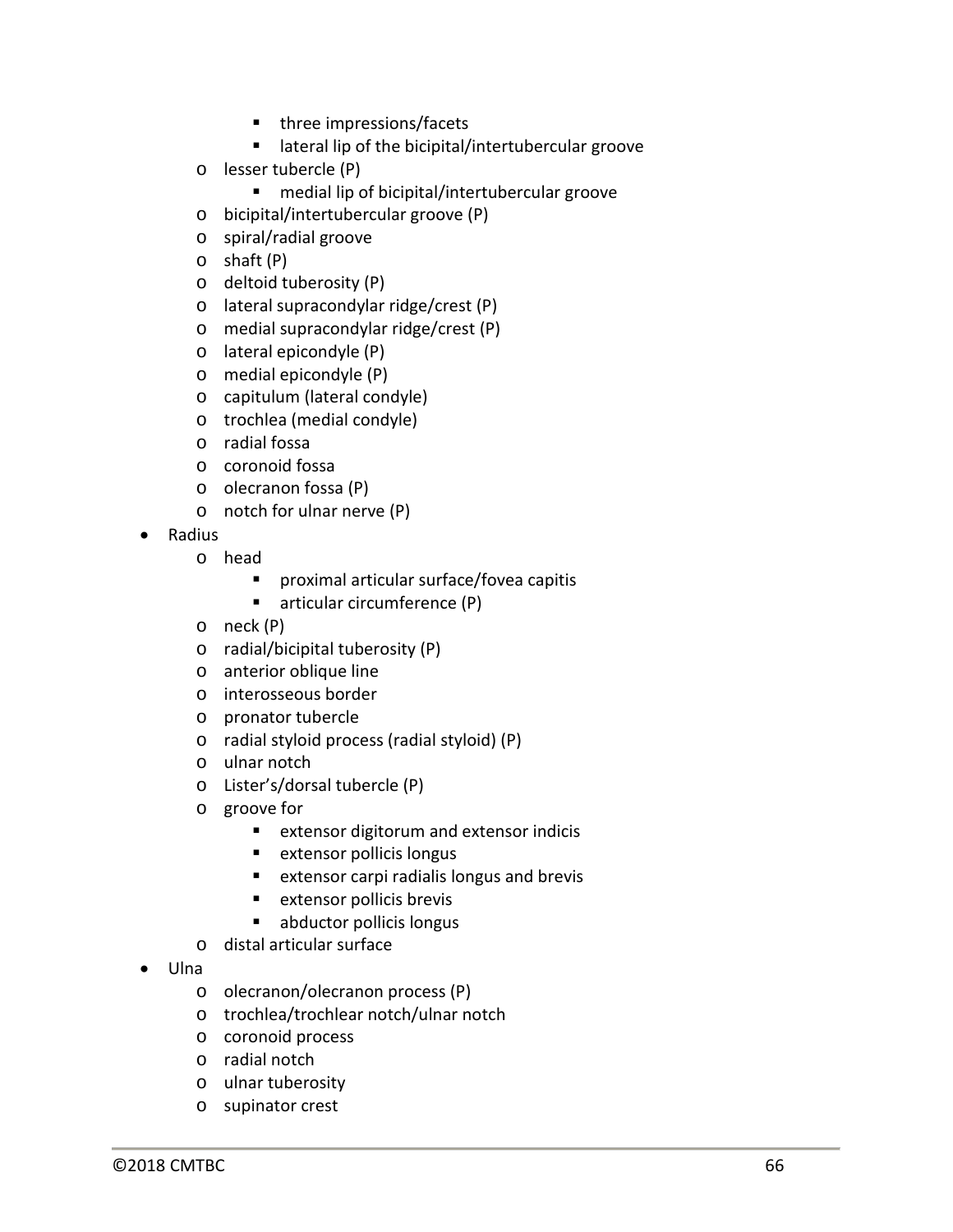- o supinator fossa
- o interosseous border
- o head (P)
- o ulnar styloid process (P)
- Carpals (P)
	- o scaphoid
		- **tubercle**
	- o lunate
	- o triquetrum
	- o pisiform
	- o trapezium
		- **u** tubercle
	- o trapezoid
	- o capitate
	- o hamate
		- **•** hook/hamulus
- Metacarpals (P)
	- o base
	- o shaft/body
	- o head
- Phalanges (P)
	- o base
	- o shaft/body
	- o head

## **Arthrology of the Upper Extremity**

- Humeroulnar/ulnotrochlear and humeroradial/radiocapitellar joints (elbow joint/elbow joint complex) (P)
	- o Humeroulnar synovial hinge diarthrotic uniaxial/monaxial
	- o Humeroradial synovial atypical ball-and-socket diarthrotic biaxial
	- o articular surfaces
		- humeroulnar trochlea of the humerus trochlear notch of the ulna
		- $\blacksquare$  humeroradial capitulum of the humerus head of the radius at fovea capitis
	- o accessory ligaments
		- $\blacksquare$  fibrous capsule
		- $\blacksquare$  radial/lateral collateral (P)
		- ulnar/medial collateral (P)
	- o movements (P)
		- **flexion**
		- **E** extension
- Proximal radioulnar joint (P)
	- o synovial pivot diarthrotic uniaxial/monaxial
	- o articular surfaces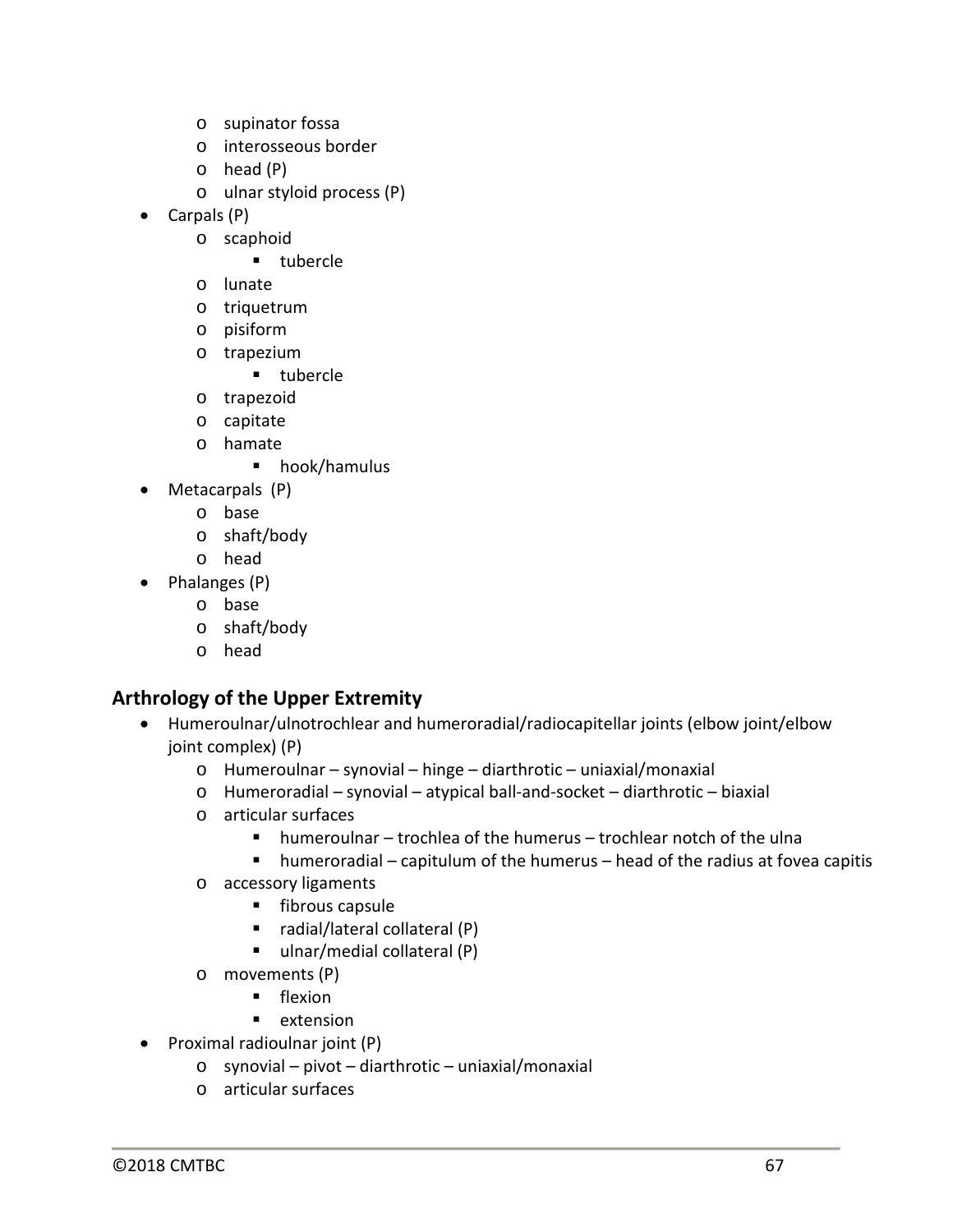- **•** head of the radius
- radial notch of the ulna
- o accessory ligaments
	- **Fibrous capsule**
	- $\blacksquare$  annular (P)
	- **P** proximal interosseous membrane
- o movements (P)
	- **•** rotation (pronation and supination)
- Mid-radioulnar joint (P)
	- o fibrous syndesmosis amphiarthrotic uniaxial/monaxial
	- o accessory ligament
		- **n** interosseous membrane
	- o movements (P)
		- slight rotation (pronation and supination)
- Distal radioulnar joint (P)
	- o synovial pivot diarthrotic uniaxial/monaxial
	- o articular surfaces
		- $\blacksquare$  head of the ulna
		- ulnar notch of the radius
	- o accessory ligaments
		- **fibrous capsule**
		- **anterior ligament**
		- **Perophenent** posterior ligament
		- distal interosseous membrane
	- o movements (P)
		- **•** rotation (pronation and supination)
- Wrist/Radiocarpal joint
	- o synovial ellipsoid diarthrotic biaxial
	- o articular surfaces
		- distal end of radius
		- articular disc of the distal radioulnar joint
		- proximal surfaces of scaphoid, lunate and triquetrum
	- o accessory ligaments
		- **fibrous capsule**
		- ulnar collateral (P)
		- $\blacksquare$  radial collateral (P)
		- palmar radiocarpals (P)
		- dorsal radiocarpals (P)
	- o movements (P)
		- **F** flexion
		- **E** extension
		- adduction (ulnar deviation)
		- abduction (radial deviation)
		- circumduction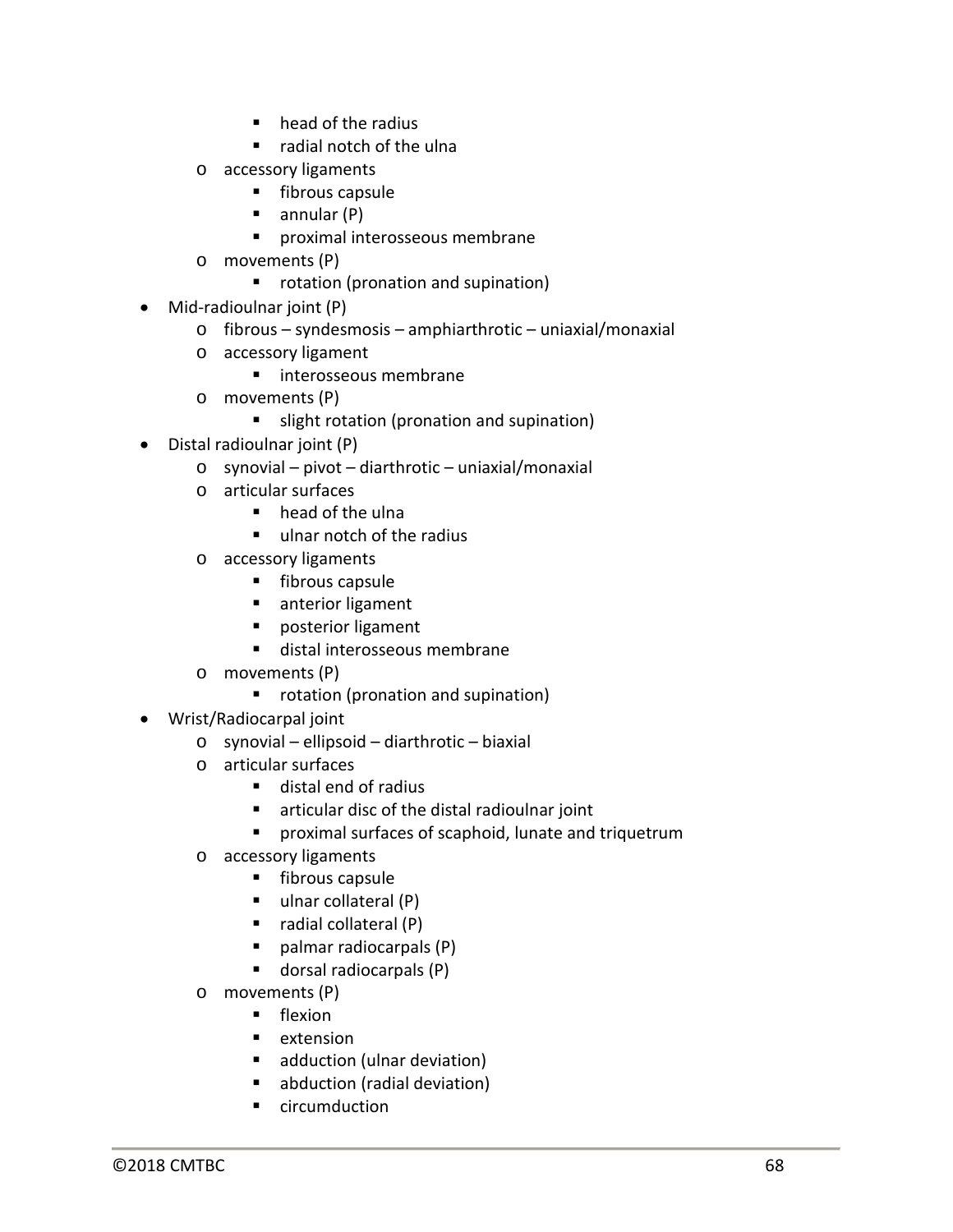- Midcarpal joint
	- o synovial condyloid diarthrotic uniaxial/monaxial
	- o articular surfaces
		- **Part of carpals**
		- distal row of carpals
	- o accessory ligaments
		- **transverse carpal ligament**
	- o movements
		- **F** flexion
		- **E** extension
- Intercarpal joints (P)
	- o synovial plane/gliding diarthrotic uniaxial/monaxial
	- o articular surfaces
		- carpal bones and between the proximal and distal rows of carpals
	- o accessory ligaments
		- $\blacksquare$  fibrous capsules
		- palmar interosseous (intercarpal)
		- intercarpal interosseous
	- o movements (P)
		- **gliding**
- Carpometacarpal joints
	- $\circ$  2<sup>nd</sup> 5<sup>th</sup>: synovial plane/gliding diarthrotic uniaxial/monaxial
	- $\circ$  1<sup>st</sup>: synovial saddle diarthrotic biaxial (triaxial)
	- o articular surfaces
		- distal surfaces of distal row of carpals
		- **bases of metacarpals**
	- o accessory ligaments
		- **Fibrous capsule**
		- carpometacarpal
		- interosseous carpometacarpal
	- o movements (P)
		- $\blacksquare$  2<sup>nd</sup> 5<sup>th</sup>: gliding
		- $1$ st: flexion, extension, adduction, abduction, circumduction, opposition, reposition
- Intermetacarpal joints (P)
	- o synovial plane/gliding diarthrotic uniaxial/monaxial
	- o articular surfaces
		- adjacent surfaces of bases of metacarpals 2-5
	- o accessory ligaments
		- **fibrous capsules**
		- **Interosseous intermetacarpal** 
			- − palmar
			- − dorsal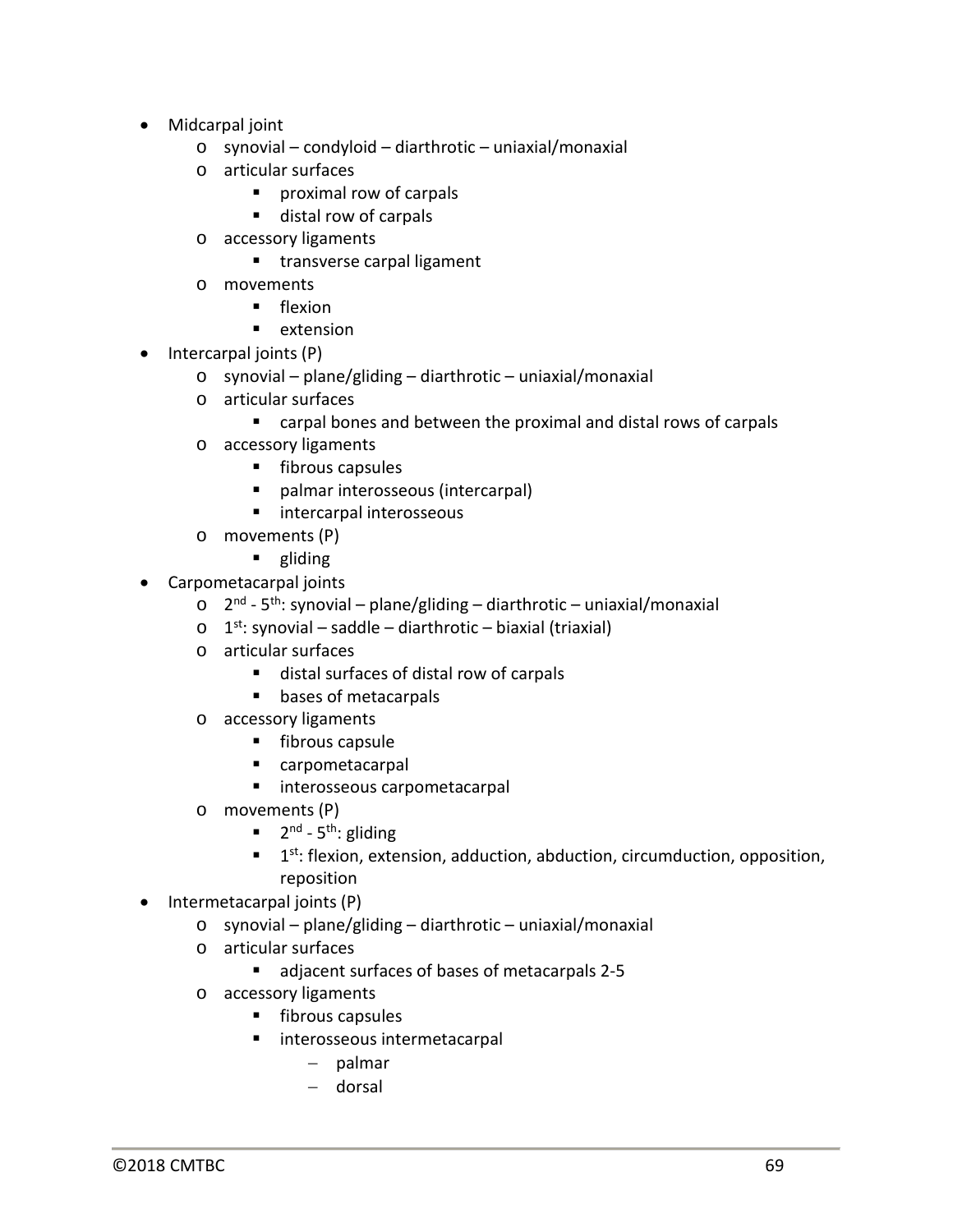- − deep transverse metacarpal
- o movements (P)
	- **gliding**
	- **•** opposition
- Metacarpophalangeal joints (P)
	- $\circ$  2<sup>nd</sup> 5<sup>th</sup>: synovial condyloid diarthrotic biaxial
	- $o$  1<sup>st</sup>: synovial hinge diarthrotic uniaxial/monaxial
	- o articulating surfaces
		- heads of metacarpals
		- **•** bases of proximal phalanges
	- o accessory ligaments
		- $\blacksquare$  fibrous capsules
		- $\blacksquare$  collateral (P)
	- o movements (P)
		- $\blacksquare$  2<sup>nd</sup> 5<sup>th</sup>: flexion, extension, adduction, abduction and circumduction
		- $\blacksquare$  1<sup>st</sup>: flexion and extension
- Interphalangeal (proximal interphalangeal, distal interphalangeal and interphalangeal of the pollex only) joints (P)
	- o synovial hinge diarthrotic uniaxial/monaxial
	- o articulating surfaces
		- heads of most proximal phalanges
		- **bases of most distal phalanges**
	- o accessory ligaments
		- **fibrous capsules**
		- **palmar plate**
		- medial collateral
		- **E** lateral collateral
	- o movements (P)
		- $\blacksquare$  flexion
		- $\blacksquare$  extension

## **Muscles of the Upper Extremity**

- Muscles of the arm
	- o coracobrachialis
	- o biceps brachii
	- o brachialis
	- o triceps brachii
- Muscles of the anterior forearm/ antebrachial muscles
	- $\circ$  1<sup>st</sup> /superficial layer
		- **P** pronator teres
		- **flexor carpi radialis**
		- **Palmaris longus**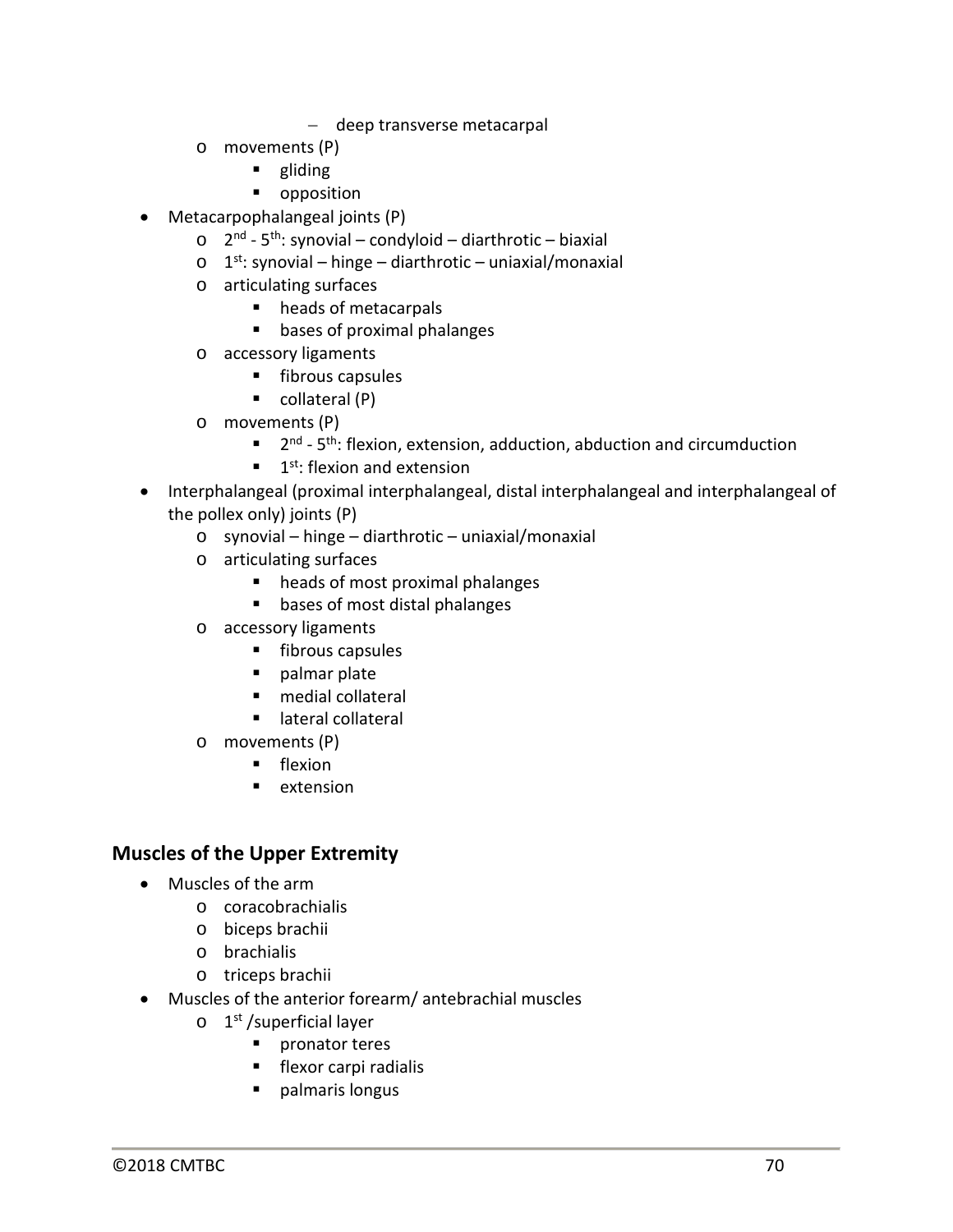- **flexor carpi ulnaris**
- o 2<sup>nd</sup> /intermediate layer
	- **Fillexor digitorum superficialis**
- o 3<sup>rd</sup> /deep layer
	- **flexor pollicis longus**
	- **F** flexor digitorum profundus
	- **Pronator quadratus**
- Muscles of the posterior forearm/antebrachial muscles
	- $\circ$  1<sup>st</sup> /superficial layer
		- **•** brachioradialis
		- **EXTERGED EXTERS** extensor carpi radialis longus
		- **EXTERS** extensor carpi radialis brevis
		- **EXTER EXTERS** extensor digitorum (communis)
		- **EXTERED EXTERNAL EXTENSION EXTENSION**
		- **E** extensor carpi ulnaris
		- anconeus
	- $\circ$  2<sup>nd</sup>/deep layer
		- **supinator**
		- **EXTERED EXTERS** POLLICIS LONGUS
		- **EXTERGED EXTERS EXTERISE EXTENS**
		- **abductor pollicis longus**
		- **E** extensor indicis
- Muscles of the hand
	- o thenar muscles
		- abductor pollicis brevis
		- **•** opponens pollicis
		- **flexor pollicis brevis**
	- o adductor pollicis
	- o hypothenar muscles
		- abductor digiti minimi
		- **Fillexor digiti minimi brevis**
		- opponens digiti minimi
	- o palmaris brevis
	- o lumbricals
	- o dorsal interossei
	- o palmar interossei

## **Special features of the Upper Extremity**

- Carrying angle
- Arches of the hand
	- o carpal transverse
	- o metacarpal transverse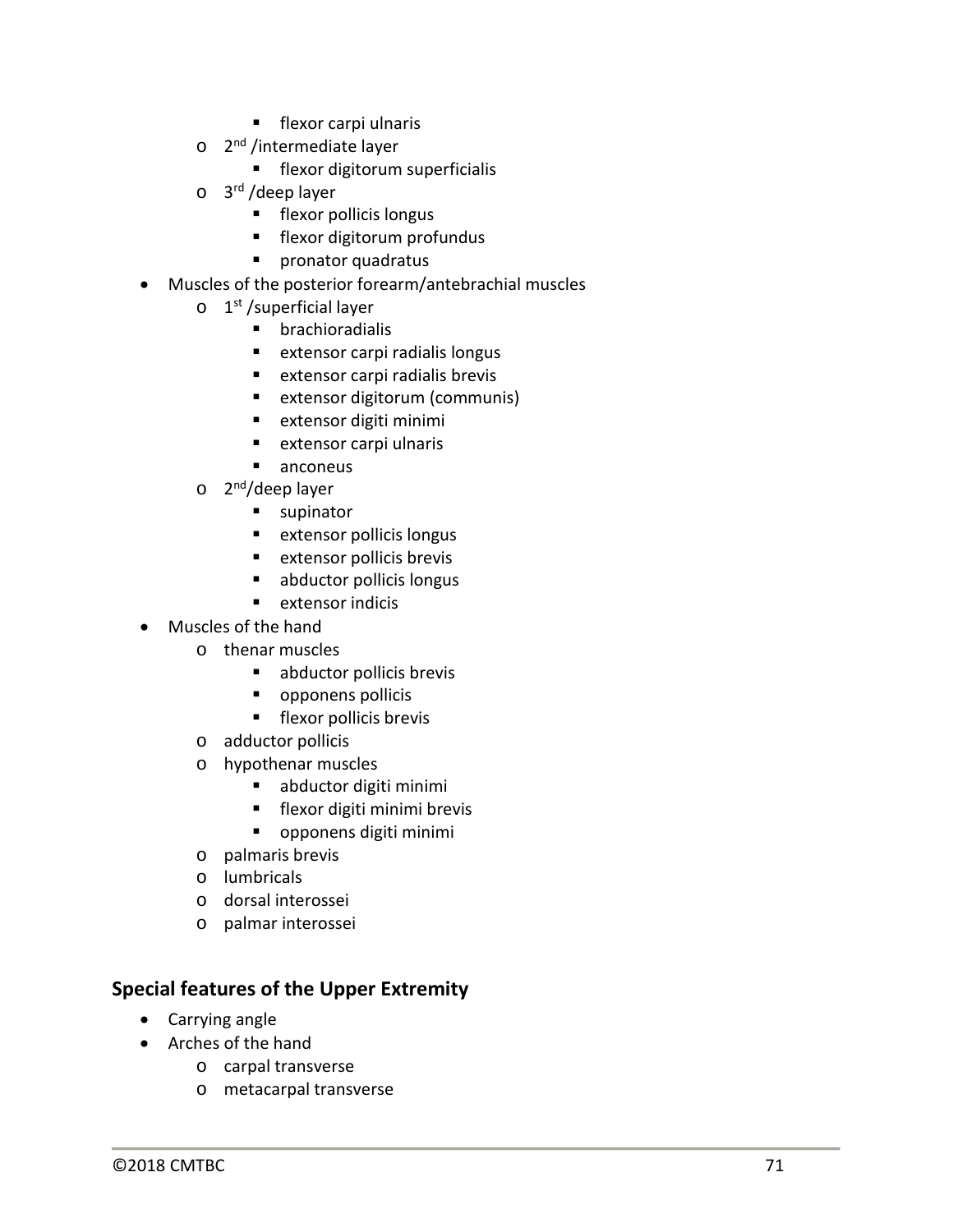- o longitudinal
- Carpal tunnel
- Tunnel of Guyon (pisohamate tunnel)
- Anatomical snuffbox
- Mobile wad of three
- Palmar aponeurosis
- Sesamoid bones
	- o pisiform
	- o in tendon of flexor pollicis brevis
	- o in tendon of adductor pollicis
- Retinacula
	- o flexor/transverse carpal
	- o extensor
- Bursae
	- o bicipitoradial
	- o olecranon
		- **E** intratendinous
		- **subtendinous**
		- subcutaneous
	- o radioulnar
	- o subacromial/subdeltoid
- Elbow valgus
- Elbow varus

# **Physiology of the Skeletal System**

#### **Performance Objectives**

- Define and describe the blood and nerve supply of bone
- Define and describe bone formation and bone growth
- Define and describe bone homeostasis

#### **Content**

- Compact and spongy bone tissue
- Blood and nerve supply of bone
- Intramembranous ossification
- Endochondral ossification
- Growth in length and thickness
- Remodelling
- Repair of bone
- Role in calcium homeostasis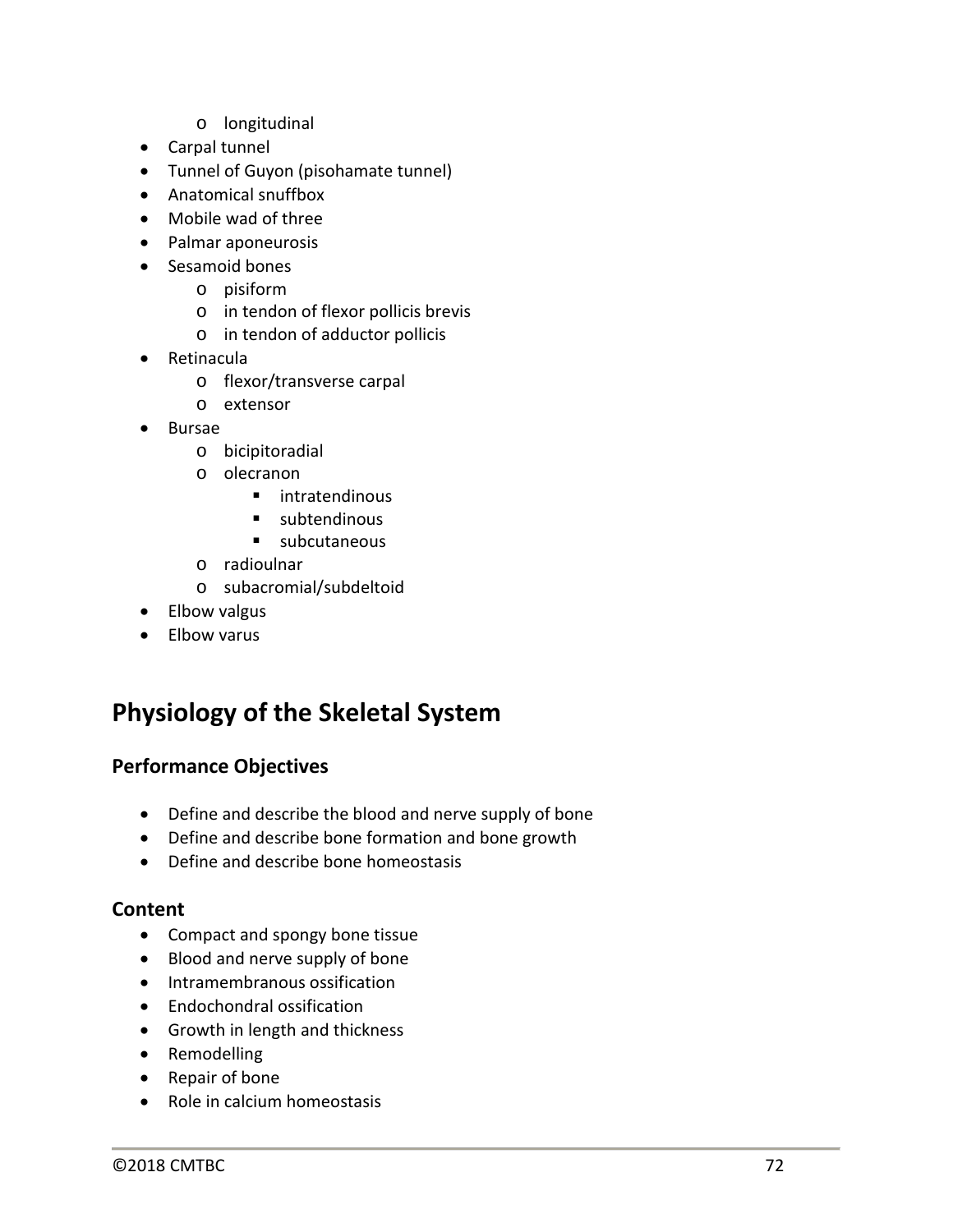• Aging and bone tissue

# **Physiology of the Muscular System**

### **Performance Objectives**

- Define and describe the functions and properties of muscular tissue
- Define and describe the processes of contraction and relaxation of muscle fibres
- Define and describe the concept of electromyography
- Define and describe muscle metabolism
- Define and describe control of muscle tension
- Define and describe the types of skeletal muscle fibres
- Define and describe the regeneration of muscular tissue
- Define and describe aging and muscular tissue

- Functions of muscular tissue
	- o produce movement
	- o stabilize body positions
	- o storage and movement of substances within the body
	- o heat generation
- Properties of muscular tissue
	- o electrical excitability
	- o contractility
	- o extensibility
	- o elasticity
- Sliding filament mechanism
- Neuromuscular junction
- Muscle metabolism
	- o production of adenosine triphosphate
	- o muscle fatigue
	- o oxygen consumption after exercise
- Control of muscle tension
	- o motor units
	- o twitch contraction
	- o frequency of stimulation
	- o motor unit recruitment
	- o muscle tone
	- o isometric and isotonic contractions
- Types of skeletal muscle fibres
	- o slow oxidative fibres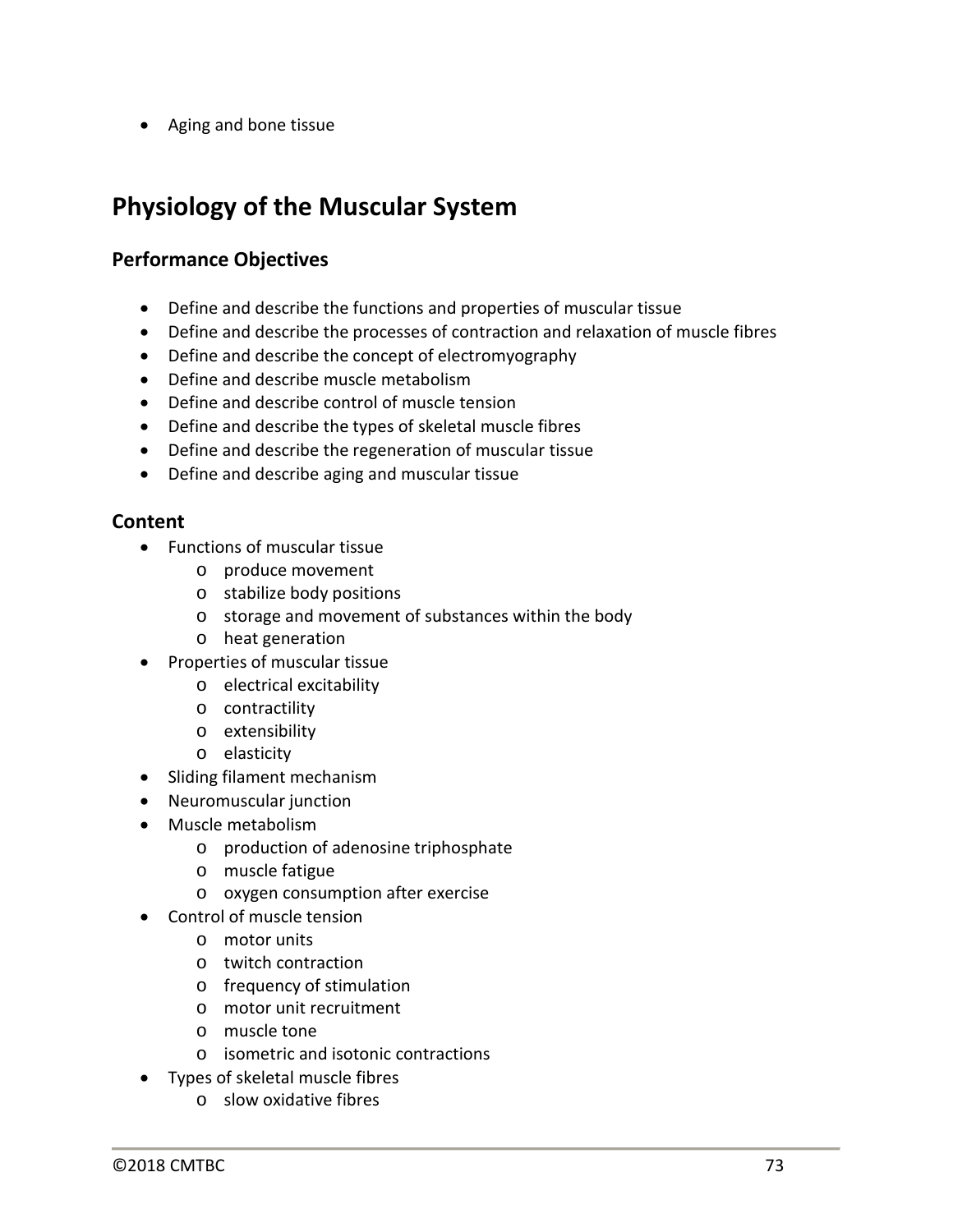- o fast oxidative-glycolytic fibres
- o fast glycolytic fibres
- o distribution and recruitment of different types of fibres

# **Musculoskeletal Pathology**

### **Performance Objectives**

- Define and describe the structural and degenerative pathologies of the musculoskeletal system
- Define and describe bone fractures, bone dysplasias, benign and malignant bone tumors, bone infections, bone necrosis
- Define and describe pathologies associated with other connective tissues
- Define and describe joint traumas and how these traumas affect joint function
- Define and describe joint diseases
- Define and describe myopathies
- Define and describe pediatric pathologies

## **Content**

### **Bony pathologies**

- Fractures
	- o classification by site
		- **diaphyseal**
		- metaphyseal
		- **•** epiphyseal
		- **intra-articular**
		- **fracture-dislocation**
	- o classification by extent
		- **•** complete
		- **n** incomplete
			- − crack/hairline
			- − greenstick
			- − compression
	- o classification by configuration
		- **transverse**
		- oblique
		- spiral
		- **E** comminuted
		- $\blacksquare$  linear
		- avulsion
	- o relationship of the fracture fragments to each other
		- undisplaced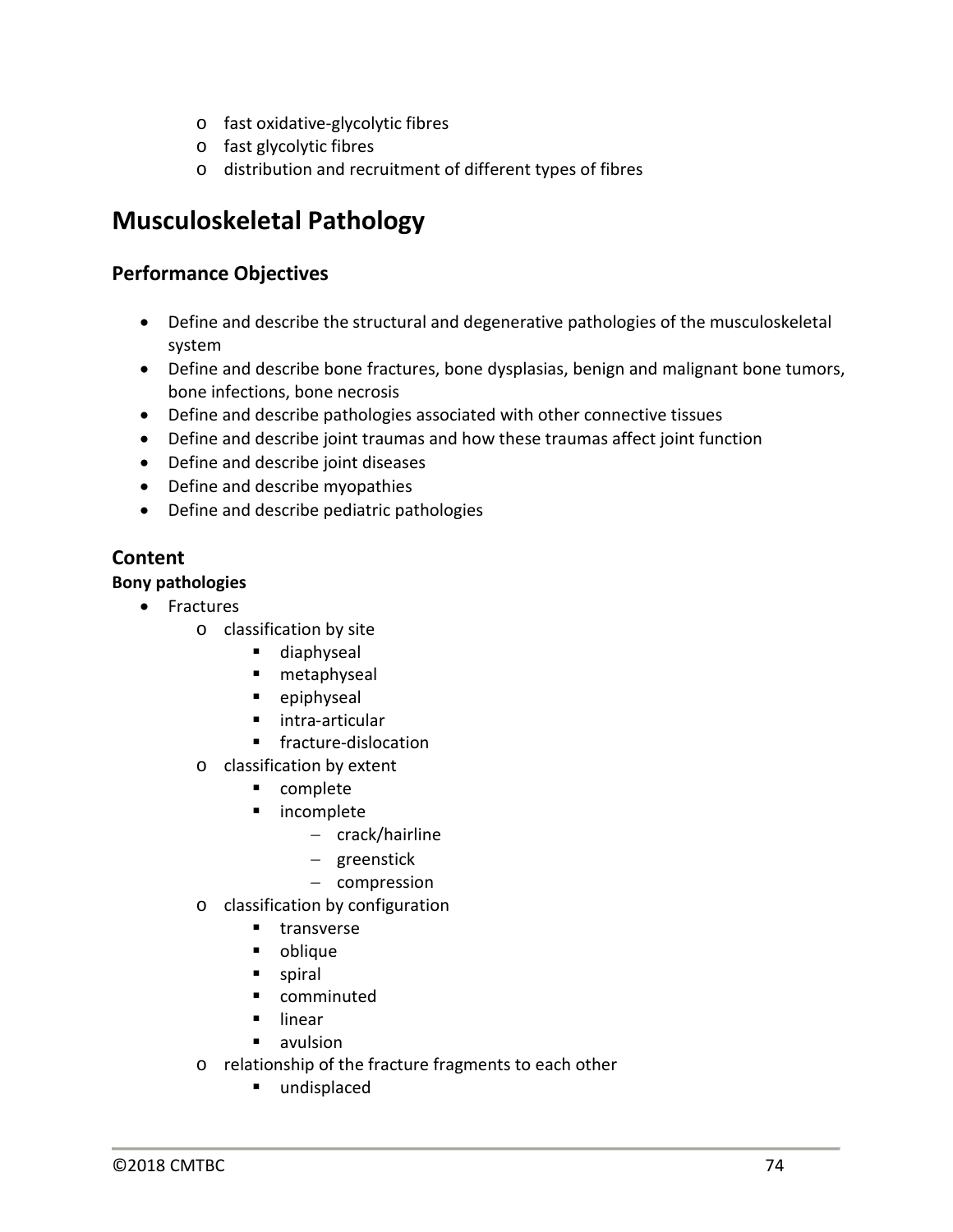- **displaced**
- o relationship of the fracture to the external environment
	- closed
	- open
- o special type
	- **stress**
- o named
	- **basilar skull**
	- Colles'
	- **Smith's**
	- **Barton's**
	- **Jefferson**
	- **Clay-Shoveler's**
	- **Filexion teardrop**
	- **EXTENSION TEAR EXTENSION**
	- **flail chest**
	- Jones (dancers)
	- Rolando
	- **Salter-Harris**
	- **Bennett's**
	- **boxer's**
	- **•** blowout
	- **Galeazzi**
	- **E** chalk stick
	- **Maisonneuve**
	- **■** Monteggia
	- **Chance**
	- $\blacksquare$  Pott's
	- **toddler's**
	- **trimalleolar**
	- **P** pseudarthrosis
- o healing
- o medical management
- Dysplasias
	- o achondroplasia
	- o osteogenesis imperfecta
- Tumors
	- o primary
		- **benign** 
			- − osteoma
			- − osteochondroma
			- − endochondroma
			- − osteoid osteoma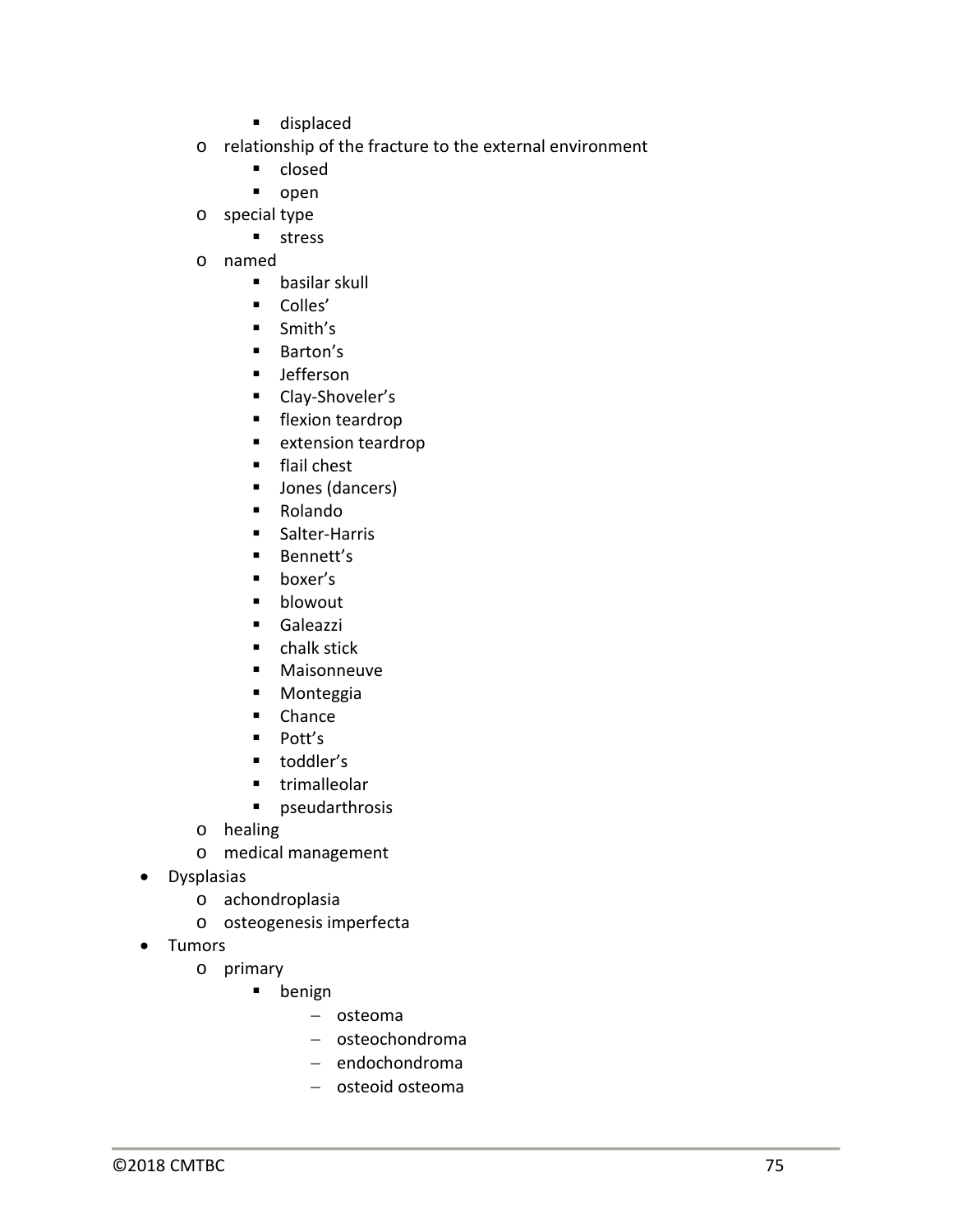- − giant cell tumor
- − aneurysmal bone cyst
- − fibrous dysplasia
- malignant
	- − osteosarcoma
	- − chondrosarcoma
	- − fibrosarcoma
	- − malignant fibrous histocytoma
	- − Hodgkin's lymphoma
	- − Ewing's sarcoma
	- − multiple myeloma
- o secondary
	- **nd** metastatic tumors
- Infections
	- o osteomyelitis (acute and chronic)
- Necrosis
	- o post traumatic
	- o idiopathic
	- o secondary
	- o avascular necrosis
- Osteoporosis
- Dysostosis

### **Connective tissue and joint pathologies**

- Noninflammatory diseases (Group I)
	- o osteoarthritis (degenerative joint disease)
	- o rheumatic fever
	- o classic gout
	- o pseudo gout
	- o scleroderma
	- o polymyositis
	- o systemic lupus erythematosus
	- o acromegaly
	- o infection (viral, fungal, bacterial)
	- o neurogenic arthritis (Charcot's disease)
- Inflammatory (Group II)
	- o rheumatoid arthritis
	- o psoriatic arthritis
	- o acute rheumatic fever
	- o scleroderma
	- o polymyositis
	- o ankylosing spondylitis/Marie Strumpell disease/bamboo spine
	- o gout (metabolic arthritis)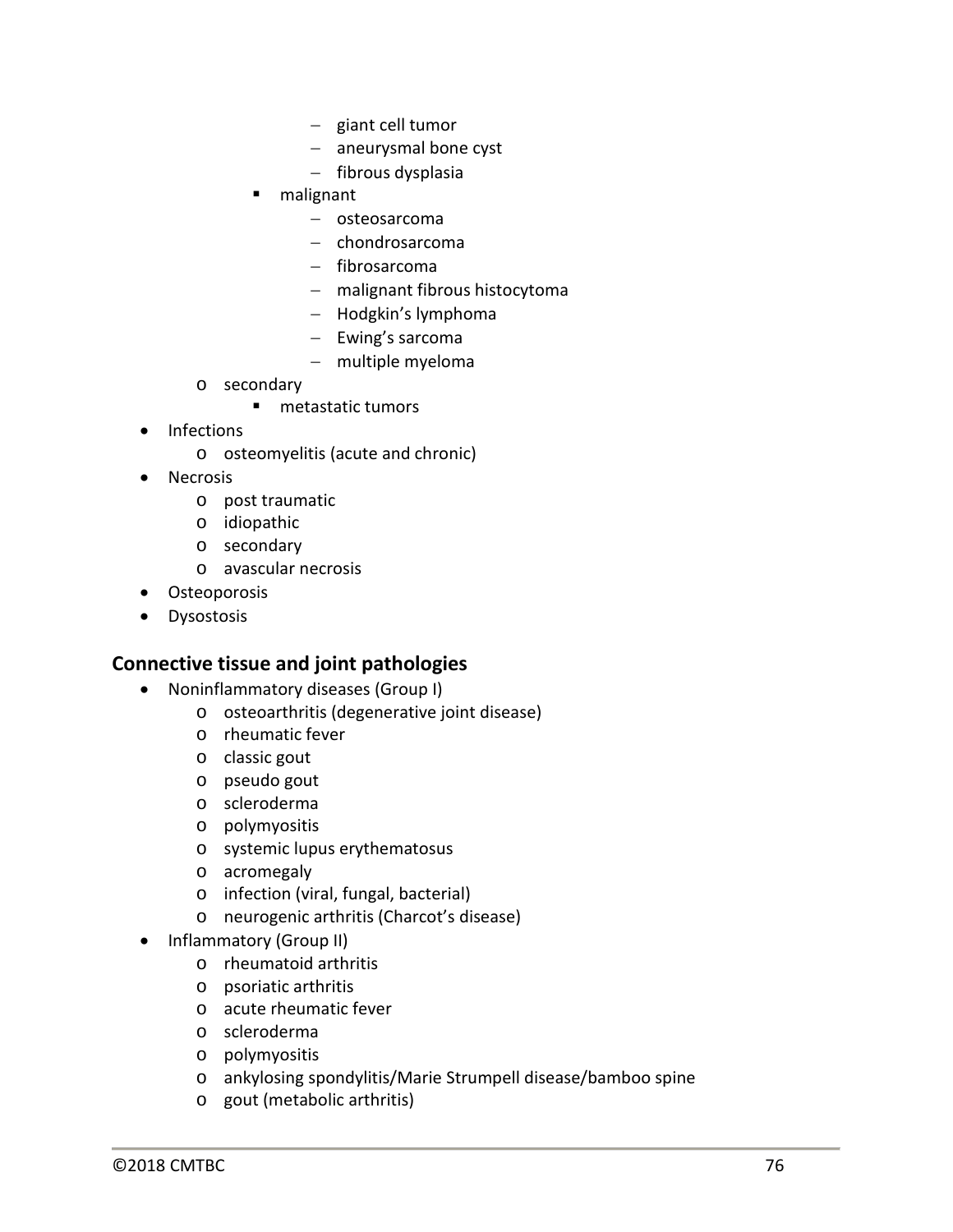- Septic (Group III)
	- o septic arthritis
- Joint traumas
	- o sprains (Grades I, II and III)
	- o dislocations
	- o subluxations

### **Skeletal muscle pathologies (muscle fibre pathologies)**

- Inflammatory myopathies
	- o pylomyositis
	- o fermatomyositis
	- o inclusion body myositis
	- o myositis ossificans
- Degenerative myopathies
	- o dystrophy
		- **muscular dystrophy**
	- o atrophy
	- o myotonia
- Myalgia
- Traumas
	- o strain (Grades I, II and III)
	- o hematoma
- Spasm (protective and intrinsic)
- Tendon pathologies
	- o inflammatory pathologies
		- tendinitis, calcific tendinitis, tenosynovitis,
		- stenosing tenosynovitis (DeQuervain's syndrome, trigger finger)

### **Pediatric pathologies**

- Greenstick fracture
- Juvenile chronic arthritis
- Mechanical/orthopedic disorders
- Joint arthralgias
- Normal growth variants (eg. Osgood-Schlatter disease, Sever's disease)
- Hypermobility
- Musculoskeletal congenital anomalies
	- o club foot
	- o dwarfism
	- o Klippel-Feil Syndrome
	- o osteogenesis imperfecta
	- o spina bifida (occulta and manifesta)
	- o hemivertebrae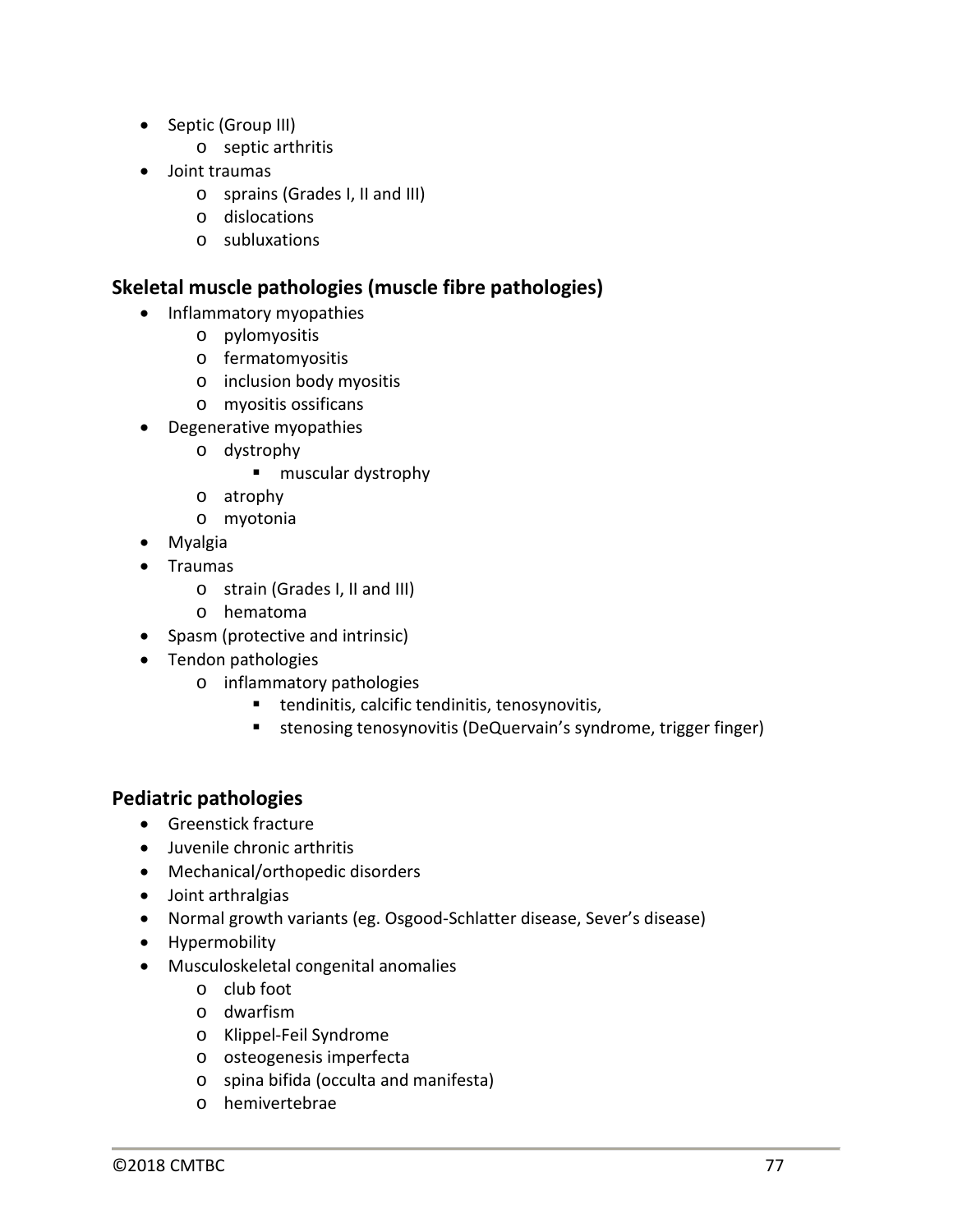- o juvenile idiopathic arthritis (Still's disease)
- o degenerative arthritis (Legg-Calvé-Perthes syndrome [Legg-Calvé-Perthes disease, Perthes disease], Chandler's disease, gout)

### **Spinal musculoskeletal pathologies, variants and abnormal motion**

- Spine as a whole (except the sacrum)
	- o structural scoliosis
		- ullet idiopathic
			- − infantile
			- − juvenile
			- − adolescent
		- **Congenital**
	- o nonstructural scoliosis
	- o increased and decreased lordotic curves
	- o increased and increased kyphotic curves
	- o dislocation
	- o subluxation
	- o hypermobility
	- o hypomobility
	- o spondylosis
	- o spondylolysis
	- o spondylolisthesis
	- o Pott's disease
	- o osteoarthritis
	- o ankylosing spondylitis
	- o central stenosis
	- o disc disease (including herniated, prolapsed, bulging, extrusion, sequestration and degenerative)
- Cervical spine
	- o cervical rib
	- o posterior ponticle (pons posticus)
	- o blocked vertebrae
	- o Klippel-Feil syndrome
	- o Sprengle's deformity
	- o torticollis
	- o hyperflexion/hyperextension trauma (whiplash)
- Thoracic spine and ribs
	- o butterfly vertebrae
	- o hemivertebrae
	- o Schmorl's nodes
	- o osteoporosis (dowager's hump)
	- o juvenile osteochondrosis (Scheuermann's disease)
	- o central stenosis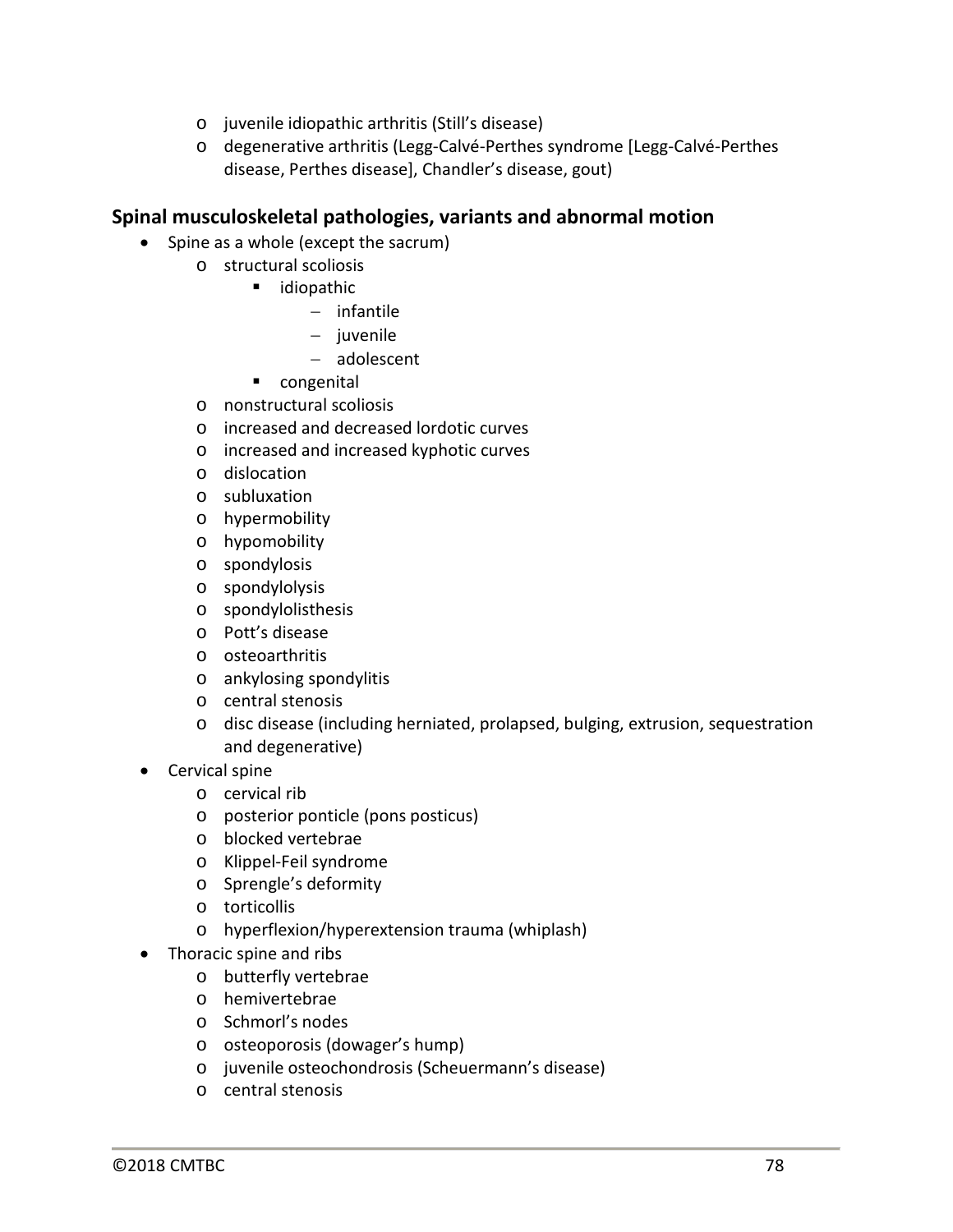- o pectus excavatum and carinatum
- o barrel chest
- Lumbar spine and pelvis
	- o butterfly vertebrae
	- o hemivertebrae
	- o Schmorl's nodes
	- o sacralization
	- o congenital hip dysplasia
	- o coxa vara and coxa valga
	- o spina bifida (occulta and manifesta)
	- o pubic symphysis disruption
- Sacrum
	- o sacral dysplasia
	- o fracture
	- o lumbarization
	- o hypermobility and hypomobility of the sacro-iliac joint

### **Musculoskeletal pathologies of the lower extremity**

- Bone alignment pathologies
	- o congenital and traumatic dislocations of the hip, knee, ankle and foot joints
	- o femoral torsion
	- o femoral anteversion and retroversion
	- o genu varus and valgus
	- o tibial torsion
	- o hindfoot and forefoot varus and valgus
	- o forefoot adduction and abduction
	- o foot and toe deformities
		- **e** equinus deformity
		- pes cavus and planus
		- metatarsal planus
		- **talipes equinovarus**
		- **hallux valgus**
		- **hammer toe**
		- mallet toe
		- claw toe
- Other pathologies of the lower extremity
	- o bursitis
		- **trochanteric**
		- **Paragemental**
	- o slipped capital epiphysis
	- o patello-femoral syndromes
		- chondromalacia patella
	- o repetitive trauma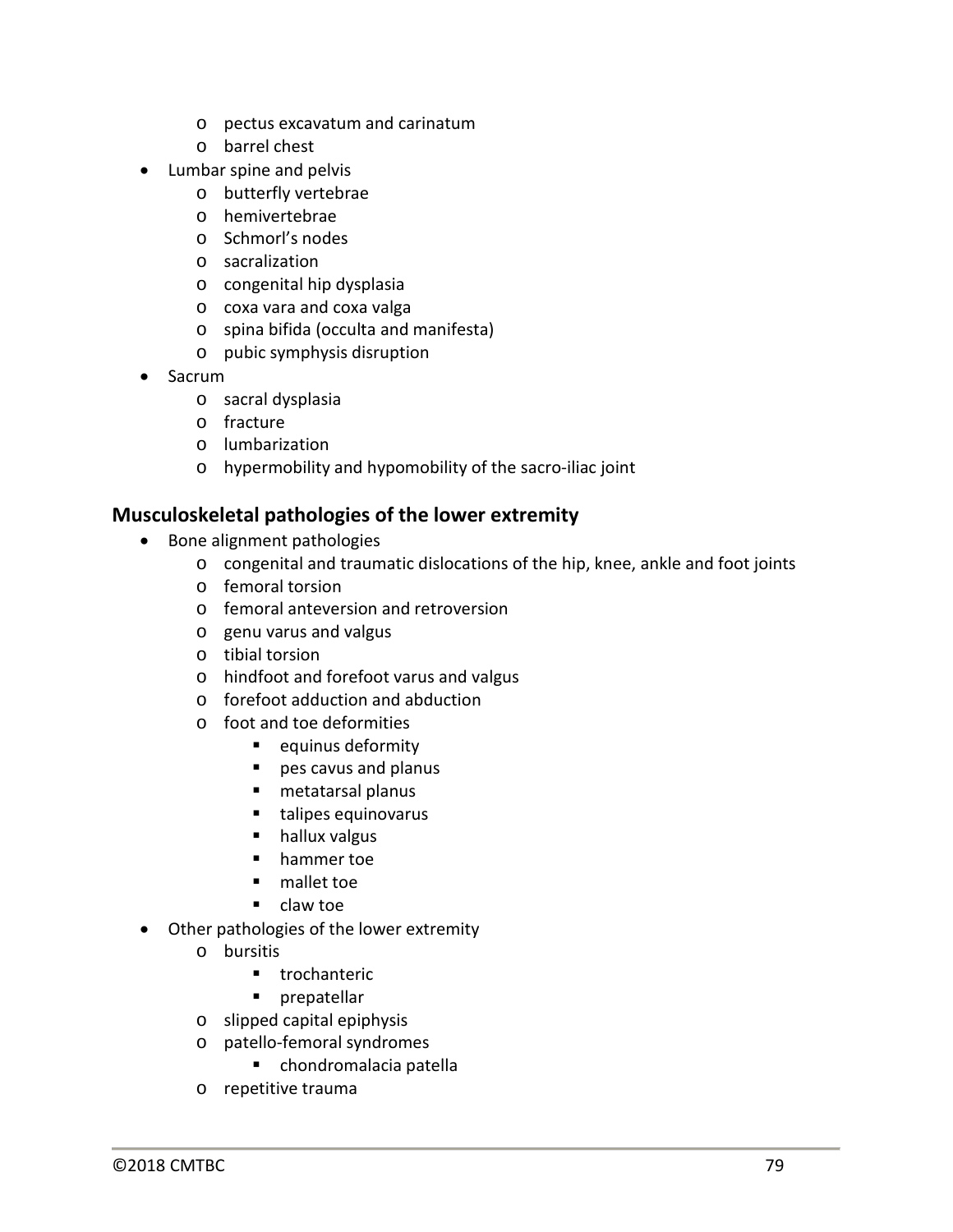- **Patellar tendinitis**
- quadriceps tendinitis
- **Parageta** prepatellar tendinitis
- **Prepatellar bursitis**
- o compartment syndromes
	- **EXECUTE:** anterior compartment syndrome
	- superficial posterior compartment syndrome
	- **deep posterior compartment syndrome**
	- **foot compartment syndromes**
	- **fibrocartilaginous disc**
- o shin splints
- o talocrural, subtalar, midtarsal and forefoot joint pathologies
- o plantar fasciitis/fasciosis
- o capsulitis
- o post-immobilization stiffness
- o heel spurs
- o corns, calluses, bunions, warts
- o neurovascular
	- **E** intermittent claudication
- o ligamentous injuries
	- **anterior and posterior cruciate tears**

### **Musculoskeletal pathologies of the upper extremity**

- Bone alignment pathologies
	- o congenital and traumatic dislocations and subluxations of the glenohumeral, sternoclavicular, acromioclavicular, radioulnohumeral, wrist, hand and finger joints
	- o congenital dislocation of the scapula (Sprengel deformity)
	- o congenital pseudoarthrosis of the clavicle, radius and ulna
- Other pathologies of the upper extremity
	- o bursitis
		- subacromial
		- **acromial**
	- o adhesive capsulitis
	- o ulnar collateral ligament injury of the thumb (gamekeeper's/skier's thumb)
	- o jammed fingers
	- o mallet finger
	- o boutonniere finger
	- o Jersey finger
	- o Bennett finger
	- o ruptures
		- **•** rotator cuff
		- **If** long head of biceps brachii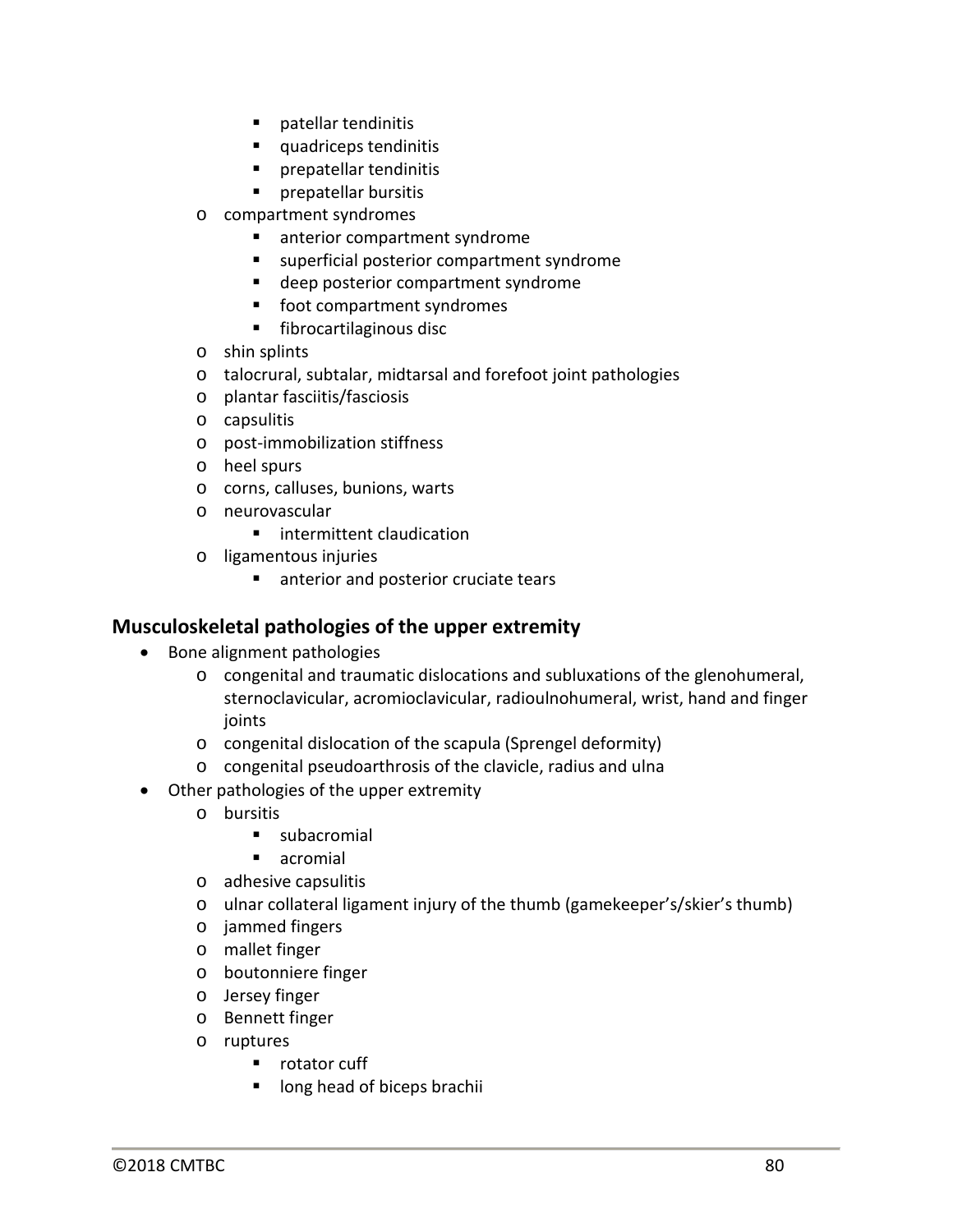- **E** extensor pollicis longus
- o Dupuytren's contracture
- o DeQuervain's contracture
- o Volkmann's ischemic contracture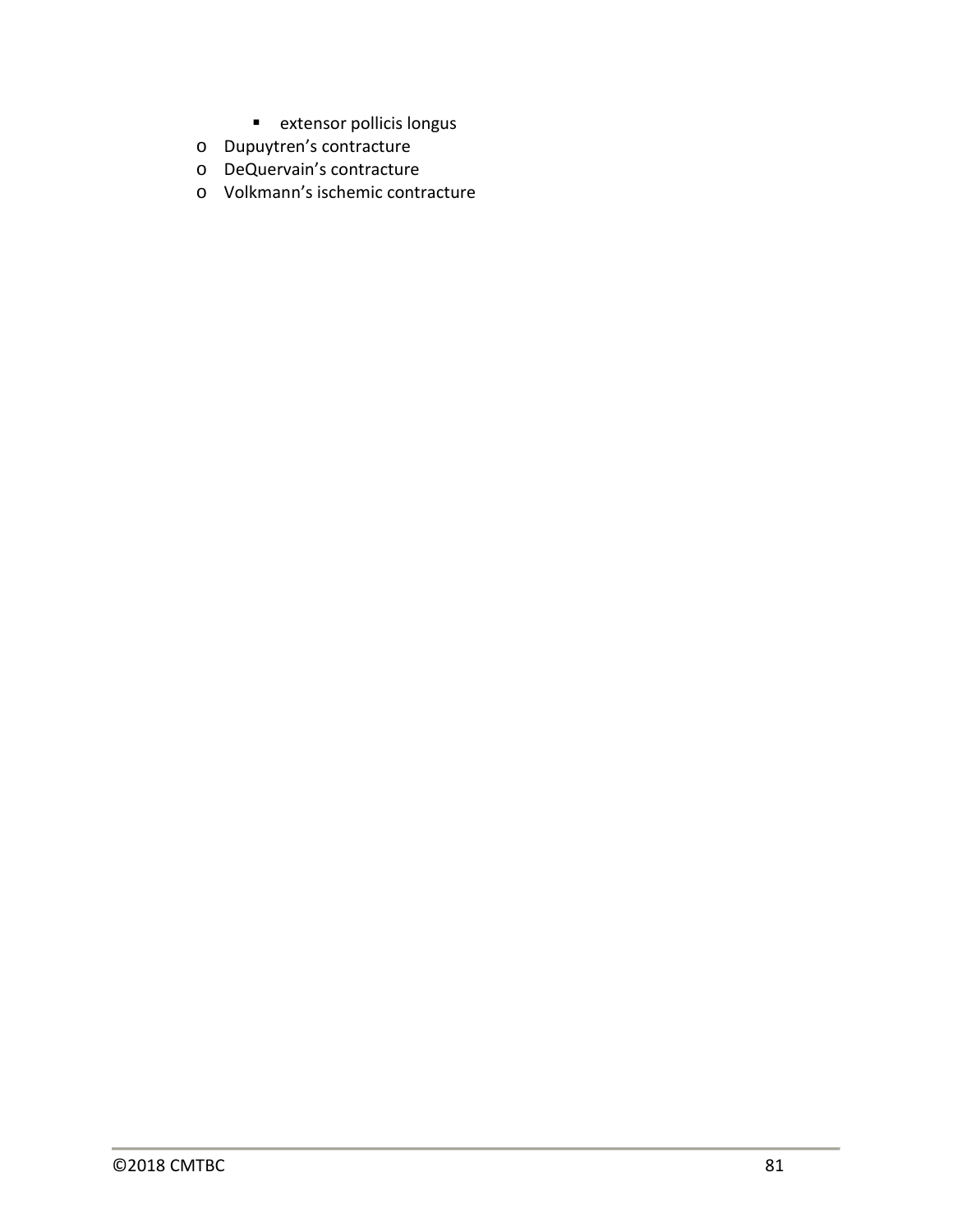# **FASCIAL ANATOMY, PHYSIOLOGY & PATHOLOGY**

*Note: Core material presented here outlines representations of knowledge in the field. Because this is a relatively new area of study, a list of sources is included at the end of this section. Current research can be consulted for the purpose of discussion on new concepts and approaches to fascial anatomy, physiology and pathology. In this section, "fascia" is used to mean general connective tissue and does not refer to specialized connective tissue such as cartilage, bone, blood or lymph.*

### **Performance Objectives**

- Identify the various types of fascia
- Identify the various classifications of fascia
- Identify the components of fascia
- Identify the arrangements of these components in the various types of fascia
- Identify the functions of fascia
- Identify the concept of fascial continuity from the cellular level to the largest structures, and how the fascial layers interconnect
- Identify fascial layers in selected parts of the body
- Identify the function of fascia as a sensory structure and its relationship to the autonomic nervous system
- Identify the function of fascia as a mechanosensitive structure

## **Fascia: Anatomy and Physiology**

### **Performance Objectives**

- Define and describe the content and function of the ground substance in fascia
- Define and describe types of fascial structures investing and connecting the body
- Define and describe the functions of fascia in the body
- Define and describe the properties of fascia
- Define and describe the effects of fascial dysfunction and loss of fascial motion

- Ground substance
	- o colloidal solution
	- o functions of ground substance
		- **n** hydration
		- lubrication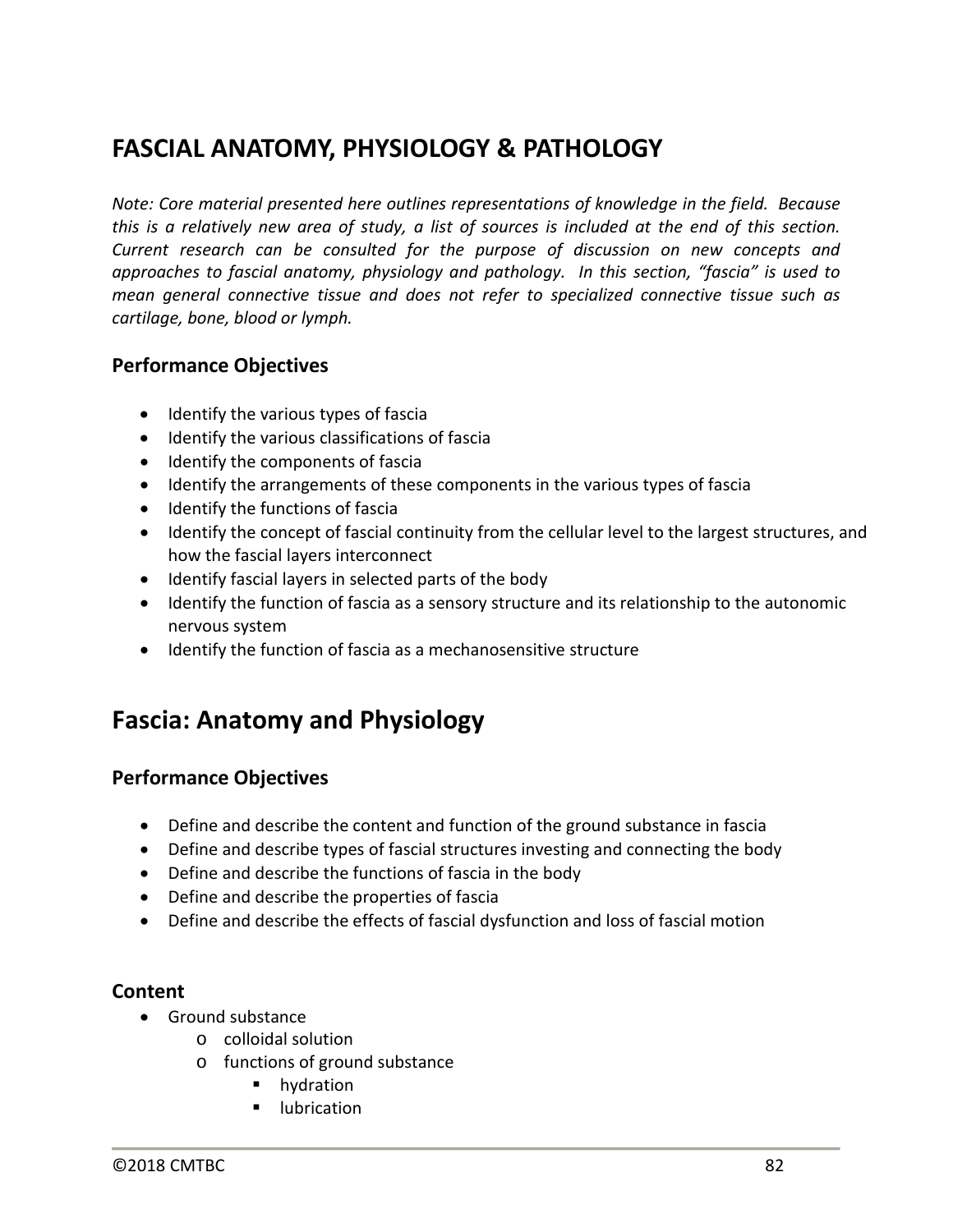- shock absorption and resistance to compression
- **E** cellular nutrition
- immune defense system
- Functions of fascia
	- o suspend structures of the body
	- o maintain anatomical structure, shape and integrity
	- o separate structures
	- o protect against change of tension and absorb shocks
	- o adapt to changing conditions such as tension, size, etc
	- o force transmission
	- o coordinate movement between structures
	- o maintain posture
	- o provide sensory information to the autonomic nervous system
	- o defend against infection
		- chemical defense
		- **EXEC** creation of fibrous compartments
- Properties of fascia
	- o contractility
	- o support and stability
	- o viscoelasticity
	- o sensory and autonomic response to pressure, pain, other
- Types of fascial structures investing and connecting the body
	- o superficial (subcutaneous) fascia
	- o coverings of vessels (blood, nerve, lymph)
	- o organ capsules
	- o body wall linings and limb linings
	- o coverings for muscles and muscle fibres
	- o aponeuroses
	- o septi
	- o tendons and tendon coverings
	- o ligaments
	- o periosteum
	- o joint capsules
	- o basement membranes (connects cells to fascial matrix)
- The tensegrity concept
- Causes of lost or impaired motion and asymmetry
	- o lack of active or passive motion
	- o fibrosis
	- o viscous ground substance
	- o injury, surgery, inflammation and adhesions
	- o pathophysiological scars, adhesions and contractures

## **Fascia: Pathology**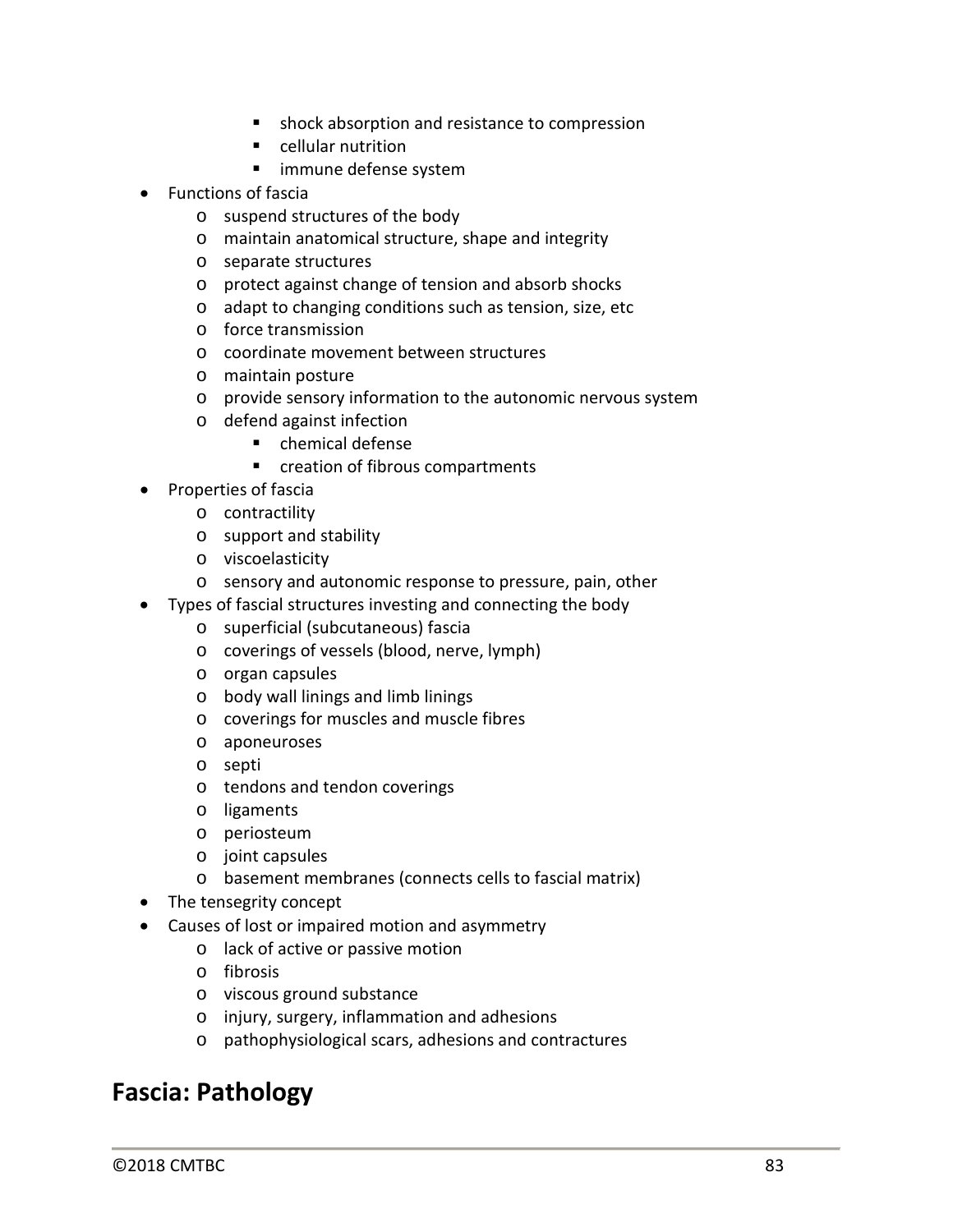### **Performance Objectives**

• Define, describe and discuss the structural and degenerative pathologies of fascia, both systemic and local.

### **Content**

- Collagen diseases
	- o systemic lupus erythematosus
	- o scleroderma
	- o polymyositis
	- o polyarteritis nodosa
	- o dermatomyositis
	- o Wegener's granulomatosis
	- o Marfan's syndrome
	- o necrotizing fasciitis
- Other fascial pathologies
	- o pathophysiological scars
	- o adhesions
	- o fibrosis
	- o contractures
	- o fascial strains, tears and ruptures
	- o fasciitis/fasciosis
	- o fibromyalgia
	- o compartment syndromes
	- o postural imbalance
	- o fibrocontractive diseases

### **Sources referred to in the section on fascia**

- Chaitow (Ed.) *Fascial Dysfunction – Manual therapy approaches 2nd Ed.* Handspring 2018.
- Schleip R, Findley T, Chaitow L, Huijing P (EDS) 2012 *Fascia. The tensional network of the human body.* Elsevier Ltd.
- Lesondak, D., *Fascia – what it is and why it matters.* Handspring 2017.
- Paoletti, S., *The Fasciae: Anatomy, Dysfunction & Treatment,* Eastland Press, 2006.
- Tortora, G. and Derrickson, B., *Principles of Anatomy and Physiology*, John Wiley and Sons, Inc., 2013.
- Juhan, D., *Jobs Body: A Handbook for Bodywork*, Station Hill Press, Inc., 2003.
- Myers, T., *Anatomy Trains: Myofascial Meridians for Manual and Movement Therapists, Third Edition,* Edinburgh: Elsevier, 2014.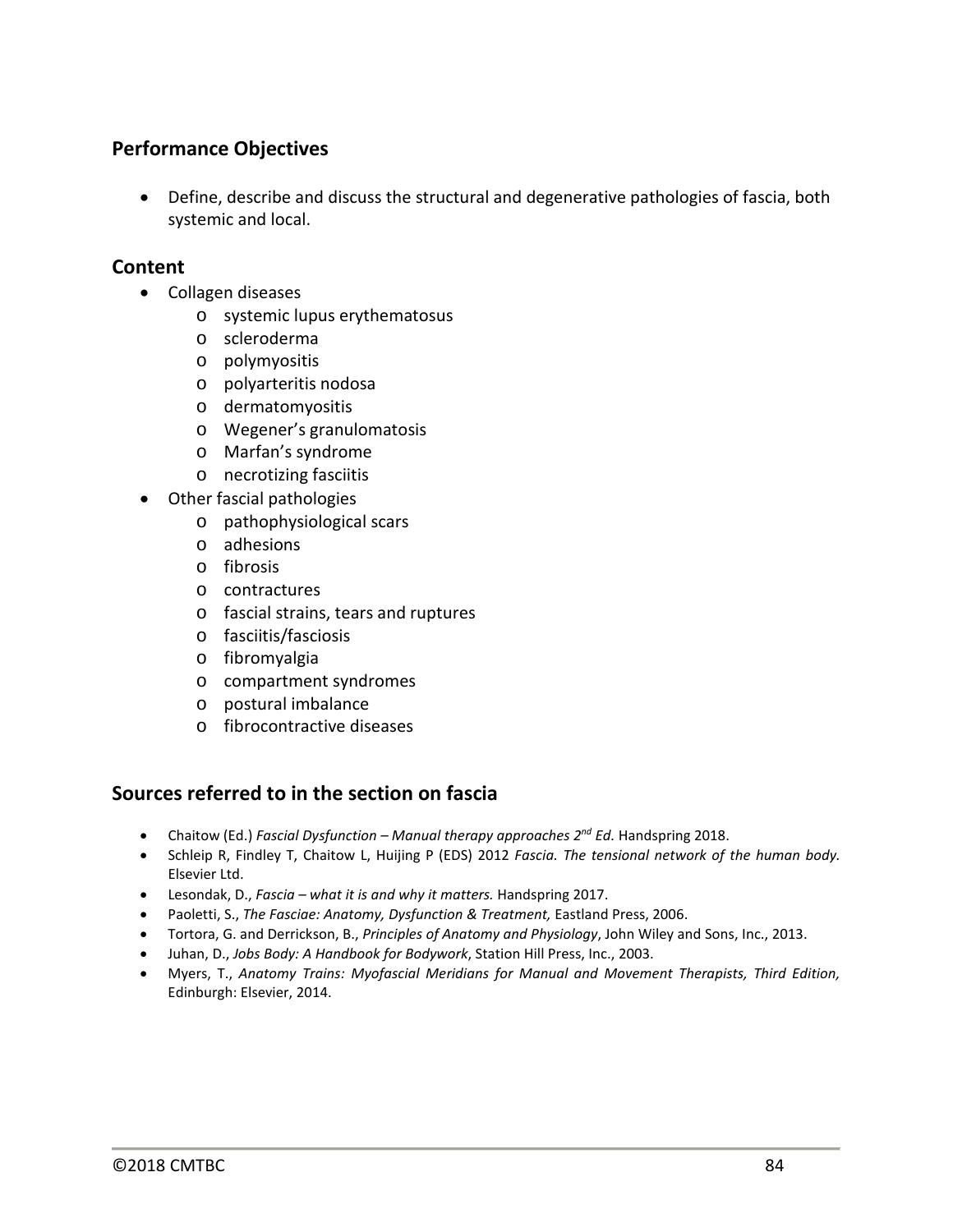# **NEUROANATOMY, NEUROPHYSIOLOGY AND NEUROPATHOLOGY**

## **Organization of the nervous system**

## **Performance Objectives**

- Describe the anatomical and functional organization of the nervous system
- Describe sensory, motor and integrative elements of the nervous system
- Describe the mechanisms of synaptic transmission, neurotransmitters, neural circuits and repair and regeneration of nervous tissue

- Organization of the nervous system
	- o Central nervous system
		- **•** brain and spinal cord
	- o Peripheral nervous system
		- somatic nervous system
		- ullet autonomic nervous system
			- $\triangleright$  sympathetic division
			- $\triangleright$  parasympathetic division
		- **E** enteric nervous system
- Functions of the nervous system
- Electrical signals in neurons
	- o ion channels
	- o resting membrane potential
	- o graded potentials
	- o action potentials
- Signal transmission at synapses
	- o synapse
	- o types of synapses
		- axodendritic, axosomatic and axoaxonic synapses
	- o electric and chemical synapses
	- o excitatory and inhibitory postsynaptic potentials
	- o removal of neurotransmitter
	- o spatial and temporal summation of postsynaptic potentials
- Neurotransmitters
	- o small-molecule neurotransmitters
	- o neuropeptides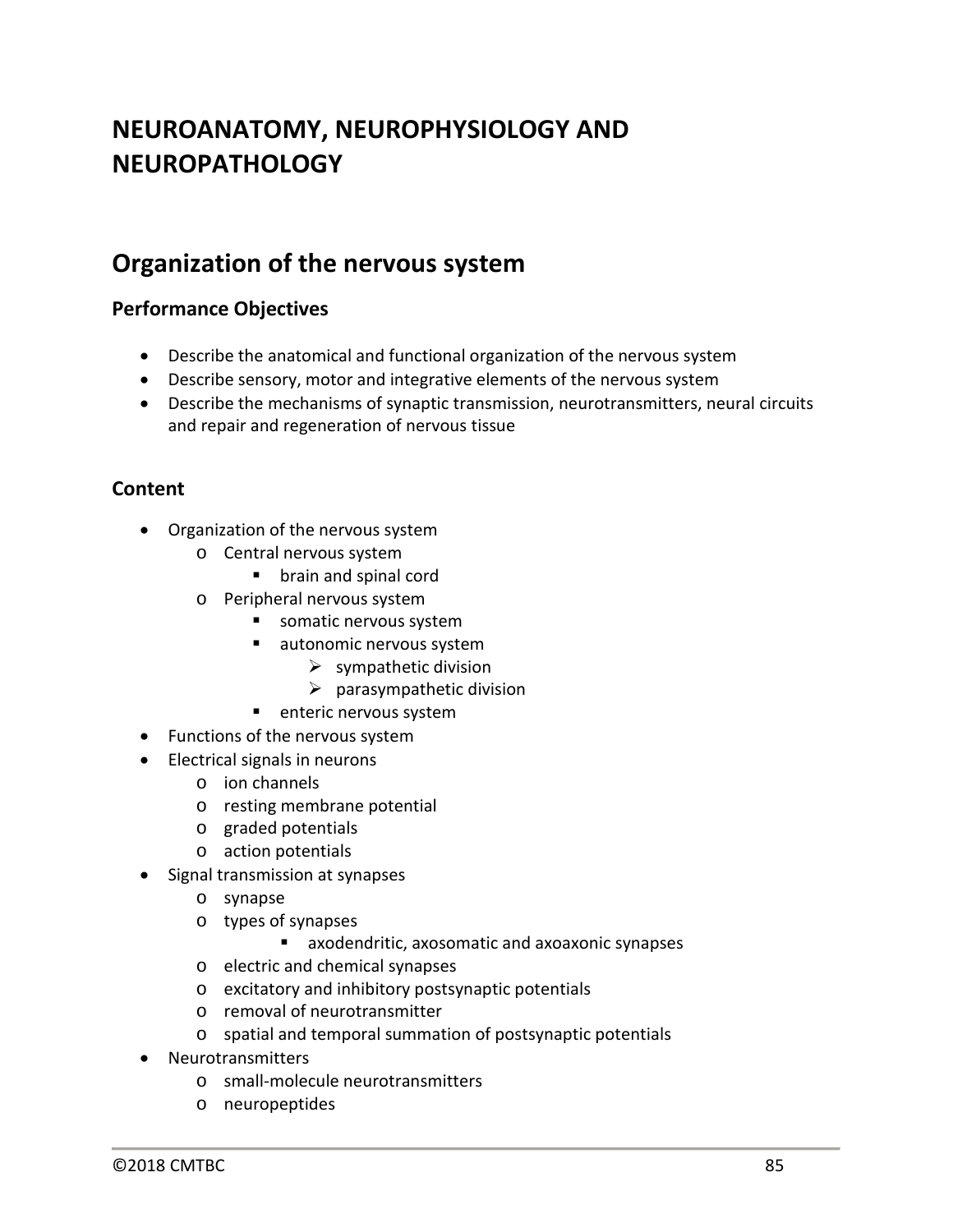- Neural circuits
- Regeneration and repair of nervous tissue

# **Central nervous system** (spinal cord, reflexes and brain)

### **Performance Objectives**

- Describe the anatomy and physiology of the spinal cord
- Describe the anatomy and physiology of spinal reflexes
- Describe the gross anatomy and physiology of the brain along with the divisions and sub-divisions of each

- Protective structures and coverings of the spinal cord
	- o vertebral column
	- o meninges
- Gross anatomy of the spinal cord including cross section
- Spinal cord physiology
	- o sensory and motor tracts
	- o reflexes and reflex arcs
		- components of a reflex arc
			- **stretch reflex**
			- **tendon reflex**
			- **F** flexor and crossed extensor reflexes
- Organization, protection and blood supply of the brain
	- o primary brain vesicles
	- o secondary brain vesicles
	- o cranial meninges
	- o blood-brain barrier
- Parts of brain
	- o Cerebrum
		- cerebral cortex
		- $\blacksquare$  lobes
		- cerebral white matter
		- basal nuclei
		- **Imbic system**
	- o Diencephalon
		- $\blacksquare$  thalamus
		- **hypothalamus**
		- **·** epithalamus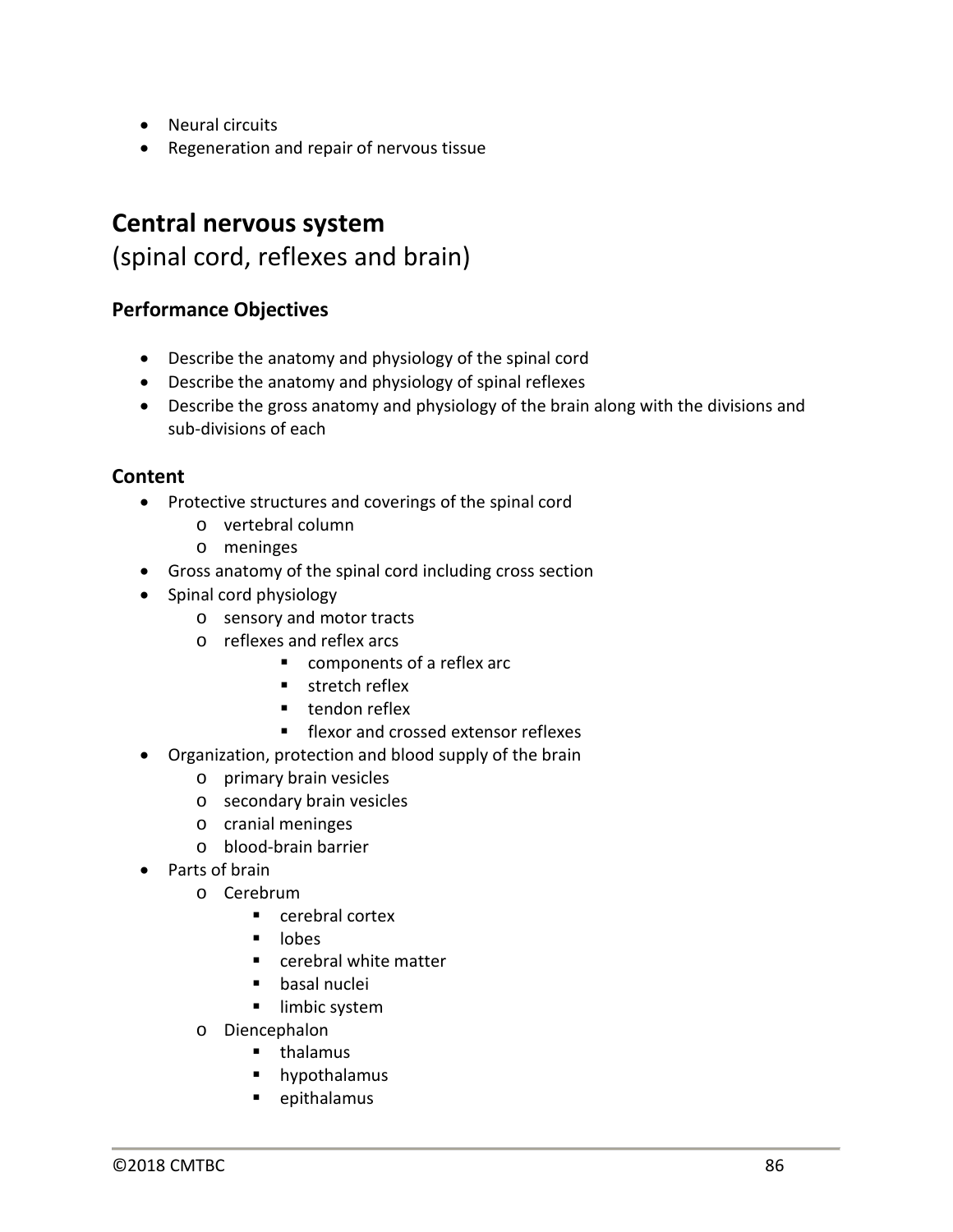- circumventricular organs
- o Cerebellum
- o Brain stem
	- medulla oblongata
	- **pons**
	- **nidbrain**
	- **F** reticular formation
- Cerebrospinal fluid
	- o functions
	- o formation
	- o circulation
- Functional organization of the cerebral cortex
	- o sensory areas
		- primary somatosensory area
		- **Primary visual area**
		- **Part of the primary auditory area**
		- **Part of the primary gustatory area**
		- **Part of primary olfactory area**
	- o motor areas
		- **Primary motor area**
		- **Broca's speech area**
	- o association areas
	- o hemispheric lateralization
	- o brain waves

## **Sensory nervous system**

### **Performance objectives**

• Describe the anatomy and physiology of the sensory nervous system

- Sensation
	- o sensory modalities
		- **general senses**
		- **special senses**
	- o process of sensation
	- o sensory receptors
		- pain receptors / noxious or injurious stimuli receptors
			- $\blacksquare$  noci
			- **F** free nerve endings: mechanical, thermal, chemical
		- **Paragree receptors**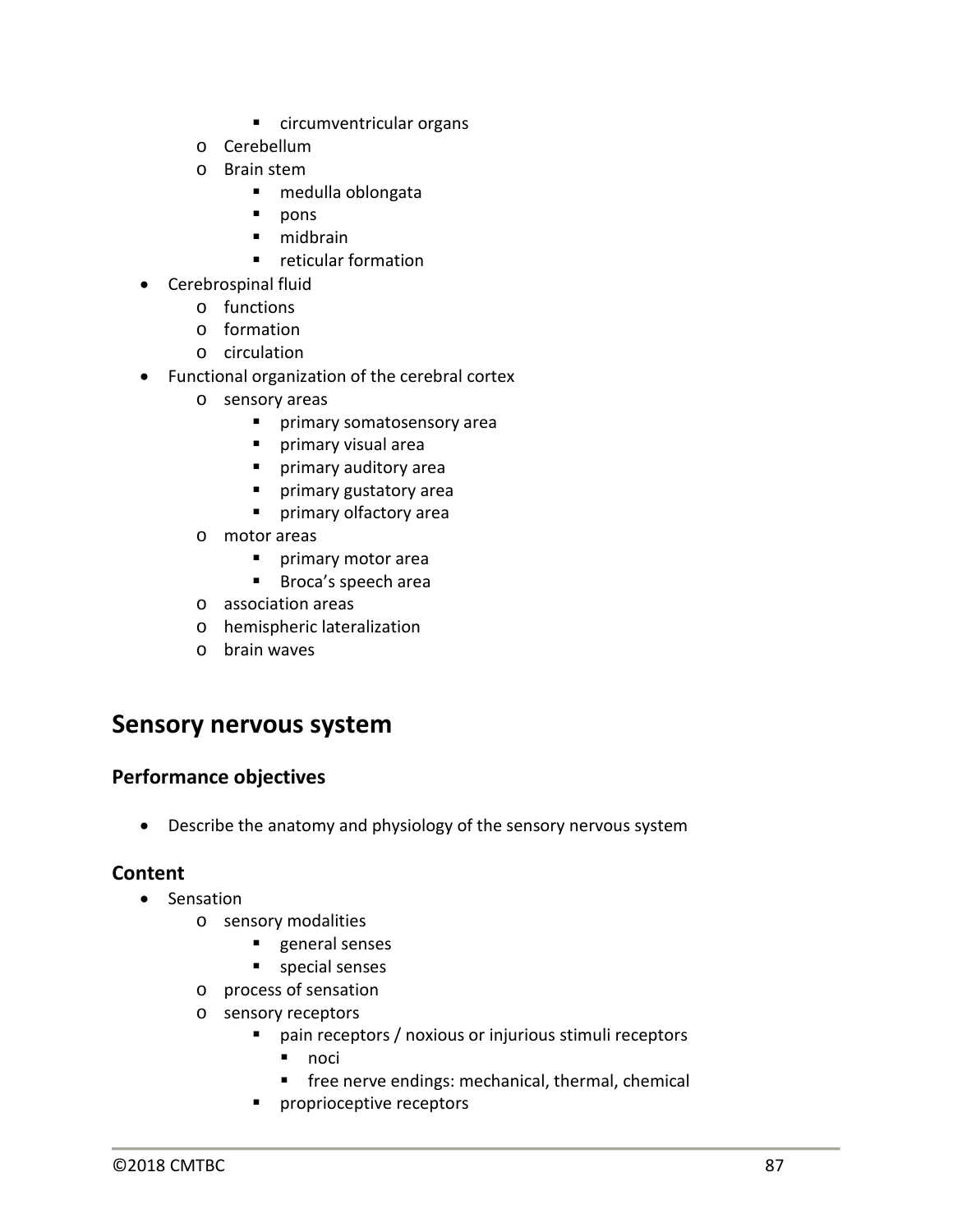- $\triangleright$  muscle spindles
- $\triangleright$  tendon organs
- $\triangleright$  joint kinesthetic receptors
- **thermal receptors** 
	- $\triangleright$  cold receptors
	- $\triangleright$  warm receptors
- tactile receptors
	- $\triangleright$  touch (crude vs. fine)
		- Meissner's corpuscles
		- root hair plexes
		- Merkel discs (type I cutaneous mechanoreceptors)
		- \* Ruffini corpuscles (type II cutaneous mechanoreceptors)
	- $\triangleright$  pressure and vibration
		- laminated/Pacinian corpuscle
		- itch and tickle
- Somatic sensations
	- o tactile
	- o thermal
	- o pain
	- o proprioceptive
- Somatic sensory pathways
	- $\circ$  1<sup>st</sup>, 2<sup>nd</sup> and 3<sup>rd</sup> order neurons
	- o posterior column-medial lemniscus pathway to the cortex
	- o anterolateral pathways to the cortex
	- o trigeminothalamic pathway to the cortex
	- o mapping the primary somatosensory area
	- o somatic sensory pathways to the cerebellum

## **Special senses**

### **Performance objectives**

• Describe the anatomical features and physiological mechanisms of perception in the following special senses of olfaction, gustation, vision and hearing and physiology of equilibrium

- Olfaction
	- o anatomy of olfactory receptors
		- **•** olfactory cilia
		- odourants
		- supporting cells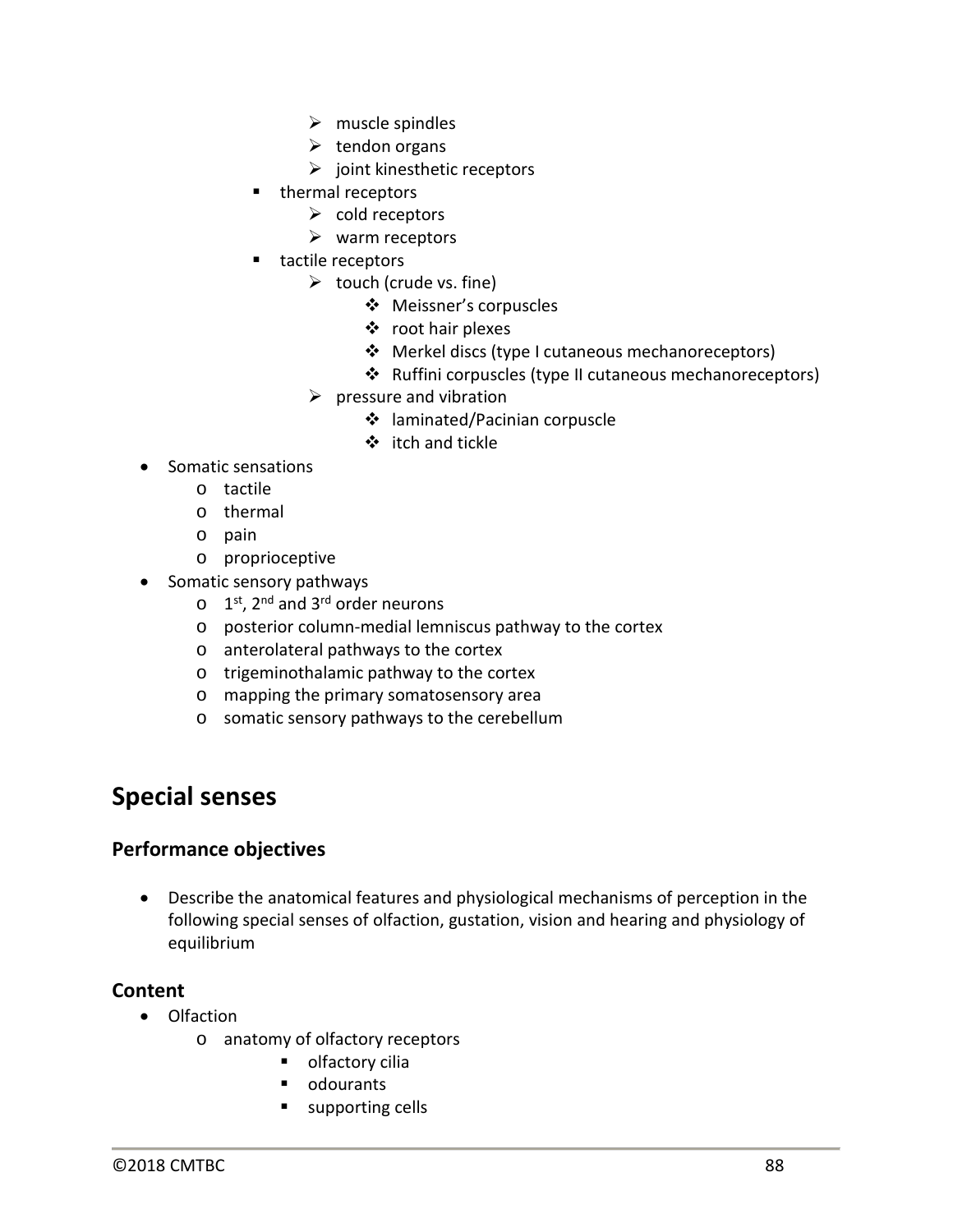- **basal cells**
- olfactory/Bowman's glands
- o physiology of olfaction
- o odour thresholds and adaptation
- o olfactory pathway
- Gustation
	- o anatomy of taste buds and papillae
	- o physiology of gustation
	- o taste thresholds and adaptation
	- o gustatory pathway
- Vision
	- o anatomy of accessory structures
		- $\blacksquare$  evelids
			- **E** eyelashes
			- **eyebrows**
			- lacrimal apparatus
			- **extrinsic eye muscle**
	- o anatomy of the eyeball
		- **fibrous tunic**
		- vascular tunic
		- $\blacksquare$  retina
		- $l$  lens
		- **EXEC**eveball interior
	- o physiology of vision
		- **•** photoreceptors
		- **•** photopigments
		- dark and light adaptation
		- **•** release of phototransmitter by photoreceptors
	- o visual pathway
- Hearing and equilibrium
	- o anatomy of the ear
	- o physiology of hearing
	- o auditory pathway
	- o physiology of equilibrium

## **Physiology of the somatic motor system**

### **Performance objectives**

- List the motor pathways and distinguish between direct and indirect cortical control over movement
- Define upper and lower motor neurons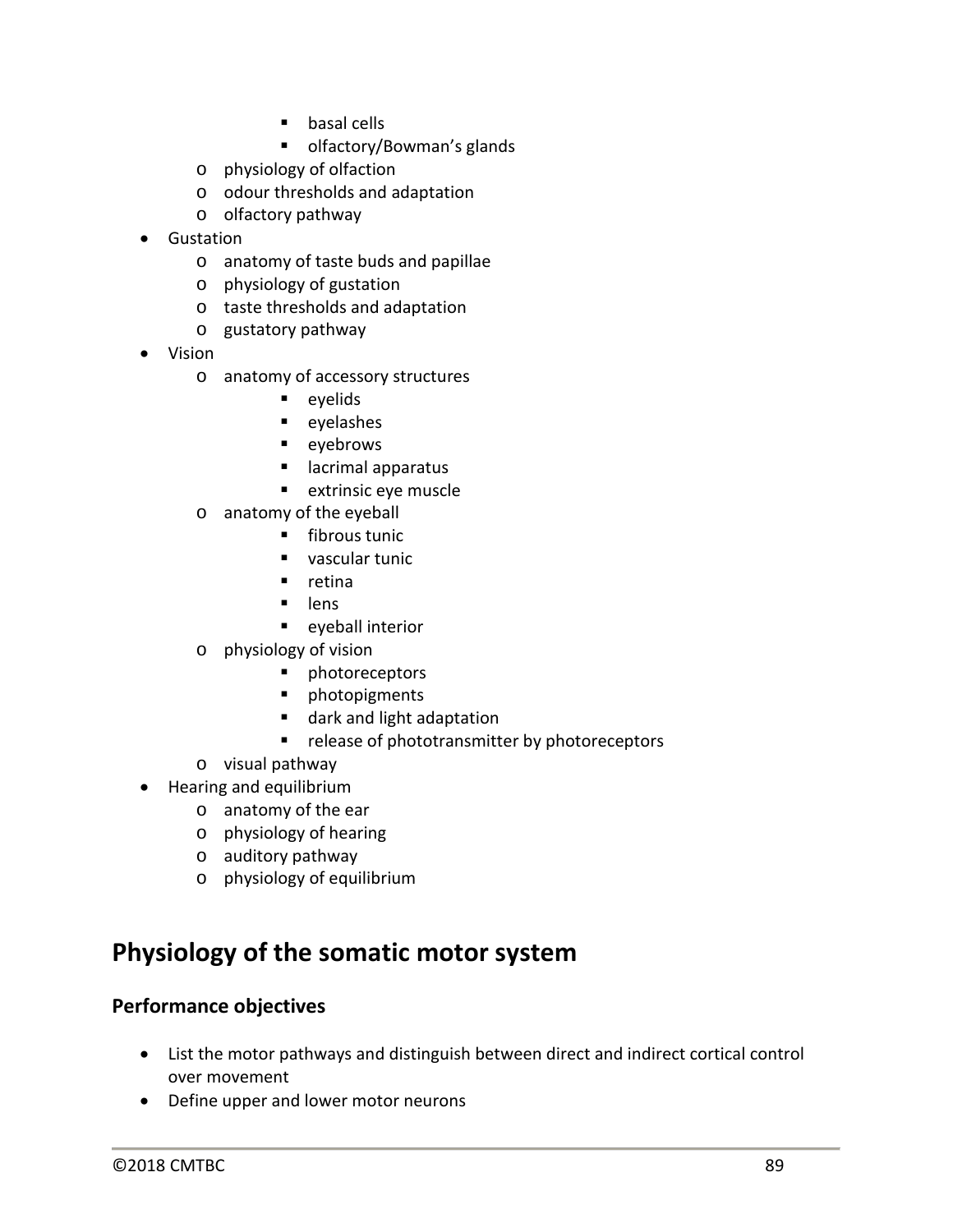- Describe the mechanisms of control of motor activities by the spinal cord, brainstem, cortex, basal nuclei and cerebellum
- Identify and describe how structures associated with the spinal cord control motor activity
- Describe the role of the cerebellum in the control of motor activity

### **Content**

- Somatic motor pathways
	- o components
		- lower motor neurons
		- **Inducate Contract in Local circuit neurons**
		- upper motor neurons
		- basal nuclei neurons
		- cerebellar neurons
	- o organization
		- mapping the motor areas
		- pyramidal tracts direct cortical control level
			- $\triangleright$  lateral corticospinal tracts
			- $\triangleright$  anterior corticospinal tracts
			- $\triangleright$  corticobulbar tracts
		- $\blacksquare$  extrapyramidal tracts indirect cortical control
			- $\triangleright$  rubrospinal tract
			- $\triangleright$  tectospinal tract
			- $\triangleright$  vestibulospinal tract
			- $\triangleright$  lateral reticulospinal tract
			- $\triangleright$  medial reticulospinal tract
	- o role of basal nuclei
	- o modulation of movement of the cerebellum
- Spinal cord level of motor control
	- o Muscle spindles
	- o Golgi tendon organs
- Spinal cord level of motor control
- Brainstem level of motor control
- Cortical level of motor control
- Basal ganglia level of motor control
- Function of the cerebellum

# **Higher functions, activation and behavioural functions of the brain**

### **Performance objectives**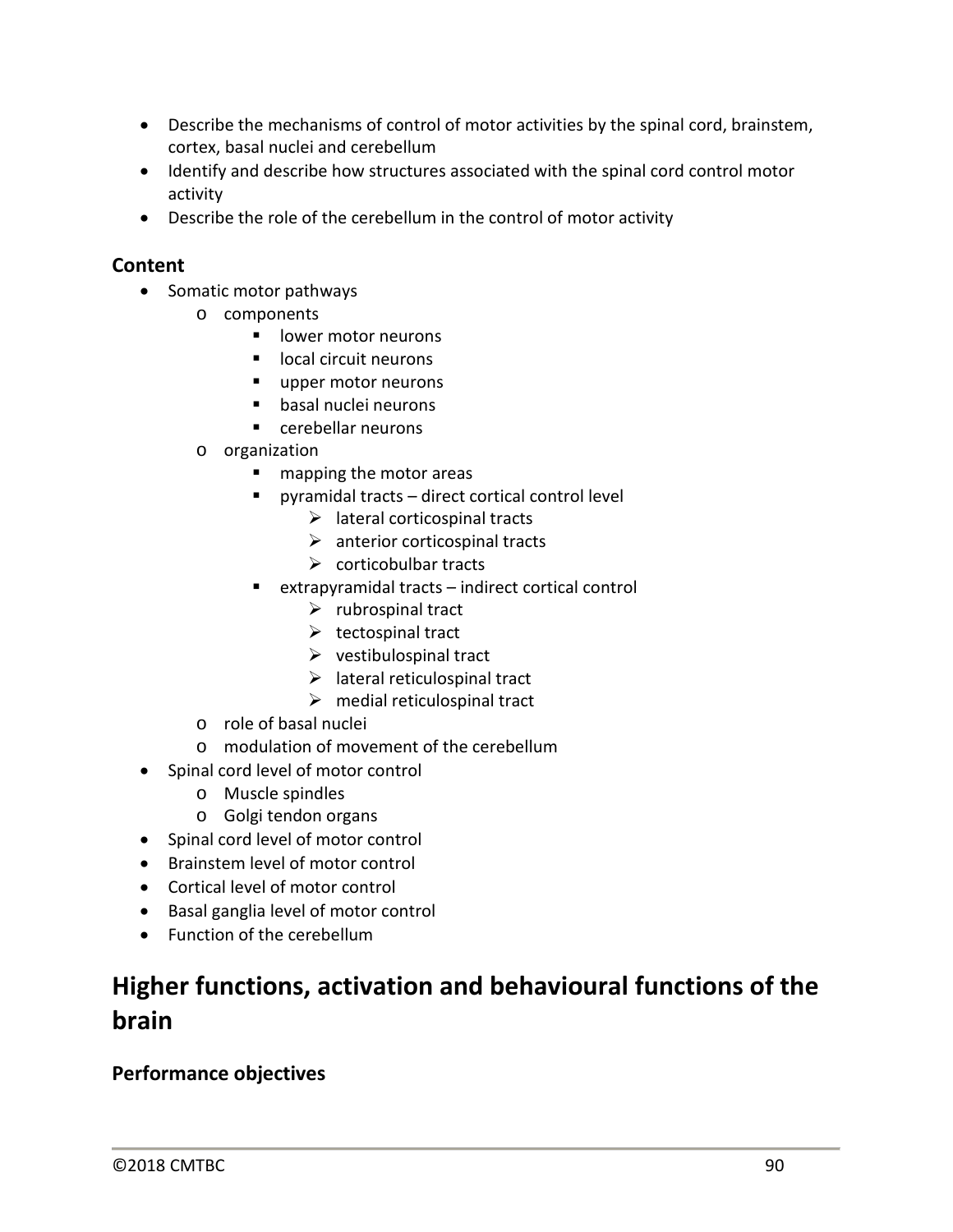- Describe the higher functions of the brain and the structures with which they are associated
- Distinguish between auditory and visual interpretation of words and symbols and interpretation of thoughts and ideas in verbal or written form
- Describe the cortical areas involved with the mechanism of speech: the formulation of thoughts and ideas in verbal form, the organization and control of motor speech patterns for expression and the articulation of words
- Differentiate among immediate, short-term and long-term memory
- Define consolidation of memories
- Describe the mechanism of and the systems involved in brain activation
- Describe the contributions of the reticular activating system and neurohormones in the control of brain activation
- Distinguish between slow wave and rapid eye movement sleep
- Describe the role of the limbic system in emotions, memory and behavioural functions and explain how it provides the link between emotions and physiology

- Function of specific cortical areas
	- o association areas
- Function of the brain in communication
- Function of the corpus callosum
- Thoughts and memory
	- o synaptic facilitation/inhibition and memory
	- o immediate memory
	- o short-term memory
	- o long-term memory
	- o memory consolidation
	- o long-term potentiation
- Activation systems in the brain
	- o control of cerebral activity by the reticular activating system
	- o neurohormonal control of brain activity
- Limbic system
	- o emotional states
	- o role in learning and memory
	- o behavioural functions
	- o link between emotions and physiology
- Sleep
	- o Slow-wave sleep
	- o rapid eye movement sleep and dreaming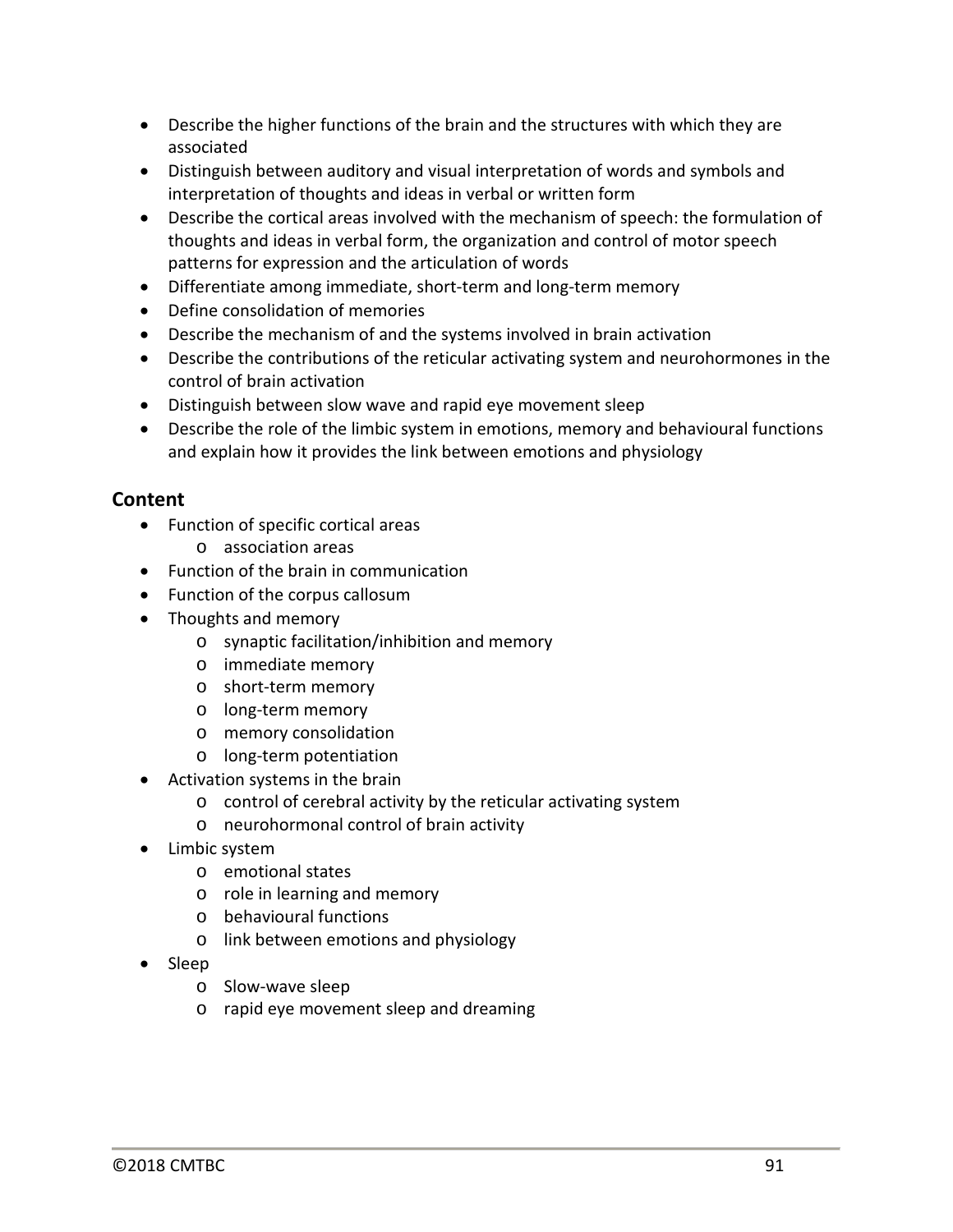## **Peripheral nervous system anatomy**

### **Performance objectives**

- Describe the anatomy of the peripheral nervous system
- Describe the nerves of the posterior primary divisions of C1-C8
- Describe the nerves of the anterior primary division cervical plexus
- Describe the roots, trunks, divisions, cords and branches of the brachial plexus
- Describe the anatomy of the intercostal nerves
- Describe the anterior primary divisions of L1-L4
- Describe the roots and nerves of the lumbar plexus
- Describe the roots and branches from the posterior divisions of the sacral plexus
- Describe the roots and branches of the anterior divisions of the sacral plexus
- Describe the dermatomes and myotomes of the upper limb, lower limb and trunk
- Describe the coccygeal plexus
- Describe the cranial nerves including name, origin, number, course and motor and/or sensory innervations
- Describe the significance of and demonstrate testing of each cranial nerve

### **Content**

• Spinal nerves and their branches and their plexuses (name, root number, course and motor and/or sensory innervation)

- o posterior primary divisions (C1-C8)
- $\circ$  anterior primary divisions cervical plexus (C1-C4)
	- **superficial branches** 
		- $\triangleright$  lesser occipital nerve (C2)
		- $\triangleright$  greater auricular nerve (C2-C3)
		- $\triangleright$  transverse cervical nerve (C2-C3)
		- $\triangleright$  supraclavicular nerves (C3-C4)
	- deep branches
		- $\triangleright$  ansa cervicalis (C1-C3)
		- $\triangleright$  phrenic nerve (C3-C5)
		- $\triangleright$  segmental branches (C1-C5)
- o anterior primary divisions (C5-C8) brachial plexus
	- $\triangleright$  roots
		- ❖ dorsal scapular nerve (C5)
		- long thoracic nerve (C5-C7)
	- $\triangleright$  trunks
		- ❖ suprascapular nerve (C5-C6)
		- ❖ nerve to subclavius (C5-C6)
	- $\triangleright$  divisions
	- $\triangleright$  cords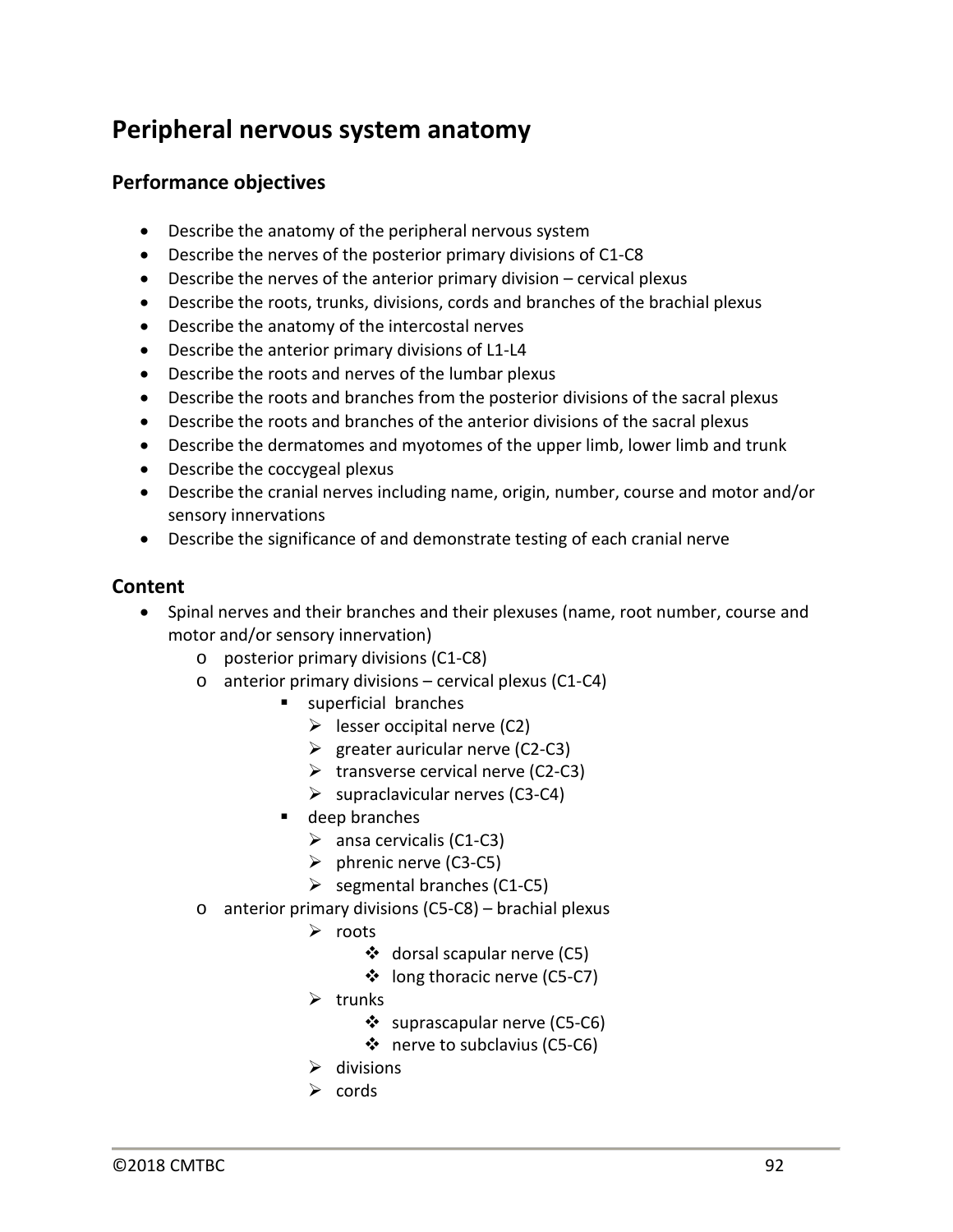- $\triangleright$  branches
	- lateral pectoral nerve (C5-C7) (from lateral cord)
	- musculocutaneous nerve (C5-C7) (from lateral cord)
	- median nerve (C5-T1) (from lateral and medial cord)
	- upper subscapular nerve (C5-C6) (from posterior cord)
	- thoracodorsal nerve (C6-C8) (from posterior cord)
	- lower subscapular nerve (C5-C6) (from posterior cord)
	- axillary nerve (C5-C6) (from posterior cord)
	- radial nerve (C5-T1) (from posterior cord)
	- medial pectoral nerve (C8-T1) (from medial cord)
	- medial cutaneous nerve of the arm (C8-T1) (from medial cord)
	- medial cutaneous nerve of the forearm (C8-T1) (from medial cord)
	- ulnar nerve (C8-T1) (from medial cord)
- o dermatomes of the upper extremity
- o myotomes of the upper extremity
- o intercostal nerves
	- **•** branches
		- $\triangleright$  rami communicantes
		- $\triangleright$  collateral branch
		- $\triangleright$  lateral cutaneous branch
		- $\triangleright$  anterior cutaneous branch
		- $\triangleright$  muscular branches
		- $\triangleright$  pleural sensory branches
		- $\triangleright$  peritoneal sensory branches
- o dermatomes of the trunk
- o myotomes of trunk
- o anterior primary divisions (L1-L4) lumbar plexus
	- **•** roots and nerves of the lumbar plexus
		- $\triangleright$  iliohypogastric nerve (L1)
		- $\triangleright$  ilioinguinal nerve (L1)
		- $\ge$  genitofemoral nerve (L1-L2)
		- $\triangleright$  lateral cutaneous nerve of the thigh (L2-L3)
		- $\triangleright$  femoral nerve (L2-L4)
			- ❖ medial cutaneous nerve of the thigh
			- $\div$  intermediate cutaneous nerve of the thigh
			- ❖ saphenous nerve
		- $\triangleright$  obturator nerve (L2-L4)
- o anterior primary divisions (L4-S4) sacral plexus
	- **•** roots and nerves of the sacral plexus
		- $\triangleright$  superior gluteal nerve (L4-S1)
		- $\triangleright$  inferior gluteal nerve (L5-S2)
		- $\triangleright$  nerve to piriformis (S1-S2)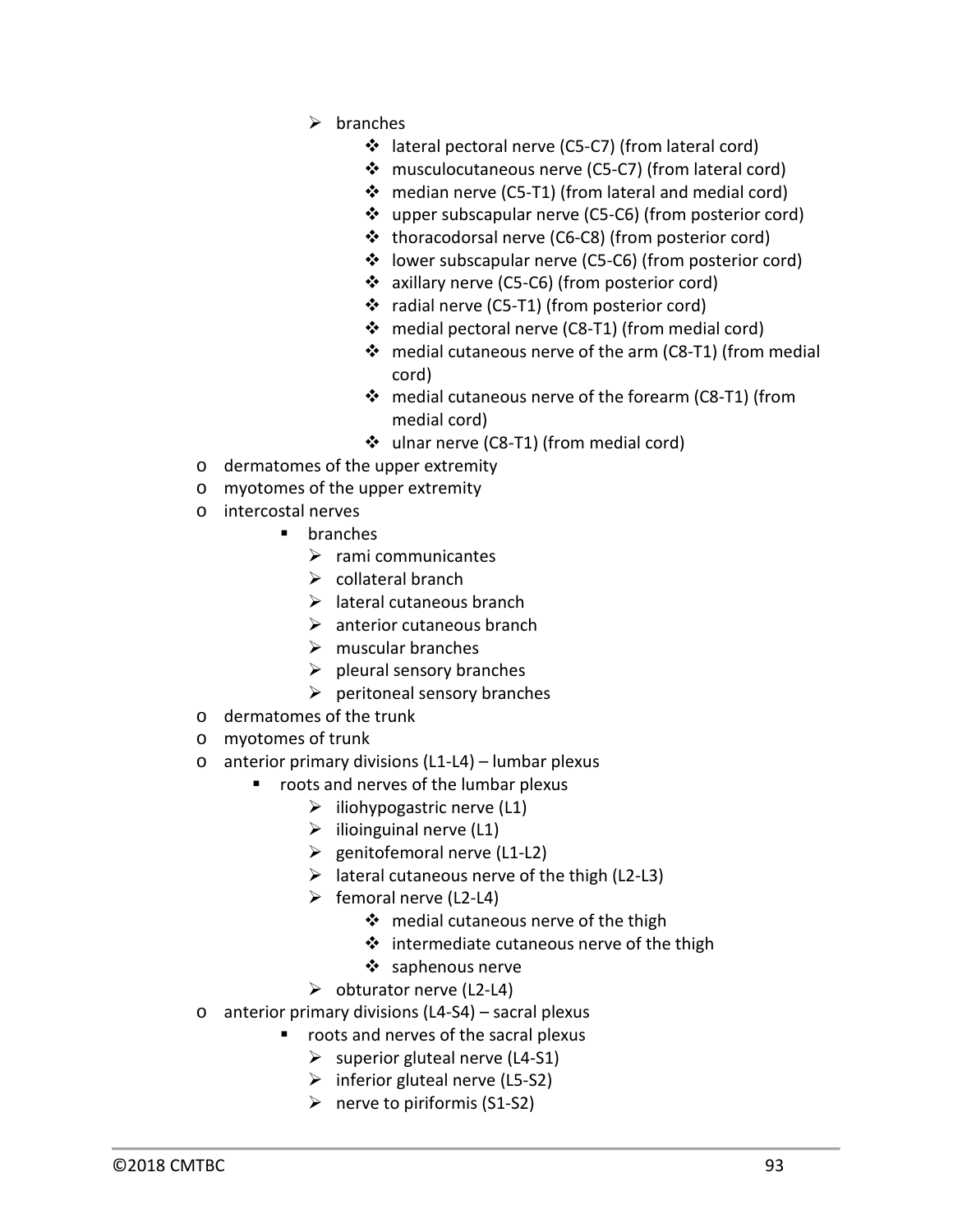- $\triangleright$  nerve to obturator internus and superior gemellus (L5-S2)
- $\triangleright$  nerve to quadratus femoris and inferior gemellus (L4-S1)
- $\triangleright$  perforating cutaneous nerve (S2-S3)
- $\triangleright$  posterior cutaneous nerve of the thigh (S1-S3)
- $\triangleright$  sciatic nerve (L4-S3)
	- tibial nerve (L4-S3)
		- medial plantar nerve
		- lateral plantar nerve
	- common fibular nerve (L4-S2)
		- superficial plantar nerve
		- deep plantar nerve
- $\blacktriangleright$  pudendal nerve(S2-S4)
- (lumbosacral plexus)
- o dermatomes of the lower extremity
- o myotomes of the lower extremity
- o coccygeal plexus
- Cranial nerves
	- o olfactory (CN I)
	- o optic (CN II)
	- o oculomotor (CN III)
	- o trochlear (CN IV)
	- o trigeminal (CN V)
	- o abducens (CN VI)
	- o facial (CN VII)
	- o vestibulocochlear (CN VIII)
	- o glossopharyngeal (CN IX)
	- o vagus (CN X)
	- o accessory (CN XI)
	- o hypoglossal (CN XII)

## **Autonomic nervous system**

### **Performance Objectives**

- Describe the anatomical and physiological organization of the autonomic nervous system
- Describe and differentiate between the sympathetic and parasympathetic divisions of the autonomic nervous system
- Describe the anatomy and physiology of the sympathetic division and list the structures innervated by both prevertebral and paravertebral sympathetic ganglia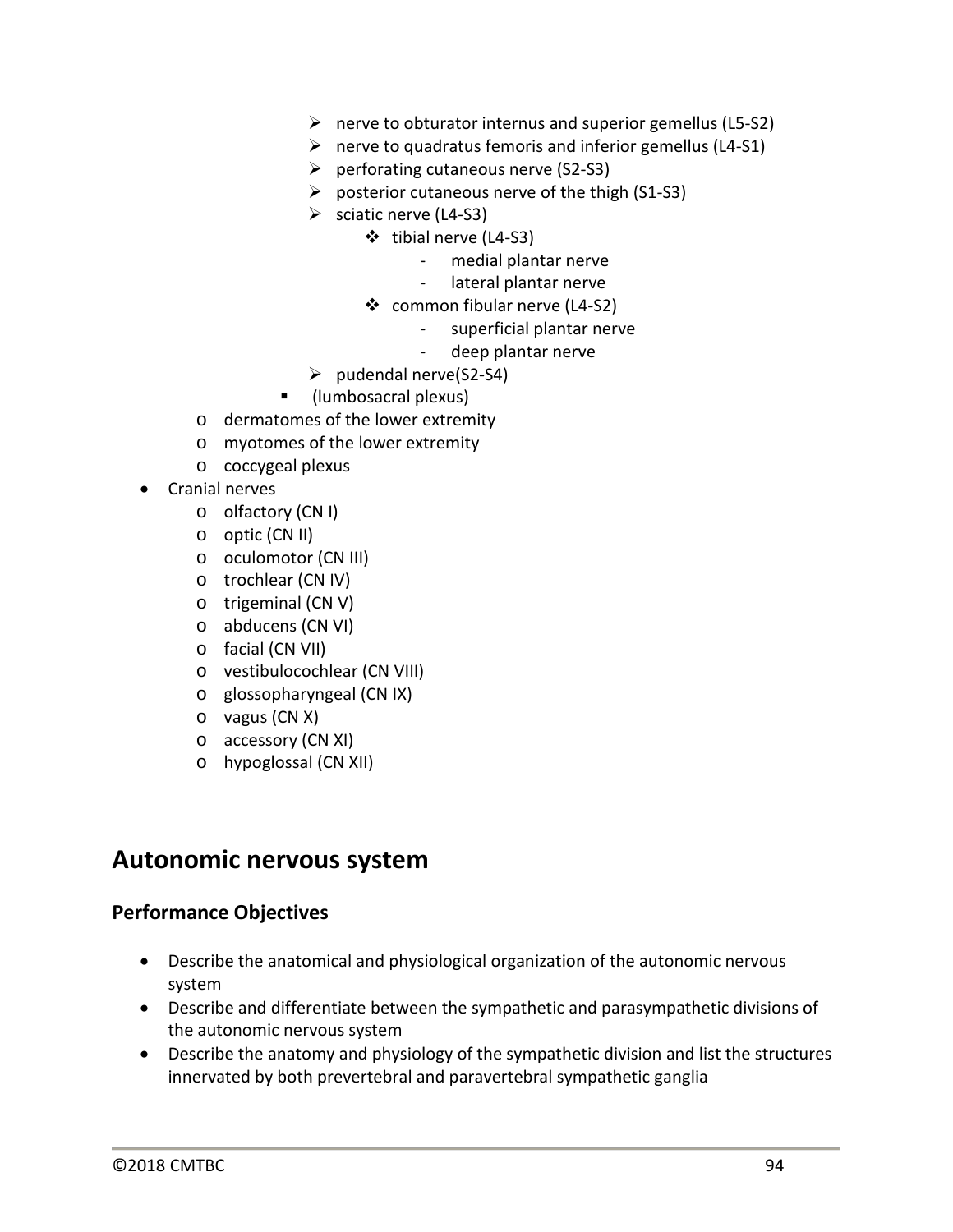- Describe the anatomy and physiology of the parasympathetic division and list the structures innervated
- Describe the craniosacral parasympathetic and thoracolumbar sympathetic outflows and the structures innervated by each
- List the major autonomic nervous system neurotransmitters and their receptors
- Describe the special effects of sympathetic and parasympathetic stimulation and autonomic reflexes
- Describe the control of the autonomic nervous system by the hypothalamus

### **Content**

- Anatomy of autonomic motor pathways
	- o anatomical components
		- **P** preganglionic neurons
		- **autonomic ganglia**
		- **Parager** postganglionic neurons
		- ullet autonomic plexuses
	- o anatomy of the sympathetic division
		- **spinal nerves**
		- cephalic periarterial nerves
		- sympathetic nerves
		- **splanchnic nerves** 
			- $\triangleright$  to abdominopelvic organs
			- $\triangleright$  to adrenal medulla
	- o anatomy of the parasympathetic division
- Neurotransmitters and receptors
	- o cholinergic neurons and receptors
	- o adrenergic neurons and receptors
	- o receptor agonists and antagonists
- Physiology of the autonomic nervous system
	- o autonomic tone
	- o sympathetic and parasympathetic responses
		- **distribution**
		- **IDUCATE:** location of preganglionic neurons
		- **associated ganglia**
		- **axon length and divergence**
- Integration and control of autonomic functions
	- o autonomic reflexes
	- o autonomic control by higher centres

# **Clinical and pathological considerations**

## **Performance Objectives**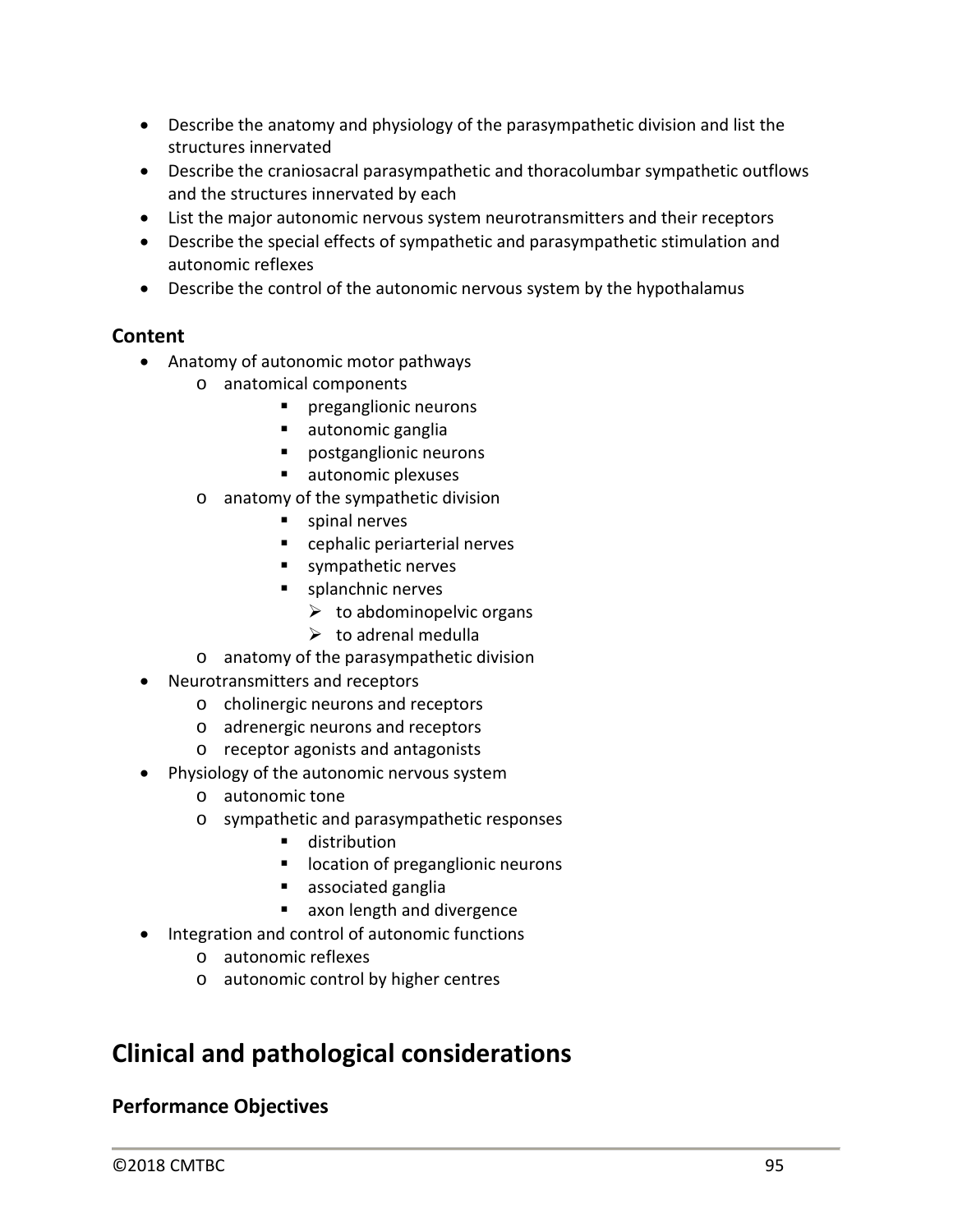- Define and describe diseases, degenerative diseases and disorders of the central nervous system
- Define and describe injuries and trauma to the central nervous system
- Define and describe focal dysfunctions of the frontal, parietal, and temporal lobes
- Define and describe global-diffuse disorders of the cerebrum
- Define and describe headaches of intracranial and extracranial origins and differentiate these from migraine and other vascular headaches
- Define and describe disorders of somatic nerve function
- Define and describe disorders of the peripheral nervous system
- Describe the repair of peripheral axons following injury
- Define and describe various neuropathies
- Describe the physiology of nerve root compression
- Define and describe the signs and symptoms of peripheral nerve and nerve root compression
- Describe the manifestations of nerve root pain
- Define and describe basal nuclei disorders
- Define and describe lesions of the plexuses
- Define and describe the common nerve root compression/entrapment syndromes
- Define and describe cranial nerve lesions

- Encephalitis
- Meningitis
- Cerebral abscesses
- Neoplasms
- Toxic deficiency and metabolic disorders
- Stroke/cerebrovascular accident
- Cerebral palsy
- Alzheimer's disease
- Huntington's disease/chorea
- Parkinson's disease (hypo- and hyperkinetic disorders)
- Amyotrophic Lateral Sclerosis (Lou Gehrig's disease)
- Friedreich's ataxia
- Spinal muscular atrophy
- Demyelinating diseases
- Senile dementia
- Head trauma, spinal cord injury
- Schizophrenia, bipolar, depression
- Polio and post-polio syndrome
- Upper motor neuron lesions
- Lower motor neuron lesions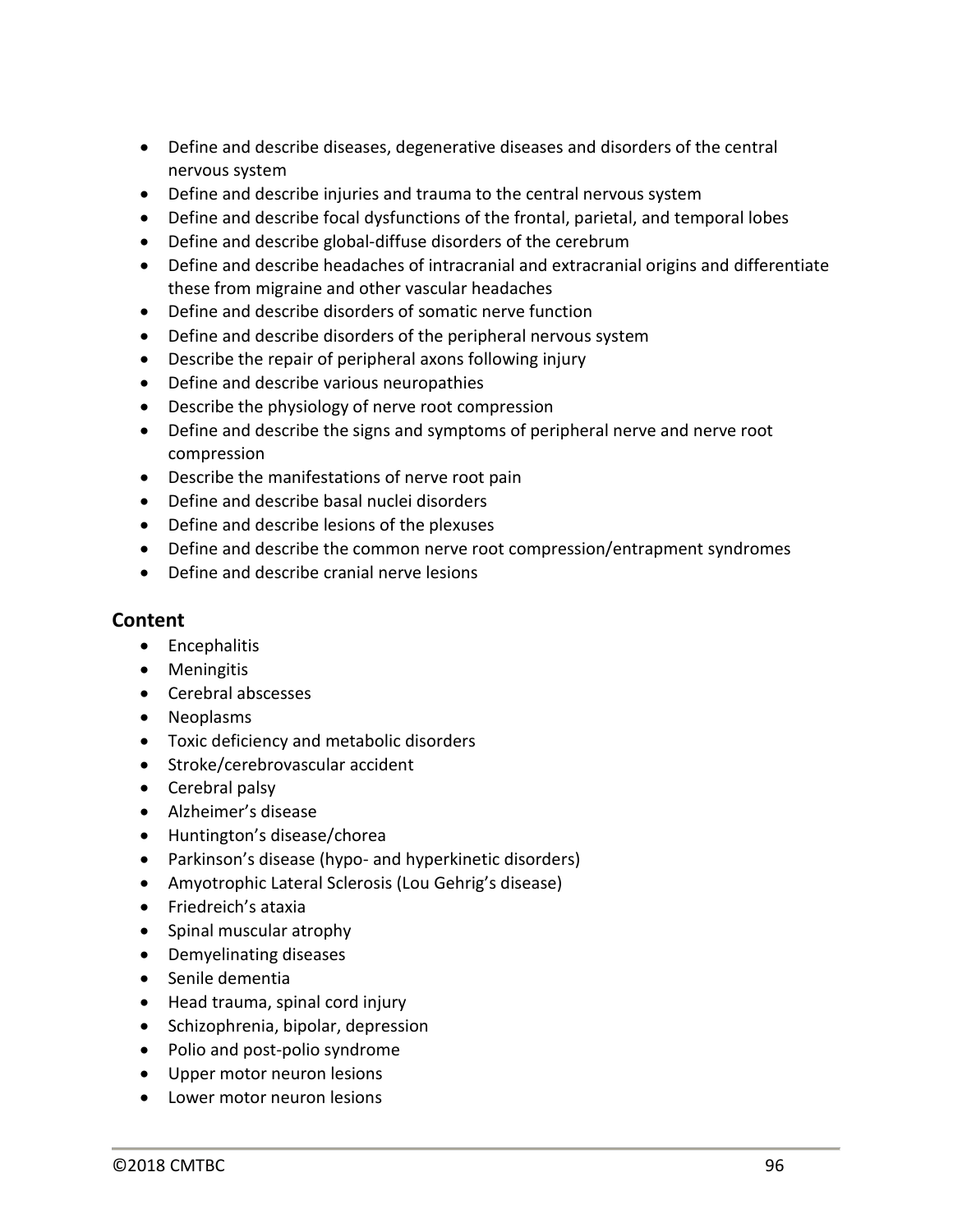- Neurapraxia, axonotmesis, neurotmesis
- Neuritis, neuralgia (shingles postherpetic neuralgia), radiculalgia, radiculitis, causalgia
- Tremors, chorea, athetosis, dystonia, myoclonus, tics
- Common nerve entrapment syndromes
	- o median nerve compression
		- **Part of the syndrome**
		- anterior interosseous syndrome
		- carpal tunnel syndrome
	- o ulnar nerve compression
		- cubital tunnel syndrome (Tardy ulnar palsy)
		- ulnar tunnel syndrome (Guyon's tunnel syndrome)
	- o radial nerve compression
		- $\blacksquare$  crutch palsy
		- **Saturday night palsy**
		- **P** posterior interosseous syndrome
		- cheiralgia paresthetica
	- o suprascapular nerve entrapment
	- o axillary nerve palsy
	- o long thoracic nerve entrapment
	- o Horner's syndrome
	- o meralgia paresthetica
	- o tarsal tunnel syndrome
	- o fibular nerve syndrome
	- o sciatica
	- o femoral nerve syndrome
	- o obturator nerve syndrome
	- o anterior and posterior compartment syndromes
	- o piriformis syndrome
	- o thoracic outlet syndrome
	- o cauda equina syndrome
- Erb's paralysis (Erb-Duchenne paralysis)
- Klumpke's paralysis (Dejerine-Klumpke paralysis)
- Cranial nerve lesions
	- o CN V Trigeminal neuralgia (tic douloreaux)
	- o CN VII Bell's palsy
	- o CN IX Glossopharyngeal neuralgia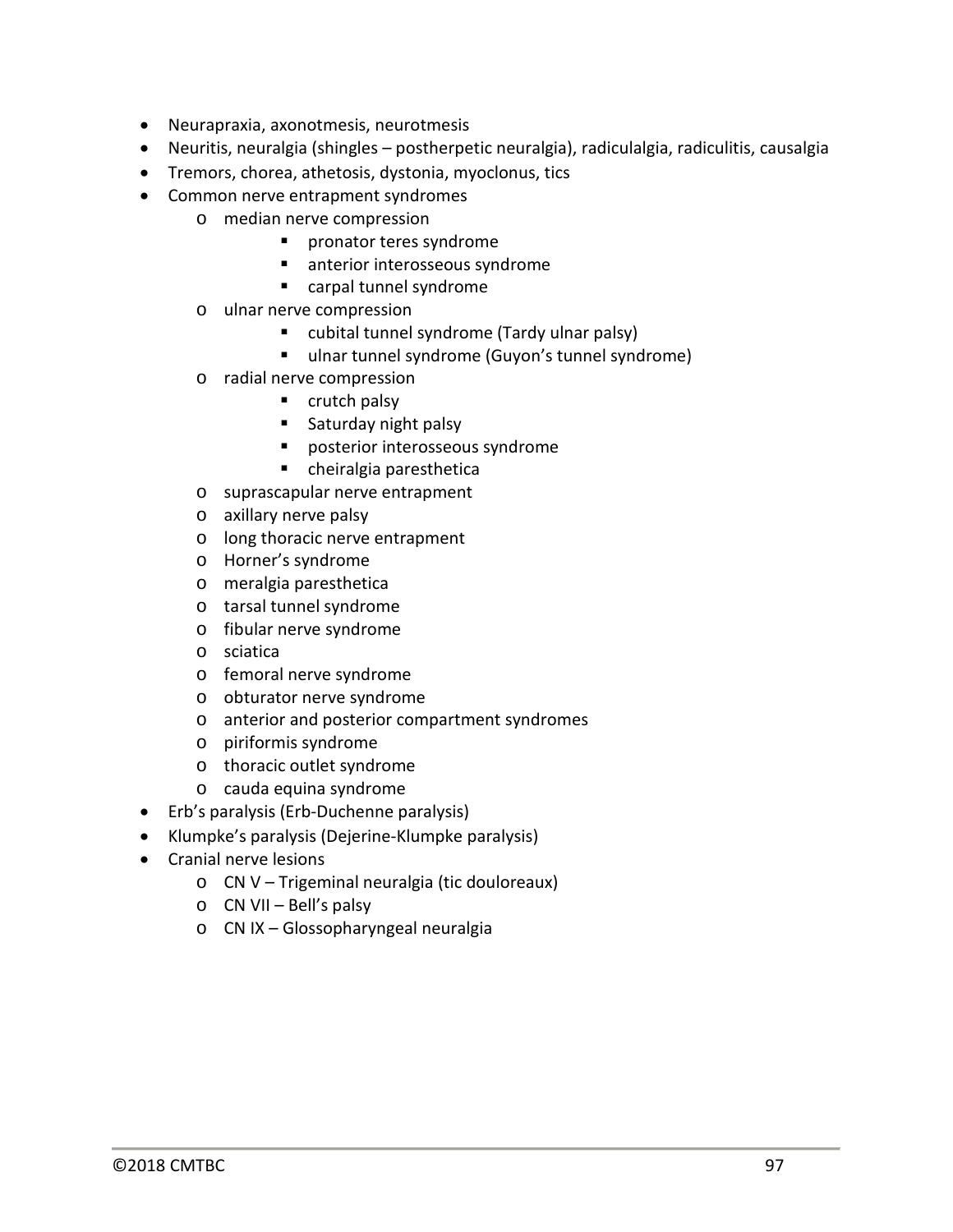# **COMMUNICATION**

### **Performance Objectives**

- Demonstrate understanding of communication strategies in the context of patientcentred care
- Demonstrate professional communication skills in all professional encounters
- Build rapport and use empathetic responses in the therapeutic relationship as appropriate
- Recognize and avoid non-facilitative behaviours and statements
- Demonstrate knowledge and ability to communicate effectively with other health professionals and the public
- Identify and describe personal and interpersonal sources of conflict
- Recognize and practice constructive problem solving skills with patients, colleagues and others
- Perform comprehensive clinical assessment interviews
- Create and maintain appropriate professional documentation

- Professional communications
	- o vocabulary and style of speech
	- o writing and reporting skills
	- o conduct and behaviour
	- o critical thinking, summarization and presentation
	- o CMTBC Standards of Practice and requirements related to health care record keeping
- Communication skills in the therapeutic relationship
	- o process and components of communication: verbal and nonverbal
	- o active listening
	- o observation
	- o rapport and empathy
	- o feedback
	- o transference and counter-transference
	- o managing boundaries in communication
	- o obtaining patient consent, consistent with statutory requirements and profession-specific standards
	- o ensure and enhance patient engagement in treatment planning
	- o patient education
- Conflict resolution and problem solving
	- o feedback and constructive criticism
	- o dynamics of conflict, functional and dysfunctional conflict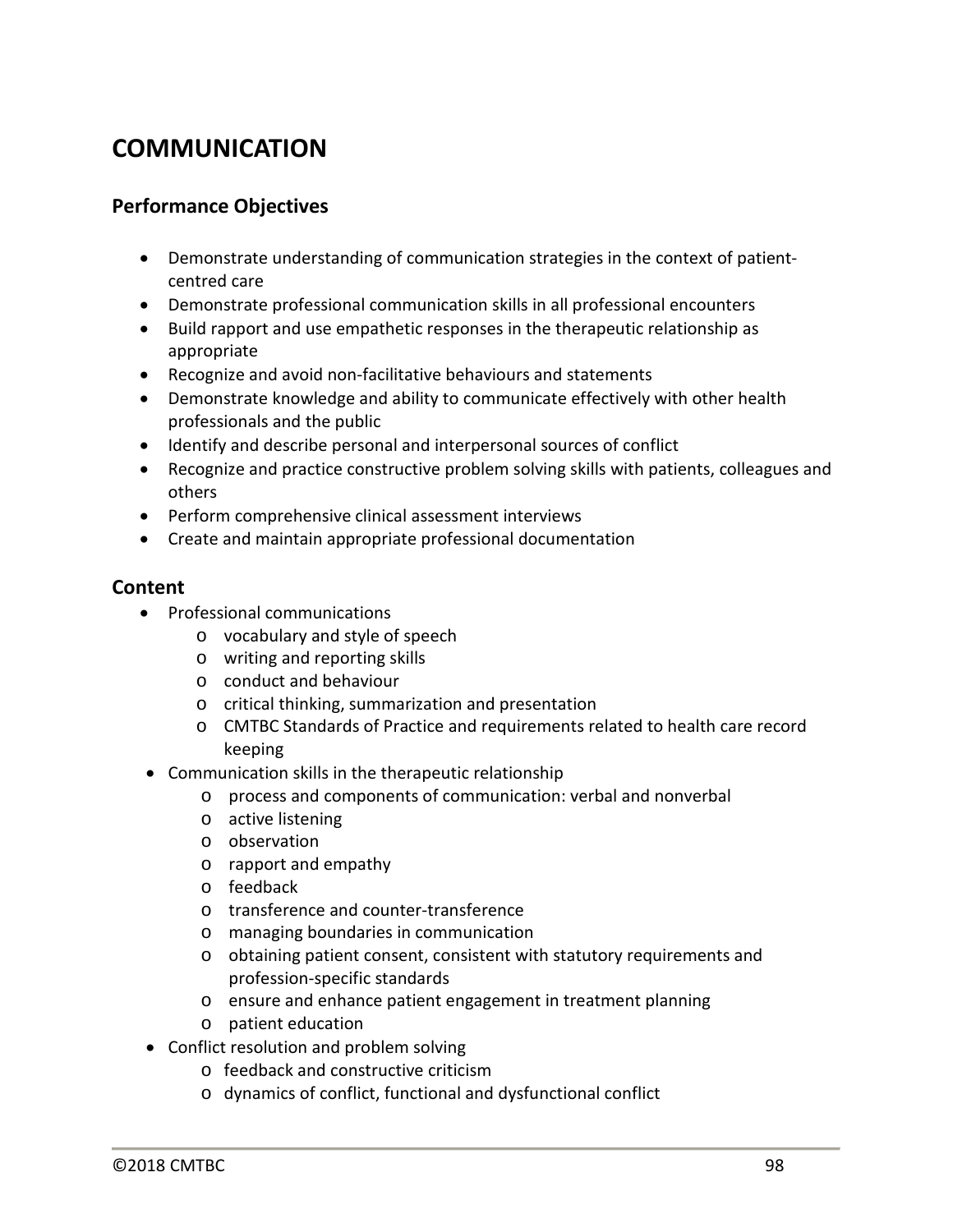- o crisis handling and intervention
- o documenting conflict; referral and resources
- Intra-professional and inter-professional communication
	- o verbal and written communications with peer groups and with other health care professionals
	- o inquiries, liaison and documentation in practice management
	- o professional presentations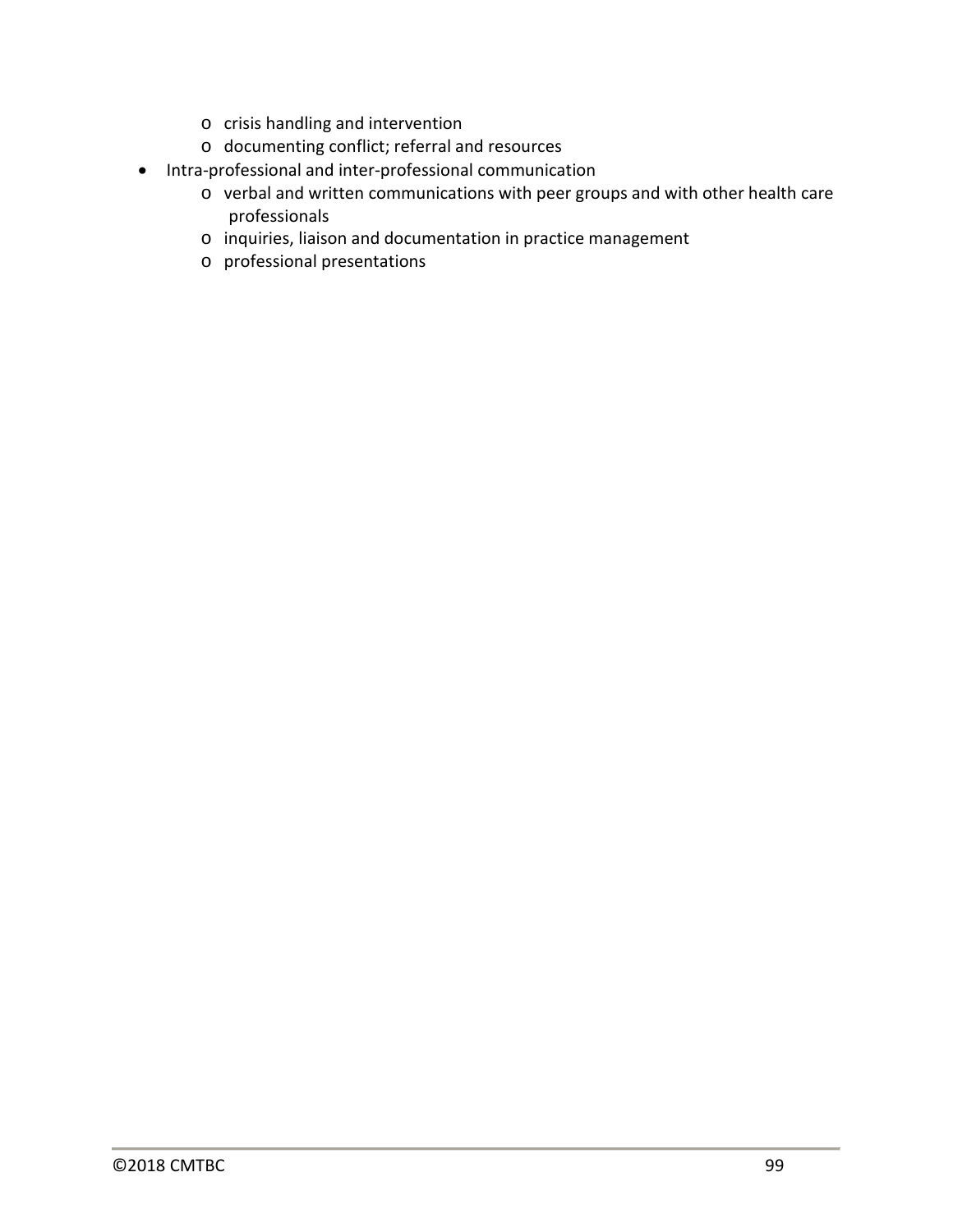# **ETHICAL, PROFESSIONAL and LEGAL ISSUES**

## **Ethical and Professional Issues**

### **Performance Objectives**

- Demonstrate knowledge of the health care system in Canada and provincial/territorial jurisdictions
- Explain the role of regulation of health professions
- Comply with national, provincial, and regulatory requirements
- Explain the purpose of a profession's code of ethics
- Demonstrate knowledge of and compliance with CMTBC's Code of Ethics
- Demonstrate ability to work effectively toward resolution of ethical issues and challenges
- Recognize and describe professionalism, and apply this knowledge to the expected conduct of health care professionals
- Demonstrate knowledge of confidentiality, patient's informed consent, patient's right of refusal of treatment, and continuity of care requirements
- Demonstrate understanding of personal and professional boundaries in the context of the therapeutic relationship
- Demonstrate knowledge of and compliance with CMTBC's Standards of Practice
- Recognize and demonstrate a professional approach to issues that may be perceived to be, or are directly associated with sexuality and gender-specific considerations, including and not limited to disrobing, arousal, breast care, and treatment of sensitive areas
- Recognize and demonstrate a professional approach to issues associated with physical, mental, and emotional wellbeing
- Identify and differentiate between therapeutic and non-therapeutic touch, and therapeutic and non-therapeutic settings
- Demonstrate understanding and respect for the therapeutic relationship
- Recognize and employ behaviours and actions that enhance the therapeutic relationship

- CMTBC's Standards of Practice, Bylaws, Code of Ethics, provincial legislation related to the practice of massage therapy in BC and in Canada, and other regulatory requirements including the Human Rights Code of BC
- Patient-centred care
- Professional responsibilities in regard to unethical conduct of peers (*Health Professions Act*)
- Prevention of abuse of patients, both inadvertent and otherwise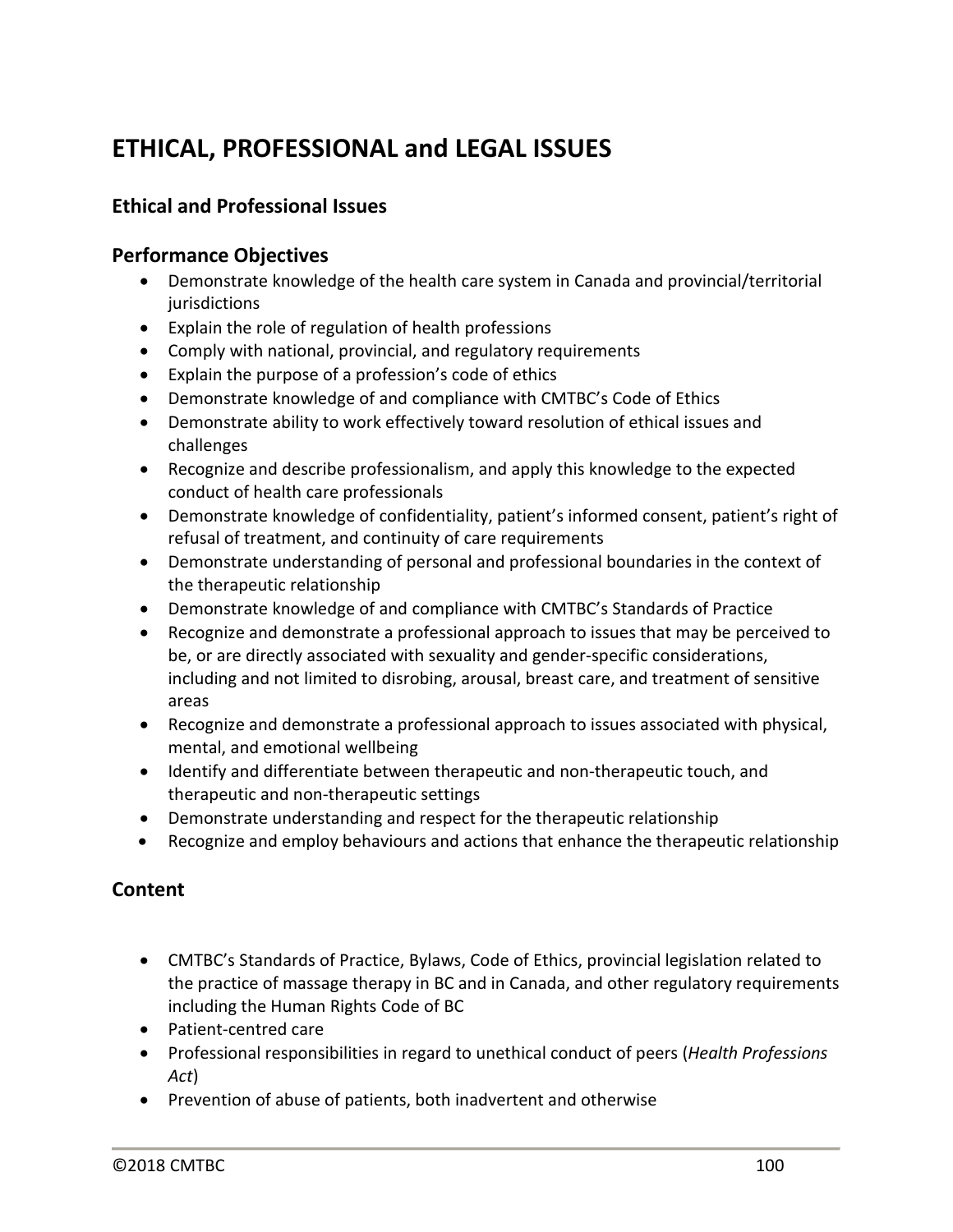- Professional responsibilities in regard to safety of patients in varied treatment settings
- Roles of personal and professional values in ethical decision-making; understanding personal bias
- Comprehensive understanding of personal and professional boundaries in theory and in practice
- Boundary issues that arise during massage treatment, including and not limited to draping, therapist body use, communication, touch, and inadvertent contact with patient
- Laws and practical application of requirements for patient confidentiality
- Laws and practical application of requirements for informed consent
- Therapist behaviours that encourage or define professional boundaries
- Therapist behaviours that ensure confidentiality of patient information
- Recognition of appropriate and inappropriate touch / contact
- Types of boundary violations, including and not limited to physical, emotional, psychological, financial, and social
- Issues and continuum of boundary violations in therapeutic relationships
- Issues related to gender that may require consideration in massage therapy treatment
- Management of transference and counter transference in the therapeutic relationship, in the context of professional boundaries and patient-centred care
- Cultural, social, gender, age and other considerations that may impact the therapeutic relationship
- Professional behaviour in response to a patient's needs, unusual or otherwise
- Boundary and trust issues in varied therapeutic settings (eg hospital, geriatric facility, hospice, etc)
- Professional trustworthiness and honesty

### **Legal Issues**

### **Performance Objectives**

- Demonstrate clear understanding and practical knowledge of regulations and legislation that govern registered massage therapists in British Columbia and across Canada
- Demonstrate understanding of the structure and function of the College of Massage Therapists of British Columbia and its relationship to the Ministry of Health, Government of British Columbia
- Identify all requirements for registration with the College of Massage Therapists of British Columbia

## **Content:**

### **Legislation**

• *Health Professions Act*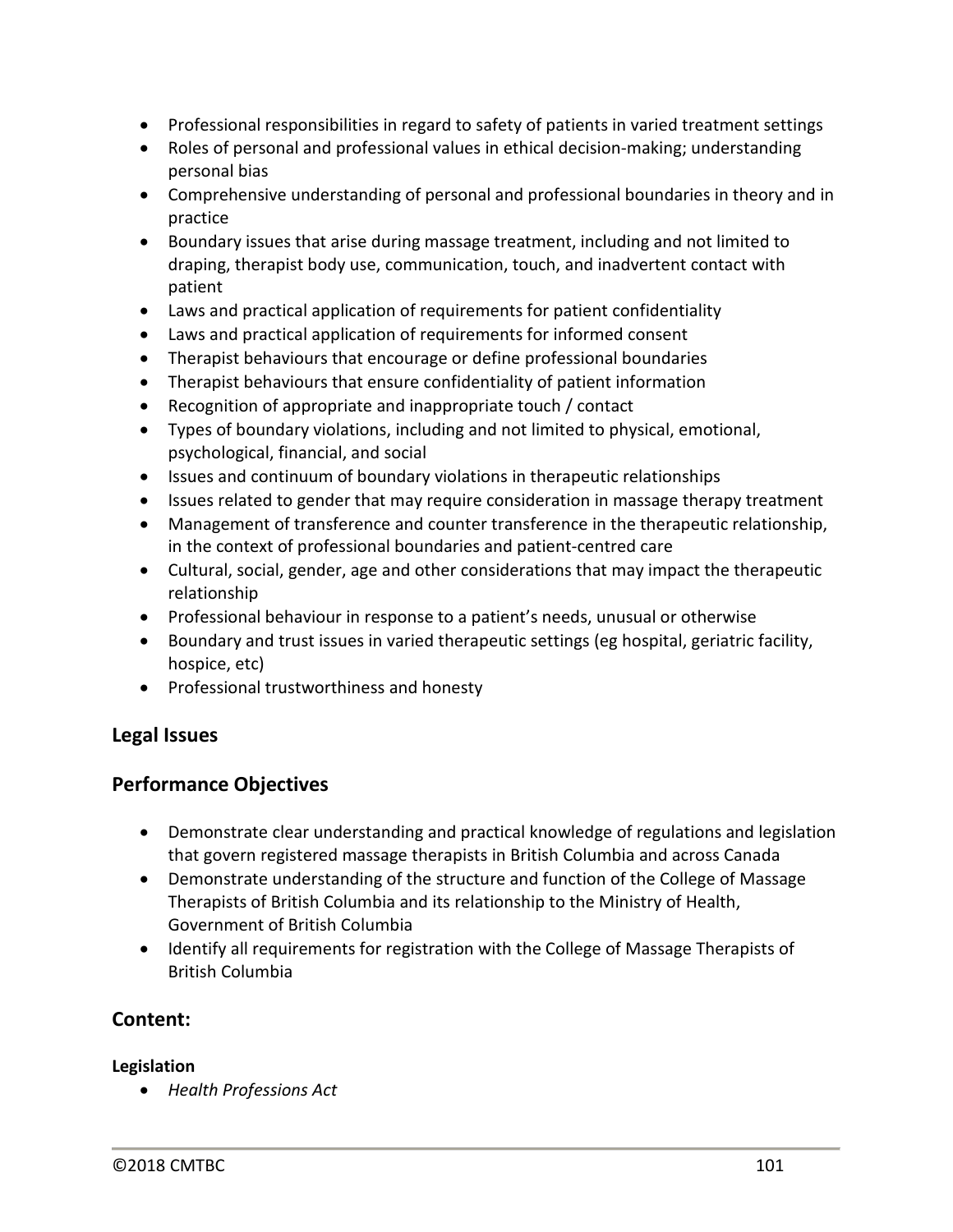- *Health Professions General Regulation*
- *Massage Therapists Regulation*
- *Health Care (Consent) and Care Facility (Admission) Act*
- *Infants Act*
- *Personal Information Protection Act*
- *Child, Family and Community Service Act*
- *Adult Guardianship Act*
- *Criminal Records Review Act*
- *Medicare Protection Act*
- *Human Rights Code, BC*
- Bylaws of the College of Massage Therapists of British Columbia
- CMTBC, Code of Ethics
- CMTBC, Standards of Practice
- CMTBC, Notices to the Profession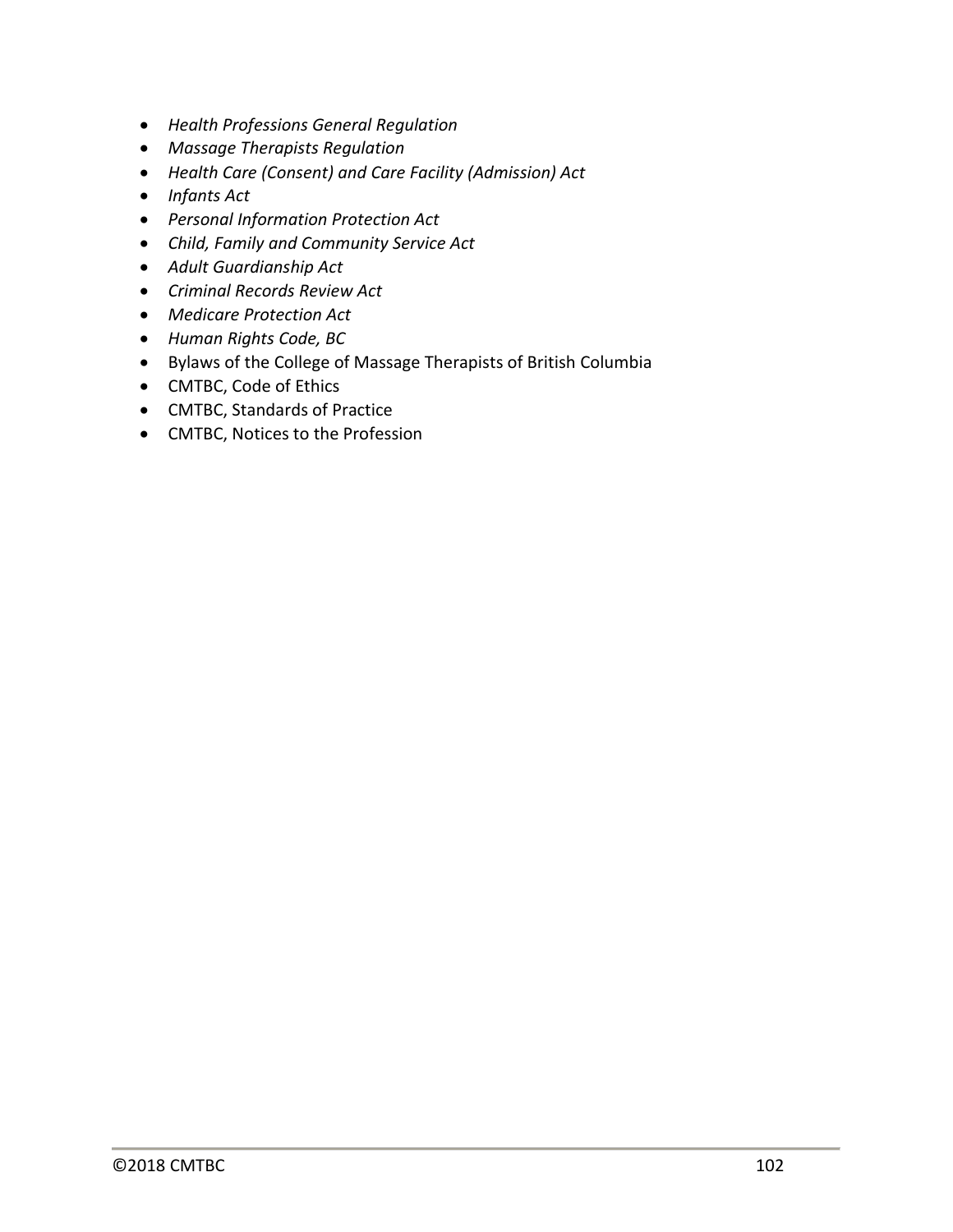## **KINESIOLOGY**

### **Performance Objectives**

- Demonstrate understanding of kinetic chains, open and closed
- Identify types of lever systems based on an understanding of kinetics, fulcrums, weights, and torques
- Define and apply concepts and principles of joint surfaces and movements in clinical applications
- Define and apply types of muscle contraction as well as the concept of muscular interaction
- Demonstrate understanding of length-tension relationships and relate them to active and passive weakness

- Principles of movement
- Lever functions and classifications
- Types of muscle work
- Muscle forces
- Gravity
	- o centre of gravity
	- o forces of gravity
	- o lines of gravity
- Location of mass centres
	- o centres of rotation
	- o axes
- Force vectors
- Biomechanics of movement how the body moves at specific joints when it relates to force
- Functional movement how muscle groups work together
- Gait, weight bearing and non-weight bearing
- Lifting
- Grasps
	- o power grip
		- hook
		- **u** cylinder
		- $f$ ist
		- spherical
	- o precision or prehension grips
		- **three-point chuck, three-fingered prehension or digital prehension**
		- lateral key, pulp-to-side pinch, lateral prehension or subterminolateral opposition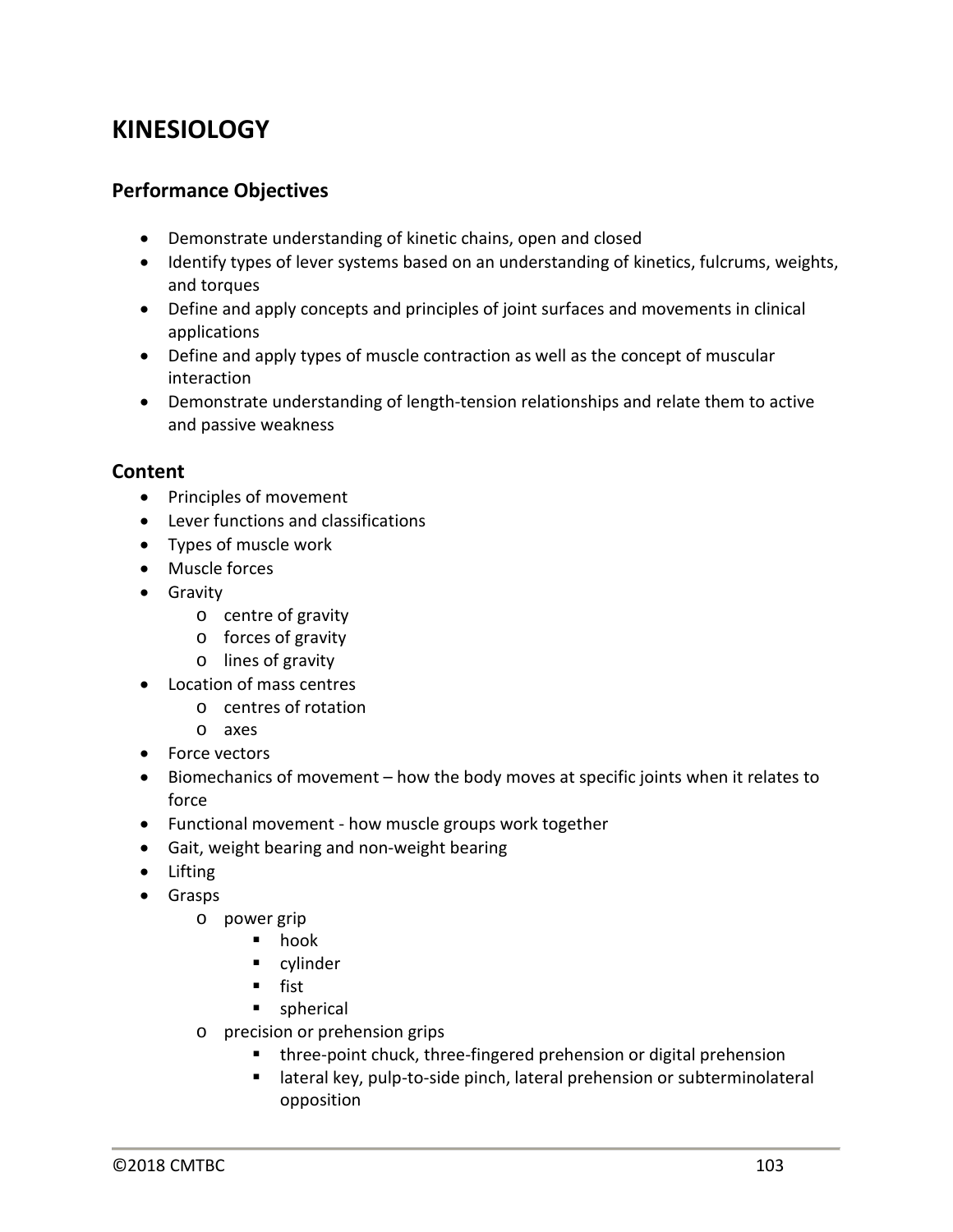- tip pinch, tip-to-tip prehension, or terminal opposition
- Joint surfaces and movements
- Arthrokinematics
	- o concave/convex rule
- Osteokinematics
- Closed pack position-patterns of restriction
- Exercise therapy
	- o exercise rehabilitation
	- o post rehabilitation
	- o corrective exercise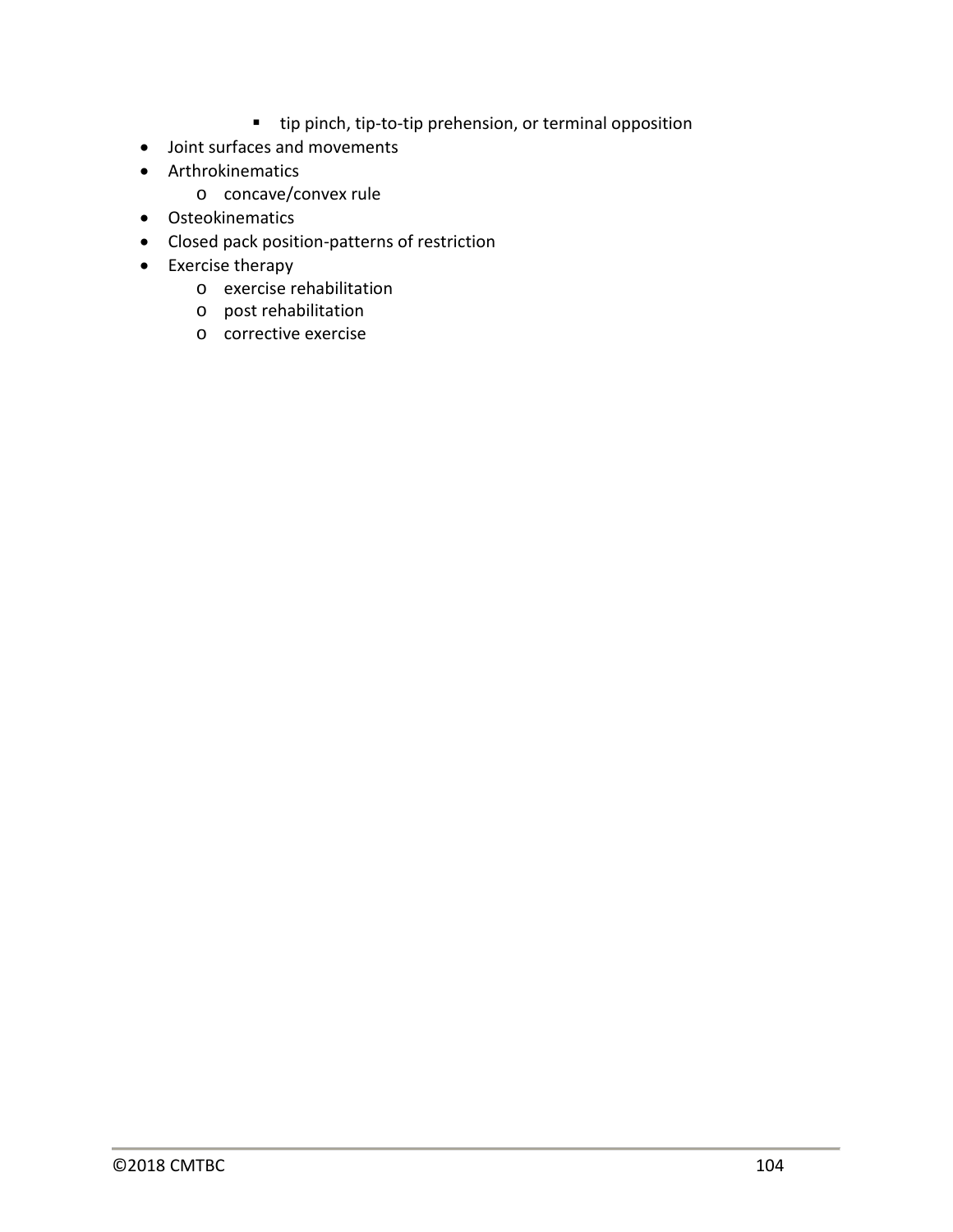## **NUTRITION**

### **Performance Objectives**

- Demonstrate understanding of nutrition as an element of shared foundational knowledge amongst health professionals
- Define nutrition and develop critical thinking in the field of nutrition
- Define and describe the nutritive values of carbohydrates, lipids and proteins
- Define and describe the nutritive values of vitamins and minerals
- Define and describe the roles of water in nutrition
- Define and describe medical dietary considerations

- Nutrition
	- o nutrients and non-nutrients in foods
	- o the relationship between nutrition and disease prevention
- Carbohydrates
	- o nutritive values of carbohydrates
	- o dietary requirements of carbohydrates
	- o types of carbohydrates
	- o food sources of carbohydrates
	- o Dietary Reference Intake for carbohydrates
- Lipids
	- o nutritive values of lipids
	- o dietary requirements of lipids
	- o types of dietary lipids
	- o food sources of lipids
	- o Dietary Reference Intake for lipids
- Proteins
	- o nutritive values of proteins
	- o dietary requirements of proteins
	- o essential and non-essential amino acids
	- o types of proteins food sources of proteins
	- o Dietary Reference Intake for proteins
- Vitamins
	- o nutritive values of vitamins
	- o functions of water soluble and lipid soluble vitamins
	- o food sources of vitamins
	- o dietary requirements of vitamins
	- o absorption of vitamins
	- o functions of vitamins and antioxidants
	- o role of water and lipids in vitamin metabolism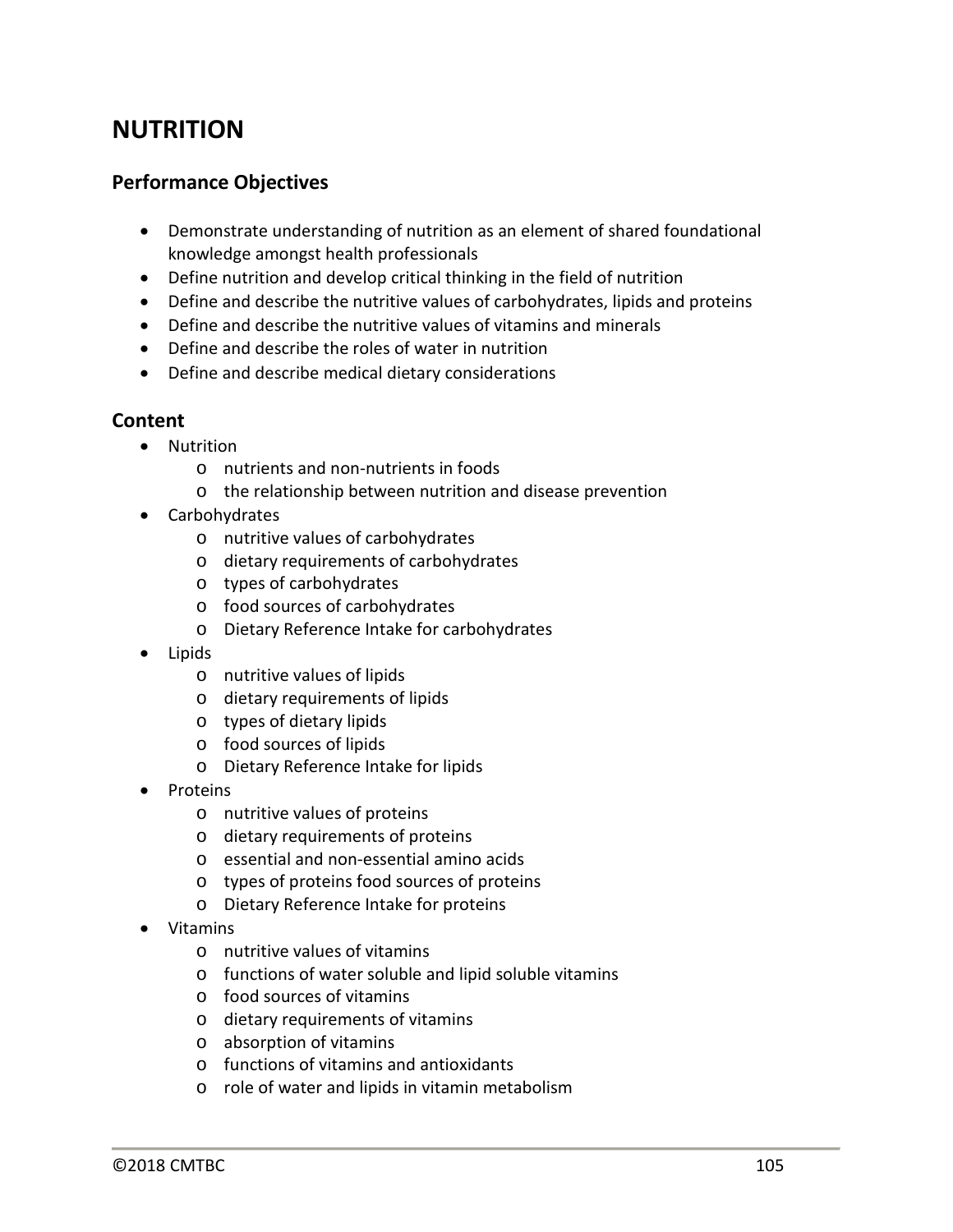- o Dietary Reference Intake for vitamins
- Minerals
	- o nutritive values of minerals
	- o function(s) of major and trace minerals
	- o food sources of major and trace minerals
	- o absorption of major and trace minerals
	- o Dietary Reference Intake for major and trace minerals
- Water
	- o physiological need for water and the mechanism for regulating thirst
- Nutritional deficiencies
- Dietary considerations
	- o life stages
	- o illness, injury and tissue recovery
	- o athletics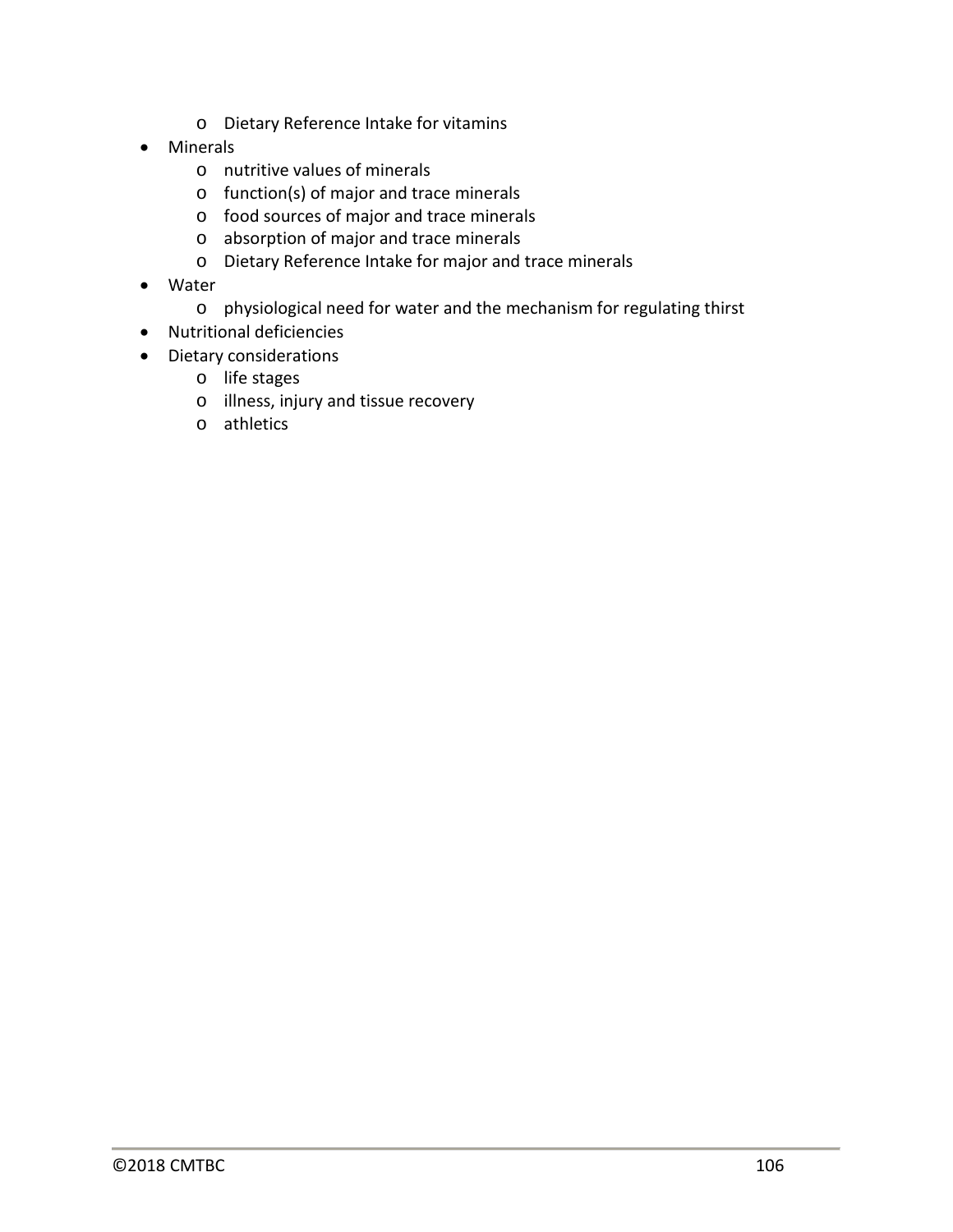# **UNDERSTANDING PAIN AND STRESS**

### **Performance Objectives**

- Demonstrate an understanding of the impact of stress on acute and/or chronic pain
- Demonstrate an understanding of stress as a source of pain and pain as a source of stress
- Recognize and differentiate among types of pain
- Administer appropriate pain scales and pain measurements as needed
- Assess pain
- Recognize clinical presentations of stress and/or pain-related syndromes and disorders
- Differentiate between known causes and unidentifiable causes of pain
- Identify methods of stress/pain management including those used by other health care professionals
- Understand the context and impact of pain in a patient's life, and develop realistic strategies for minimizing the impact of pain
- Recognize when the patient's stress-associated pain exceeds the registrant's scope of practice

- Definition of stress, hypostress, eustress, hyperstress, distress
- The effects of stress-related hormones
	- o adrenaline/epinephrine
	- o noradrenaline/norepinephrine
	- o cortisol
- Types of pain
	- o acute
	- o sub-acute
	- o chronic
	- o intractable
	- o somatic
	- o systemic
	- o radicular
	- o functional
	- o psychogenic
	- o referred
	- o neurogenic
	- o radiating
	- o phantom
- Dimensions of pain
	- o physiological
		- o sensory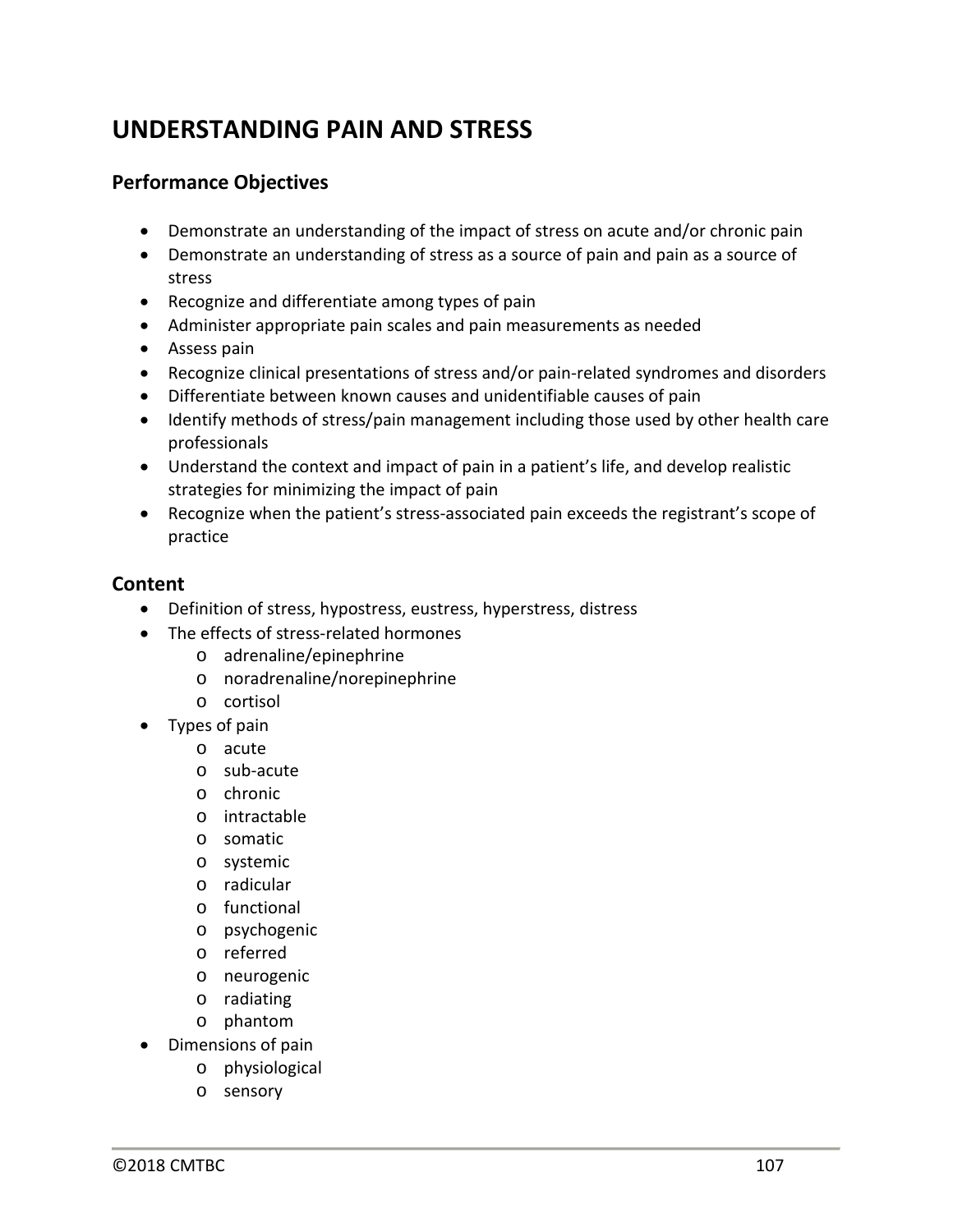- o affective
- o cognitive
- o behavioural
- o sociocultural-ethnocultural
- Pain and tension cycle specific to patient's presentation of injury, illness and/or stress
- The pain-gating mechanism, specificity theory of pain, patterning theory of pain
- Anatomy, physiology and pathology relevant to stress disorders, or disorders with a major stress component including
	- o mood disorders
	- o cognitive disorders
	- o eating disorders
	- o post-traumatic stress disorder
	- o substance abuse
	- o addiction
	- o pain and stress component of chronic illness or disability
	- o stress component of grief, personal loss, social instability, rapid change
- Respiratory assessment related to pain and stress, as relevant
- Techniques to facilitate breathing re-education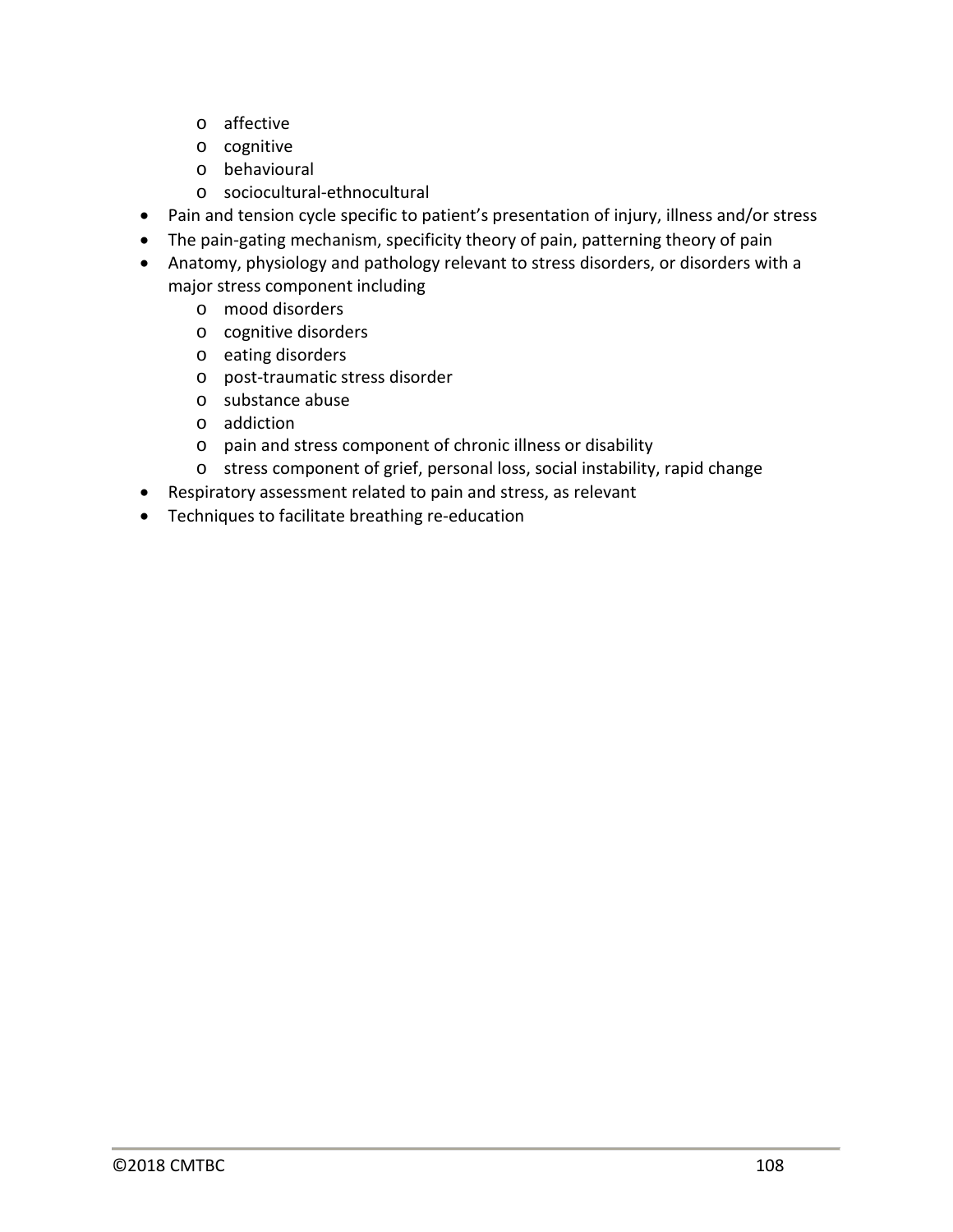## **PHARMACOLOGICAL CONSIDERATIONS**

### **Performance Objectives**

- Define a drug, explain how drugs are classified, list the common classes of drugs, and describe the uses and effects of each class
- Describe the rationale for careful history taking that includes knowledge of the patient's use of pharmaceutical and over-the-counter medication
- Demonstrate the importance of identifying contraindications and precautions with respect to use of pharmaceutical and over-the-counter medication by patients seeking massage therapy treatment
- Demonstrate knowledge of a drug's profile as it relates to massage therapy practice and make treatment modifications to ensure safe and effective treatment delivery

#### **Content**

- General principles and terminology of pharmacology
	- o brand name
	- o generic name
	- o use/indications
	- o mechanism of action
	- o half life
	- o absorption/bioavailability/bioequivalence
	- o drug interactions
	- o photosensitivity reactions
	- o metabolism of drugs
	- o elimination of drugs
	- o administration of drugs
- Classifications of drugs
	- o antipyretics
	- o analgesics
	- o antimalarial drugs
	- o antibiotics
	- o antiseptics
- Common classes of drugs and their uses and effects for
	- o pain and inflammation
	- o cardiovascular disease
	- o diabetes mellitus and metabolic disorder
	- o mood disorders
	- o respiratory disorders
	- o gastrointestinal tract or digestive system
	- o central nervous system
	- o musculoskeletal system
	- o skin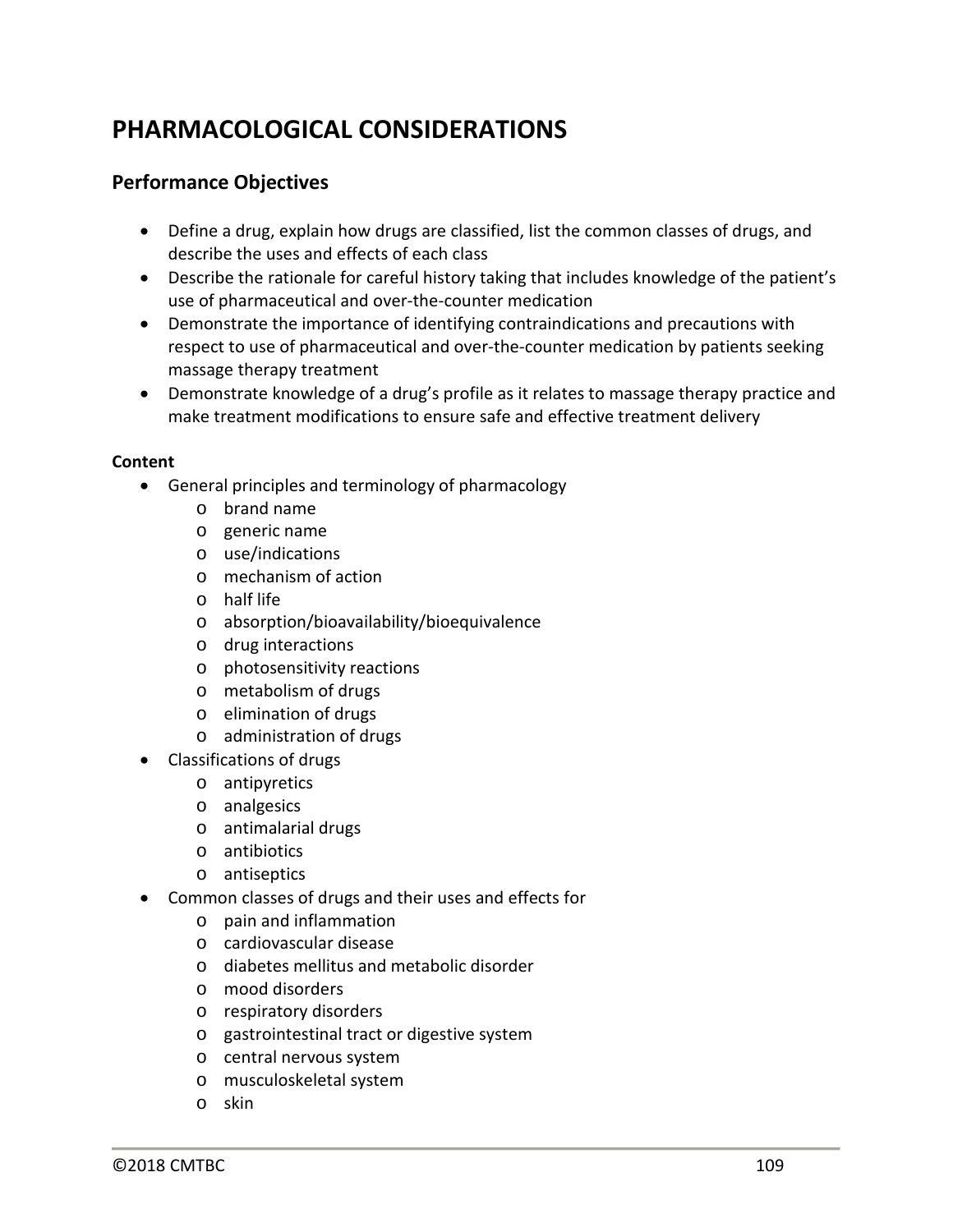- o infections and infestations
- o allergic disorders
- o obstetrics and gynecological disorders
- Considerations in case history taking
	- o potential of drugs and drug combinations to affect assessment results, including the clinical case history
	- o potential of drugs and drug combinations to affect treatment planning and scheduling
	- o impact of duration of drug use as it relates to massage treatment planning
	- o contraindication and precautions to treatment
	- o alterations to sensory perception of treatment applications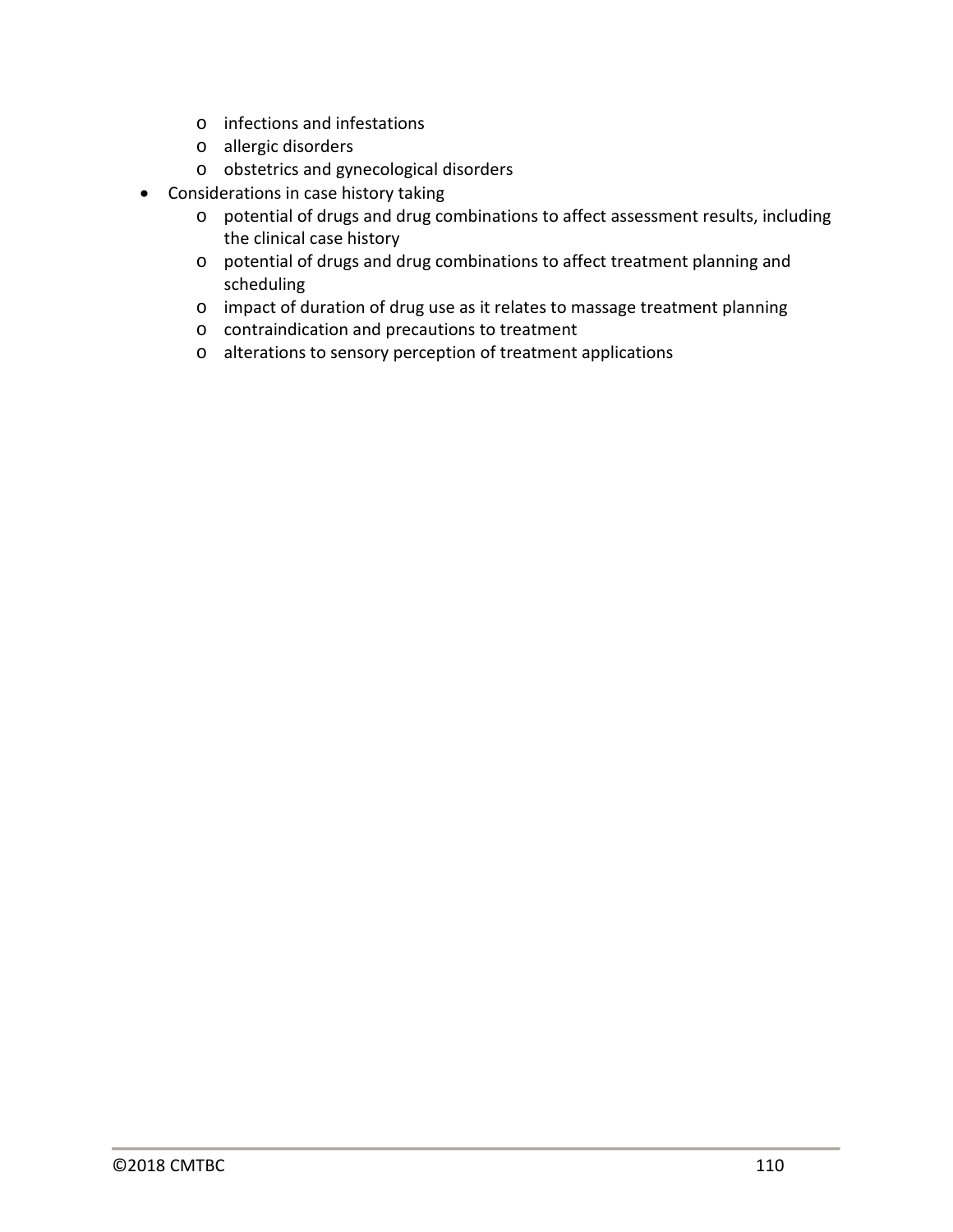# **PUBLIC HEALTH CONSIDERATIONS**

### **Performance Objectives**

- Identify activities, environmental adaptations, and other contributing factors in workplace injuries and time off work, including but not limited to headache, low back pain, and repetitive strain injuries
- Collaborate with other health care professionals to provide appropriate care in team settings as indicated
- Summarize the range of community resources available for referrals to provide ongoing patient support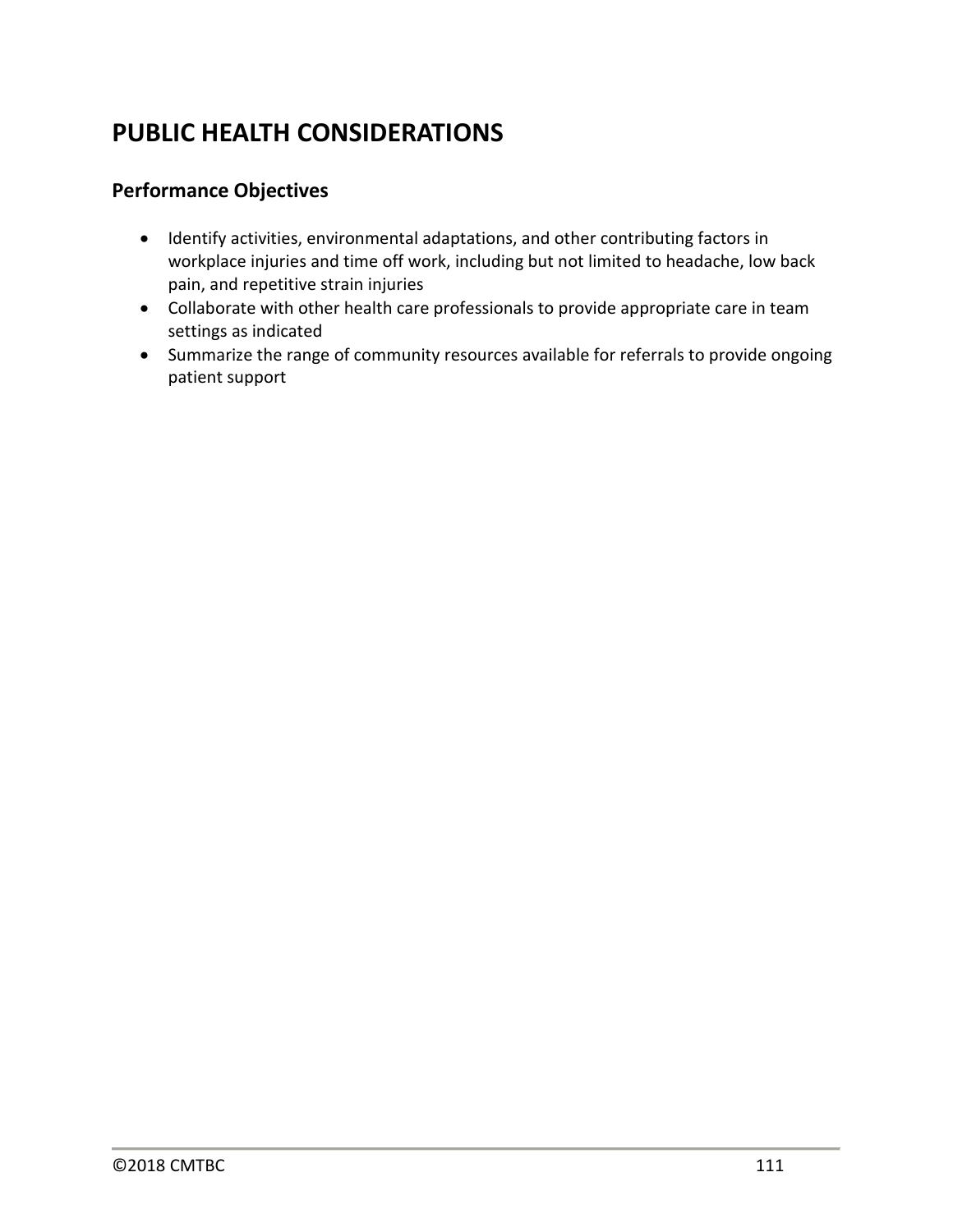# **RESEARCH LITERACY**

### **Performance Objectives**

- Demonstrate understanding of the meaning of evidence-based practice in the context of massage therapy
- Demonstrate research literacy
- Demonstrate understanding of the peer review process in science
- Undertake a literature search Summarize the strengths and weaknesses of common scientific research designs
- Demonstrate understanding of components of a research article
- Describe the application of statistics to clinical evidence
- Understand the use of basic descriptive statistics of distribution (mean, median, mode, standard deviation)
- Describe practices in choosing a population/research sample for inclusion in a study
- Distinguish between validity and reliability and explain their significance to research
- Evaluate the validity claim of clinical evidence
- Identify patient-oriented evidence that has the potential to change practice Explain the role of an ethics review in scientific research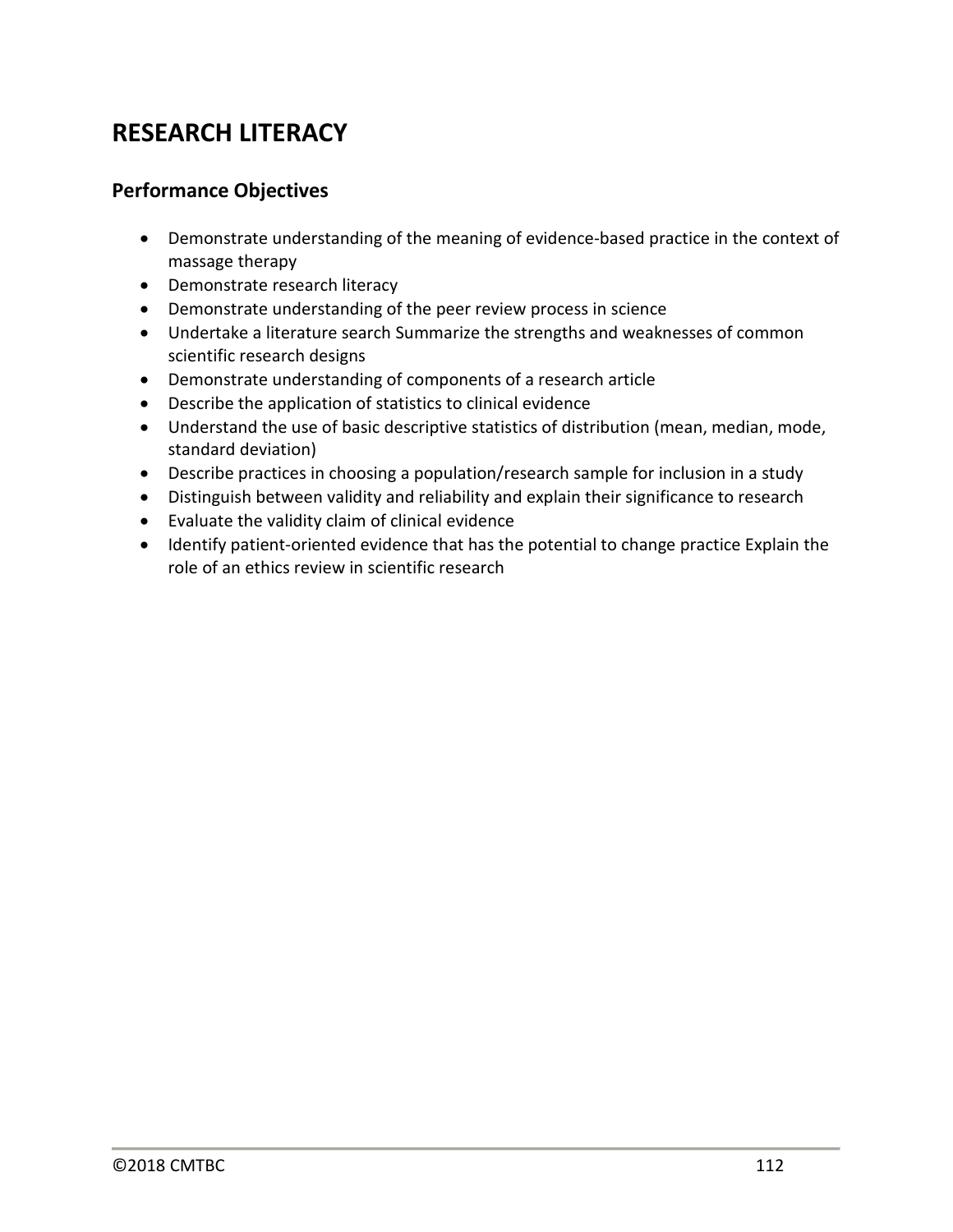# **SELF CARE**

### **Performance Objectives**

- Identify and practice methods for maintaining the physical, mental and emotional health of the massage therapist
- Identify and practice proper biomechanics beneficial to physical ease and treatment efficiency
- Recognize stress factors in massage therapy practice and introduce corresponding methods of prevention
- Recognize and describe personal, physical, emotional and knowledge-based strengths and weaknesses and conduct ongoing self-assessment of competence to practice
- Recognize and discuss how personal values, attitudes and ethics influence professional values, attitudes and ethics

#### **Content**

- Physical, mental and emotional requirements of practice
	- o norms and expectations of physical fitness
	- o physical exercise and its relationship to stress physiology
	- o relationships of lifestyle habits to physical, mental and emotional health and consequent influence in health care practice
	- o benefits of relaxation and stress-reduction techniques
	- o personal and professional boundary management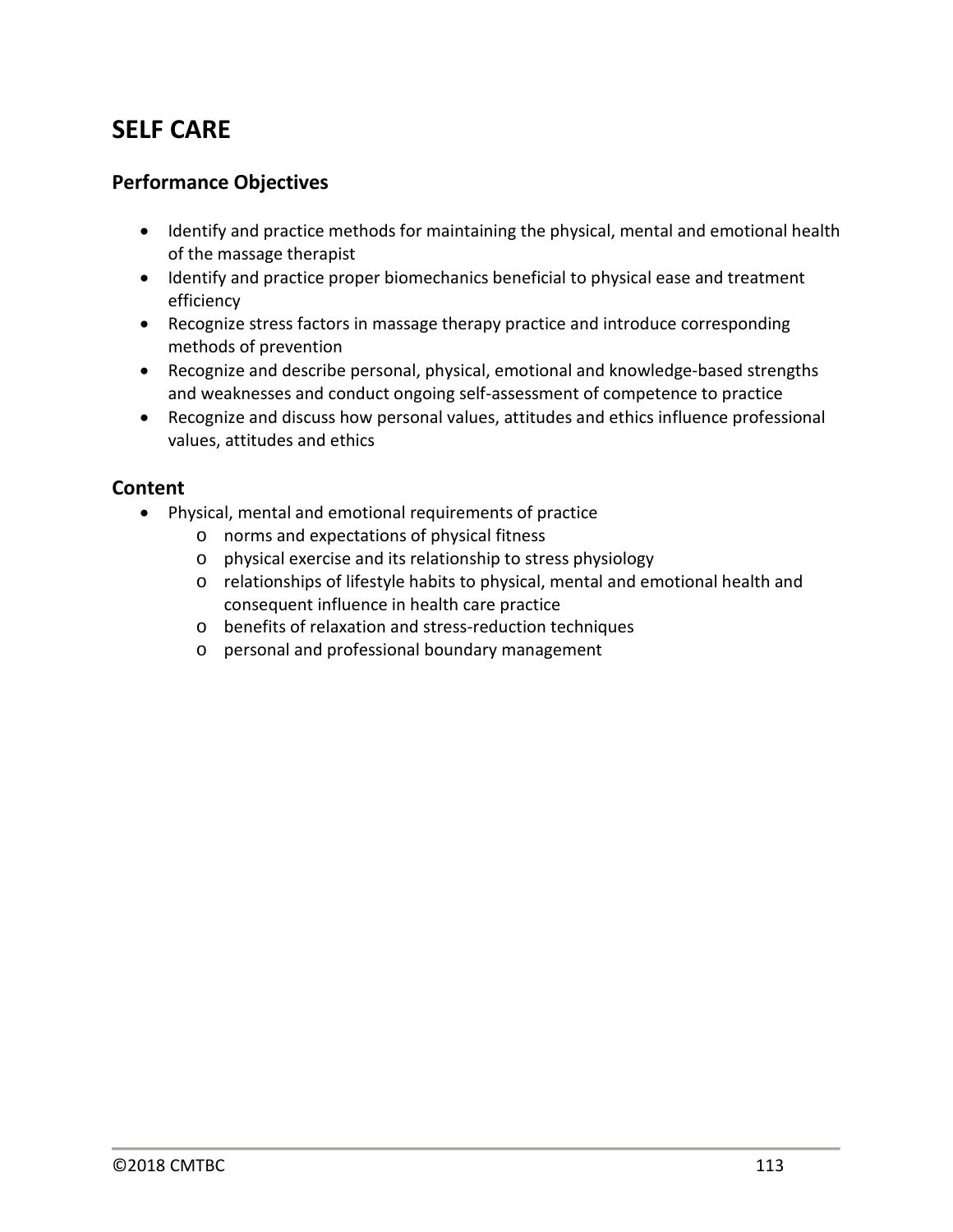# **POST-SURGICAL CONSIDERATIONS**

### **Performance Objectives**

- Identify and describe the purpose of various common surgical procedures
- Identify common complications to massage therapy treatment for post-operative patients
- Identify and practice history taking and assessment methods for post-operative patients
- Demonstrate understanding of contraindications and precautions in treatment of postoperative patients

#### **Content**

- Common types of surgical procedures including orthopedic and cardiovascular procedures
- Complications related to massage therapy care include and are not limited to
	- o loss of tensile strength in various connective tissues muscle weakness
	- o nerve damage
	- o skin lesions
	- o scar tissue
	- o pain
	- o loss of function
- Precautions for massage treatment relative to post-operative care
- History specific to the post-operative patient
- Limitations of scope of practice in treatment of the post-operative patient
- Precautions related to modality selection and post-massage-treatment recommendations
	- o massage techniques
	- o hydrotherapy
	- o therapeutic exercise
	- o adaptations to patient's activities of daily living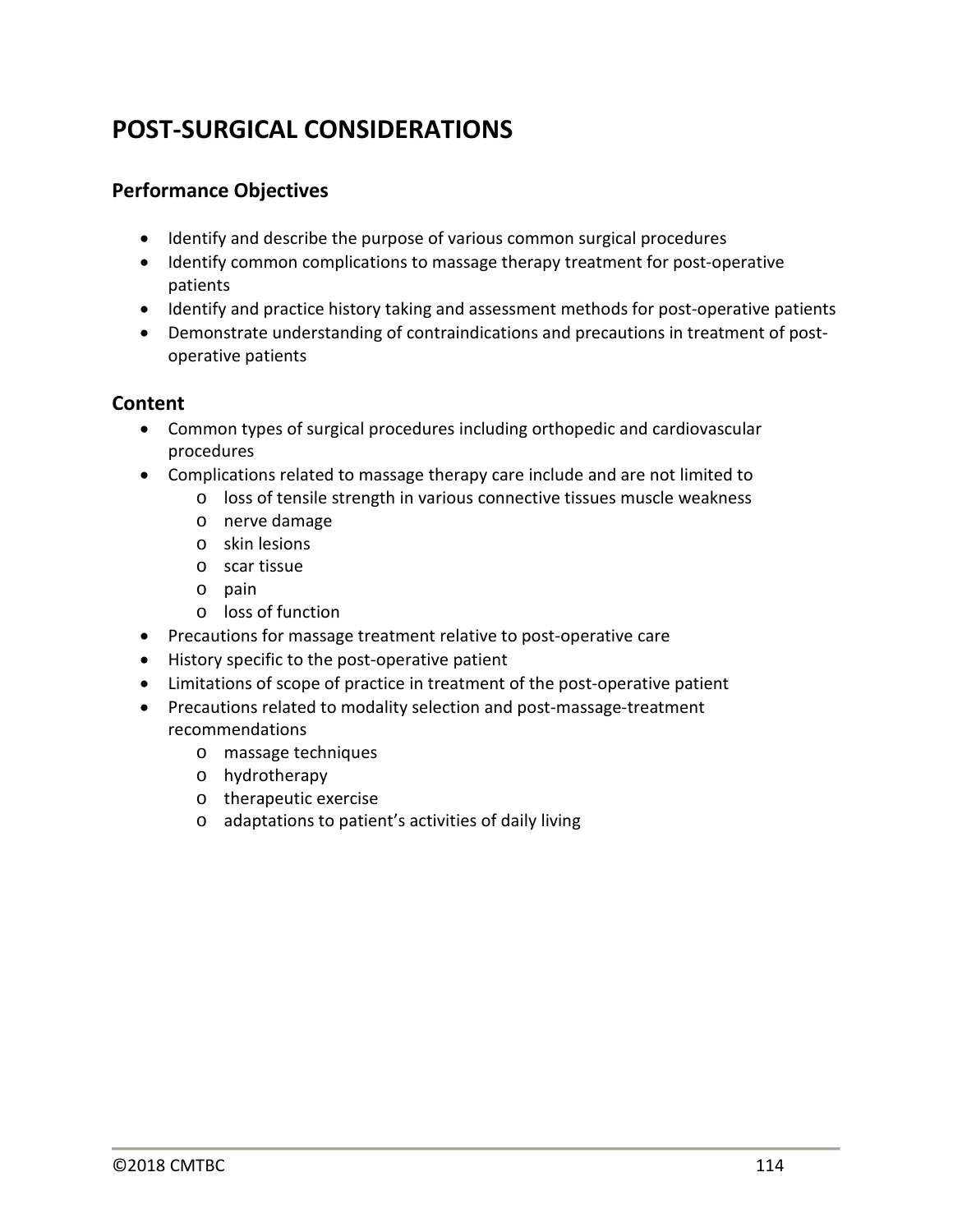# **BUSINESS PRACTICES**

### **Performance Objectives:**

- Demonstrate understanding of the importance of a consistent business framework in support of effective patient care
- Demonstrate understanding of common business practices when applied to proprietorships, partnerships, or corporations practicing massage therapy
- Identify and discuss common methods of time management, scheduling, promotion and advertising in establishing and operating massage therapy practice
- Demonstrate the ability to create and maintain basic accounting and bookkeeping processes
- Identify and recognize basic principles of accounting and bookkeeping suitable for proprietorships, partnerships, or corporations practicing massage therapy, including liability issues and taxation requirements
- Demonstrate understanding of agencies, professional associations, and allied professions with whom massage therapists commonly do business
- Demonstrate functional knowledge of third-party insurers (extended health care) including government medical services plan
- Review and discuss billing procedures
- Demonstrate ability to write medical-legal reports as requested by lawyers or others so entitled
- Review and discuss types of clinic forms for documentation and record keeping purposes
- Demonstrate understanding of employment requirements in clinical settings that include employment contracts
- Demonstrate understanding of the Canadian Free Trade Agreement's labour mobility provisions for regulated health professionals

#### **Content:**

- Basic accounting & bookkeeping
	- o distinction between personal and business activities
	- o record keeping: daily, monthly, and year-end ledger detail for income tax purposes
	- o issuing receipts
	- o retention of business files and records
	- o income and other tax; planning and filing
- Agency relationships, including and not limited to
	- o third-party insurers, extended medical benefit plans
	- o Medical Services Plan of B.C.
	- o Insurance Corporation of British Columbia
	- o Veteran's Affairs